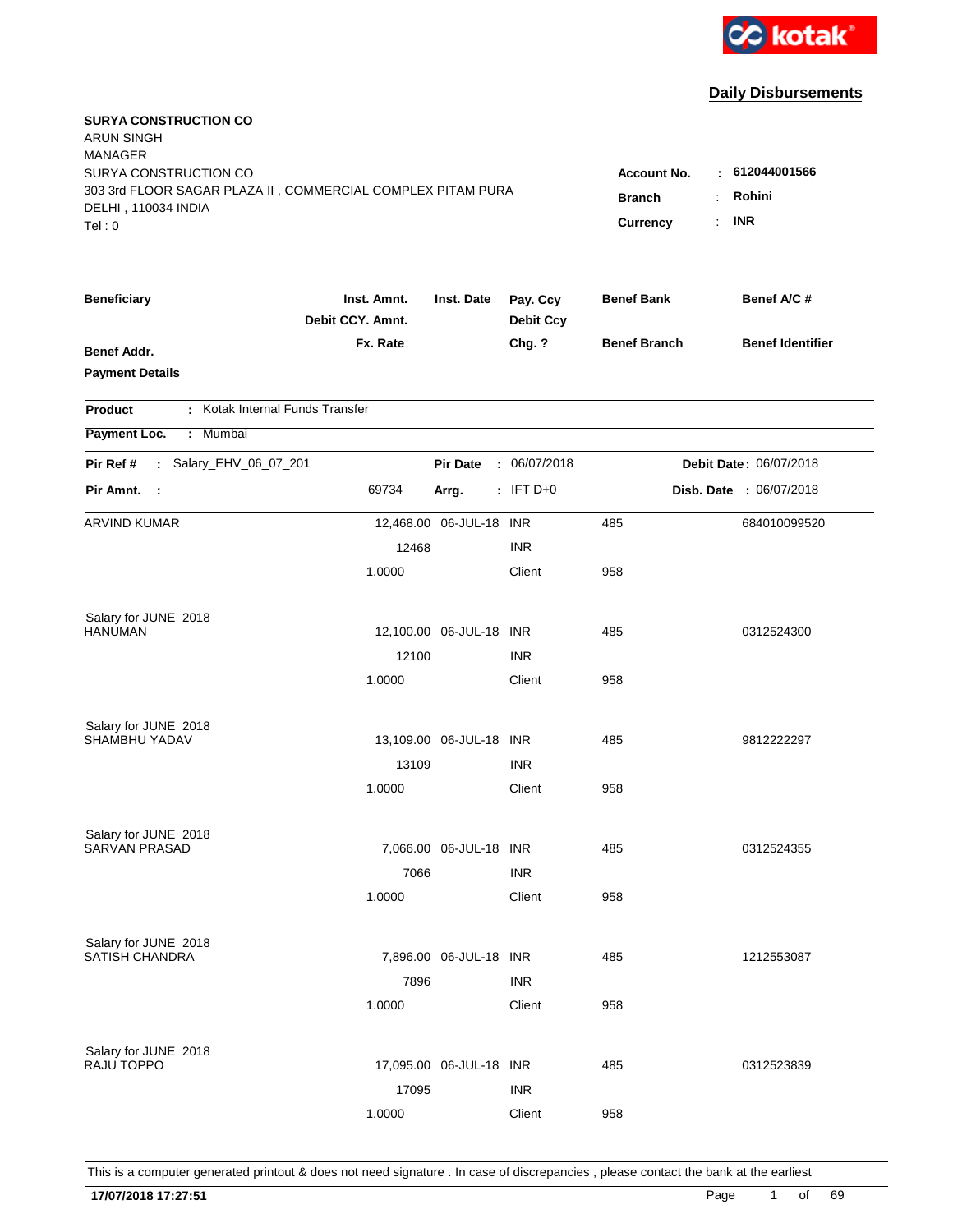

| <b>SURYA CONSTRUCTION CO</b><br><b>ARUN SINGH</b>                                                      |                                     |                              |                              |                     |                                |
|--------------------------------------------------------------------------------------------------------|-------------------------------------|------------------------------|------------------------------|---------------------|--------------------------------|
| <b>MANAGER</b><br>SURYA CONSTRUCTION CO<br>303 3rd FLOOR SAGAR PLAZA II, COMMERCIAL COMPLEX PITAM PURA | <b>Account No.</b><br><b>Branch</b> | 612044001566<br>۰.<br>Rohini |                              |                     |                                |
| DELHI, 110034 INDIA<br>Tel: 0                                                                          |                                     |                              |                              | Currency            | <b>INR</b><br>÷.               |
| <b>Beneficiary</b>                                                                                     | Inst. Amnt.<br>Debit CCY, Amnt.     | Inst. Date                   | Pay. Ccy<br><b>Debit Ccy</b> | <b>Benef Bank</b>   | Benef A/C #                    |
| <b>Benef Addr.</b>                                                                                     | Fx. Rate                            |                              | Chg. ?                       | <b>Benef Branch</b> | <b>Benef Identifier</b>        |
| <b>Payment Details</b>                                                                                 |                                     |                              |                              |                     |                                |
| : Kotak Internal Funds Transfer<br><b>Product</b>                                                      |                                     |                              |                              |                     |                                |
| : Mumbai<br>Payment Loc.                                                                               |                                     |                              |                              |                     |                                |
| Salary_EHV_06_07_201<br>Pir Ref #<br>$\mathcal{L}^{\pm}$                                               |                                     | <b>Pir Date</b>              | : 06/07/2018                 |                     | Debit Date: 06/07/2018         |
| Pir Amnt. :                                                                                            | 69734                               | Arrg.                        | $:$ IFT D+0                  |                     | <b>Disb. Date : 06/07/2018</b> |
| RAJU TOPPO                                                                                             |                                     | 17,095.00 06-JUL-18 INR      |                              | 485                 | 0312523839                     |
|                                                                                                        | 1.0000                              |                              | Client                       | 958                 |                                |

Salary for JUNE 2018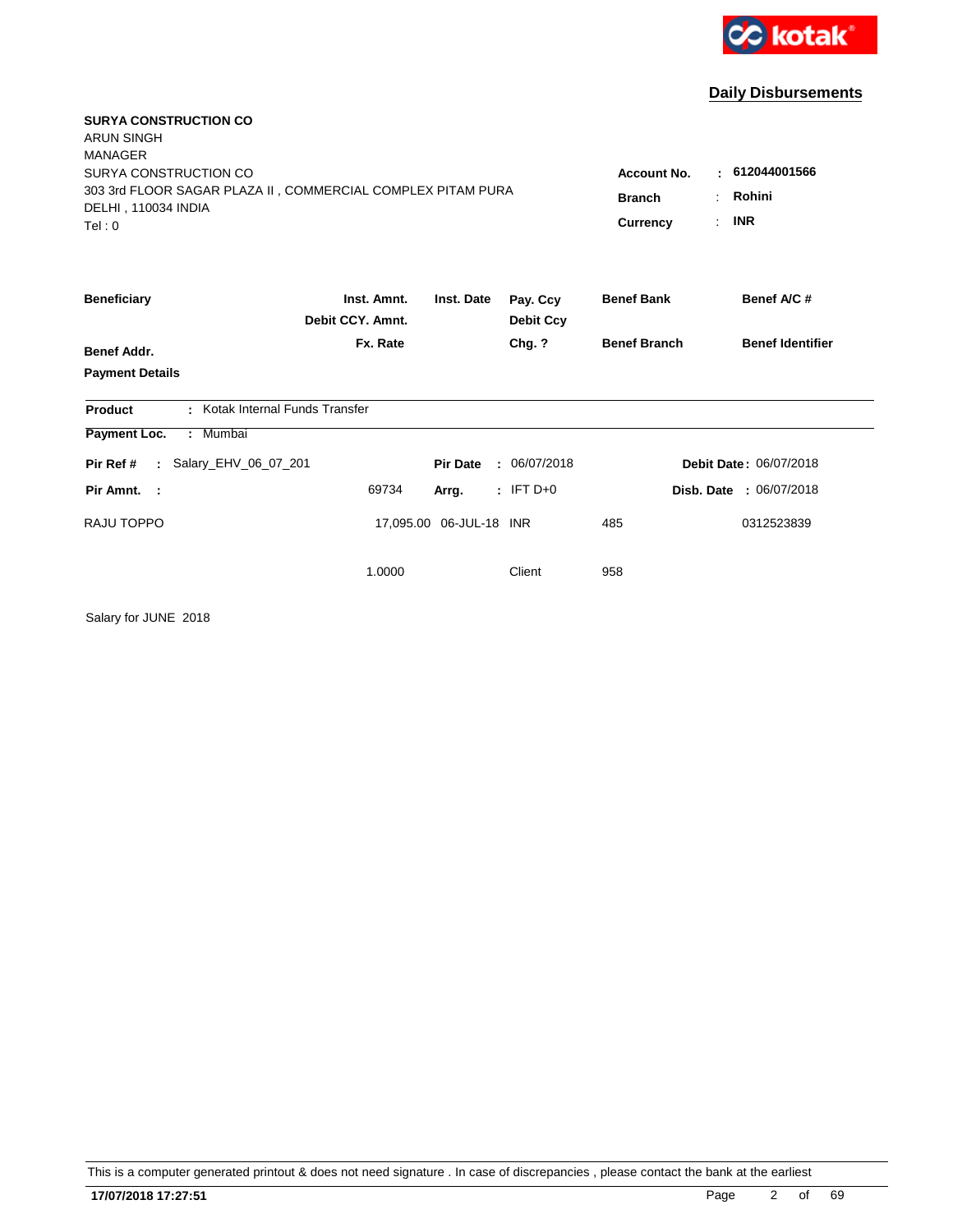

| <b>SURYA CONSTRUCTION CO</b><br><b>ARUN SINGH</b><br><b>MANAGER</b><br>SURYA CONSTRUCTION CO |                                 |                         |                              | <b>Account No.</b>  | : 612044001566          |
|----------------------------------------------------------------------------------------------|---------------------------------|-------------------------|------------------------------|---------------------|-------------------------|
| 303 3rd FLOOR SAGAR PLAZA II, COMMERCIAL COMPLEX PITAM PURA                                  |                                 |                         |                              | <b>Branch</b>       | Rohini                  |
| DELHI, 110034 INDIA                                                                          |                                 |                         |                              |                     | <b>INR</b>              |
| Tel:0                                                                                        |                                 |                         |                              | <b>Currency</b>     |                         |
| <b>Beneficiary</b>                                                                           | Inst. Amnt.<br>Debit CCY. Amnt. | Inst. Date              | Pay. Ccy<br><b>Debit Ccy</b> | <b>Benef Bank</b>   | Benef A/C #             |
| <b>Benef Addr.</b>                                                                           | Fx. Rate                        |                         | Chg. ?                       | <b>Benef Branch</b> | <b>Benef Identifier</b> |
| <b>Payment Details</b>                                                                       |                                 |                         |                              |                     |                         |
| : Kotak Internal Funds Transfer<br>Product                                                   |                                 |                         |                              |                     |                         |
| Payment Loc.<br>: Mumbai                                                                     |                                 |                         |                              |                     |                         |
| : Salary_HR_06_07_2018<br>Pir Ref #                                                          |                                 | <b>Pir Date</b>         | : 06/07/2018                 |                     | Debit Date: 06/07/2018  |
| Pir Amnt.<br>$\sim$ 1                                                                        | 1900499                         | Arrg.                   | $:$ IFT D+0                  |                     | Disb. Date : 06/07/2018 |
| <b>AJAY KUMAR</b>                                                                            |                                 | 8,065.00 06-JUL-18 INR  |                              | 485                 | 3411758065              |
|                                                                                              | 8065                            |                         | <b>INR</b>                   |                     |                         |
|                                                                                              | 1.0000                          |                         | Client                       | 958                 |                         |
| Salary for JUNE 2018                                                                         |                                 |                         |                              |                     |                         |
| <b>SATISH KUMAR</b>                                                                          |                                 | 8,963.00 06-JUL-18 INR  |                              | 485                 | 0711767117              |
|                                                                                              | 8963                            |                         | <b>INR</b>                   |                     |                         |
|                                                                                              | 1.0000                          |                         | Client                       | 958                 |                         |
| Salary for JUNE 2018                                                                         |                                 |                         |                              |                     |                         |
| PARDEEP KUMAR                                                                                |                                 | 8,963.00 06-JUL-18 INR  |                              | 485                 | 0711767261              |
|                                                                                              | 8963                            |                         | <b>INR</b>                   |                     |                         |
|                                                                                              | 1.0000                          |                         | Client                       | 958                 |                         |
| Salary for JUNE 2018                                                                         |                                 |                         |                              |                     |                         |
| <b>SATISH KUMAR</b>                                                                          |                                 | 8,963.00 06-JUL-18 INR  |                              | 485                 | 0511766969              |
|                                                                                              | 8963                            |                         | <b>INR</b>                   |                     |                         |
|                                                                                              | 1.0000                          |                         | Client                       | 958                 |                         |
| Salary for JUNE 2018                                                                         |                                 |                         |                              |                     |                         |
| <b>JEET SINGH</b>                                                                            |                                 | 8,662.00 06-JUL-18 INR  |                              | 485                 | 1511744728              |
|                                                                                              | 8662                            |                         | <b>INR</b>                   |                     |                         |
|                                                                                              | 1.0000                          |                         | Client                       | 958                 |                         |
| Salary for JUNE 2018                                                                         |                                 |                         |                              |                     |                         |
| <b>NAVDEEP</b>                                                                               |                                 | 11,117.00 06-JUL-18 INR |                              | 485                 | 3311748951              |
|                                                                                              | 11117                           |                         | <b>INR</b>                   |                     |                         |
|                                                                                              | 1.0000                          |                         | Client                       | 958                 |                         |
|                                                                                              |                                 |                         |                              |                     |                         |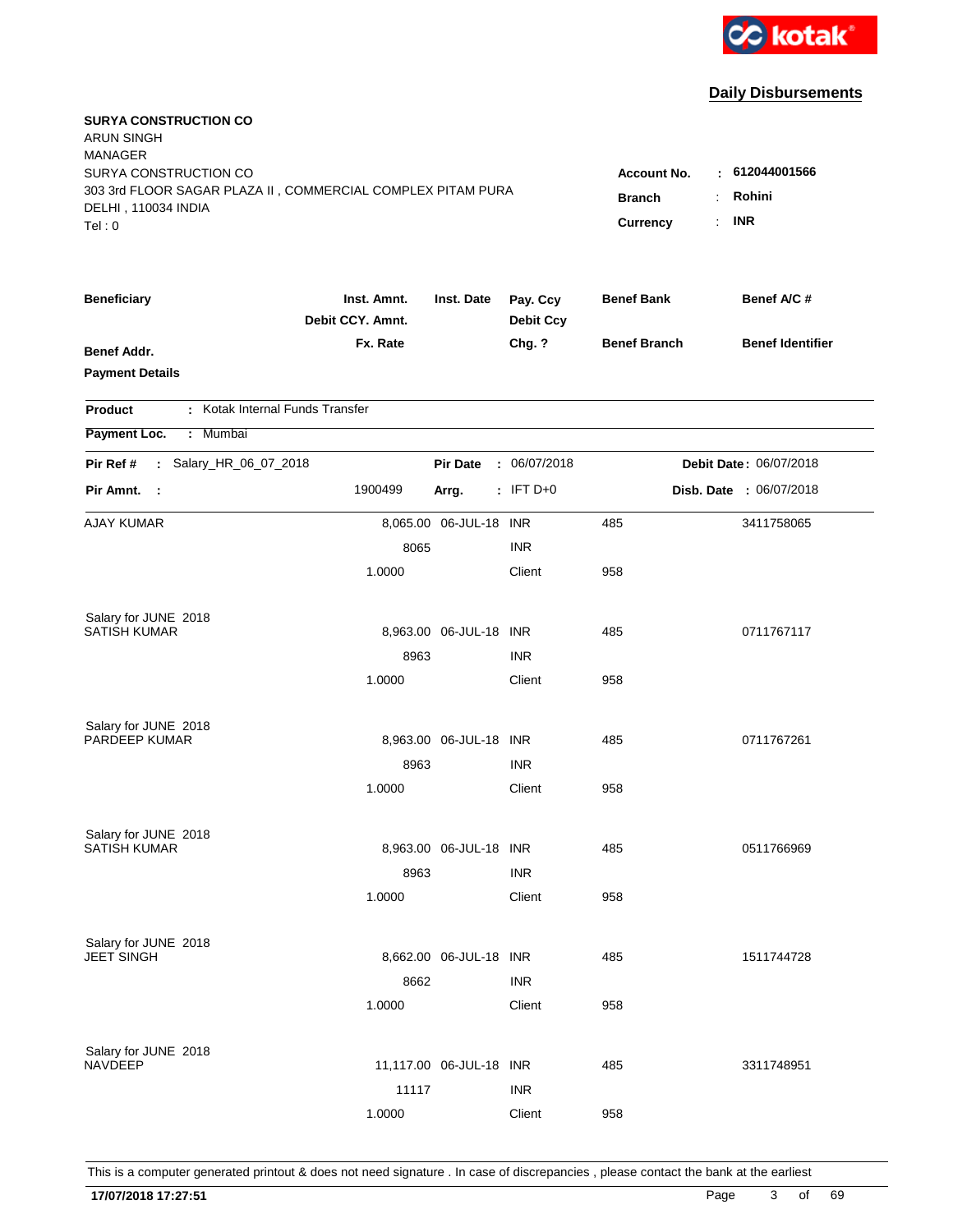

| <b>SURYA CONSTRUCTION CO</b><br><b>ARUN SINGH</b><br><b>MANAGER</b><br>SURYA CONSTRUCTION CO |                                 |                                 |                              | <b>Account No.</b>  | : 612044001566                |
|----------------------------------------------------------------------------------------------|---------------------------------|---------------------------------|------------------------------|---------------------|-------------------------------|
| 303 3rd FLOOR SAGAR PLAZA II, COMMERCIAL COMPLEX PITAM PURA<br>DELHI, 110034 INDIA<br>Tel: 0 | <b>Branch</b><br>Currency       | Rohini<br>÷<br><b>INR</b><br>÷. |                              |                     |                               |
| <b>Beneficiary</b>                                                                           | Inst. Amnt.<br>Debit CCY. Amnt. | Inst. Date                      | Pay. Ccy<br><b>Debit Ccy</b> | <b>Benef Bank</b>   | Benef A/C #                   |
| <b>Benef Addr.</b><br><b>Payment Details</b>                                                 | Fx. Rate                        |                                 | Chg. ?                       | <b>Benef Branch</b> | <b>Benef Identifier</b>       |
| : Kotak Internal Funds Transfer<br>Product                                                   |                                 |                                 |                              |                     |                               |
| Payment Loc.<br>Mumbai<br>÷.                                                                 |                                 |                                 |                              |                     |                               |
| : Salary_HR_06_07_2018<br>Pir Ref #                                                          |                                 | <b>Pir Date</b>                 | : 06/07/2018                 |                     | <b>Debit Date: 06/07/2018</b> |
| Pir Amnt.<br>$\sim$ 1                                                                        | 1900499                         | Arrg.                           | $:$ IFT D+0                  |                     | Disb. Date : 06/07/2018       |
| NAVDEEP                                                                                      |                                 | 11,117.00 06-JUL-18 INR         |                              | 485                 | 3311748951                    |
|                                                                                              | 1.0000                          |                                 | Client                       | 958                 |                               |
| Salary for JUNE 2018                                                                         |                                 |                                 |                              |                     |                               |
| SANJAY KUMAR                                                                                 | 11117                           | 11,117.00 06-JUL-18 INR         | <b>INR</b>                   | 485                 | 0511766938                    |
|                                                                                              | 1.0000                          |                                 | Client                       | 958                 |                               |
| Salary for JUNE 2018                                                                         |                                 |                                 |                              |                     |                               |
| <b>RAVINDER SINGH</b>                                                                        |                                 | 11,117.00 06-JUL-18 INR         |                              | 485                 | 0711767094                    |
|                                                                                              | 11117<br>1.0000                 |                                 | <b>INR</b><br>Client         | 958                 |                               |
|                                                                                              |                                 |                                 |                              |                     |                               |
| Salary for JUNE 2018<br><b>MANJEET KUMAR</b>                                                 |                                 | 11,117.00 06-JUL-18 INR         |                              | 485                 | 0511766952                    |
|                                                                                              | 11117                           |                                 | <b>INR</b>                   |                     |                               |
|                                                                                              | 1.0000                          |                                 | Client                       | 958                 |                               |
| Salary for JUNE 2018                                                                         |                                 |                                 |                              |                     |                               |
| PARDEEP KUMAR                                                                                |                                 | 7,766.00 06-JUL-18 INR          |                              | 485                 | 1411752335                    |
|                                                                                              | 7766                            |                                 | <b>INR</b>                   |                     |                               |
|                                                                                              | 1.0000                          |                                 | Client                       | 958                 |                               |
| Salary for JUNE 2018                                                                         |                                 |                                 |                              |                     |                               |
| <b>RAJ KUMAR</b>                                                                             |                                 | 10,374.00 06-JUL-18 INR         |                              | 485                 | 3311748876                    |
|                                                                                              | 10374                           |                                 | <b>INR</b>                   |                     |                               |
|                                                                                              | 1.0000                          |                                 | Client                       | 958                 |                               |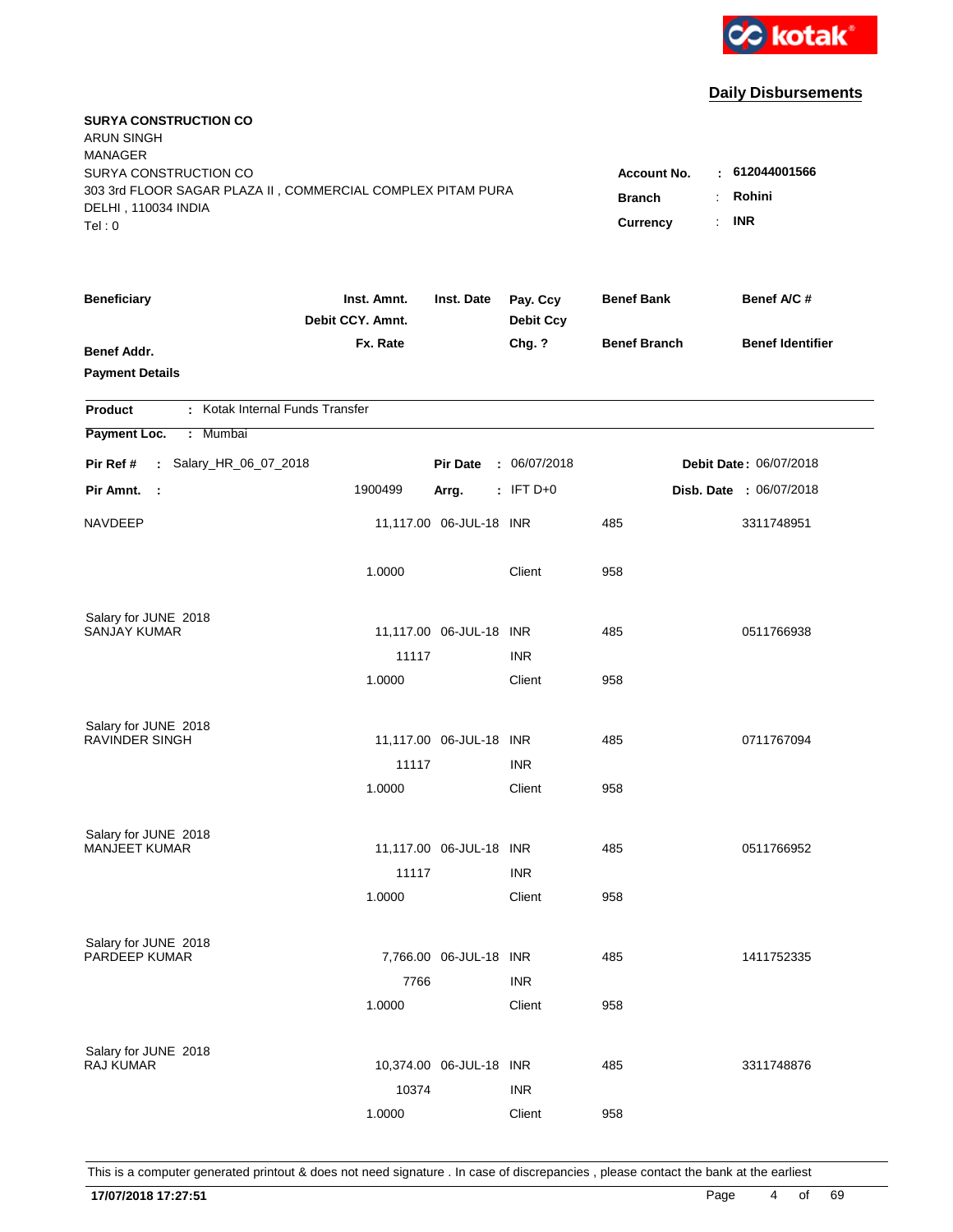

| <b>SURYA CONSTRUCTION CO</b><br><b>ARUN SINGH</b><br><b>MANAGER</b><br>SURYA CONSTRUCTION CO<br>303 3rd FLOOR SAGAR PLAZA II, COMMERCIAL COMPLEX PITAM PURA |                                 |                         |                              | <b>Account No.</b>        | 612044001566<br>٠             |
|-------------------------------------------------------------------------------------------------------------------------------------------------------------|---------------------------------|-------------------------|------------------------------|---------------------------|-------------------------------|
| DELHI, 110034 INDIA<br>Tel: 0                                                                                                                               |                                 |                         |                              | <b>Branch</b><br>Currency | Rohini<br><b>INR</b><br>÷.    |
| <b>Beneficiary</b>                                                                                                                                          | Inst. Amnt.<br>Debit CCY. Amnt. | Inst. Date              | Pay. Ccy<br><b>Debit Ccy</b> | <b>Benef Bank</b>         | Benef A/C #                   |
| <b>Benef Addr.</b><br><b>Payment Details</b>                                                                                                                | Fx. Rate                        |                         | Chg. ?                       | <b>Benef Branch</b>       | <b>Benef Identifier</b>       |
| : Kotak Internal Funds Transfer<br>Product                                                                                                                  |                                 |                         |                              |                           |                               |
| Payment Loc.<br>: Mumbai                                                                                                                                    |                                 |                         |                              |                           |                               |
| : Salary_HR_06_07_2018<br>Pir Ref #                                                                                                                         |                                 | <b>Pir Date</b>         | : 06/07/2018                 |                           | <b>Debit Date: 06/07/2018</b> |
| Pir Amnt. :                                                                                                                                                 | 1900499                         | Arrg.                   | $:$ IFT D+0                  |                           | Disb. Date : 06/07/2018       |
| RAJ KUMAR                                                                                                                                                   |                                 | 10,374.00 06-JUL-18 INR |                              | 485                       | 3311748876                    |
|                                                                                                                                                             | 1.0000                          |                         | Client                       | 958                       |                               |
| Salary for JUNE 2018<br><b>SANDEEP KUMAR</b>                                                                                                                |                                 | 9,632.00 06-JUL-18 INR  |                              | 485                       | 1111760395                    |
|                                                                                                                                                             | 9632                            |                         | <b>INR</b>                   |                           |                               |
|                                                                                                                                                             | 1.0000                          |                         | Client                       | 958                       |                               |
| Salary for JUNE 2018                                                                                                                                        |                                 |                         |                              |                           |                               |
| <b>VIKASH KUMAR</b>                                                                                                                                         |                                 | 11,117.00 06-JUL-18 INR |                              | 485                       | 1111760715                    |
|                                                                                                                                                             | 11117                           |                         | <b>INR</b>                   |                           |                               |
|                                                                                                                                                             | 1.0000                          |                         | Client                       | 958                       |                               |
| Salary for JUNE 2018                                                                                                                                        |                                 |                         |                              |                           |                               |
| <b>TARUN SHARMA</b>                                                                                                                                         |                                 | 5,971.00 06-JUL-18 INR  |                              | 485                       | 0711767193                    |
|                                                                                                                                                             | 5971                            |                         | <b>INR</b>                   |                           |                               |
|                                                                                                                                                             | 1.0000                          |                         | Client                       | 958                       |                               |
| Salary for JUNE 2018<br><b>VIKASH KUMAR</b>                                                                                                                 |                                 | 11,117.00 06-JUL-18 INR |                              | 485                       | 0811749556                    |
|                                                                                                                                                             | 11117                           |                         | <b>INR</b>                   |                           |                               |
|                                                                                                                                                             | 1.0000                          |                         | Client                       | 958                       |                               |
|                                                                                                                                                             |                                 |                         |                              |                           |                               |
| Salary for JUNE 2018<br>PAWAN KUMAR                                                                                                                         |                                 | 11,117.00 06-JUL-18 INR |                              | 485                       | 9412162092                    |
|                                                                                                                                                             | 11117                           |                         | <b>INR</b>                   |                           |                               |
|                                                                                                                                                             | 1.0000                          |                         | Client                       | 958                       |                               |
|                                                                                                                                                             |                                 |                         |                              |                           |                               |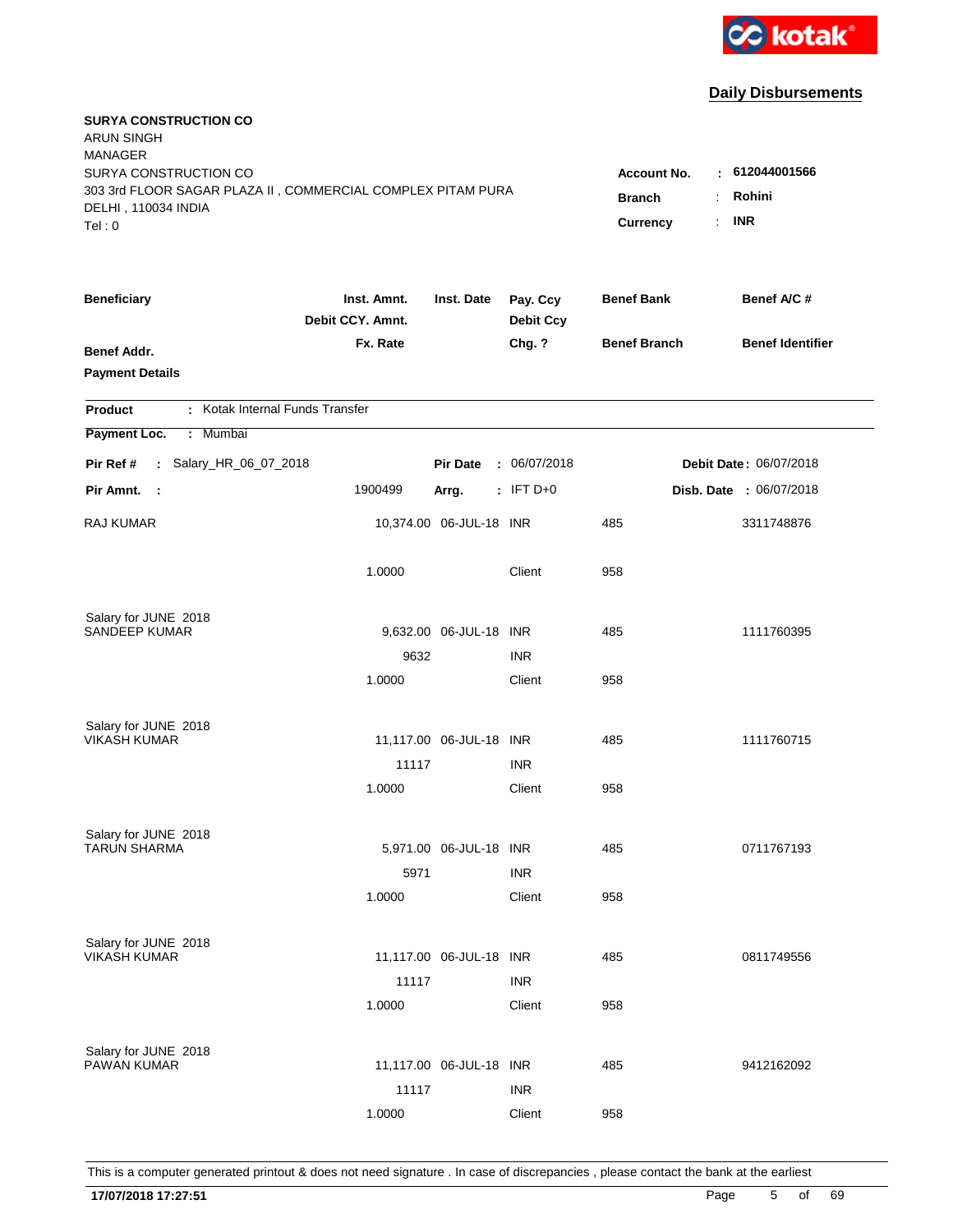

| <b>SURYA CONSTRUCTION CO</b><br><b>ARUN SINGH</b><br><b>MANAGER</b> |                                 |                         |                              |                     |                               |
|---------------------------------------------------------------------|---------------------------------|-------------------------|------------------------------|---------------------|-------------------------------|
| SURYA CONSTRUCTION CO                                               |                                 |                         |                              | Account No.         | : 612044001566                |
| 303 3rd FLOOR SAGAR PLAZA II, COMMERCIAL COMPLEX PITAM PURA         | <b>Branch</b>                   | Rohini                  |                              |                     |                               |
| DELHI, 110034 INDIA<br>Tel: 0                                       |                                 |                         |                              | Currency            | <b>INR</b><br>÷.              |
|                                                                     |                                 |                         |                              |                     |                               |
| <b>Beneficiary</b>                                                  | Inst. Amnt.<br>Debit CCY. Amnt. | Inst. Date              | Pay. Ccy<br><b>Debit Ccy</b> | <b>Benef Bank</b>   | Benef A/C #                   |
| <b>Benef Addr.</b>                                                  | Fx. Rate                        |                         | Chg. ?                       | <b>Benef Branch</b> | <b>Benef Identifier</b>       |
| <b>Payment Details</b>                                              |                                 |                         |                              |                     |                               |
| : Kotak Internal Funds Transfer<br>Product                          |                                 |                         |                              |                     |                               |
| Payment Loc.<br>Mumbai<br>÷.                                        |                                 |                         |                              |                     |                               |
| : Salary_HR_06_07_2018<br>Pir Ref #                                 |                                 | <b>Pir Date</b>         | : 06/07/2018                 |                     | <b>Debit Date: 06/07/2018</b> |
| Pir Amnt.<br>- 1                                                    | 1900499                         | Arrg.                   | $:$ IFT D+0                  |                     | Disb. Date : 06/07/2018       |
| PAWAN KUMAR                                                         |                                 | 11,117.00 06-JUL-18 INR |                              | 485                 | 9412162092                    |
|                                                                     | 1.0000                          |                         | Client                       | 958                 |                               |
| Salary for JUNE 2018                                                |                                 |                         |                              |                     |                               |
| <b>SATNARAIN</b>                                                    |                                 | 10,746.00 06-JUL-18 INR |                              | 485                 | 0711766882                    |
|                                                                     | 10746                           |                         | <b>INR</b>                   |                     |                               |
|                                                                     | 1.0000                          |                         | Client                       | 958                 |                               |
| Salary for JUNE 2018                                                |                                 |                         |                              |                     |                               |
| NEERAJ SHARMA                                                       |                                 | 8,963.00 06-JUL-18 INR  |                              | 485                 | 0711767162                    |
|                                                                     | 8963                            |                         | <b>INR</b>                   |                     |                               |
|                                                                     | 1.0000                          |                         | Client                       | 958                 |                               |
| Salary for JUNE 2018                                                |                                 |                         |                              |                     |                               |
| <b>MAHAVIR</b>                                                      |                                 | 8,963.00 06-JUL-18 INR  |                              | 485                 | 0811749457                    |
|                                                                     | 8963                            |                         | <b>INR</b>                   |                     |                               |
|                                                                     | 1.0000                          |                         | Client                       | 958                 |                               |
| Salary for JUNE 2018                                                |                                 |                         |                              |                     |                               |
| <b>SOMVIR</b>                                                       |                                 | 11,117.00 06-JUL-18 INR |                              | 485                 | 9412190248                    |
|                                                                     | 11117                           |                         | <b>INR</b>                   |                     |                               |
|                                                                     | 1.0000                          |                         | Client                       | 958                 |                               |
|                                                                     |                                 |                         |                              |                     |                               |
| Salary for JUNE 2018<br>MANJEET                                     |                                 | 8,365.00 06-JUL-18 INR  |                              | 485                 | 3311748869                    |
|                                                                     | 8365                            |                         | <b>INR</b>                   |                     |                               |
|                                                                     | 1.0000                          |                         | Client                       | 958                 |                               |
|                                                                     |                                 |                         |                              |                     |                               |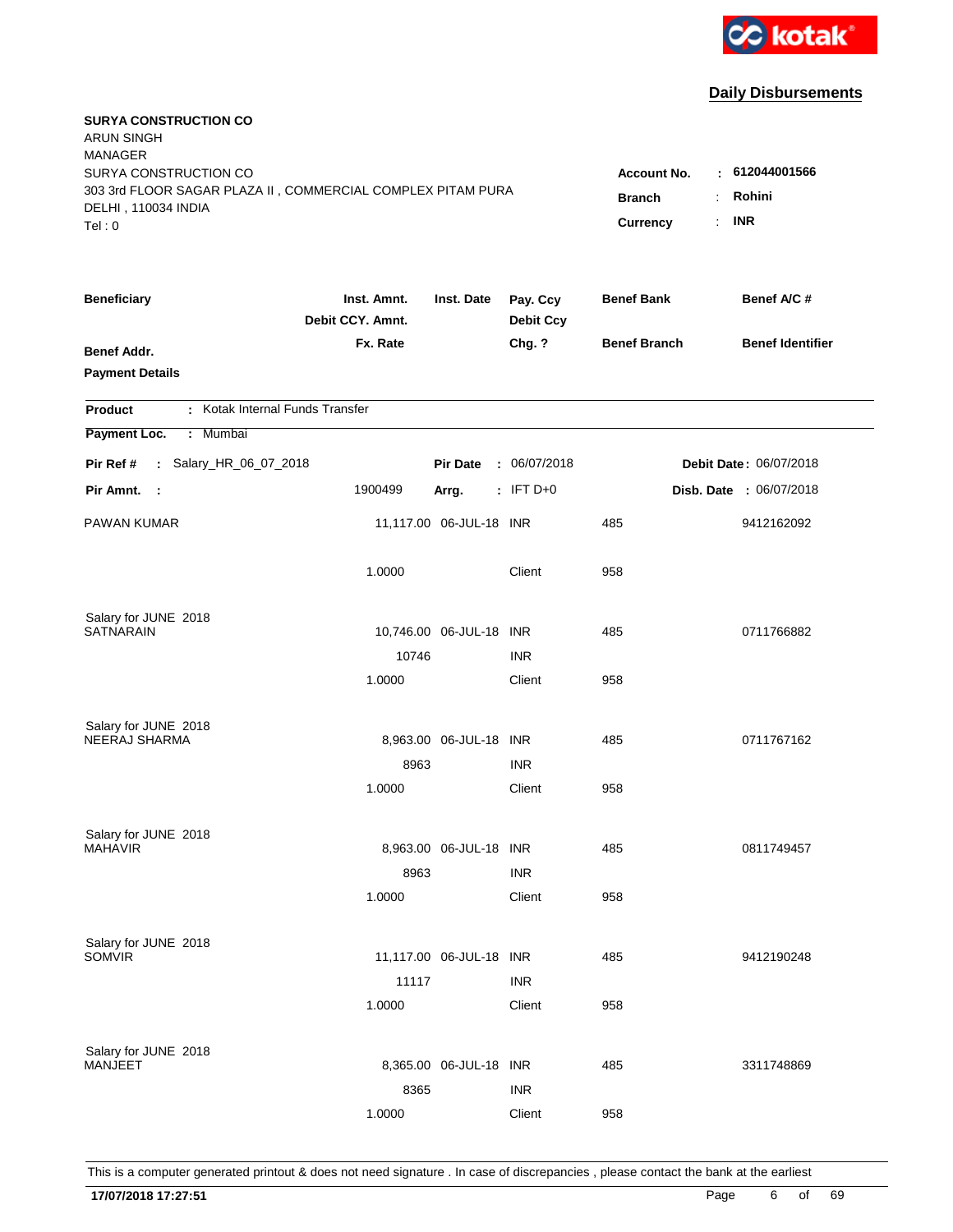

| <b>SURYA CONSTRUCTION CO</b><br><b>ARUN SINGH</b><br><b>MANAGER</b> |                                 |                         |                              |                     |                               |
|---------------------------------------------------------------------|---------------------------------|-------------------------|------------------------------|---------------------|-------------------------------|
| SURYA CONSTRUCTION CO                                               |                                 |                         |                              | Account No.         | : 612044001566                |
| 303 3rd FLOOR SAGAR PLAZA II, COMMERCIAL COMPLEX PITAM PURA         | <b>Branch</b>                   | Rohini                  |                              |                     |                               |
| DELHI, 110034 INDIA<br>Tel: 0                                       |                                 |                         |                              | Currency            | <b>INR</b><br>÷.              |
|                                                                     |                                 |                         |                              |                     |                               |
| <b>Beneficiary</b>                                                  | Inst. Amnt.<br>Debit CCY. Amnt. | Inst. Date              | Pay. Ccy<br><b>Debit Ccy</b> | <b>Benef Bank</b>   | Benef A/C #                   |
| <b>Benef Addr.</b>                                                  | Fx. Rate                        |                         | Chg. ?                       | <b>Benef Branch</b> | <b>Benef Identifier</b>       |
| <b>Payment Details</b>                                              |                                 |                         |                              |                     |                               |
| : Kotak Internal Funds Transfer<br><b>Product</b>                   |                                 |                         |                              |                     |                               |
| Payment Loc.<br>Mumbai<br>÷.                                        |                                 |                         |                              |                     |                               |
| : Salary_HR_06_07_2018<br>Pir Ref #                                 |                                 | <b>Pir Date</b>         | : 06/07/2018                 |                     | <b>Debit Date: 06/07/2018</b> |
| Pir Amnt.<br>$\sim$                                                 | 1900499                         | Arrg.                   | $: IFT D+0$                  |                     | Disb. Date : 06/07/2018       |
| MANJEET                                                             |                                 | 8,365.00 06-JUL-18 INR  |                              | 485                 | 3311748869                    |
|                                                                     | 1.0000                          |                         | Client                       | 958                 |                               |
| Salary for JUNE 2018                                                |                                 |                         |                              |                     |                               |
| <b>LALIT KUMAR</b>                                                  |                                 | 8,963.00 06-JUL-18 INR  |                              | 485                 | 3411758096                    |
|                                                                     | 8963                            |                         | <b>INR</b>                   |                     |                               |
|                                                                     | 1.0000                          |                         | Client                       | 958                 |                               |
| Salary for JUNE 2018                                                |                                 |                         |                              |                     |                               |
| <b>MONU</b>                                                         |                                 | 8,963.00 06-JUL-18 INR  |                              | 485                 | 0711767131                    |
|                                                                     | 8963                            |                         | <b>INR</b>                   |                     |                               |
|                                                                     | 1.0000                          |                         | Client                       | 958                 |                               |
| Salary for JUNE 2018                                                |                                 |                         |                              |                     |                               |
| <b>KULDEEP</b>                                                      |                                 | 8,963.00 06-JUL-18 INR  |                              | 485                 | 0711767148                    |
|                                                                     | 8963                            |                         | <b>INR</b>                   |                     |                               |
|                                                                     | 1.0000                          |                         | Client                       | 958                 |                               |
| Salary for JUNE 2018                                                |                                 |                         |                              |                     |                               |
| <b>CHAND SINGH</b>                                                  |                                 | 11,117.00 06-JUL-18 INR |                              | 485                 | 3311748814                    |
|                                                                     | 11117                           |                         | <b>INR</b>                   |                     |                               |
|                                                                     | 1.0000                          |                         | Client                       | 958                 |                               |
| Salary for JUNE 2018                                                |                                 |                         |                              |                     |                               |
| <b>RAVI KUMAR</b>                                                   |                                 | 8,963.00 06-JUL-18 INR  |                              | 485                 | 1111760685                    |
|                                                                     | 8963                            |                         | <b>INR</b>                   |                     |                               |
|                                                                     | 1.0000                          |                         | Client                       | 958                 |                               |
|                                                                     |                                 |                         |                              |                     |                               |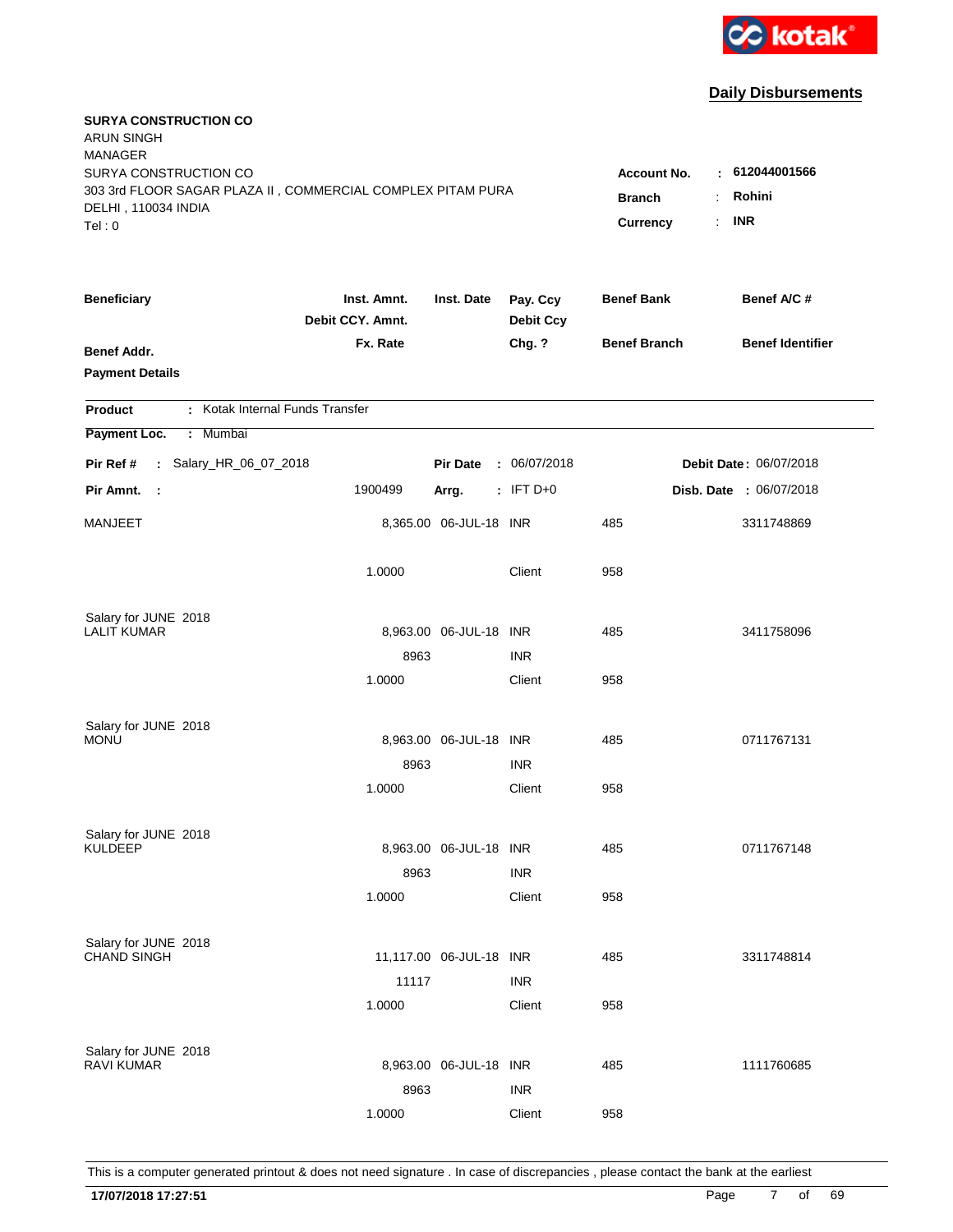

| <b>SURYA CONSTRUCTION CO</b><br><b>ARUN SINGH</b><br><b>MANAGER</b><br>SURYA CONSTRUCTION CO<br>303 3rd FLOOR SAGAR PLAZA II, COMMERCIAL COMPLEX PITAM PURA<br>DELHI, 110034 INDIA |                                 |                         |                              | <b>Account No.</b><br><b>Branch</b> | : 612044001566<br>Rohini<br>÷ |
|------------------------------------------------------------------------------------------------------------------------------------------------------------------------------------|---------------------------------|-------------------------|------------------------------|-------------------------------------|-------------------------------|
| Tel: 0                                                                                                                                                                             |                                 |                         |                              | Currency                            | <b>INR</b><br>÷.              |
| <b>Beneficiary</b>                                                                                                                                                                 | Inst. Amnt.<br>Debit CCY. Amnt. | Inst. Date              | Pay. Ccy<br><b>Debit Ccy</b> | <b>Benef Bank</b>                   | Benef A/C #                   |
| <b>Benef Addr.</b><br><b>Payment Details</b>                                                                                                                                       | Fx. Rate                        |                         | Chg. ?                       | <b>Benef Branch</b>                 | <b>Benef Identifier</b>       |
| : Kotak Internal Funds Transfer<br>Product                                                                                                                                         |                                 |                         |                              |                                     |                               |
| Payment Loc.<br>: Mumbai                                                                                                                                                           |                                 |                         |                              |                                     |                               |
| : Salary_HR_06_07_2018<br>Pir Ref #                                                                                                                                                |                                 | <b>Pir Date</b>         | : 06/07/2018                 |                                     | Debit Date: 06/07/2018        |
| Pir Amnt. :                                                                                                                                                                        | 1900499                         | Arrg.                   | $:$ IFT D+0                  |                                     | Disb. Date : 06/07/2018       |
| <b>RAVI KUMAR</b>                                                                                                                                                                  |                                 | 8,963.00 06-JUL-18 INR  |                              | 485                                 | 1111760685                    |
|                                                                                                                                                                                    | 1.0000                          |                         | Client                       | 958                                 |                               |
| Salary for JUNE 2018                                                                                                                                                               |                                 |                         |                              |                                     |                               |
| <b>SACHIN RANA</b>                                                                                                                                                                 |                                 | 11,117.00 06-JUL-18 INR |                              | 485                                 | 0711767247                    |
|                                                                                                                                                                                    | 11117<br>1.0000                 |                         | <b>INR</b><br>Client         | 958                                 |                               |
|                                                                                                                                                                                    |                                 |                         |                              |                                     |                               |
| Salary for JUNE 2018                                                                                                                                                               |                                 |                         |                              |                                     |                               |
| <b>HARIOM</b>                                                                                                                                                                      |                                 | 9,632.00 06-JUL-18 INR  |                              | 485                                 | 0411754028                    |
|                                                                                                                                                                                    | 9632                            |                         | <b>INR</b>                   |                                     |                               |
|                                                                                                                                                                                    | 1.0000                          |                         | Client                       | 958                                 |                               |
| Salary for JUNE 2018                                                                                                                                                               |                                 |                         |                              |                                     |                               |
| <b>PARVEEN</b>                                                                                                                                                                     |                                 | 8,963.00 06-JUL-18 INR  |                              | 485                                 | 1111760661                    |
|                                                                                                                                                                                    | 8963                            |                         | <b>INR</b>                   |                                     |                               |
|                                                                                                                                                                                    | 1.0000                          |                         | Client                       | 958                                 |                               |
|                                                                                                                                                                                    |                                 |                         |                              |                                     |                               |
| Salary for JUNE 2018<br><b>DINESH KUMAR</b>                                                                                                                                        |                                 | 8,963.00 06-JUL-18 INR  |                              | 485                                 | 0511767027                    |
|                                                                                                                                                                                    | 8963                            |                         | <b>INR</b>                   |                                     |                               |
|                                                                                                                                                                                    | 1.0000                          |                         | Client                       | 958                                 |                               |
|                                                                                                                                                                                    |                                 |                         |                              |                                     |                               |
| Salary for JUNE 2018<br><b>SUNIL KUMAR</b>                                                                                                                                         |                                 | 11,117.00 06-JUL-18 INR |                              | 485                                 | 1111760708                    |
|                                                                                                                                                                                    | 11117                           |                         | <b>INR</b>                   |                                     |                               |
|                                                                                                                                                                                    | 1.0000                          |                         | Client                       | 958                                 |                               |
|                                                                                                                                                                                    |                                 |                         |                              |                                     |                               |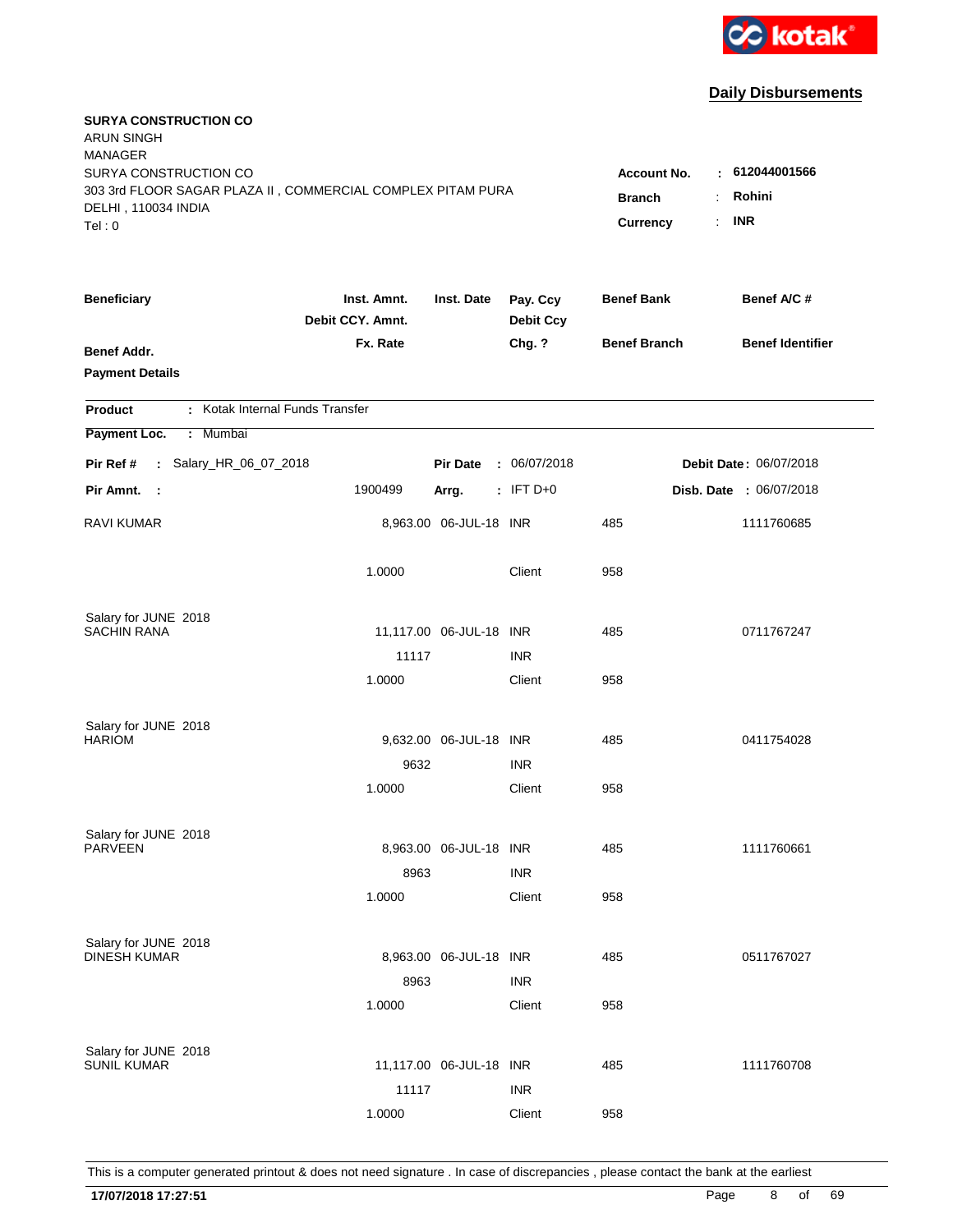

| <b>SURYA CONSTRUCTION CO</b><br>ARUN SINGH<br><b>MANAGER</b><br>SURYA CONSTRUCTION CO        |                                 |                                 |                              | <b>Account No.</b>  | : 612044001566          |
|----------------------------------------------------------------------------------------------|---------------------------------|---------------------------------|------------------------------|---------------------|-------------------------|
| 303 3rd FLOOR SAGAR PLAZA II, COMMERCIAL COMPLEX PITAM PURA<br>DELHI, 110034 INDIA<br>Tel: 0 | <b>Branch</b><br>Currency       | Rohini<br>÷<br><b>INR</b><br>÷. |                              |                     |                         |
| <b>Beneficiary</b>                                                                           | Inst. Amnt.<br>Debit CCY. Amnt. | Inst. Date                      | Pay. Ccy<br><b>Debit Ccy</b> | <b>Benef Bank</b>   | Benef A/C #             |
| <b>Benef Addr.</b><br><b>Payment Details</b>                                                 | Fx. Rate                        |                                 | Chg. ?                       | <b>Benef Branch</b> | <b>Benef Identifier</b> |
| : Kotak Internal Funds Transfer<br>Product                                                   |                                 |                                 |                              |                     |                         |
| Payment Loc.<br>: Mumbai                                                                     |                                 |                                 |                              |                     |                         |
| : Salary_HR_06_07_2018<br>Pir Ref #                                                          |                                 | <b>Pir Date</b>                 | : 06/07/2018                 |                     | Debit Date: 06/07/2018  |
| Pir Amnt. :                                                                                  | 1900499                         | Arrg.                           | $:$ IFT D+0                  |                     | Disb. Date : 06/07/2018 |
| <b>SUNIL KUMAR</b>                                                                           |                                 | 11,117.00 06-JUL-18 INR         |                              | 485                 | 1111760708              |
|                                                                                              | 1.0000                          |                                 | Client                       | 958                 |                         |
| Salary for JUNE 2018<br>SANJAY                                                               |                                 | 11,117.00 06-JUL-18 INR         |                              | 485                 | 1011781582              |
|                                                                                              | 11117                           |                                 | <b>INR</b>                   |                     |                         |
|                                                                                              | 1.0000                          |                                 | Client                       | 958                 |                         |
| Salary for JUNE 2018                                                                         |                                 |                                 |                              |                     |                         |
| <b>RAMESH KUMAR</b>                                                                          |                                 | 8,963.00 06-JUL-18 INR          |                              | 485                 | 3411758027              |
|                                                                                              | 8963                            |                                 | <b>INR</b>                   |                     |                         |
|                                                                                              | 1.0000                          |                                 | Client                       | 958                 |                         |
| Salary for JUNE 2018                                                                         |                                 |                                 |                              |                     |                         |
| <b>AMIT KUMAR</b>                                                                            |                                 | 6,271.00 06-JUL-18 INR          |                              | 485                 | 3311748920              |
|                                                                                              | 6271                            |                                 | <b>INR</b>                   |                     |                         |
|                                                                                              | 1.0000                          |                                 | Client                       | 958                 |                         |
| Salary for JUNE 2018                                                                         |                                 |                                 |                              |                     |                         |
| <b>MOHIT</b>                                                                                 |                                 | 8,963.00 06-JUL-18 INR          |                              | 485                 | 9412162177              |
|                                                                                              | 8963                            |                                 | <b>INR</b>                   |                     |                         |
|                                                                                              | 1.0000                          |                                 | Client                       | 958                 |                         |
| Salary for JUNE 2018                                                                         |                                 |                                 |                              |                     |                         |
| <b>SUDHIR KUMAR</b>                                                                          |                                 | 8,963.00 06-JUL-18 INR          |                              | 485                 | 9412162030              |
|                                                                                              | 8963                            |                                 | <b>INR</b>                   |                     |                         |
|                                                                                              | 1.0000                          |                                 | Client                       | 958                 |                         |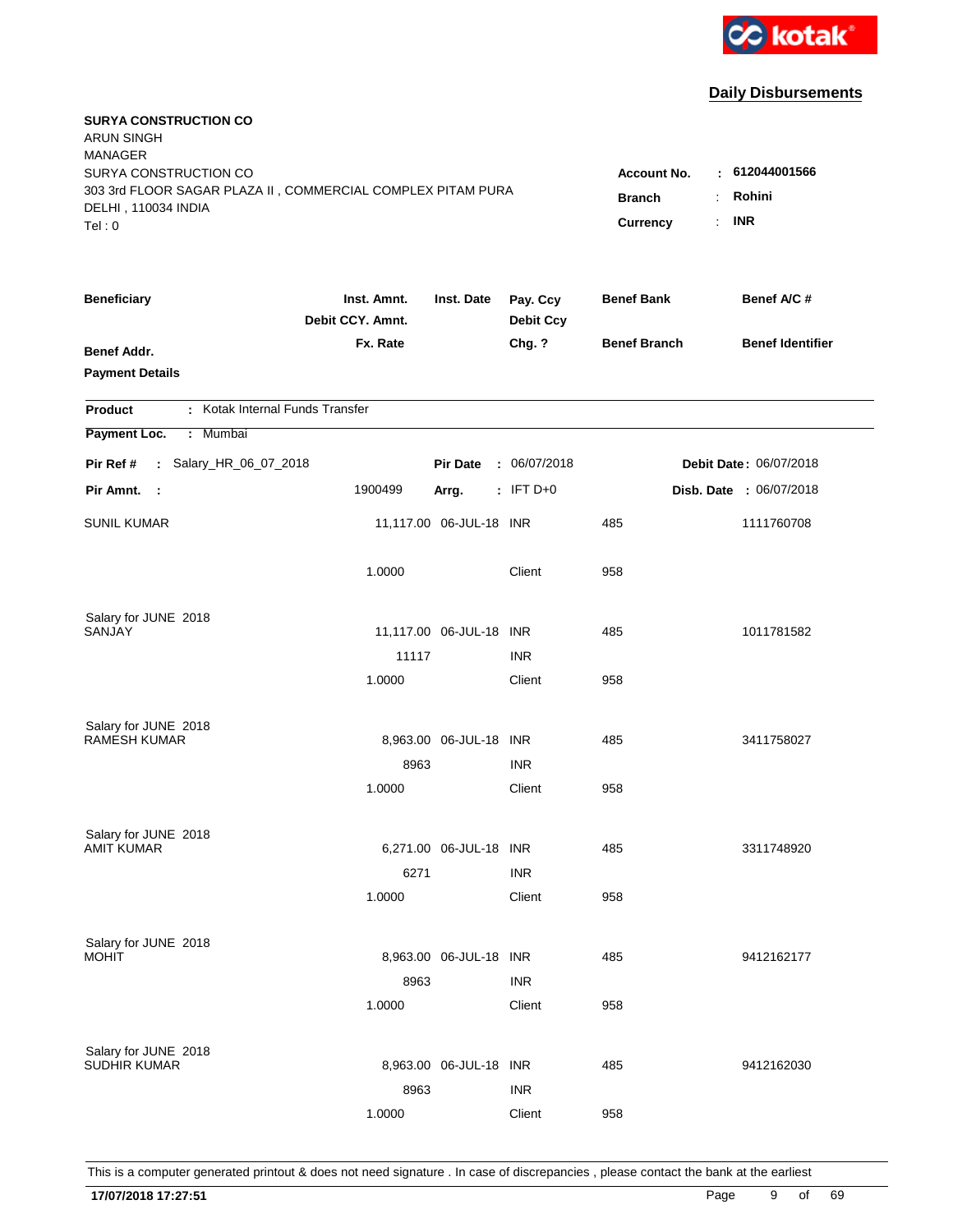

| <b>SURYA CONSTRUCTION CO</b><br>ARUN SINGH<br><b>MANAGER</b><br>SURYA CONSTRUCTION CO<br>303 3rd FLOOR SAGAR PLAZA II, COMMERCIAL COMPLEX PITAM PURA |                                 |                         |                              | <b>Account No.</b><br><b>Branch</b> | : 612044001566<br>Rohini<br>÷ |
|------------------------------------------------------------------------------------------------------------------------------------------------------|---------------------------------|-------------------------|------------------------------|-------------------------------------|-------------------------------|
| DELHI, 110034 INDIA<br>Tel: 0                                                                                                                        |                                 |                         |                              | Currency                            | <b>INR</b><br>÷.              |
| <b>Beneficiary</b>                                                                                                                                   | Inst. Amnt.<br>Debit CCY. Amnt. | Inst. Date              | Pay. Ccy<br><b>Debit Ccy</b> | <b>Benef Bank</b>                   | Benef A/C #                   |
| <b>Benef Addr.</b><br><b>Payment Details</b>                                                                                                         | Fx. Rate                        |                         | Chg. ?                       | <b>Benef Branch</b>                 | <b>Benef Identifier</b>       |
| : Kotak Internal Funds Transfer<br>Product                                                                                                           |                                 |                         |                              |                                     |                               |
| Payment Loc.<br>: Mumbai                                                                                                                             |                                 |                         |                              |                                     |                               |
| : Salary_HR_06_07_2018<br>Pir Ref #                                                                                                                  |                                 | <b>Pir Date</b>         | : 06/07/2018                 |                                     | Debit Date: 06/07/2018        |
| Pir Amnt. :                                                                                                                                          | 1900499                         | Arrg.                   | $:$ IFT D+0                  |                                     | Disb. Date : 06/07/2018       |
| <b>SUDHIR KUMAR</b>                                                                                                                                  |                                 | 8,963.00 06-JUL-18 INR  |                              | 485                                 | 9412162030                    |
|                                                                                                                                                      | 1.0000                          |                         | Client                       | 958                                 |                               |
| Salary for JUNE 2018<br>PRITAM                                                                                                                       |                                 | 11,117.00 06-JUL-18 INR |                              | 485                                 | 9812224253                    |
|                                                                                                                                                      | 11117                           |                         | <b>INR</b>                   |                                     |                               |
|                                                                                                                                                      | 1.0000                          |                         | Client                       | 958                                 |                               |
| Salary for JUNE 2018                                                                                                                                 |                                 |                         |                              |                                     |                               |
| <b>PARVEEN</b>                                                                                                                                       |                                 | 8,963.00 06-JUL-18 INR  |                              | 485                                 | 3311748883                    |
|                                                                                                                                                      | 8963<br>1.0000                  |                         | <b>INR</b><br>Client         | 958                                 |                               |
|                                                                                                                                                      |                                 |                         |                              |                                     |                               |
| Salary for JUNE 2018                                                                                                                                 |                                 |                         |                              |                                     |                               |
| <b>SUMIT</b>                                                                                                                                         |                                 | 11,117.00 06-JUL-18 INR |                              | 485                                 | 1011776083                    |
|                                                                                                                                                      | 11117<br>1.0000                 |                         | <b>INR</b><br>Client         | 958                                 |                               |
|                                                                                                                                                      |                                 |                         |                              |                                     |                               |
| Salary for JUNE 2018                                                                                                                                 |                                 |                         |                              |                                     |                               |
| AJIT                                                                                                                                                 |                                 | 587.00 06-JUL-18 INR    |                              | 485                                 | 9412162221                    |
|                                                                                                                                                      | 587                             |                         | <b>INR</b>                   |                                     |                               |
|                                                                                                                                                      | 1.0000                          |                         | Client                       | 958                                 |                               |
| Salary for JUNE 2018                                                                                                                                 |                                 |                         |                              |                                     |                               |
| <b>HARDEEP</b>                                                                                                                                       |                                 | 8,065.00 06-JUL-18 INR  |                              | 485                                 | 3311748968                    |
|                                                                                                                                                      | 8065                            |                         | <b>INR</b>                   |                                     |                               |
|                                                                                                                                                      | 1.0000                          |                         | Client                       | 958                                 |                               |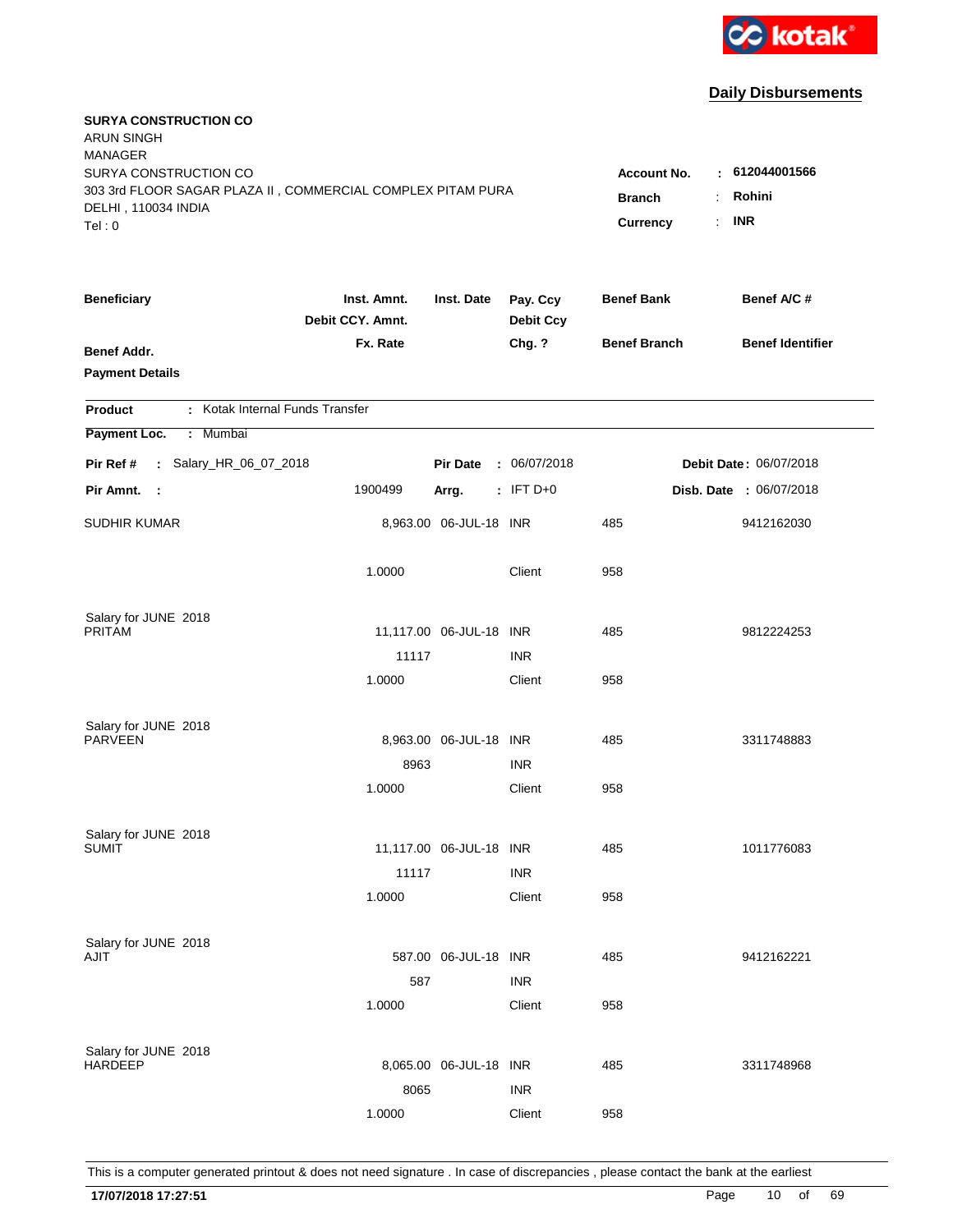

| <b>SURYA CONSTRUCTION CO</b><br><b>ARUN SINGH</b><br><b>MANAGER</b>                |                                 |                         |                              |                     |                               |
|------------------------------------------------------------------------------------|---------------------------------|-------------------------|------------------------------|---------------------|-------------------------------|
| SURYA CONSTRUCTION CO                                                              |                                 |                         |                              | Account No.         | : 612044001566                |
| 303 3rd FLOOR SAGAR PLAZA II, COMMERCIAL COMPLEX PITAM PURA<br>DELHI, 110034 INDIA | <b>Branch</b>                   | Rohini                  |                              |                     |                               |
| Tel: 0                                                                             |                                 |                         |                              | Currency            | <b>INR</b><br>÷.              |
|                                                                                    |                                 |                         |                              |                     |                               |
| <b>Beneficiary</b>                                                                 | Inst. Amnt.<br>Debit CCY. Amnt. | Inst. Date              | Pay. Ccy<br><b>Debit Ccy</b> | <b>Benef Bank</b>   | Benef A/C #                   |
| <b>Benef Addr.</b>                                                                 | Fx. Rate                        |                         | Chg. ?                       | <b>Benef Branch</b> | <b>Benef Identifier</b>       |
| <b>Payment Details</b>                                                             |                                 |                         |                              |                     |                               |
| : Kotak Internal Funds Transfer<br>Product                                         |                                 |                         |                              |                     |                               |
| Payment Loc.<br>Mumbai<br>÷.                                                       |                                 |                         |                              |                     |                               |
| : Salary_HR_06_07_2018<br>Pir Ref #                                                |                                 | <b>Pir Date</b>         | : 06/07/2018                 |                     | <b>Debit Date: 06/07/2018</b> |
| Pir Amnt.<br>$\mathbb{R}^2$                                                        | 1900499                         | Arrg.                   | $:$ IFT D+0                  |                     | Disb. Date : 06/07/2018       |
| <b>HARDEEP</b>                                                                     |                                 | 8,065.00 06-JUL-18 INR  |                              | 485                 | 3311748968                    |
|                                                                                    | 1.0000                          |                         | Client                       | 958                 |                               |
|                                                                                    |                                 |                         |                              |                     |                               |
| Salary for JUNE 2018<br><b>NITESH KUMAR</b>                                        |                                 | 8,963.00 06-JUL-18 INR  |                              | 485                 | 1111760692                    |
|                                                                                    | 8963                            |                         | <b>INR</b>                   |                     |                               |
|                                                                                    | 1.0000                          |                         | Client                       | 958                 |                               |
|                                                                                    |                                 |                         |                              |                     |                               |
| Salary for JUNE 2018                                                               |                                 |                         |                              |                     |                               |
| <b>KULDEEP</b>                                                                     |                                 | 11,117.00 06-JUL-18 INR |                              | 485                 | 0511766945                    |
|                                                                                    | 11117                           |                         | <b>INR</b>                   |                     |                               |
|                                                                                    | 1.0000                          |                         | Client                       | 958                 |                               |
| Salary for JUNE 2018                                                               |                                 |                         |                              |                     |                               |
| ANIL                                                                               |                                 | 8,963.00 06-JUL-18 INR  |                              | 485                 | 9412162078                    |
|                                                                                    | 8963                            |                         | <b>INR</b>                   |                     |                               |
|                                                                                    | 1.0000                          |                         | Client                       | 958                 |                               |
| Salary for JUNE 2018                                                               |                                 |                         |                              |                     |                               |
| <b>PARVEEN</b>                                                                     |                                 | 11,117.00 06-JUL-18 INR |                              | 485                 | 9812221962                    |
|                                                                                    | 11117                           |                         | <b>INR</b>                   |                     |                               |
|                                                                                    | 1.0000                          |                         | Client                       | 958                 |                               |
|                                                                                    |                                 |                         |                              |                     |                               |
| Salary for JUNE 2018<br><b>PURAN SINGH</b>                                         |                                 | 11,117.00 06-JUL-18 INR |                              | 485                 | 9412162061                    |
|                                                                                    | 11117                           |                         | <b>INR</b>                   |                     |                               |
|                                                                                    | 1.0000                          |                         | Client                       | 958                 |                               |
|                                                                                    |                                 |                         |                              |                     |                               |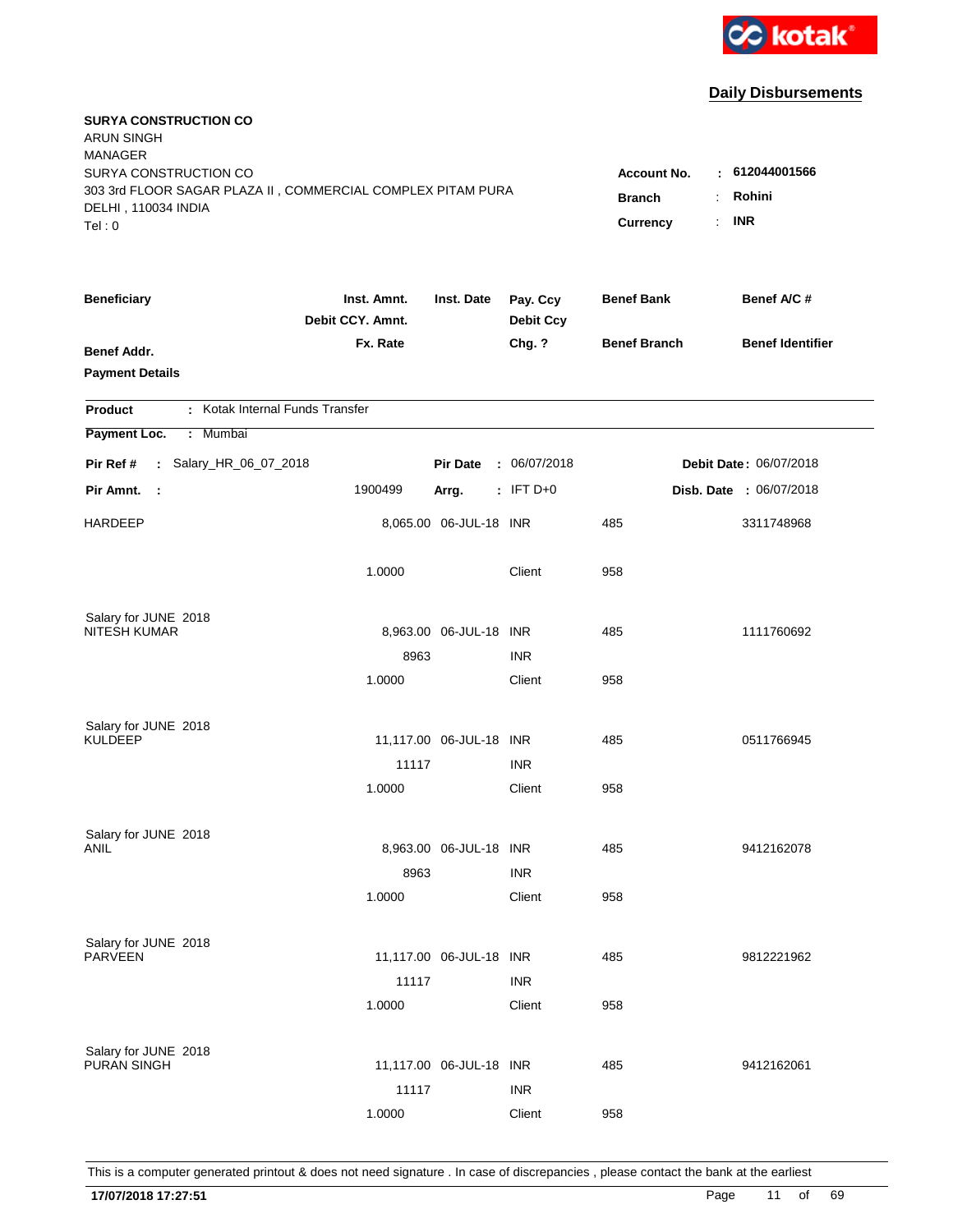

| <b>SURYA CONSTRUCTION CO</b><br><b>ARUN SINGH</b><br><b>MANAGER</b><br>SURYA CONSTRUCTION CO |                                     |                                |                              |                     | : 612044001566                |
|----------------------------------------------------------------------------------------------|-------------------------------------|--------------------------------|------------------------------|---------------------|-------------------------------|
| 303 3rd FLOOR SAGAR PLAZA II, COMMERCIAL COMPLEX PITAM PURA                                  | <b>Account No.</b><br><b>Branch</b> | Rohini<br>$\ddot{\phantom{a}}$ |                              |                     |                               |
| DELHI, 110034 INDIA<br>Tel: 0                                                                |                                     |                                |                              | Currency            | <b>INR</b><br>÷.              |
| <b>Beneficiary</b>                                                                           | Inst. Amnt.<br>Debit CCY. Amnt.     | Inst. Date                     | Pay. Ccy<br><b>Debit Ccy</b> | <b>Benef Bank</b>   | Benef A/C #                   |
| <b>Benef Addr.</b><br><b>Payment Details</b>                                                 | Fx. Rate                            |                                | Chg. ?                       | <b>Benef Branch</b> | <b>Benef Identifier</b>       |
| : Kotak Internal Funds Transfer<br>Product                                                   |                                     |                                |                              |                     |                               |
| Payment Loc.<br>: Mumbai                                                                     |                                     |                                |                              |                     |                               |
| : Salary_HR_06_07_2018<br>Pir Ref #                                                          |                                     | <b>Pir Date</b>                | : 06/07/2018                 |                     | <b>Debit Date: 06/07/2018</b> |
| Pir Amnt.<br>$\sim$ 1                                                                        | 1900499                             | Arrg.                          | $:$ IFT D+0                  |                     | Disb. Date : 06/07/2018       |
| <b>PURAN SINGH</b>                                                                           |                                     | 11,117.00 06-JUL-18 INR        |                              | 485                 | 9412162061                    |
|                                                                                              | 1.0000                              |                                | Client                       | 958                 |                               |
| Salary for JUNE 2018                                                                         |                                     |                                |                              |                     |                               |
| PARVEEN KUMAR                                                                                |                                     | 8,963.00 06-JUL-18 INR         |                              | 485                 | 9812188029                    |
|                                                                                              | 8963<br>1.0000                      |                                | <b>INR</b>                   | 958                 |                               |
|                                                                                              |                                     |                                | Client                       |                     |                               |
| Salary for JUNE 2018                                                                         |                                     |                                |                              |                     |                               |
| RAKESH AHLAWAT                                                                               |                                     | 8,963.00 06-JUL-18 INR         |                              | 485                 | 9412162016                    |
|                                                                                              | 8963                                |                                | <b>INR</b>                   |                     |                               |
|                                                                                              | 1.0000                              |                                | Client                       | 958                 |                               |
| Salary for JUNE 2018                                                                         |                                     |                                |                              |                     |                               |
| <b>PARMOD KUMAR</b>                                                                          |                                     | 11,117.00 06-JUL-18 INR        |                              | 485                 | 3311748906                    |
|                                                                                              | 11117                               |                                | <b>INR</b>                   |                     |                               |
|                                                                                              | 1.0000                              |                                | Client                       | 958                 |                               |
|                                                                                              |                                     |                                |                              |                     |                               |
| Salary for JUNE 2018<br><b>VIKAS</b>                                                         |                                     | 8,662.00 06-JUL-18 INR         |                              | 485                 | 0711767155                    |
|                                                                                              | 8662                                |                                | <b>INR</b>                   |                     |                               |
|                                                                                              | 1.0000                              |                                | Client                       | 958                 |                               |
|                                                                                              |                                     |                                |                              |                     |                               |
| Salary for JUNE 2018<br><b>VINOD</b>                                                         |                                     | 10,746.00 06-JUL-18 INR        |                              | 485                 | 1411752403                    |
|                                                                                              | 10746                               |                                | <b>INR</b>                   |                     |                               |
|                                                                                              | 1.0000                              |                                | Client                       | 958                 |                               |
|                                                                                              |                                     |                                |                              |                     |                               |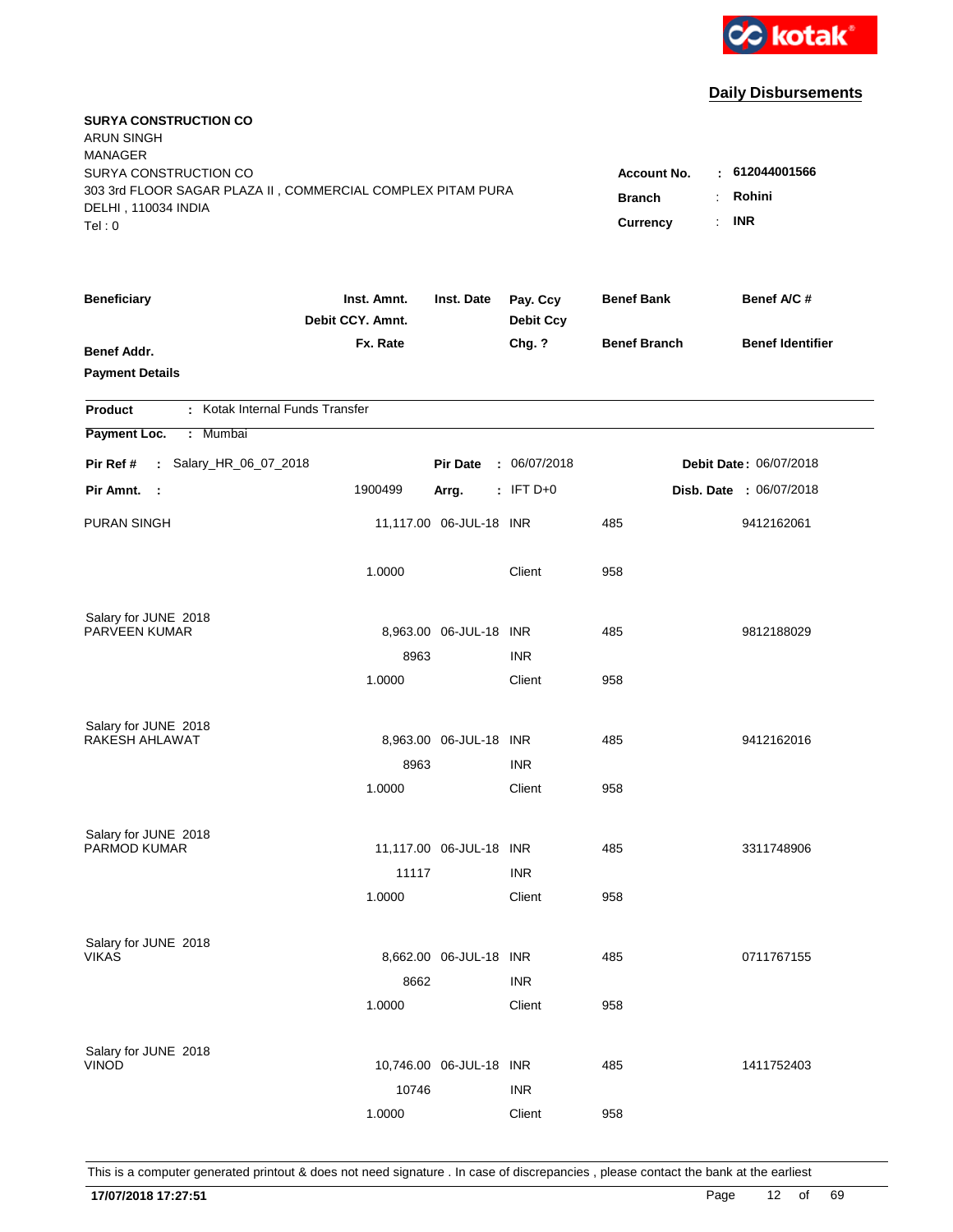

| <b>SURYA CONSTRUCTION CO</b><br><b>ARUN SINGH</b><br><b>MANAGER</b>                |                                 |                         |                              |                     |                         |
|------------------------------------------------------------------------------------|---------------------------------|-------------------------|------------------------------|---------------------|-------------------------|
| SURYA CONSTRUCTION CO                                                              |                                 |                         |                              | <b>Account No.</b>  | : 612044001566          |
| 303 3rd FLOOR SAGAR PLAZA II, COMMERCIAL COMPLEX PITAM PURA<br>DELHI, 110034 INDIA | <b>Branch</b>                   | Rohini<br>÷             |                              |                     |                         |
| Tel: 0                                                                             |                                 |                         |                              | Currency            | <b>INR</b><br>÷.        |
|                                                                                    |                                 |                         |                              |                     |                         |
| <b>Beneficiary</b>                                                                 | Inst. Amnt.<br>Debit CCY. Amnt. | Inst. Date              | Pay. Ccy<br><b>Debit Ccy</b> | <b>Benef Bank</b>   | Benef A/C #             |
| <b>Benef Addr.</b>                                                                 | Fx. Rate                        |                         | Chg. ?                       | <b>Benef Branch</b> | <b>Benef Identifier</b> |
| <b>Payment Details</b>                                                             |                                 |                         |                              |                     |                         |
|                                                                                    |                                 |                         |                              |                     |                         |
| : Kotak Internal Funds Transfer<br><b>Product</b>                                  |                                 |                         |                              |                     |                         |
| Payment Loc.<br>: Mumbai                                                           |                                 |                         |                              |                     |                         |
| : Salary_HR_06_07_2018<br>Pir Ref #                                                |                                 | <b>Pir Date</b>         | : 06/07/2018                 |                     | Debit Date: 06/07/2018  |
| Pir Amnt.<br>$\sim$ 1                                                              | 1900499                         | Arrg.                   | $:$ IFT D+0                  |                     | Disb. Date : 06/07/2018 |
| <b>VINOD</b>                                                                       |                                 | 10,746.00 06-JUL-18 INR |                              | 485                 | 1411752403              |
|                                                                                    | 1.0000                          |                         | Client                       | 958                 |                         |
| Salary for JUNE 2018                                                               |                                 |                         |                              |                     |                         |
| AMAR                                                                               |                                 | 8,891.00 06-JUL-18 INR  |                              | 485                 | 1411752380              |
|                                                                                    | 8891                            |                         | <b>INR</b>                   |                     |                         |
|                                                                                    | 1.0000                          |                         | Client                       | 958                 |                         |
|                                                                                    |                                 |                         |                              |                     |                         |
| Salary for JUNE 2018<br>JATIN                                                      |                                 | 8,662.00 06-JUL-18 INR  |                              | 485                 | 9812224239              |
|                                                                                    | 8662                            |                         | <b>INR</b>                   |                     |                         |
|                                                                                    | 1.0000                          |                         | Client                       | 958                 |                         |
|                                                                                    |                                 |                         |                              |                     |                         |
| Salary for JUNE 2018                                                               |                                 |                         |                              |                     |                         |
| AMAN KUMAR                                                                         |                                 | 8,963.00 06-JUL-18 INR  |                              | 485                 | 1311754569              |
|                                                                                    | 8963                            |                         | <b>INR</b>                   |                     |                         |
|                                                                                    | 1.0000                          |                         | Client                       | 958                 |                         |
|                                                                                    |                                 |                         |                              |                     |                         |
| Salary for JUNE 2018<br>ANKIT                                                      |                                 | 8,963.00 06-JUL-18 INR  |                              | 485                 | 1011781919              |
|                                                                                    | 8963                            |                         | <b>INR</b>                   |                     |                         |
|                                                                                    | 1.0000                          |                         | Client                       | 958                 |                         |
|                                                                                    |                                 |                         |                              |                     |                         |
| Salary for JUNE 2018                                                               |                                 |                         |                              |                     |                         |
| <b>ARVINDER SINGH</b>                                                              |                                 | 11,117.00 06-JUL-18 INR |                              | 485                 | 1011781391              |
|                                                                                    | 11117                           |                         | <b>INR</b>                   |                     |                         |
|                                                                                    | 1.0000                          |                         | Client                       | 958                 |                         |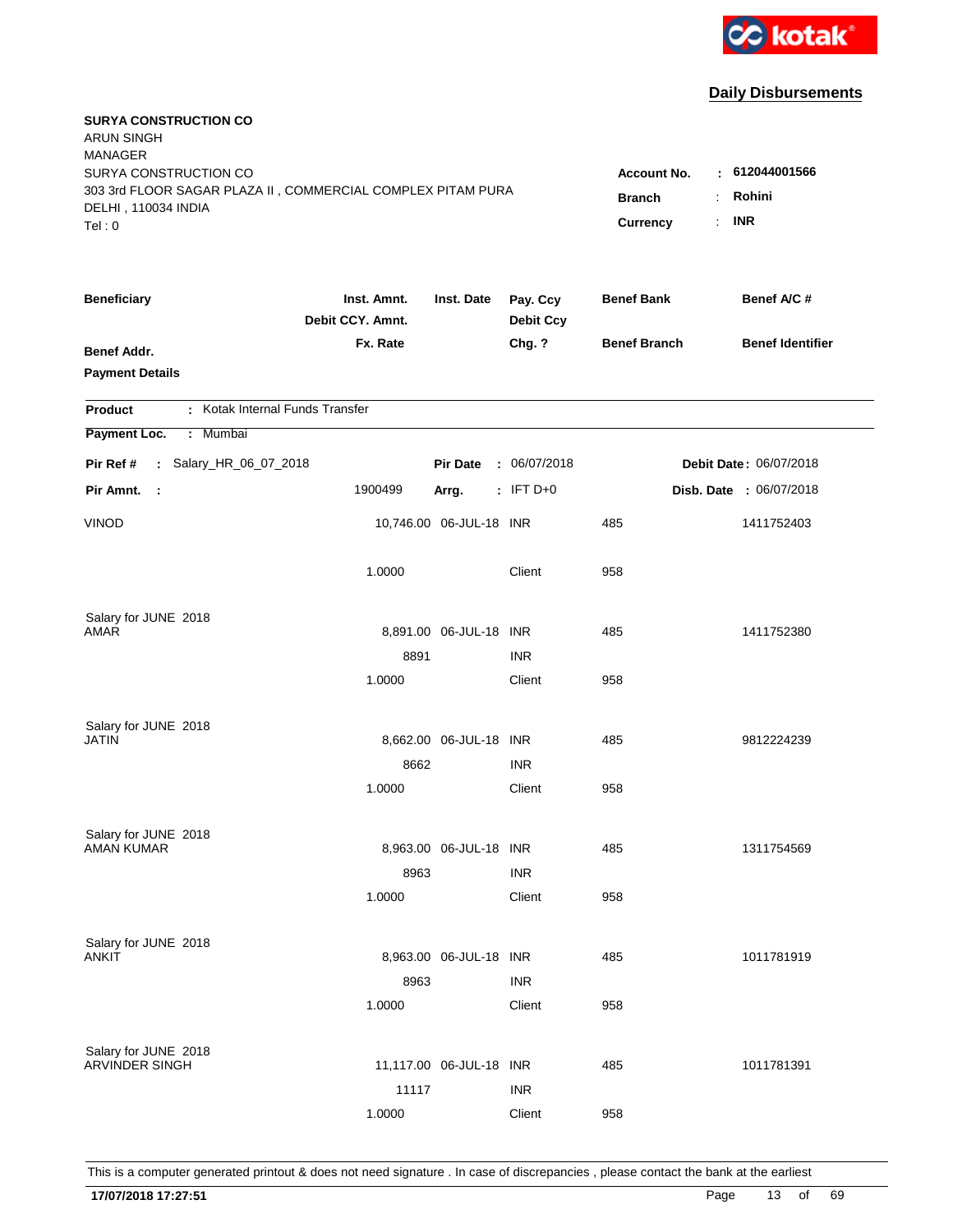

| <b>SURYA CONSTRUCTION CO</b><br><b>ARUN SINGH</b><br><b>MANAGER</b><br>SURYA CONSTRUCTION CO<br>303 3rd FLOOR SAGAR PLAZA II, COMMERCIAL COMPLEX PITAM PURA<br>DELHI, 110034 INDIA<br>Tel: 0 | <b>Account No.</b><br><b>Branch</b><br>Currency | : 612044001566<br>Rohini<br>$\ddot{\phantom{a}}$<br><b>INR</b><br>÷. |                              |                     |                                |
|----------------------------------------------------------------------------------------------------------------------------------------------------------------------------------------------|-------------------------------------------------|----------------------------------------------------------------------|------------------------------|---------------------|--------------------------------|
| <b>Beneficiary</b>                                                                                                                                                                           | Inst. Amnt.<br>Debit CCY. Amnt.                 | Inst. Date                                                           | Pay. Ccy<br><b>Debit Ccy</b> | <b>Benef Bank</b>   | Benef A/C #                    |
| Benef Addr.<br><b>Payment Details</b>                                                                                                                                                        | Fx. Rate                                        |                                                                      | Chg. ?                       | <b>Benef Branch</b> | <b>Benef Identifier</b>        |
| : Kotak Internal Funds Transfer<br><b>Product</b>                                                                                                                                            |                                                 |                                                                      |                              |                     |                                |
| Payment Loc.<br>Mumbai<br>÷.                                                                                                                                                                 |                                                 |                                                                      |                              |                     |                                |
| : Salary_HR_06_07_2018<br>Pir Ref #                                                                                                                                                          |                                                 | <b>Pir Date</b>                                                      | : 06/07/2018                 |                     | <b>Debit Date: 06/07/2018</b>  |
| Pir Amnt.<br>$\sim$ 1                                                                                                                                                                        | 1900499                                         | Arrg.                                                                | $:$ IFT D+0                  |                     | <b>Disb. Date : 06/07/2018</b> |
| ARVINDER SINGH                                                                                                                                                                               |                                                 | 11,117.00 06-JUL-18 INR                                              |                              | 485                 | 1011781391                     |
|                                                                                                                                                                                              | 1.0000                                          |                                                                      | Client                       | 958                 |                                |
| Salary for JUNE 2018<br><b>ASHOK KUMAR</b>                                                                                                                                                   |                                                 |                                                                      |                              |                     |                                |
|                                                                                                                                                                                              | 8963                                            | 8,963.00 06-JUL-18 INR                                               | <b>INR</b>                   | 485                 | 1011781247                     |
|                                                                                                                                                                                              | 1.0000                                          |                                                                      | Client                       | 958                 |                                |
|                                                                                                                                                                                              |                                                 |                                                                      |                              |                     |                                |
| Salary for JUNE 2018<br><b>BINDER LAL VIRK</b>                                                                                                                                               |                                                 | 11,117.00 06-JUL-18 INR                                              |                              | 485                 | 1311754491                     |
|                                                                                                                                                                                              | 11117                                           |                                                                      | <b>INR</b>                   |                     |                                |
|                                                                                                                                                                                              | 1.0000                                          |                                                                      | Client                       | 958                 |                                |
| Salary for JUNE 2018                                                                                                                                                                         |                                                 |                                                                      |                              |                     |                                |
| <b>CHARAN SINGH</b>                                                                                                                                                                          |                                                 | 8,963.00 06-JUL-18 INR                                               |                              | 485                 | 1011781292                     |
|                                                                                                                                                                                              | 8963                                            |                                                                      | <b>INR</b>                   |                     |                                |
|                                                                                                                                                                                              | 1.0000                                          |                                                                      | Client                       | 958                 |                                |
| Salary for JUNE 2018                                                                                                                                                                         |                                                 |                                                                      |                              |                     |                                |
| <b>DAVINDER KUMAR</b>                                                                                                                                                                        |                                                 | 11,117.00 06-JUL-18 INR                                              |                              | 485                 | 1011781902                     |
|                                                                                                                                                                                              | 11117                                           |                                                                      | <b>INR</b>                   |                     |                                |
|                                                                                                                                                                                              | 1.0000                                          |                                                                      | Client                       | 958                 |                                |
| Salary for JUNE 2018                                                                                                                                                                         |                                                 |                                                                      |                              |                     |                                |
| <b>DEEPAK SHARMA</b>                                                                                                                                                                         |                                                 | 8,963.00 06-JUL-18 INR                                               |                              | 485                 | 1011781377                     |
|                                                                                                                                                                                              | 8963                                            |                                                                      | <b>INR</b>                   |                     |                                |
|                                                                                                                                                                                              | 1.0000                                          |                                                                      | Client                       | 958                 |                                |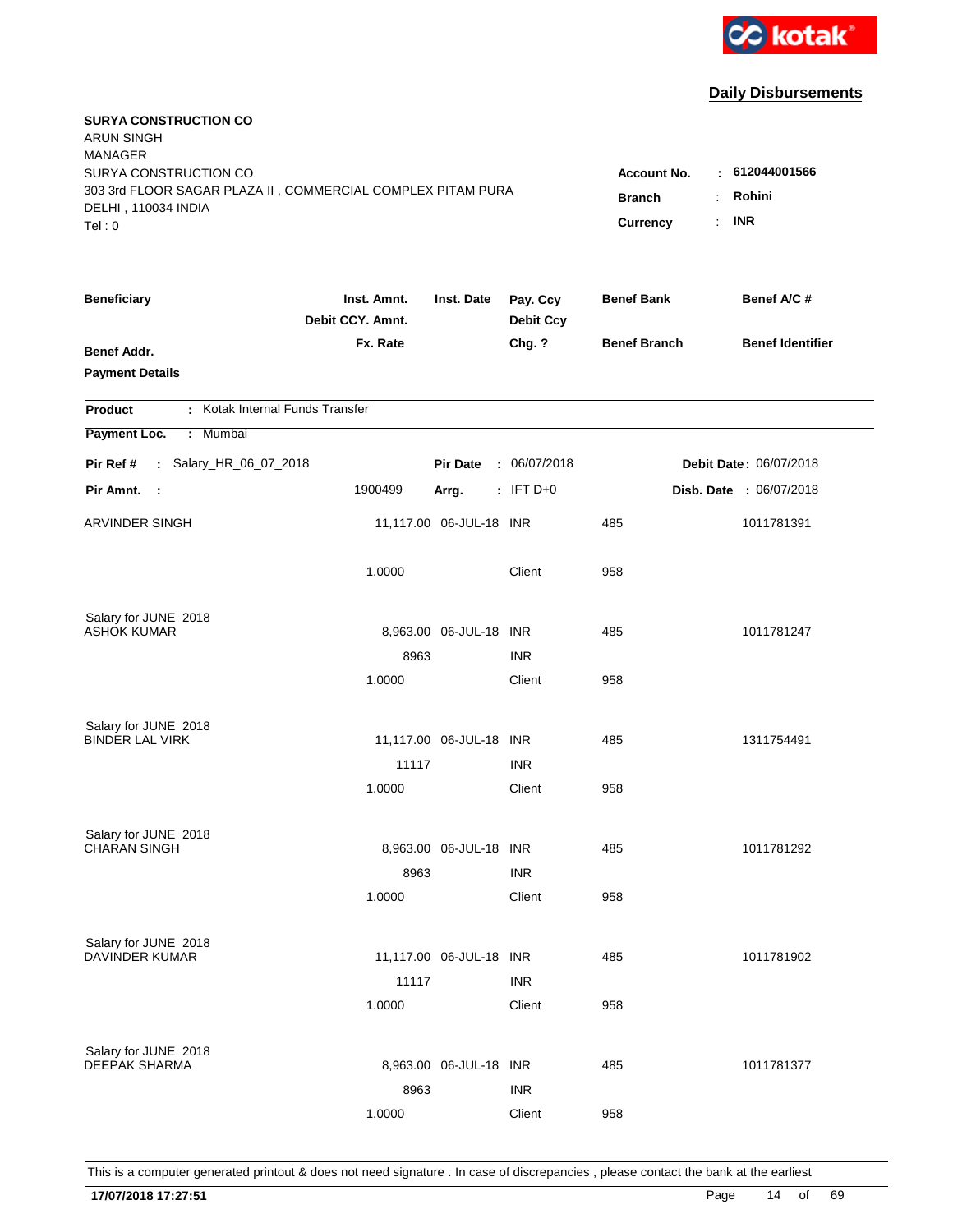

| <b>SURYA CONSTRUCTION CO</b><br><b>ARUN SINGH</b><br><b>MANAGER</b><br>SURYA CONSTRUCTION CO<br>303 3rd FLOOR SAGAR PLAZA II, COMMERCIAL COMPLEX PITAM PURA<br>DELHI, 110034 INDIA<br>Tel: 0 | Account No.<br><b>Branch</b><br>Currency | $\pm 612044001566$<br>Rohini<br>÷.<br><b>INR</b><br>÷. |                              |                     |                         |
|----------------------------------------------------------------------------------------------------------------------------------------------------------------------------------------------|------------------------------------------|--------------------------------------------------------|------------------------------|---------------------|-------------------------|
| <b>Beneficiary</b>                                                                                                                                                                           | Inst. Amnt.<br>Debit CCY. Amnt.          | Inst. Date                                             | Pay. Ccy<br><b>Debit Ccy</b> | <b>Benef Bank</b>   | Benef A/C #             |
| Benef Addr.<br><b>Payment Details</b>                                                                                                                                                        | Fx. Rate                                 |                                                        | Chg. ?                       | <b>Benef Branch</b> | <b>Benef Identifier</b> |
| : Kotak Internal Funds Transfer<br><b>Product</b>                                                                                                                                            |                                          |                                                        |                              |                     |                         |
| Payment Loc.<br>Mumbai<br>÷.                                                                                                                                                                 |                                          |                                                        |                              |                     |                         |
| : Salary_HR_06_07_2018<br>Pir Ref #                                                                                                                                                          |                                          | <b>Pir Date</b>                                        | : 06/07/2018                 |                     | Debit Date: 06/07/2018  |
| Pir Amnt. :                                                                                                                                                                                  | 1900499                                  | Arrg.                                                  | $: IFT D+0$                  |                     | Disb. Date : 06/07/2018 |
| DEEPAK SHARMA                                                                                                                                                                                |                                          | 8,963.00 06-JUL-18 INR                                 |                              | 485                 | 1011781377              |
|                                                                                                                                                                                              | 1.0000                                   |                                                        | Client                       | 958                 |                         |
| Salary for JUNE 2018                                                                                                                                                                         |                                          |                                                        |                              |                     |                         |
| <b>GAURAV KUMAR</b>                                                                                                                                                                          |                                          | 8,963.00 06-JUL-18 INR                                 |                              | 485                 | 9412190088              |
|                                                                                                                                                                                              | 8963                                     |                                                        | <b>INR</b>                   |                     |                         |
|                                                                                                                                                                                              | 1.0000                                   |                                                        | Client                       | 958                 |                         |
| Salary for JUNE 2018                                                                                                                                                                         |                                          |                                                        |                              |                     |                         |
| <b>GOPAL</b>                                                                                                                                                                                 |                                          | 8,963.00 06-JUL-18 INR                                 |                              | 485                 | 1211755987              |
|                                                                                                                                                                                              | 8963                                     |                                                        | <b>INR</b>                   |                     |                         |
|                                                                                                                                                                                              | 1.0000                                   |                                                        | Client                       | 958                 |                         |
| Salary for JUNE 2018                                                                                                                                                                         |                                          |                                                        |                              |                     |                         |
| <b>GULSHAN KUMAR</b>                                                                                                                                                                         |                                          | 8,963.00 06-JUL-18 INR                                 |                              | 485                 | 1011781407              |
|                                                                                                                                                                                              | 8963                                     |                                                        | <b>INR</b>                   |                     |                         |
|                                                                                                                                                                                              | 1.0000                                   |                                                        | Client                       | 958                 |                         |
|                                                                                                                                                                                              |                                          |                                                        |                              |                     |                         |
| Salary for JUNE 2018<br><b>GURJIT SINGH</b>                                                                                                                                                  |                                          | 11,117.00 06-JUL-18 INR                                |                              | 485                 | 1011781261              |
|                                                                                                                                                                                              | 11117                                    |                                                        | <b>INR</b>                   |                     |                         |
|                                                                                                                                                                                              | 1.0000                                   |                                                        | Client                       | 958                 |                         |
|                                                                                                                                                                                              |                                          |                                                        |                              |                     |                         |
| Salary for JUNE 2018<br><b>HARDEEP SINGH</b>                                                                                                                                                 |                                          | 8,963.00 06-JUL-18 INR                                 |                              | 485                 | 1011781940              |
|                                                                                                                                                                                              | 8963                                     |                                                        | <b>INR</b>                   |                     |                         |
|                                                                                                                                                                                              | 1.0000                                   |                                                        | Client                       | 958                 |                         |
|                                                                                                                                                                                              |                                          |                                                        |                              |                     |                         |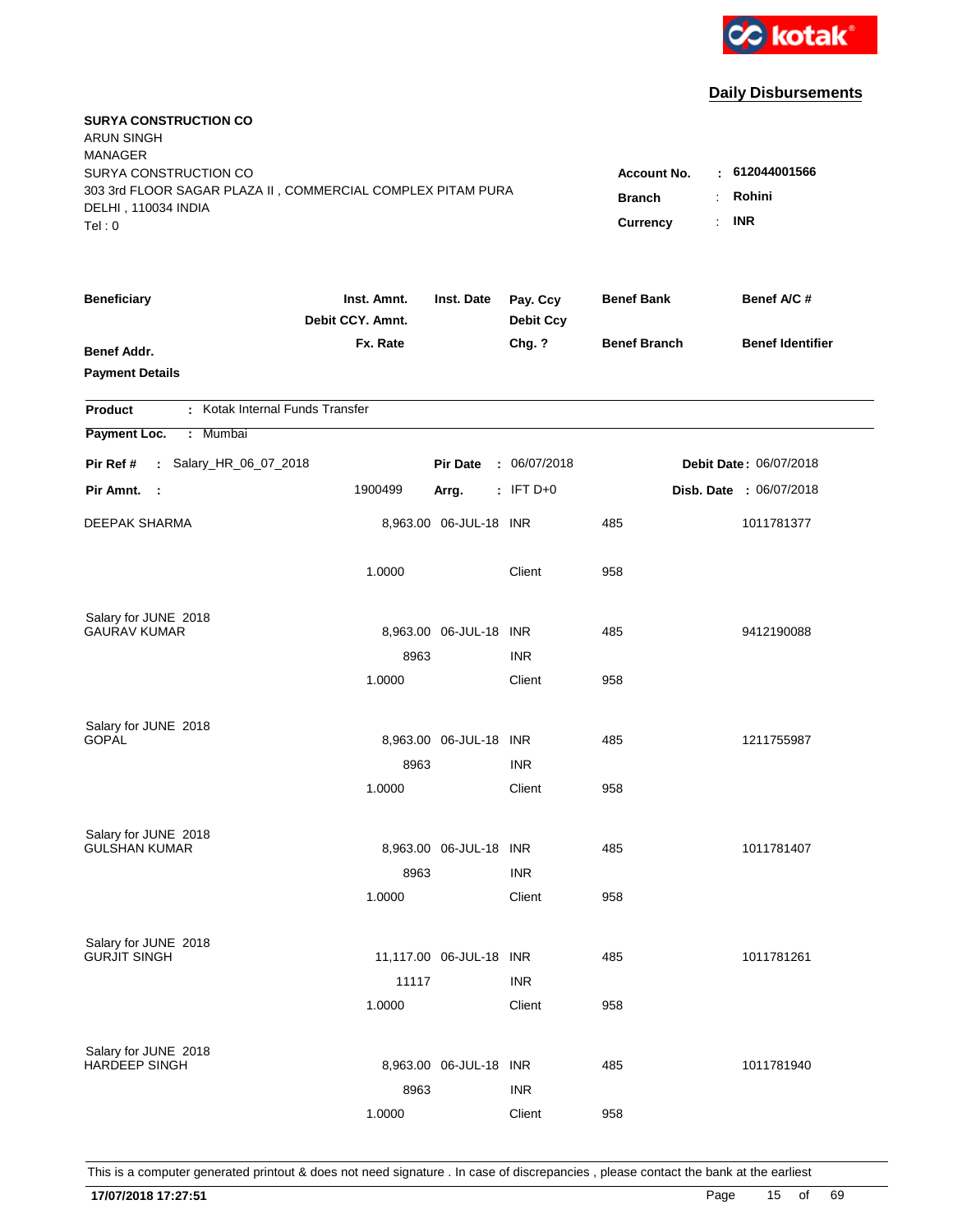

| <b>SURYA CONSTRUCTION CO</b><br><b>ARUN SINGH</b><br><b>MANAGER</b>                |                                 |                         |                              |                     |                               |
|------------------------------------------------------------------------------------|---------------------------------|-------------------------|------------------------------|---------------------|-------------------------------|
| SURYA CONSTRUCTION CO                                                              |                                 |                         |                              | Account No.         | : 612044001566                |
| 303 3rd FLOOR SAGAR PLAZA II, COMMERCIAL COMPLEX PITAM PURA<br>DELHI, 110034 INDIA | <b>Branch</b>                   | Rohini                  |                              |                     |                               |
| Tel: 0                                                                             |                                 |                         |                              | Currency            | <b>INR</b><br>÷.              |
|                                                                                    |                                 |                         |                              |                     |                               |
| <b>Beneficiary</b>                                                                 | Inst. Amnt.<br>Debit CCY. Amnt. | Inst. Date              | Pay. Ccy<br><b>Debit Ccy</b> | <b>Benef Bank</b>   | Benef A/C #                   |
| <b>Benef Addr.</b>                                                                 | Fx. Rate                        |                         | Chg. ?                       | <b>Benef Branch</b> | <b>Benef Identifier</b>       |
| <b>Payment Details</b>                                                             |                                 |                         |                              |                     |                               |
| : Kotak Internal Funds Transfer<br><b>Product</b>                                  |                                 |                         |                              |                     |                               |
| Payment Loc.<br>Mumbai<br>÷.                                                       |                                 |                         |                              |                     |                               |
| : Salary_HR_06_07_2018<br>Pir Ref #                                                |                                 | <b>Pir Date</b>         | : 06/07/2018                 |                     | <b>Debit Date: 06/07/2018</b> |
| Pir Amnt.<br>$\sim$ :                                                              | 1900499                         | Arrg.                   | $:$ IFT D+0                  |                     | Disb. Date : 06/07/2018       |
| <b>HARDEEP SINGH</b>                                                               |                                 | 8,963.00 06-JUL-18 INR  |                              | 485                 | 1011781940                    |
|                                                                                    | 1.0000                          |                         | Client                       | 958                 |                               |
| Salary for JUNE 2018                                                               |                                 |                         |                              |                     |                               |
| <b>HARISH CHANDER</b>                                                              |                                 | 20,622.00 06-JUL-18 INR |                              | 485                 | 3711739641                    |
|                                                                                    | 20622                           |                         | <b>INR</b>                   |                     |                               |
|                                                                                    | 1.0000                          |                         | Client                       | 958                 |                               |
| Salary for JUNE 2018                                                               |                                 |                         |                              |                     |                               |
| <b>HARPREET SINGH</b>                                                              |                                 | 11,117.00 06-JUL-18 INR |                              | 485                 | 9412191849                    |
|                                                                                    | 11117                           |                         | <b>INR</b>                   |                     |                               |
|                                                                                    | 1.0000                          |                         | Client                       | 958                 |                               |
| Salary for JUNE 2018                                                               |                                 |                         |                              |                     |                               |
| <b>HITESH KUMAR</b>                                                                |                                 | 8,365.00 06-JUL-18 INR  |                              | 485                 | 1311748810                    |
|                                                                                    | 8365                            |                         | <b>INR</b>                   |                     |                               |
|                                                                                    | 1.0000                          |                         | Client                       | 958                 |                               |
|                                                                                    |                                 |                         |                              |                     |                               |
| Salary for JUNE 2018<br><b>JAGBIR RANA</b>                                         |                                 | 8,963.00 06-JUL-18 INR  |                              | 485                 | 1011781308                    |
|                                                                                    | 8963                            |                         | <b>INR</b>                   |                     |                               |
|                                                                                    | 1.0000                          |                         | Client                       | 958                 |                               |
|                                                                                    |                                 |                         |                              |                     |                               |
| Salary for JUNE 2018<br><b>JAI PAL</b>                                             |                                 | 8,963.00 06-JUL-18 INR  |                              | 485                 | 1211755970                    |
|                                                                                    | 8963                            |                         | <b>INR</b>                   |                     |                               |
|                                                                                    | 1.0000                          |                         | Client                       | 958                 |                               |
|                                                                                    |                                 |                         |                              |                     |                               |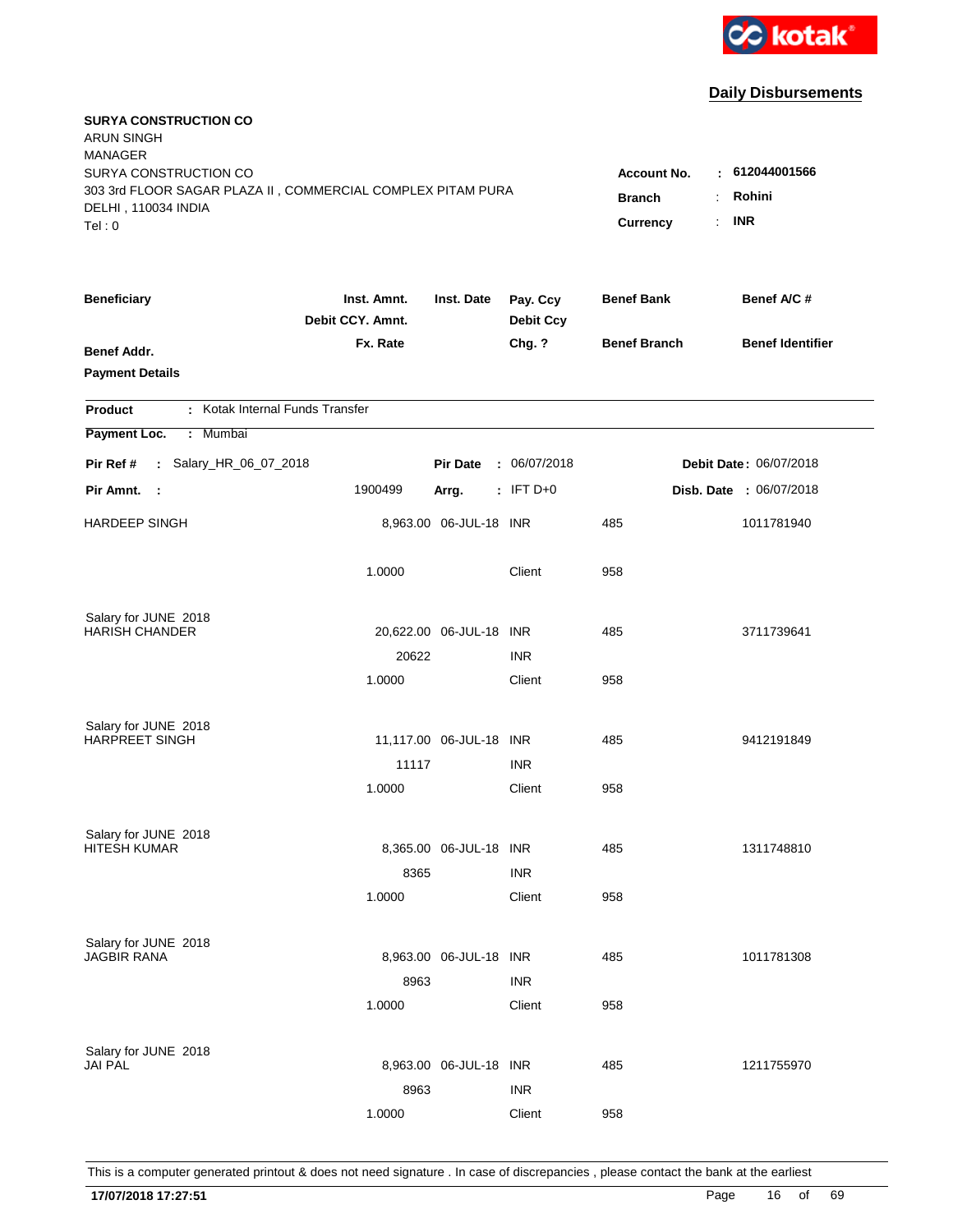

| <b>SURYA CONSTRUCTION CO</b><br><b>ARUN SINGH</b><br><b>MANAGER</b>                  |                                 |                                |                              |                     |                         |
|--------------------------------------------------------------------------------------|---------------------------------|--------------------------------|------------------------------|---------------------|-------------------------|
| SURYA CONSTRUCTION CO<br>303 3rd FLOOR SAGAR PLAZA II, COMMERCIAL COMPLEX PITAM PURA |                                 |                                |                              | <b>Account No.</b>  | $-612044001566$         |
| DELHI, 110034 INDIA                                                                  | <b>Branch</b>                   | Rohini<br>$\ddot{\phantom{a}}$ |                              |                     |                         |
| Tel: 0                                                                               |                                 |                                |                              | Currency            | <b>INR</b><br>÷.        |
| <b>Beneficiary</b>                                                                   | Inst. Amnt.<br>Debit CCY. Amnt. | Inst. Date                     | Pay. Ccy<br><b>Debit Ccy</b> | <b>Benef Bank</b>   | Benef A/C #             |
| <b>Benef Addr.</b>                                                                   | Fx. Rate                        |                                | Chg. ?                       | <b>Benef Branch</b> | <b>Benef Identifier</b> |
| <b>Payment Details</b>                                                               |                                 |                                |                              |                     |                         |
| : Kotak Internal Funds Transfer<br><b>Product</b>                                    |                                 |                                |                              |                     |                         |
| Payment Loc.<br>Mumbai<br>÷.                                                         |                                 |                                |                              |                     |                         |
| : Salary_HR_06_07_2018<br>Pir Ref #                                                  |                                 | <b>Pir Date</b>                | : 06/07/2018                 |                     | Debit Date: 06/07/2018  |
| Pir Amnt.<br>$\sim$                                                                  | 1900499                         | Arrg.                          | $:$ IFT D+0                  |                     | Disb. Date : 06/07/2018 |
| <b>JAI PAL</b>                                                                       |                                 | 8,963.00 06-JUL-18 INR         |                              | 485                 | 1211755970              |
|                                                                                      | 1.0000                          |                                | Client                       | 958                 |                         |
| Salary for JUNE 2018                                                                 |                                 |                                |                              |                     |                         |
| JITENDER KUMAR                                                                       |                                 | 8,963.00 06-JUL-18 INR         |                              | 485                 | 1011781841              |
|                                                                                      | 8963                            |                                | <b>INR</b>                   |                     |                         |
|                                                                                      | 1.0000                          |                                | Client                       | 958                 |                         |
| Salary for JUNE 2018                                                                 |                                 |                                |                              |                     |                         |
| <b>JONI SHARMA</b>                                                                   |                                 | 8,963.00 06-JUL-18 INR         |                              | 485                 | 9412193065              |
|                                                                                      | 8963                            |                                | <b>INR</b>                   |                     |                         |
|                                                                                      | 1.0000                          |                                | Client                       | 958                 |                         |
| Salary for JUNE 2018                                                                 |                                 |                                |                              |                     |                         |
| KAPIL                                                                                |                                 | 16,692.00 06-JUL-18 INR        |                              | 485                 | 1011781957              |
|                                                                                      | 16692                           |                                | <b>INR</b>                   |                     |                         |
|                                                                                      | 1.0000                          |                                | Client                       | 958                 |                         |
| Salary for JUNE 2018                                                                 |                                 |                                |                              |                     |                         |
| <b>KAPIL DEV</b>                                                                     |                                 | 8,963.00 06-JUL-18 INR         |                              | 485                 | 1011782039              |
|                                                                                      | 8963                            |                                | <b>INR</b>                   |                     |                         |
|                                                                                      | 1.0000                          |                                | Client                       | 958                 |                         |
| Salary for JUNE 2018                                                                 |                                 |                                |                              |                     |                         |
| <b>KAPIL KANT</b>                                                                    |                                 | 8,365.00 06-JUL-18 INR         |                              | 485                 | 9412159306              |
|                                                                                      | 8365                            |                                | <b>INR</b>                   |                     |                         |
|                                                                                      | 1.0000                          |                                | Client                       | 958                 |                         |
|                                                                                      |                                 |                                |                              |                     |                         |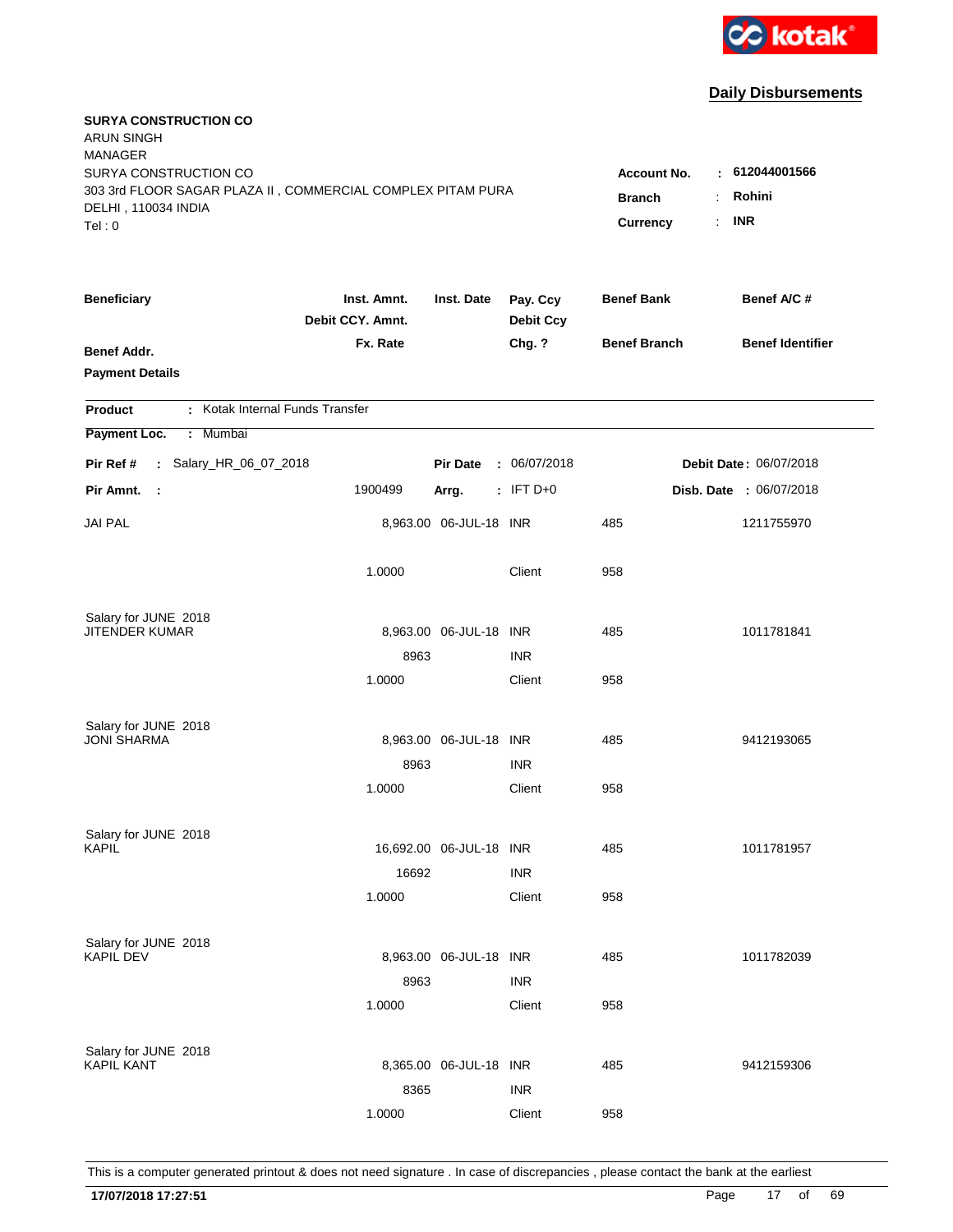

| <b>SURYA CONSTRUCTION CO</b><br><b>ARUN SINGH</b><br><b>MANAGER</b><br>SURYA CONSTRUCTION CO |                                 |                                 |                              | <b>Account No.</b>  | : 612044001566          |
|----------------------------------------------------------------------------------------------|---------------------------------|---------------------------------|------------------------------|---------------------|-------------------------|
| 303 3rd FLOOR SAGAR PLAZA II, COMMERCIAL COMPLEX PITAM PURA<br>DELHI, 110034 INDIA<br>Tel: 0 | <b>Branch</b><br>Currency       | Rohini<br>÷<br><b>INR</b><br>÷. |                              |                     |                         |
| <b>Beneficiary</b>                                                                           | Inst. Amnt.<br>Debit CCY. Amnt. | Inst. Date                      | Pay. Ccy<br><b>Debit Ccy</b> | <b>Benef Bank</b>   | Benef A/C #             |
| <b>Benef Addr.</b><br><b>Payment Details</b>                                                 | Fx. Rate                        |                                 | Chg. ?                       | <b>Benef Branch</b> | <b>Benef Identifier</b> |
| : Kotak Internal Funds Transfer<br><b>Product</b>                                            |                                 |                                 |                              |                     |                         |
| Payment Loc.<br>: Mumbai                                                                     |                                 |                                 |                              |                     |                         |
| : Salary_HR_06_07_2018<br>Pir Ref #                                                          |                                 | <b>Pir Date</b>                 | : 06/07/2018                 |                     | Debit Date: 06/07/2018  |
| Pir Amnt. :                                                                                  | 1900499                         | Arrg.                           | $:$ IFT D+0                  |                     | Disb. Date : 06/07/2018 |
| <b>KAPIL KANT</b>                                                                            |                                 | 8,365.00 06-JUL-18 INR          |                              | 485                 | 9412159306              |
|                                                                                              | 1.0000                          |                                 | Client                       | 958                 |                         |
| Salary for JUNE 2018<br><b>KHEM RAJ</b>                                                      |                                 | 10,374.00 06-JUL-18 INR         |                              | 485                 | 1011781865              |
|                                                                                              | 10374                           |                                 | <b>INR</b>                   |                     |                         |
|                                                                                              | 1.0000                          |                                 | Client                       | 958                 |                         |
| Salary for JUNE 2018                                                                         |                                 |                                 |                              |                     |                         |
| <b>MAHINDER PAL</b>                                                                          |                                 | 8,963.00 06-JUL-18 INR          |                              | 485                 | 1311754477              |
|                                                                                              | 8963                            |                                 | <b>INR</b>                   |                     |                         |
|                                                                                              | 1.0000                          |                                 | Client                       | 958                 |                         |
| Salary for JUNE 2018                                                                         |                                 |                                 |                              |                     |                         |
| <b>MANDEEP KUMAR</b>                                                                         |                                 | 8,963.00 06-JUL-18 INR          |                              | 485                 | 1011782046              |
|                                                                                              | 8963                            |                                 | <b>INR</b>                   |                     |                         |
|                                                                                              | 1.0000                          |                                 | Client                       | 958                 |                         |
| Salary for JUNE 2018                                                                         |                                 |                                 |                              |                     |                         |
| <b>MANGA RAM</b>                                                                             |                                 | 8,963.00 06-JUL-18 INR          |                              | 485                 | 1211755420              |
|                                                                                              | 8963                            |                                 | <b>INR</b>                   |                     |                         |
|                                                                                              | 1.0000                          |                                 | Client                       | 958                 |                         |
| Salary for JUNE 2018                                                                         |                                 |                                 |                              |                     |                         |
| <b>MANGAT RAM</b>                                                                            |                                 | 8,963.00 06-JUL-18 INR          |                              | 485                 | 1211755857              |
|                                                                                              | 8963                            |                                 | <b>INR</b>                   |                     |                         |
|                                                                                              | 1.0000                          |                                 | Client                       | 958                 |                         |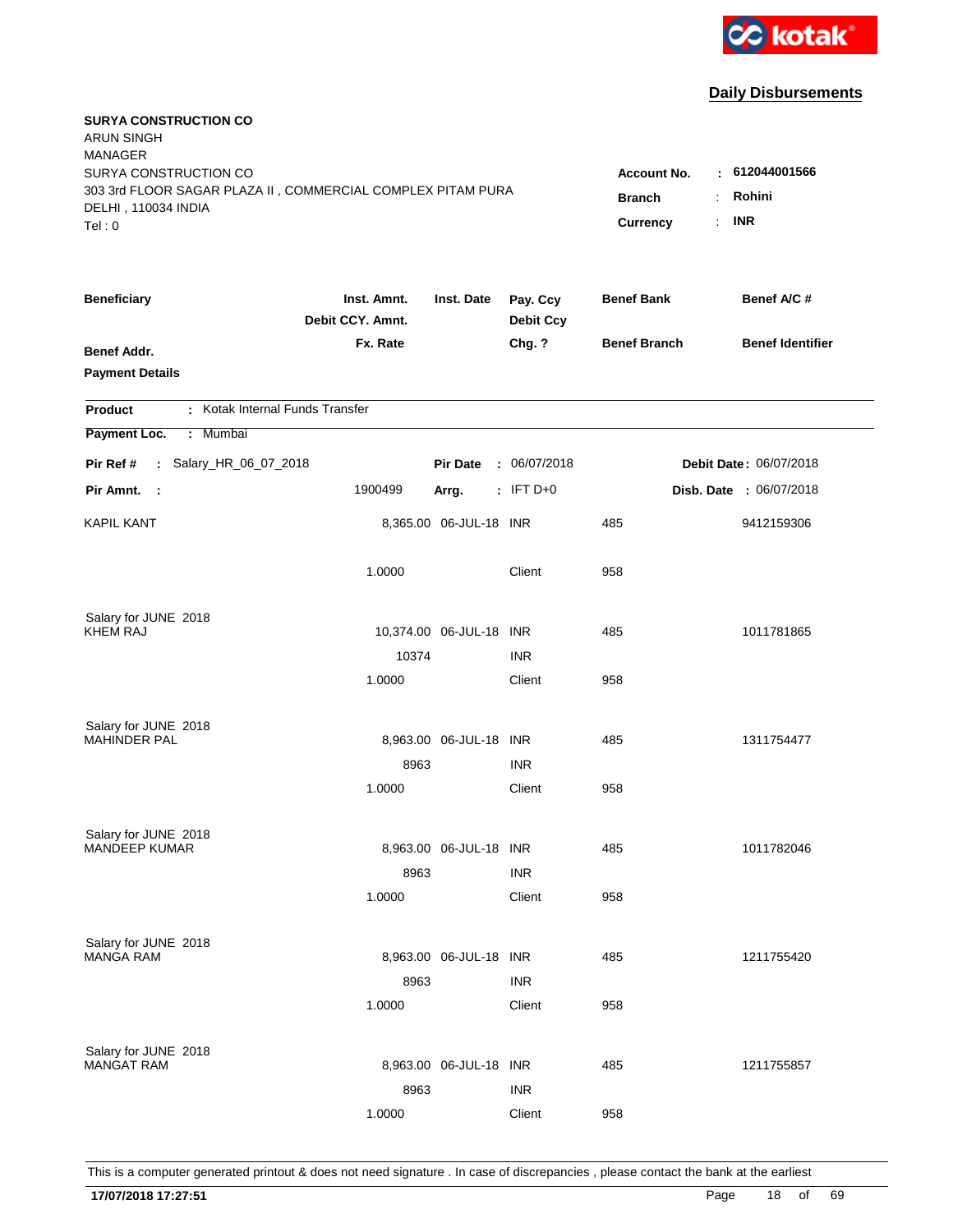

| <b>SURYA CONSTRUCTION CO</b><br><b>ARUN SINGH</b><br><b>MANAGER</b><br>SURYA CONSTRUCTION CO |                                 |                                 |                              | <b>Account No.</b>  | : 612044001566          |
|----------------------------------------------------------------------------------------------|---------------------------------|---------------------------------|------------------------------|---------------------|-------------------------|
| 303 3rd FLOOR SAGAR PLAZA II, COMMERCIAL COMPLEX PITAM PURA<br>DELHI, 110034 INDIA<br>Tel: 0 | <b>Branch</b><br>Currency       | Rohini<br>÷<br><b>INR</b><br>÷. |                              |                     |                         |
| <b>Beneficiary</b>                                                                           | Inst. Amnt.<br>Debit CCY. Amnt. | Inst. Date                      | Pay. Ccy<br><b>Debit Ccy</b> | <b>Benef Bank</b>   | Benef A/C #             |
| <b>Benef Addr.</b><br><b>Payment Details</b>                                                 | Fx. Rate                        |                                 | Chg. ?                       | <b>Benef Branch</b> | <b>Benef Identifier</b> |
| : Kotak Internal Funds Transfer<br><b>Product</b>                                            |                                 |                                 |                              |                     |                         |
| Payment Loc.<br>: Mumbai                                                                     |                                 |                                 |                              |                     |                         |
| : Salary_HR_06_07_2018<br>Pir Ref #                                                          |                                 | <b>Pir Date</b>                 | : 06/07/2018                 |                     | Debit Date: 06/07/2018  |
| Pir Amnt.<br>$\sim$ 1                                                                        | 1900499                         | Arrg.                           | $:$ IFT D+0                  |                     | Disb. Date : 06/07/2018 |
| <b>MANGAT RAM</b>                                                                            |                                 | 8,963.00 06-JUL-18 INR          |                              | 485                 | 1211755857              |
|                                                                                              | 1.0000                          |                                 | Client                       | 958                 |                         |
| Salary for JUNE 2018                                                                         |                                 |                                 |                              |                     |                         |
| <b>MANISH</b>                                                                                | 11117                           | 11,117.00 06-JUL-18 INR         | <b>INR</b>                   | 485                 | 9412193249              |
|                                                                                              | 1.0000                          |                                 | Client                       | 958                 |                         |
|                                                                                              |                                 |                                 |                              |                     |                         |
| Salary for JUNE 2018<br><b>MANISH KUMAR</b>                                                  |                                 | 11,117.00 06-JUL-18 INR         |                              | 485                 | 1311754675              |
|                                                                                              | 11117                           |                                 | <b>INR</b>                   |                     |                         |
|                                                                                              | 1.0000                          |                                 | Client                       | 958                 |                         |
|                                                                                              |                                 |                                 |                              |                     |                         |
| Salary for JUNE 2018<br><b>MANISH KUMAR</b>                                                  |                                 | 8,963.00 06-JUL-18 INR          |                              | 485                 | 1011781995              |
|                                                                                              | 8963                            |                                 | <b>INR</b>                   |                     |                         |
|                                                                                              | 1.0000                          |                                 | Client                       | 958                 |                         |
| Salary for JUNE 2018                                                                         |                                 |                                 |                              |                     |                         |
| <b>MANISH KUMAR</b>                                                                          |                                 | 8,963.00 06-JUL-18 INR          |                              | 485                 | 1011781254              |
|                                                                                              | 8963                            |                                 | <b>INR</b>                   |                     |                         |
|                                                                                              | 1.0000                          |                                 | Client                       | 958                 |                         |
| Salary for JUNE 2018                                                                         |                                 |                                 |                              |                     |                         |
| <b>MANJIT SINGH</b>                                                                          |                                 | 8,963.00 06-JUL-18 INR          |                              | 485                 | 4511753066              |
|                                                                                              | 8963                            |                                 | <b>INR</b>                   |                     |                         |
|                                                                                              | 1.0000                          |                                 | Client                       | 958                 |                         |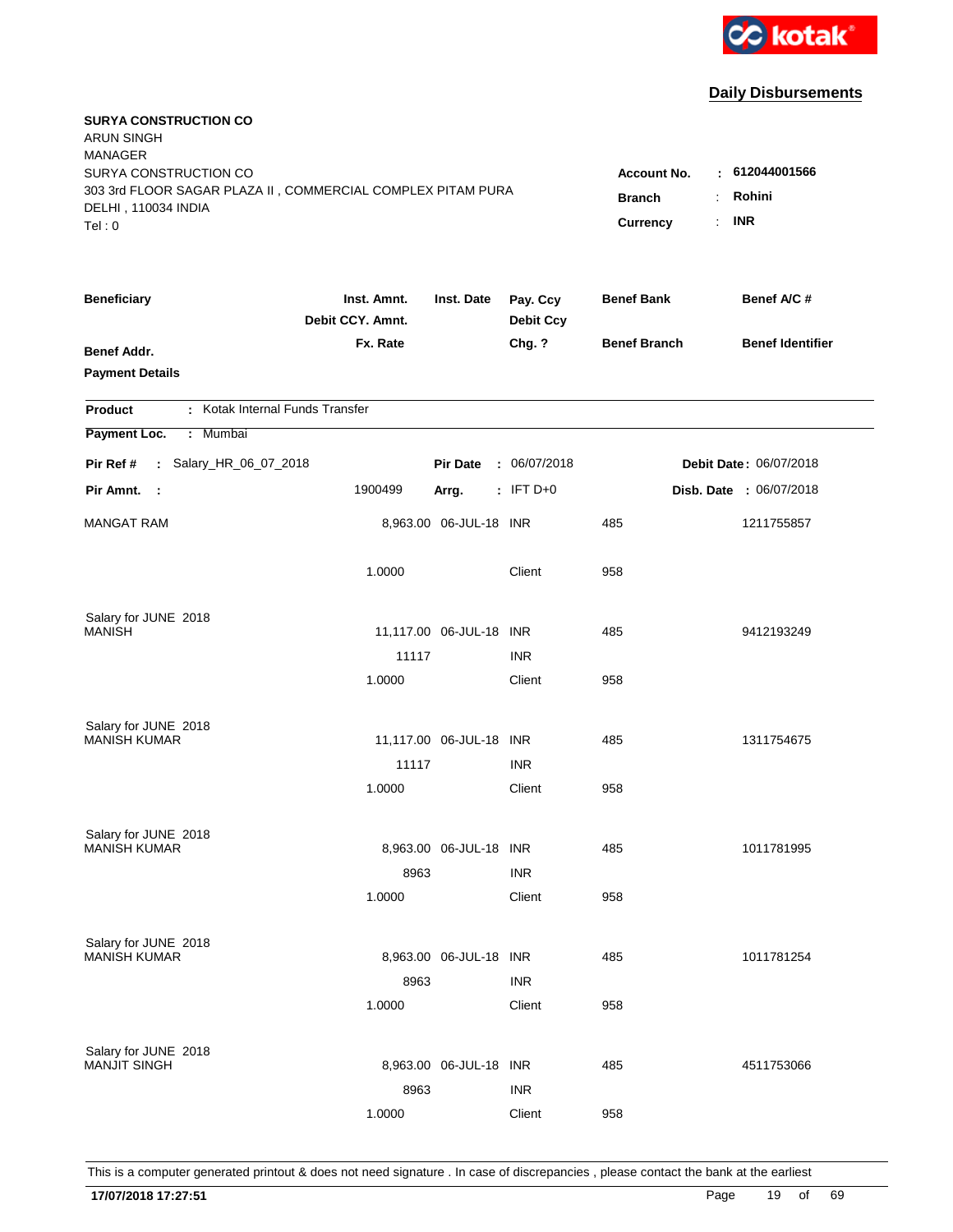

| <b>SURYA CONSTRUCTION CO</b><br><b>ARUN SINGH</b><br><b>MANAGER</b> |                                 |                         |                              |                     |                               |
|---------------------------------------------------------------------|---------------------------------|-------------------------|------------------------------|---------------------|-------------------------------|
| SURYA CONSTRUCTION CO                                               |                                 |                         |                              | Account No.         | $-612044001566$               |
| 303 3rd FLOOR SAGAR PLAZA II, COMMERCIAL COMPLEX PITAM PURA         | <b>Branch</b>                   | Rohini                  |                              |                     |                               |
| DELHI, 110034 INDIA<br>Tel: 0                                       |                                 |                         |                              | Currency            | <b>INR</b><br>÷.              |
|                                                                     |                                 |                         |                              |                     |                               |
| <b>Beneficiary</b>                                                  | Inst. Amnt.<br>Debit CCY. Amnt. | Inst. Date              | Pay. Ccy<br><b>Debit Ccy</b> | <b>Benef Bank</b>   | Benef A/C #                   |
| <b>Benef Addr.</b>                                                  | Fx. Rate                        |                         | Chg. ?                       | <b>Benef Branch</b> | <b>Benef Identifier</b>       |
| <b>Payment Details</b>                                              |                                 |                         |                              |                     |                               |
| : Kotak Internal Funds Transfer<br><b>Product</b>                   |                                 |                         |                              |                     |                               |
| Payment Loc.<br><b>Mumbai</b><br>÷.                                 |                                 |                         |                              |                     |                               |
| : Salary_HR_06_07_2018<br>Pir Ref #                                 |                                 | <b>Pir Date</b>         | : 06/07/2018                 |                     | <b>Debit Date: 06/07/2018</b> |
| Pir Amnt.<br>- 1                                                    | 1900499                         | Arrg.                   | $:$ IFT D+0                  |                     | Disb. Date : 06/07/2018       |
| <b>MANJIT SINGH</b>                                                 |                                 | 8,963.00 06-JUL-18 INR  |                              | 485                 | 4511753066                    |
|                                                                     | 1.0000                          |                         | Client                       | 958                 |                               |
| Salary for JUNE 2018                                                |                                 |                         |                              |                     |                               |
| <b>MANOJ</b>                                                        |                                 | 8,963.00 06-JUL-18 INR  |                              | 485                 | 1311754613                    |
|                                                                     | 8963                            |                         | <b>INR</b>                   |                     |                               |
|                                                                     | 1.0000                          |                         | Client                       | 958                 |                               |
| Salary for JUNE 2018                                                |                                 |                         |                              |                     |                               |
| <b>MANOJ KUMAR</b>                                                  |                                 | 8,963.00 06-JUL-18 INR  |                              | 485                 | 0611764919                    |
|                                                                     | 8963                            |                         | <b>INR</b>                   |                     |                               |
|                                                                     | 1.0000                          |                         | Client                       | 958                 |                               |
| Salary for JUNE 2018                                                |                                 |                         |                              |                     |                               |
| <b>NARENDER</b>                                                     |                                 | 11,117.00 06-JUL-18 INR |                              | 485                 | 1311754637                    |
|                                                                     | 11117                           |                         | <b>INR</b>                   |                     |                               |
|                                                                     | 1.0000                          |                         | Client                       | 958                 |                               |
| Salary for JUNE 2018                                                |                                 |                         |                              |                     |                               |
| <b>NARENDER KUMAR</b>                                               |                                 | 11,117.00 06-JUL-18 INR |                              | 485                 | 1011781988                    |
|                                                                     | 11117                           |                         | <b>INR</b>                   |                     |                               |
|                                                                     | 1.0000                          |                         | Client                       | 958                 |                               |
| Salary for JUNE 2018                                                |                                 |                         |                              |                     |                               |
| <b>NAVNEET KUMAR</b>                                                |                                 | 11,117.00 06-JUL-18 INR |                              | 485                 | 1311754538                    |
|                                                                     | 11117                           |                         | <b>INR</b>                   |                     |                               |
|                                                                     | 1.0000                          |                         | Client                       | 958                 |                               |
|                                                                     |                                 |                         |                              |                     |                               |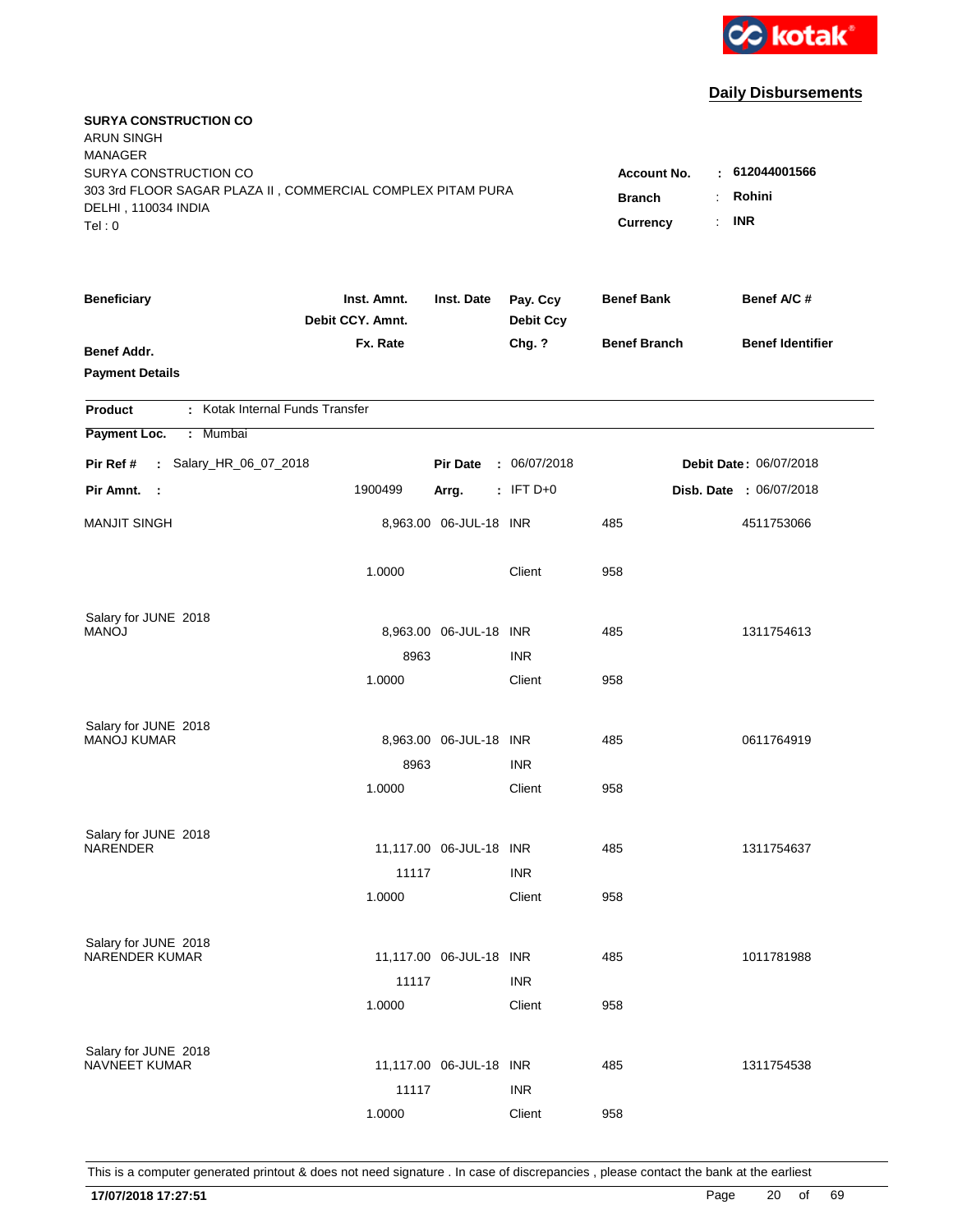

| <b>SURYA CONSTRUCTION CO</b><br>ARUN SINGH<br><b>MANAGER</b><br>SURYA CONSTRUCTION CO        |                                 |                                 |                              | <b>Account No.</b>  | : 612044001566                |
|----------------------------------------------------------------------------------------------|---------------------------------|---------------------------------|------------------------------|---------------------|-------------------------------|
| 303 3rd FLOOR SAGAR PLAZA II, COMMERCIAL COMPLEX PITAM PURA<br>DELHI, 110034 INDIA<br>Tel: 0 | <b>Branch</b><br>Currency       | Rohini<br>÷<br><b>INR</b><br>÷. |                              |                     |                               |
| <b>Beneficiary</b>                                                                           | Inst. Amnt.<br>Debit CCY. Amnt. | Inst. Date                      | Pay. Ccy<br><b>Debit Ccy</b> | <b>Benef Bank</b>   | Benef A/C #                   |
| <b>Benef Addr.</b><br><b>Payment Details</b>                                                 | Fx. Rate                        |                                 | Chg. ?                       | <b>Benef Branch</b> | <b>Benef Identifier</b>       |
| : Kotak Internal Funds Transfer<br><b>Product</b>                                            |                                 |                                 |                              |                     |                               |
| Payment Loc.<br>: Mumbai                                                                     |                                 |                                 |                              |                     |                               |
| : Salary_HR_06_07_2018<br>Pir Ref #                                                          |                                 | <b>Pir Date</b>                 | : 06/07/2018                 |                     | <b>Debit Date: 06/07/2018</b> |
| Pir Amnt.<br>- 1                                                                             | 1900499                         | Arrg.                           | $:$ IFT D+0                  |                     | Disb. Date : 06/07/2018       |
| NAVNEET KUMAR                                                                                |                                 | 11,117.00 06-JUL-18 INR         |                              | 485                 | 1311754538                    |
|                                                                                              | 1.0000                          |                                 | Client                       | 958                 |                               |
| Salary for JUNE 2018<br>PARDEEP                                                              |                                 | 8,963.00 06-JUL-18 INR          |                              | 485                 | 1011781421                    |
|                                                                                              | 8963                            |                                 | <b>INR</b>                   |                     |                               |
|                                                                                              | 1.0000                          |                                 | Client                       | 958                 |                               |
| Salary for JUNE 2018                                                                         |                                 |                                 |                              |                     |                               |
| PARDEEP KUMAR                                                                                |                                 | 8,963.00 06-JUL-18 INR          |                              | 485                 | 1311748926                    |
|                                                                                              | 8963                            |                                 | <b>INR</b>                   |                     |                               |
|                                                                                              | 1.0000                          |                                 | Client                       | 958                 |                               |
| Salary for JUNE 2018                                                                         |                                 |                                 |                              |                     |                               |
| <b>PARDEEP SINGH</b>                                                                         |                                 | 8,963.00 06-JUL-18 INR          |                              | 485                 | 1011781964                    |
|                                                                                              | 8963                            |                                 | <b>INR</b>                   |                     |                               |
|                                                                                              | 1.0000                          |                                 | Client                       | 958                 |                               |
| Salary for JUNE 2018<br>PAWAN KUMAR                                                          |                                 | 11,117.00 06-JUL-18 INR         |                              | 485                 |                               |
|                                                                                              | 11117                           |                                 | <b>INR</b>                   |                     | 9412189952                    |
|                                                                                              | 1.0000                          |                                 | Client                       | 958                 |                               |
|                                                                                              |                                 |                                 |                              |                     |                               |
| Salary for JUNE 2018<br><b>PRINCE</b>                                                        |                                 | 8,963.00 06-JUL-18 INR          |                              | 485                 | 1311754576                    |
|                                                                                              | 8963                            |                                 | <b>INR</b>                   |                     |                               |
|                                                                                              | 1.0000                          |                                 | Client                       | 958                 |                               |
|                                                                                              |                                 |                                 |                              |                     |                               |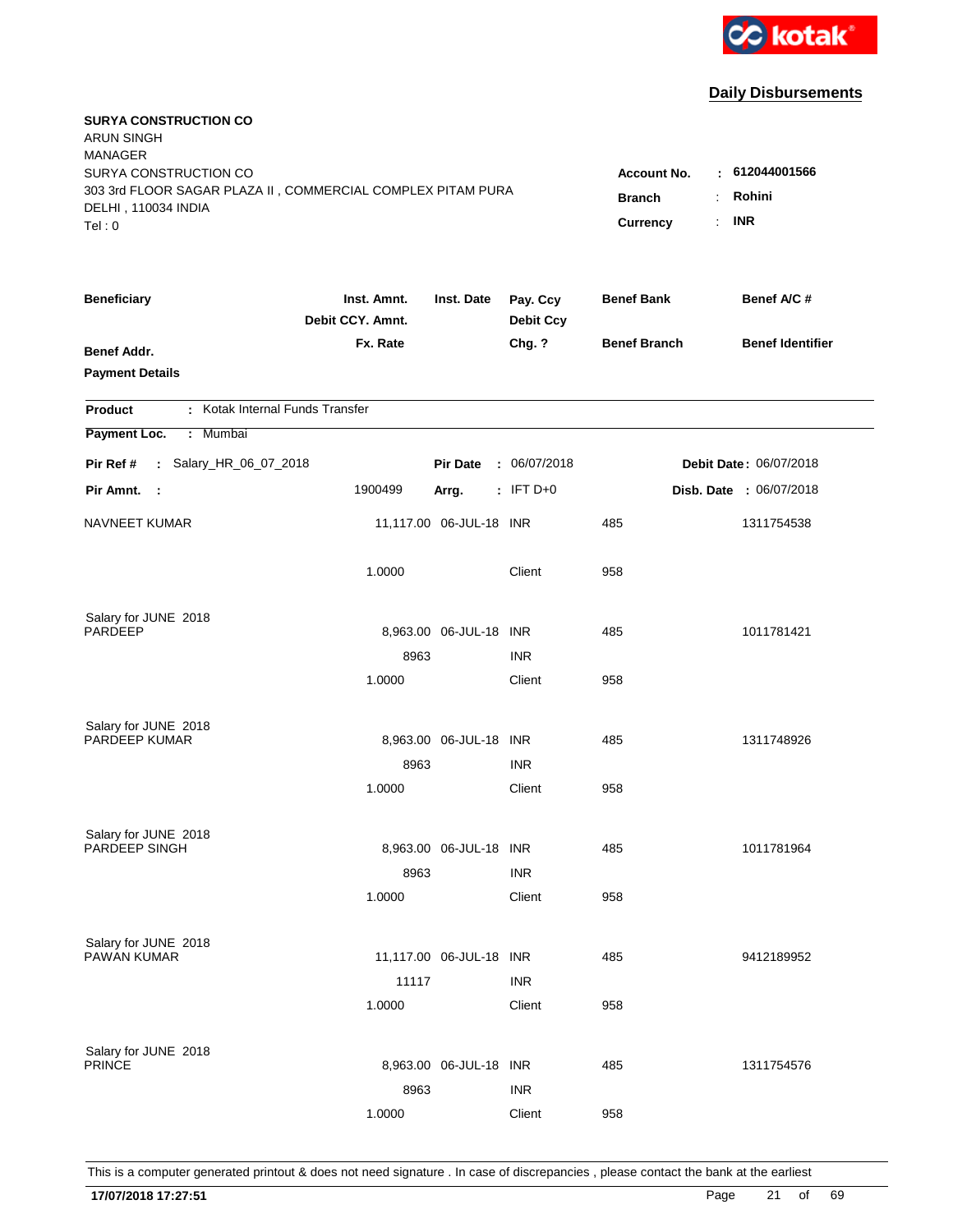

| <b>SURYA CONSTRUCTION CO</b><br><b>ARUN SINGH</b><br><b>MANAGER</b>                |                                 |                         |                              |                     |                               |
|------------------------------------------------------------------------------------|---------------------------------|-------------------------|------------------------------|---------------------|-------------------------------|
| SURYA CONSTRUCTION CO                                                              |                                 |                         |                              | Account No.         | : 612044001566                |
| 303 3rd FLOOR SAGAR PLAZA II, COMMERCIAL COMPLEX PITAM PURA<br>DELHI, 110034 INDIA | <b>Branch</b>                   | Rohini                  |                              |                     |                               |
| Tel: 0                                                                             |                                 |                         |                              | Currency            | <b>INR</b><br>÷.              |
|                                                                                    |                                 |                         |                              |                     |                               |
| <b>Beneficiary</b>                                                                 | Inst. Amnt.<br>Debit CCY. Amnt. | Inst. Date              | Pay. Ccy<br><b>Debit Ccy</b> | <b>Benef Bank</b>   | Benef A/C #                   |
| <b>Benef Addr.</b>                                                                 | Fx. Rate                        |                         | Chg. ?                       | <b>Benef Branch</b> | <b>Benef Identifier</b>       |
| <b>Payment Details</b>                                                             |                                 |                         |                              |                     |                               |
| : Kotak Internal Funds Transfer<br><b>Product</b>                                  |                                 |                         |                              |                     |                               |
| Payment Loc.<br>Mumbai<br>÷.                                                       |                                 |                         |                              |                     |                               |
| : Salary_HR_06_07_2018<br>Pir Ref #                                                |                                 | <b>Pir Date</b>         | : 06/07/2018                 |                     | <b>Debit Date: 06/07/2018</b> |
| Pir Amnt.<br>$\sim$                                                                | 1900499                         | Arrg.                   | $:$ IFT D+0                  |                     | Disb. Date : 06/07/2018       |
| <b>PRINCE</b>                                                                      |                                 | 8,963.00 06-JUL-18 INR  |                              | 485                 | 1311754576                    |
|                                                                                    | 1.0000                          |                         | Client                       | 958                 |                               |
| Salary for JUNE 2018                                                               |                                 |                         |                              |                     |                               |
| RAJ KRISHAN                                                                        |                                 | 10,374.00 06-JUL-18 INR |                              | 485                 | 1011782022                    |
|                                                                                    | 10374                           |                         | <b>INR</b>                   |                     |                               |
|                                                                                    | 1.0000                          |                         | Client                       | 958                 |                               |
| Salary for JUNE 2018                                                               |                                 |                         |                              |                     |                               |
| <b>RAM PAL</b>                                                                     |                                 | 11,117.00 06-JUL-18 INR |                              | 485                 | 1311754521                    |
|                                                                                    | 11117                           |                         | <b>INR</b>                   |                     |                               |
|                                                                                    | 1.0000                          |                         | Client                       | 958                 |                               |
| Salary for JUNE 2018                                                               |                                 |                         |                              |                     |                               |
| RAMESH CHAND                                                                       |                                 | 11,117.00 06-JUL-18 INR |                              | 485                 | 9412190033                    |
|                                                                                    | 11117                           |                         | <b>INR</b>                   |                     |                               |
|                                                                                    | 1.0000                          |                         | Client                       | 958                 |                               |
| Salary for JUNE 2018                                                               |                                 |                         |                              |                     |                               |
| <b>RAMESH KUMAR</b>                                                                |                                 | 11,117.00 06-JUL-18 INR |                              | 485                 | 1211755802                    |
|                                                                                    | 11117                           |                         | <b>INR</b>                   |                     |                               |
|                                                                                    | 1.0000                          |                         | Client                       | 958                 |                               |
| Salary for JUNE 2018                                                               |                                 |                         |                              |                     |                               |
| <b>RAMESH KUMAR</b>                                                                |                                 | 11,117.00 06-JUL-18 INR |                              | 485                 | 1211755390                    |
|                                                                                    | 11117                           |                         | <b>INR</b>                   |                     |                               |
|                                                                                    | 1.0000                          |                         | Client                       | 958                 |                               |
|                                                                                    |                                 |                         |                              |                     |                               |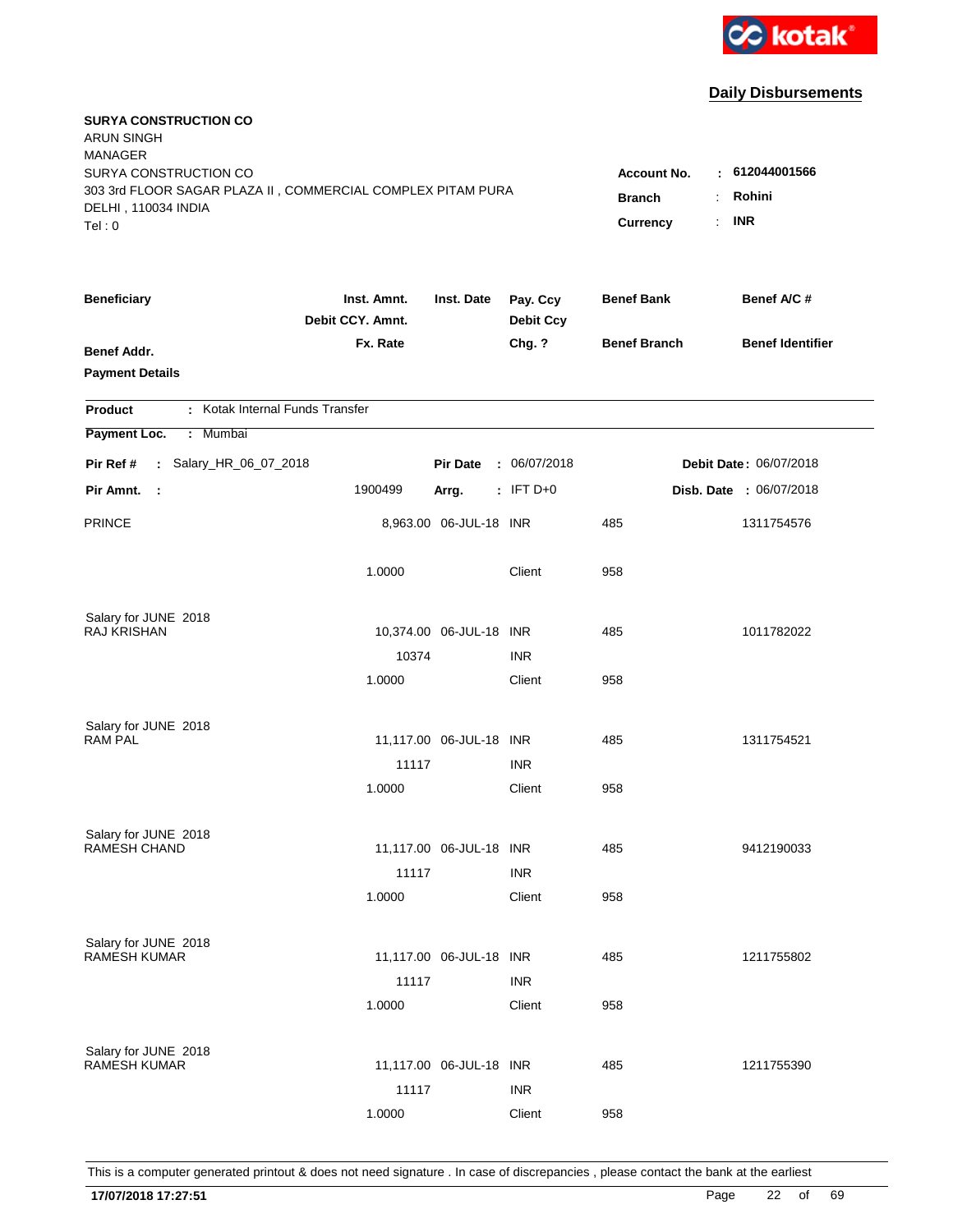

| <b>SURYA CONSTRUCTION CO</b><br><b>ARUN SINGH</b><br><b>MANAGER</b><br>SURYA CONSTRUCTION CO<br>303 3rd FLOOR SAGAR PLAZA II, COMMERCIAL COMPLEX PITAM PURA<br>DELHI, 110034 INDIA<br>Tel: 0 | <b>Account No.</b><br><b>Branch</b><br>Currency | : 612044001566<br>Rohini<br>$\ddot{\phantom{a}}$<br><b>INR</b><br>÷. |                              |                     |                         |
|----------------------------------------------------------------------------------------------------------------------------------------------------------------------------------------------|-------------------------------------------------|----------------------------------------------------------------------|------------------------------|---------------------|-------------------------|
| <b>Beneficiary</b>                                                                                                                                                                           | Inst. Amnt.<br>Debit CCY. Amnt.                 | Inst. Date                                                           | Pay. Ccy<br><b>Debit Ccy</b> | <b>Benef Bank</b>   | Benef A/C #             |
| Benef Addr.<br><b>Payment Details</b>                                                                                                                                                        | Fx. Rate                                        |                                                                      | Chg. ?                       | <b>Benef Branch</b> | <b>Benef Identifier</b> |
| : Kotak Internal Funds Transfer<br><b>Product</b>                                                                                                                                            |                                                 |                                                                      |                              |                     |                         |
| Payment Loc.<br>Mumbai<br>÷.                                                                                                                                                                 |                                                 |                                                                      |                              |                     |                         |
| : Salary_HR_06_07_2018<br>Pir Ref #                                                                                                                                                          |                                                 | <b>Pir Date</b>                                                      | : 06/07/2018                 |                     | Debit Date: 06/07/2018  |
| Pir Amnt.<br>$\sim$ 1                                                                                                                                                                        | 1900499                                         | Arrg.                                                                | $:$ IFT D+0                  |                     | Disb. Date: 06/07/2018  |
| <b>RAMESH KUMAR</b>                                                                                                                                                                          |                                                 | 11,117.00 06-JUL-18 INR                                              |                              | 485                 | 1211755390              |
|                                                                                                                                                                                              | 1.0000                                          |                                                                      | Client                       | 958                 |                         |
| Salary for JUNE 2018                                                                                                                                                                         |                                                 |                                                                      |                              |                     |                         |
| <b>RAVI DHIMAN</b>                                                                                                                                                                           |                                                 | 11,117.00 06-JUL-18 INR                                              |                              | 485                 | 1011781230              |
|                                                                                                                                                                                              | 11117<br>1.0000                                 |                                                                      | <b>INR</b>                   |                     |                         |
|                                                                                                                                                                                              |                                                 |                                                                      | Client                       | 958                 |                         |
| Salary for JUNE 2018                                                                                                                                                                         |                                                 |                                                                      |                              |                     |                         |
| <b>ROBIN</b>                                                                                                                                                                                 |                                                 | 11,117.00 06-JUL-18 INR                                              |                              | 485                 | 1011781933              |
|                                                                                                                                                                                              | 11117                                           |                                                                      | <b>INR</b>                   |                     |                         |
|                                                                                                                                                                                              | 1.0000                                          |                                                                      | Client                       | 958                 |                         |
| Salary for JUNE 2018                                                                                                                                                                         |                                                 |                                                                      |                              |                     |                         |
| <b>ROHIT</b>                                                                                                                                                                                 |                                                 | 11,117.00 06-JUL-18 INR                                              |                              | 485                 | 1311748933              |
|                                                                                                                                                                                              | 11117                                           |                                                                      | <b>INR</b>                   |                     |                         |
|                                                                                                                                                                                              | 1.0000                                          |                                                                      | Client                       | 958                 |                         |
|                                                                                                                                                                                              |                                                 |                                                                      |                              |                     |                         |
| Salary for JUNE 2018<br><b>ROHIT KUMAR</b>                                                                                                                                                   |                                                 | 8,963.00 06-JUL-18 INR                                               |                              | 485                 | 1011781360              |
|                                                                                                                                                                                              | 8963                                            |                                                                      | <b>INR</b>                   |                     |                         |
|                                                                                                                                                                                              | 1.0000                                          |                                                                      | Client                       | 958                 |                         |
|                                                                                                                                                                                              |                                                 |                                                                      |                              |                     |                         |
| Salary for JUNE 2018<br><b>ROHIT SHARMA</b>                                                                                                                                                  |                                                 | 16,692.00 06-JUL-18 INR                                              |                              | 485                 | 9412191832              |
|                                                                                                                                                                                              | 16692                                           |                                                                      | <b>INR</b>                   |                     |                         |
|                                                                                                                                                                                              | 1.0000                                          |                                                                      | Client                       | 958                 |                         |
|                                                                                                                                                                                              |                                                 |                                                                      |                              |                     |                         |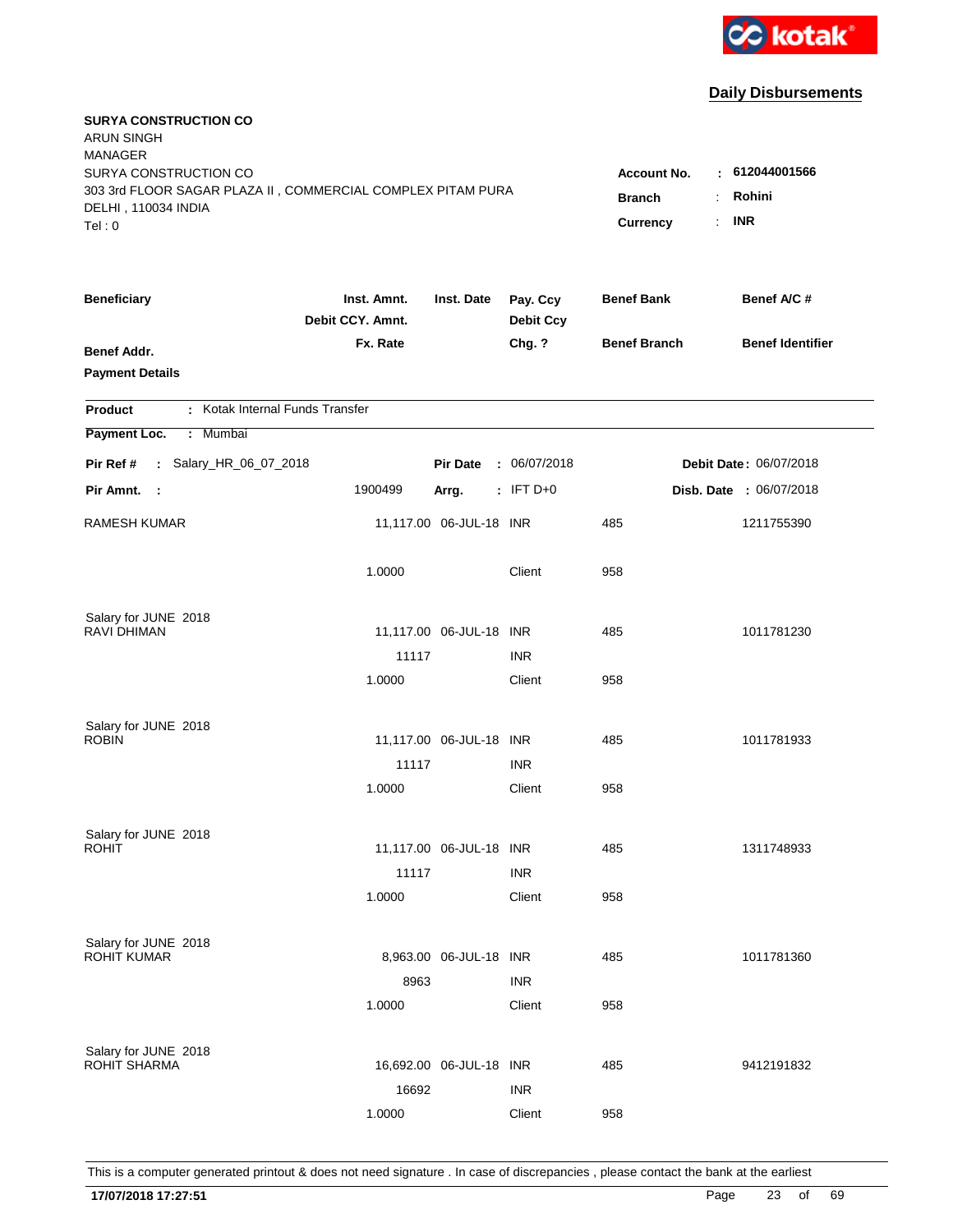

| <b>SURYA CONSTRUCTION CO</b><br><b>ARUN SINGH</b><br><b>MANAGER</b>                |                                 |                         |                              |                     |                         |
|------------------------------------------------------------------------------------|---------------------------------|-------------------------|------------------------------|---------------------|-------------------------|
| SURYA CONSTRUCTION CO                                                              |                                 |                         |                              | <b>Account No.</b>  | $-612044001566$         |
| 303 3rd FLOOR SAGAR PLAZA II, COMMERCIAL COMPLEX PITAM PURA<br>DELHI, 110034 INDIA | <b>Branch</b>                   | Rohini<br>÷.            |                              |                     |                         |
| Tel: 0                                                                             |                                 |                         |                              | Currency            | <b>INR</b><br>÷.        |
| <b>Beneficiary</b>                                                                 | Inst. Amnt.<br>Debit CCY. Amnt. | Inst. Date              | Pay. Ccy<br><b>Debit Ccy</b> | <b>Benef Bank</b>   | Benef A/C #             |
| <b>Benef Addr.</b>                                                                 | Fx. Rate                        |                         | Chg. ?                       | <b>Benef Branch</b> | <b>Benef Identifier</b> |
| <b>Payment Details</b>                                                             |                                 |                         |                              |                     |                         |
| : Kotak Internal Funds Transfer<br><b>Product</b>                                  |                                 |                         |                              |                     |                         |
| Payment Loc.<br>Mumbai<br>÷.                                                       |                                 |                         |                              |                     |                         |
| : Salary_HR_06_07_2018<br>Pir Ref #                                                |                                 | <b>Pir Date</b>         | : 06/07/2018                 |                     | Debit Date: 06/07/2018  |
| Pir Amnt. :                                                                        | 1900499                         | Arrg.                   | $:$ IFT D+0                  |                     | Disb. Date : 06/07/2018 |
| <b>ROHIT SHARMA</b>                                                                |                                 | 16,692.00 06-JUL-18 INR |                              | 485                 | 9412191832              |
|                                                                                    | 1.0000                          |                         | Client                       | 958                 |                         |
| Salary for JUNE 2018                                                               |                                 |                         |                              |                     |                         |
| SAHIL                                                                              |                                 | 8,963.00 06-JUL-18 INR  |                              | 485                 | 9412193102              |
|                                                                                    | 8963                            |                         | <b>INR</b>                   |                     |                         |
|                                                                                    | 1.0000                          |                         | Client                       | 958                 |                         |
| Salary for JUNE 2018                                                               |                                 |                         |                              |                     |                         |
| <b>SANDEEP KUMAR</b>                                                               |                                 | 11,117.00 06-JUL-18 INR |                              | 485                 | 1011781384              |
|                                                                                    | 11117                           |                         | <b>INR</b>                   |                     |                         |
|                                                                                    | 1.0000                          |                         | Client                       | 958                 |                         |
| Salary for JUNE 2018                                                               |                                 |                         |                              |                     |                         |
| <b>SATISH</b>                                                                      |                                 | 8,963.00 06-JUL-18 INR  |                              | 485                 | 9412191801              |
|                                                                                    | 8963                            |                         | <b>INR</b>                   |                     |                         |
|                                                                                    | 1.0000                          |                         | Client                       | 958                 |                         |
| Salary for JUNE 2018                                                               |                                 |                         |                              |                     |                         |
| SHER SINGH                                                                         |                                 | 11,117.00 06-JUL-18 INR |                              | 485                 | 9412192389              |
|                                                                                    | 11117                           |                         | <b>INR</b>                   |                     |                         |
|                                                                                    | 1.0000                          |                         | Client                       | 958                 |                         |
| Salary for JUNE 2018                                                               |                                 |                         |                              |                     |                         |
| <b>SUNIL KUMAR</b>                                                                 |                                 | 11,117.00 06-JUL-18 INR |                              | 485                 | 1211755697              |
|                                                                                    | 11117                           |                         | <b>INR</b>                   |                     |                         |
|                                                                                    | 1.0000                          |                         | Client                       | 958                 |                         |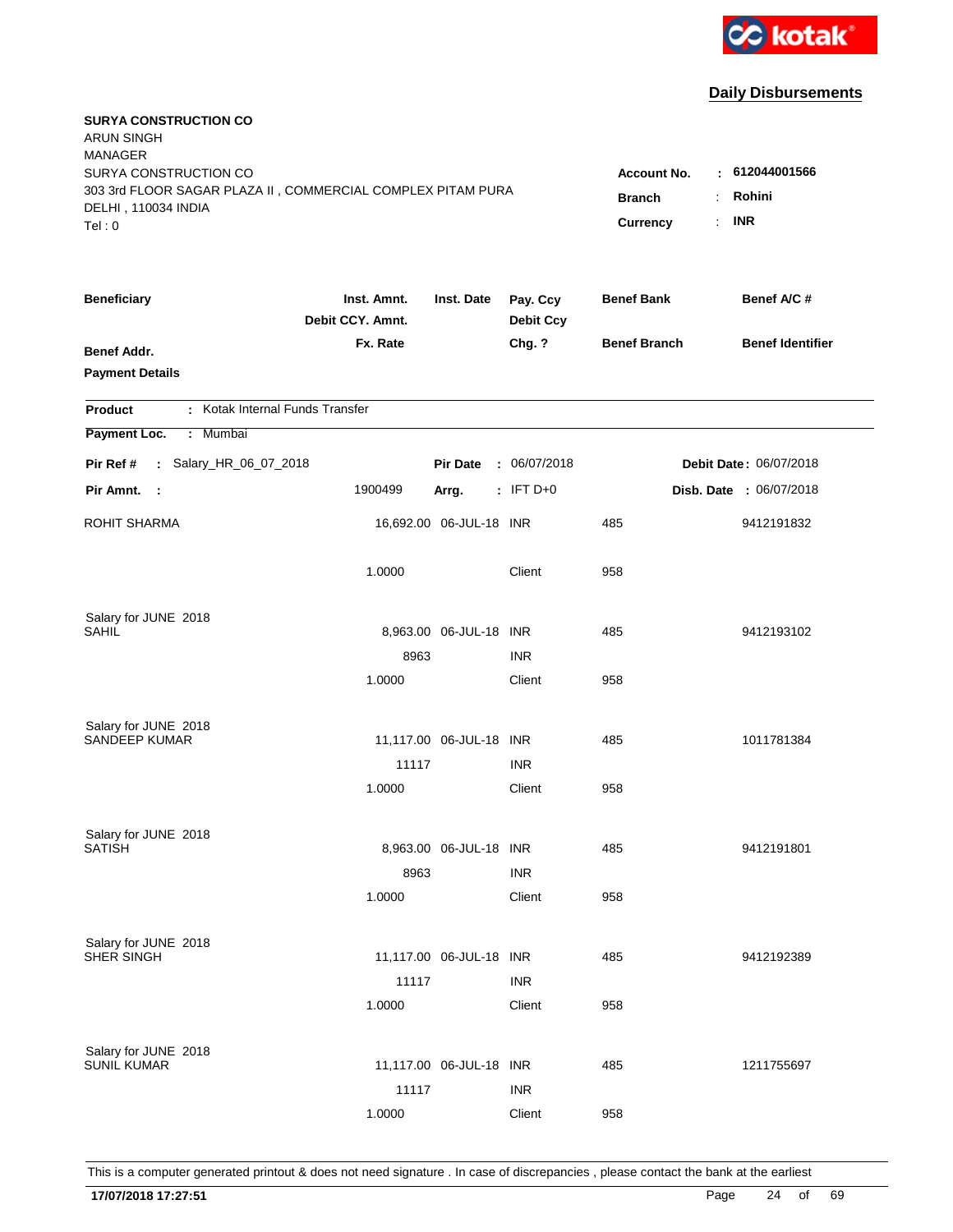

| <b>SURYA CONSTRUCTION CO</b><br><b>ARUN SINGH</b><br><b>MANAGER</b>                |                                 |                         |                              |                     |                               |
|------------------------------------------------------------------------------------|---------------------------------|-------------------------|------------------------------|---------------------|-------------------------------|
| SURYA CONSTRUCTION CO                                                              |                                 |                         |                              | <b>Account No.</b>  | : 612044001566                |
| 303 3rd FLOOR SAGAR PLAZA II, COMMERCIAL COMPLEX PITAM PURA<br>DELHI, 110034 INDIA |                                 |                         |                              | <b>Branch</b>       | Rohini                        |
| Tel: 0                                                                             |                                 |                         |                              | Currency            | <b>INR</b><br>÷.              |
|                                                                                    |                                 |                         |                              |                     |                               |
| <b>Beneficiary</b>                                                                 | Inst. Amnt.<br>Debit CCY. Amnt. | Inst. Date              | Pay. Ccy<br><b>Debit Ccy</b> | <b>Benef Bank</b>   | Benef A/C #                   |
| <b>Benef Addr.</b>                                                                 | Fx. Rate                        |                         | Chg. ?                       | <b>Benef Branch</b> | <b>Benef Identifier</b>       |
| <b>Payment Details</b>                                                             |                                 |                         |                              |                     |                               |
| : Kotak Internal Funds Transfer<br><b>Product</b>                                  |                                 |                         |                              |                     |                               |
| Payment Loc.<br>Mumbai<br>÷.                                                       |                                 |                         |                              |                     |                               |
| : Salary_HR_06_07_2018<br>Pir Ref #                                                |                                 | <b>Pir Date</b>         | : 06/07/2018                 |                     | <b>Debit Date: 06/07/2018</b> |
| Pir Amnt.<br>- 1                                                                   | 1900499                         | Arrg.                   | $:$ IFT D+0                  |                     | Disb. Date : 06/07/2018       |
|                                                                                    |                                 |                         |                              |                     |                               |
| <b>SUNIL KUMAR</b>                                                                 |                                 | 11,117.00 06-JUL-18 INR |                              | 485                 | 1211755697                    |
|                                                                                    | 1.0000                          |                         | Client                       | 958                 |                               |
|                                                                                    |                                 |                         |                              |                     |                               |
| Salary for JUNE 2018                                                               |                                 |                         |                              |                     |                               |
| <b>SUNIL KUMAR</b>                                                                 |                                 | 8,963.00 06-JUL-18 INR  |                              | 485                 | 1011781414                    |
|                                                                                    | 8963<br>1.0000                  |                         | <b>INR</b><br>Client         | 958                 |                               |
|                                                                                    |                                 |                         |                              |                     |                               |
| Salary for JUNE 2018                                                               |                                 |                         |                              |                     |                               |
| <b>TEKCHAND</b>                                                                    |                                 | 11,117.00 06-JUL-18 INR |                              | 485                 | 1211755994                    |
|                                                                                    | 11117                           |                         | <b>INR</b>                   |                     |                               |
|                                                                                    | 1.0000                          |                         | Client                       | 958                 |                               |
|                                                                                    |                                 |                         |                              |                     |                               |
| Salary for JUNE 2018<br><b>UDAY SINGH</b>                                          |                                 | 11,117.00 06-JUL-18 INR |                              | 485                 | 1311754507                    |
|                                                                                    | 11117                           |                         | <b>INR</b>                   |                     |                               |
|                                                                                    | 1.0000                          |                         | Client                       | 958                 |                               |
|                                                                                    |                                 |                         |                              |                     |                               |
| Salary for JUNE 2018                                                               |                                 |                         |                              |                     |                               |
| <b>VIKRAM</b>                                                                      |                                 | 11,117.00 06-JUL-18 INR |                              | 485                 | 9412193089                    |
|                                                                                    | 11117                           |                         | <b>INR</b>                   |                     |                               |
|                                                                                    | 1.0000                          |                         | Client                       | 958                 |                               |
| Salary for JUNE 2018                                                               |                                 |                         |                              |                     |                               |
| <b>VIPEN</b>                                                                       |                                 | 2,586.00 06-JUL-18 INR  |                              | 485                 | 1011781889                    |
|                                                                                    | 2586                            |                         | <b>INR</b>                   |                     |                               |
|                                                                                    | 1.0000                          |                         | Client                       | 958                 |                               |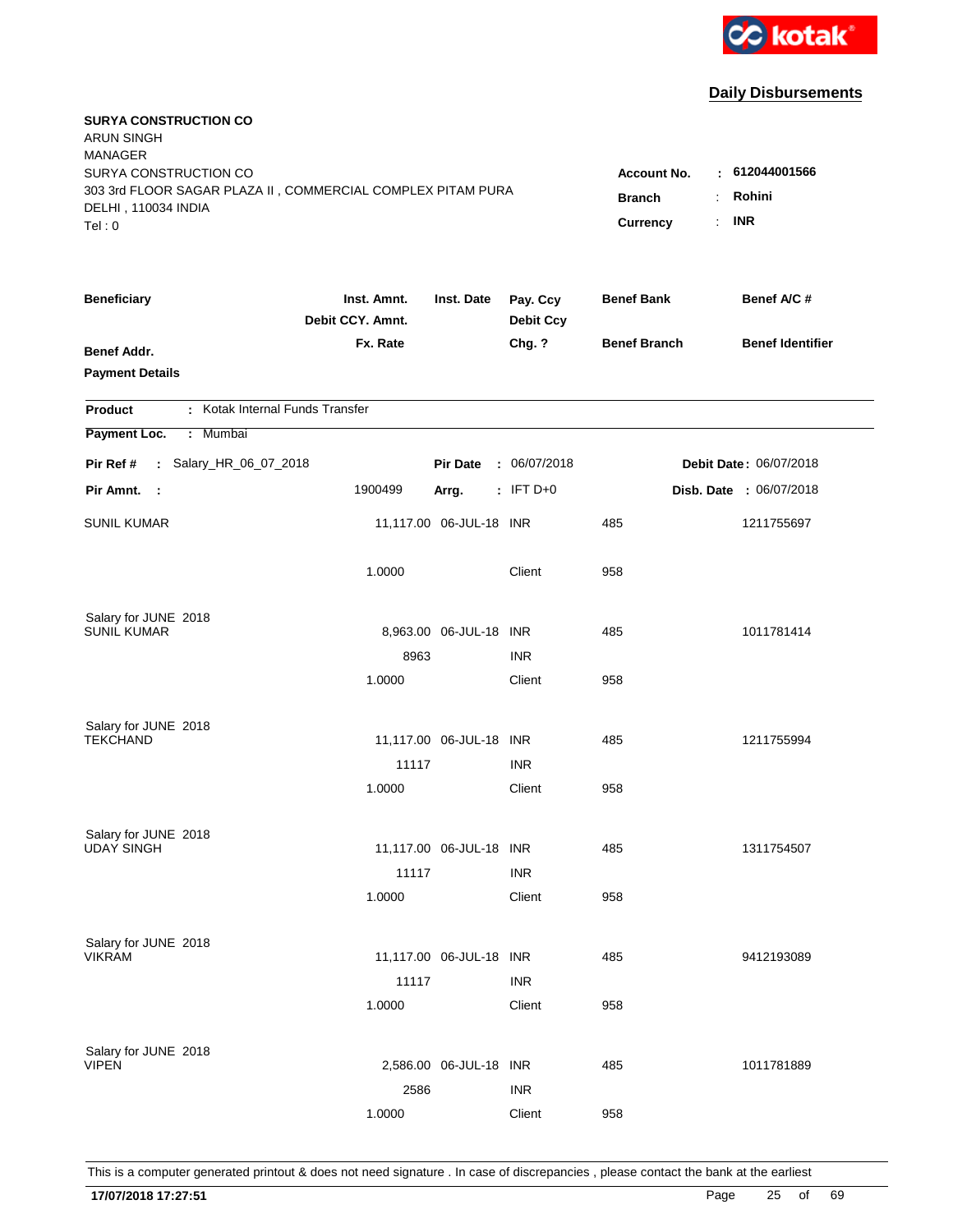

| <b>SURYA CONSTRUCTION CO</b><br><b>ARUN SINGH</b><br><b>MANAGER</b>                  |                                 |                              |                              |                     |                               |
|--------------------------------------------------------------------------------------|---------------------------------|------------------------------|------------------------------|---------------------|-------------------------------|
| SURYA CONSTRUCTION CO<br>303 3rd FLOOR SAGAR PLAZA II, COMMERCIAL COMPLEX PITAM PURA | Account No.<br><b>Branch</b>    | $\pm 612044001566$<br>Rohini |                              |                     |                               |
| DELHI, 110034 INDIA<br>Tel: 0                                                        |                                 |                              |                              | Currency            | <b>INR</b><br>÷.              |
|                                                                                      |                                 |                              |                              |                     |                               |
| <b>Beneficiary</b>                                                                   | Inst. Amnt.<br>Debit CCY. Amnt. | Inst. Date                   | Pay. Ccy<br><b>Debit Ccy</b> | <b>Benef Bank</b>   | Benef A/C #                   |
| <b>Benef Addr.</b>                                                                   | Fx. Rate                        |                              | Chg. ?                       | <b>Benef Branch</b> | <b>Benef Identifier</b>       |
| <b>Payment Details</b>                                                               |                                 |                              |                              |                     |                               |
| : Kotak Internal Funds Transfer<br><b>Product</b>                                    |                                 |                              |                              |                     |                               |
| Payment Loc.<br>Mumbai<br>÷.                                                         |                                 |                              |                              |                     |                               |
| : Salary_HR_06_07_2018<br>Pir Ref #                                                  |                                 | <b>Pir Date</b>              | : 06/07/2018                 |                     | <b>Debit Date: 06/07/2018</b> |
| Pir Amnt.<br>$\mathbb{R}^2$                                                          | 1900499                         | Arrg.                        | $: IFT D+0$                  |                     | Disb. Date : 06/07/2018       |
| <b>VIPEN</b>                                                                         |                                 | 2,586.00 06-JUL-18 INR       |                              | 485                 | 1011781889                    |
|                                                                                      | 1.0000                          |                              | Client                       | 958                 |                               |
| Salary for JUNE 2018                                                                 |                                 |                              |                              |                     |                               |
| YUGDEEP                                                                              |                                 | 11,117.00 06-JUL-18 INR      |                              | 485                 | 1211755840                    |
|                                                                                      | 11117                           |                              | <b>INR</b>                   |                     |                               |
|                                                                                      | 1.0000                          |                              | Client                       | 958                 |                               |
| Salary for JUNE 2018                                                                 |                                 |                              |                              |                     |                               |
| <b>RAMNIWAS</b>                                                                      |                                 | 8,662.00 06-JUL-18 INR       |                              | 485                 | 3211751471                    |
|                                                                                      | 8662                            |                              | <b>INR</b>                   |                     |                               |
|                                                                                      | 1.0000                          |                              | Client                       | 958                 |                               |
| Salary for JUNE 2018                                                                 |                                 |                              |                              |                     |                               |
| <b>DALBIR</b>                                                                        |                                 | 11,117.00 06-JUL-18 INR      |                              | 485                 | 3511755179                    |
|                                                                                      | 11117                           |                              | <b>INR</b>                   |                     |                               |
|                                                                                      | 1.0000                          |                              | Client                       | 958                 |                               |
| Salary for JUNE 2018                                                                 |                                 |                              |                              |                     |                               |
| <b>SUMIT</b>                                                                         |                                 | 11,117.00 06-JUL-18 INR      |                              | 485                 | 2411749431                    |
|                                                                                      | 11117                           |                              | <b>INR</b>                   |                     |                               |
|                                                                                      | 1.0000                          |                              | Client                       | 958                 |                               |
| Salary for JUNE 2018                                                                 |                                 |                              |                              |                     |                               |
| <b>DILDAR</b>                                                                        |                                 | 11,117.00 06-JUL-18 INR      |                              | 485                 | 3811726220                    |
|                                                                                      | 11117                           |                              | <b>INR</b>                   |                     |                               |
|                                                                                      | 1.0000                          |                              | Client                       | 958                 |                               |
|                                                                                      |                                 |                              |                              |                     |                               |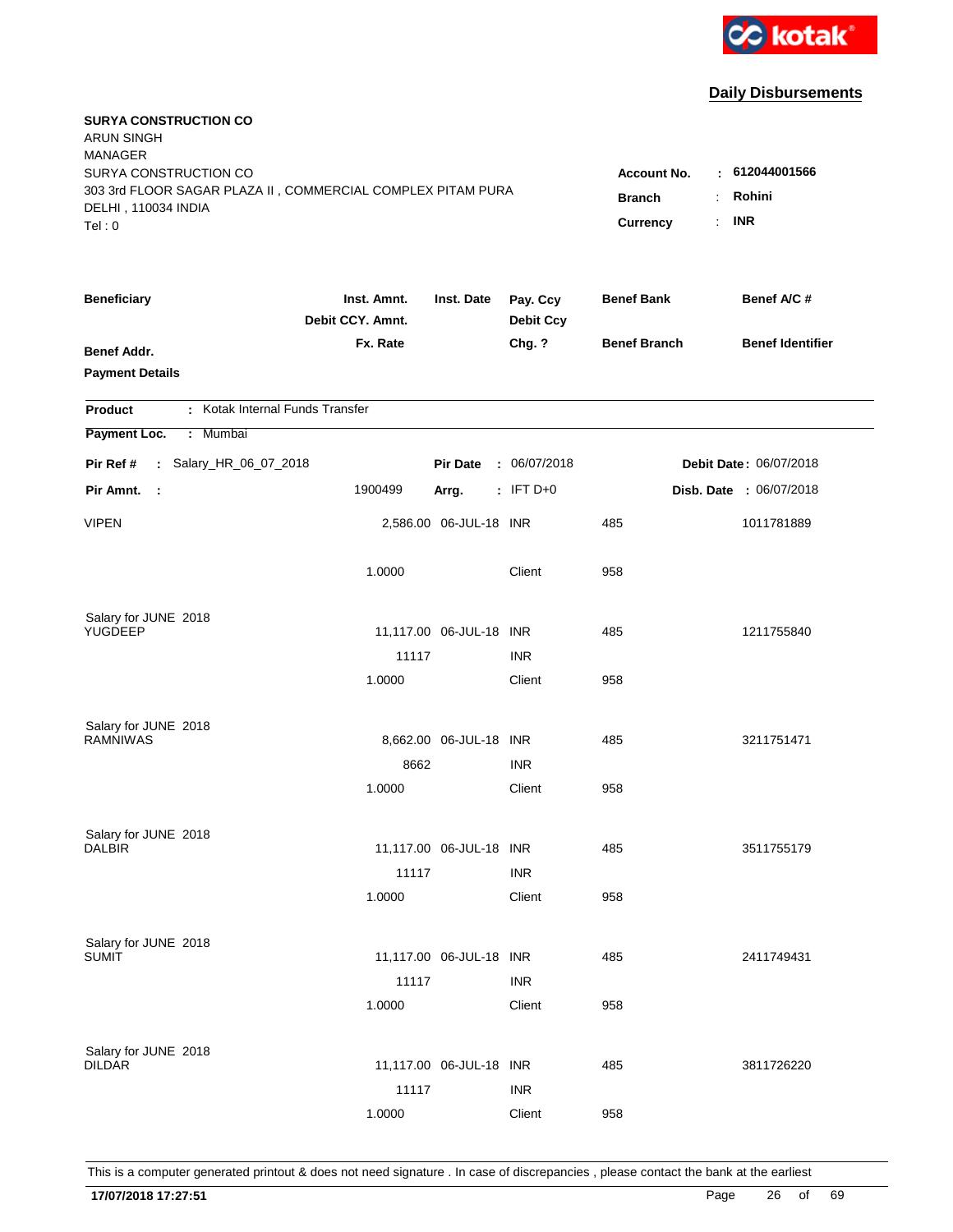

| <b>SURYA CONSTRUCTION CO</b><br><b>ARUN SINGH</b><br><b>MANAGER</b><br>SURYA CONSTRUCTION CO<br>303 3rd FLOOR SAGAR PLAZA II, COMMERCIAL COMPLEX PITAM PURA<br>DELHI, 110034 INDIA<br>Tel: 0 | <b>Account No.</b><br><b>Branch</b><br>Currency | : 612044001566<br>Rohini<br>÷<br><b>INR</b><br>÷. |                              |                     |                         |
|----------------------------------------------------------------------------------------------------------------------------------------------------------------------------------------------|-------------------------------------------------|---------------------------------------------------|------------------------------|---------------------|-------------------------|
|                                                                                                                                                                                              |                                                 |                                                   |                              |                     |                         |
| <b>Beneficiary</b>                                                                                                                                                                           | Inst. Amnt.<br>Debit CCY. Amnt.                 | Inst. Date                                        | Pay. Ccy<br><b>Debit Ccy</b> | <b>Benef Bank</b>   | Benef A/C #             |
| <b>Benef Addr.</b><br><b>Payment Details</b>                                                                                                                                                 | Fx. Rate                                        |                                                   | Chg. ?                       | <b>Benef Branch</b> | <b>Benef Identifier</b> |
| : Kotak Internal Funds Transfer<br><b>Product</b>                                                                                                                                            |                                                 |                                                   |                              |                     |                         |
| Payment Loc.<br>: Mumbai                                                                                                                                                                     |                                                 |                                                   |                              |                     |                         |
| : Salary_HR_06_07_2018<br>Pir Ref #                                                                                                                                                          |                                                 | <b>Pir Date</b>                                   | : 06/07/2018                 |                     | Debit Date: 06/07/2018  |
| Pir Amnt.<br>$\mathbb{R}^2$                                                                                                                                                                  | 1900499                                         | Arrg.                                             | $:$ IFT D+0                  |                     | Disb. Date : 06/07/2018 |
| <b>DILDAR</b>                                                                                                                                                                                |                                                 | 11,117.00 06-JUL-18 INR                           |                              | 485                 | 3811726220              |
|                                                                                                                                                                                              | 1.0000                                          |                                                   | Client                       | 958                 |                         |
| Salary for JUNE 2018                                                                                                                                                                         |                                                 |                                                   |                              |                     |                         |
| <b>DESRAJ</b>                                                                                                                                                                                |                                                 | 11,117.00 06-JUL-18 INR                           |                              | 485                 | 3811726169              |
|                                                                                                                                                                                              | 11117                                           |                                                   | <b>INR</b>                   |                     |                         |
|                                                                                                                                                                                              | 1.0000                                          |                                                   | Client                       | 958                 |                         |
| Salary for JUNE 2018                                                                                                                                                                         |                                                 |                                                   |                              |                     |                         |
| <b>RAM KARAN</b>                                                                                                                                                                             |                                                 | 11,117.00 06-JUL-18 INR                           |                              | 485                 | 2311757505              |
|                                                                                                                                                                                              | 11117                                           |                                                   | <b>INR</b>                   |                     |                         |
|                                                                                                                                                                                              | 1.0000                                          |                                                   | Client                       | 958                 |                         |
| Salary for JUNE 2018                                                                                                                                                                         |                                                 |                                                   |                              |                     |                         |
| ANKIT                                                                                                                                                                                        |                                                 | 11,117.00 06-JUL-18 INR                           |                              | 485                 | 2311757574              |
|                                                                                                                                                                                              | 11117                                           |                                                   | <b>INR</b>                   |                     |                         |
|                                                                                                                                                                                              | 1.0000                                          |                                                   | Client                       | 958                 |                         |
|                                                                                                                                                                                              |                                                 |                                                   |                              |                     |                         |
| Salary for JUNE 2018<br>PARDEEP                                                                                                                                                              |                                                 | 10,374.00 06-JUL-18 INR                           |                              | 485                 | 2311757482              |
|                                                                                                                                                                                              | 10374                                           |                                                   | <b>INR</b>                   |                     |                         |
|                                                                                                                                                                                              | 1.0000                                          |                                                   | Client                       | 958                 |                         |
|                                                                                                                                                                                              |                                                 |                                                   |                              |                     |                         |
| Salary for JUNE 2018<br><b>RAKESH KUMAR</b>                                                                                                                                                  |                                                 | 11,117.00 06-JUL-18 INR                           |                              | 485                 | 9412163525              |
|                                                                                                                                                                                              | 11117                                           |                                                   | <b>INR</b>                   |                     |                         |
|                                                                                                                                                                                              | 1.0000                                          |                                                   | Client                       | 958                 |                         |
|                                                                                                                                                                                              |                                                 |                                                   |                              |                     |                         |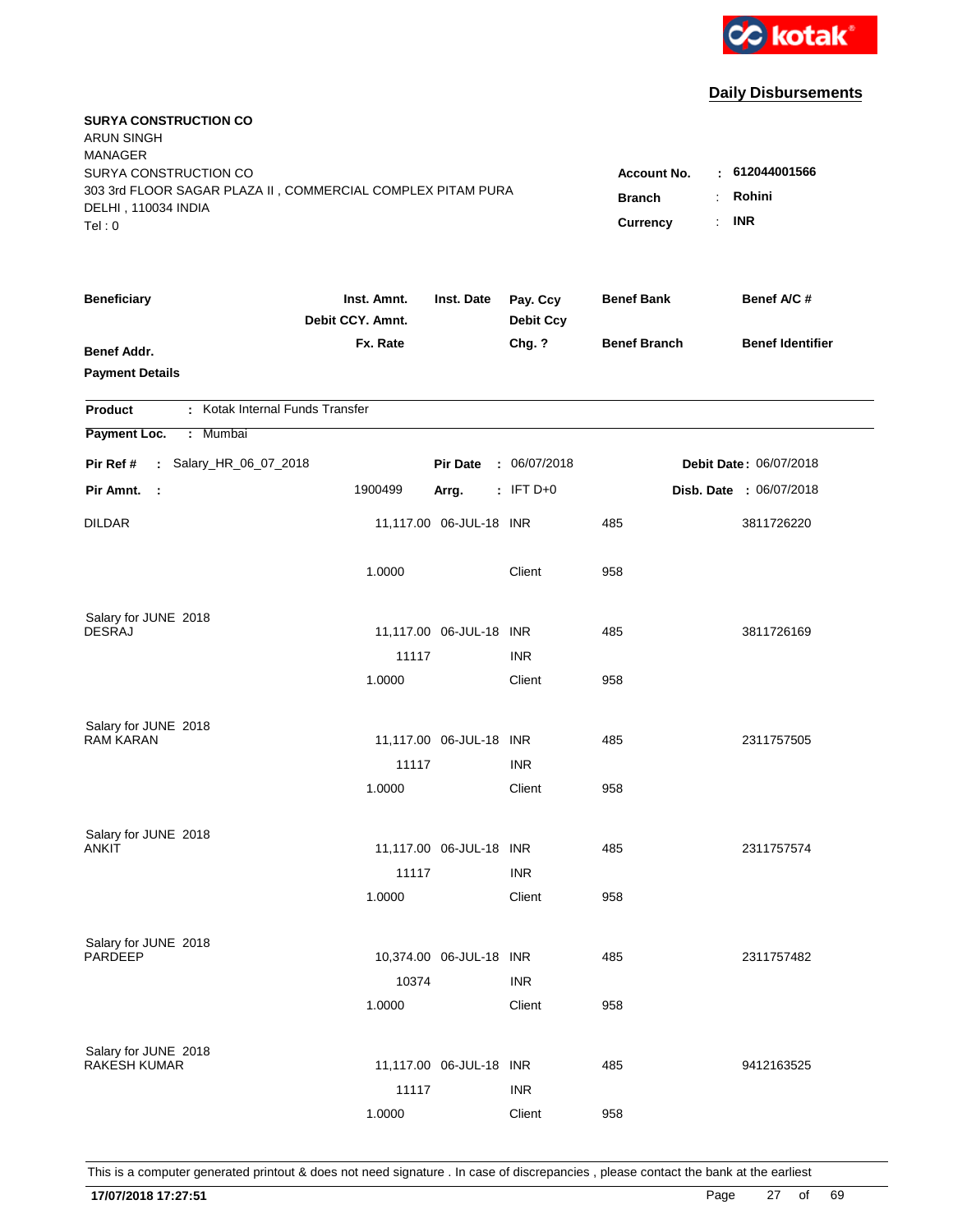

| <b>SURYA CONSTRUCTION CO</b><br><b>ARUN SINGH</b><br><b>MANAGER</b><br>SURYA CONSTRUCTION CO<br>303 3rd FLOOR SAGAR PLAZA II, COMMERCIAL COMPLEX PITAM PURA<br>DELHI, 110034 INDIA<br>Tel: 0 | <b>Account No.</b><br><b>Branch</b><br>Currency | : 612044001566<br>Rohini<br>$\ddot{\phantom{a}}$<br><b>INR</b><br>÷. |                              |                     |                         |
|----------------------------------------------------------------------------------------------------------------------------------------------------------------------------------------------|-------------------------------------------------|----------------------------------------------------------------------|------------------------------|---------------------|-------------------------|
| <b>Beneficiary</b>                                                                                                                                                                           | Inst. Amnt.<br>Debit CCY. Amnt.                 | Inst. Date                                                           | Pay. Ccy<br><b>Debit Ccy</b> | <b>Benef Bank</b>   | Benef A/C #             |
| Benef Addr.<br><b>Payment Details</b>                                                                                                                                                        | Fx. Rate                                        |                                                                      | Chg. ?                       | <b>Benef Branch</b> | <b>Benef Identifier</b> |
| : Kotak Internal Funds Transfer<br><b>Product</b>                                                                                                                                            |                                                 |                                                                      |                              |                     |                         |
| Payment Loc.<br>Mumbai<br>÷.                                                                                                                                                                 |                                                 |                                                                      |                              |                     |                         |
| : Salary_HR_06_07_2018<br>Pir Ref #                                                                                                                                                          |                                                 | <b>Pir Date</b>                                                      | : 06/07/2018                 |                     | Debit Date: 06/07/2018  |
| Pir Amnt. :                                                                                                                                                                                  | 1900499                                         | Arrg.                                                                | $:$ IFT D+0                  |                     | Disb. Date: 06/07/2018  |
| RAKESH KUMAR                                                                                                                                                                                 |                                                 | 11,117.00 06-JUL-18 INR                                              |                              | 485                 | 9412163525              |
|                                                                                                                                                                                              | 1.0000                                          |                                                                      | Client                       | 958                 |                         |
| Salary for JUNE 2018                                                                                                                                                                         |                                                 |                                                                      |                              |                     |                         |
| <b>GUDDU</b>                                                                                                                                                                                 | 11117                                           | 11,117.00 06-JUL-18 INR                                              | <b>INR</b>                   | 485                 | 9412165659              |
|                                                                                                                                                                                              | 1.0000                                          |                                                                      | Client                       | 958                 |                         |
|                                                                                                                                                                                              |                                                 |                                                                      |                              |                     |                         |
| Salary for JUNE 2018                                                                                                                                                                         |                                                 |                                                                      |                              |                     |                         |
| <b>VINOD KUMAR</b>                                                                                                                                                                           |                                                 | 11,117.00 06-JUL-18 INR                                              |                              | 485                 | 3711739665              |
|                                                                                                                                                                                              | 11117                                           |                                                                      | <b>INR</b>                   |                     |                         |
|                                                                                                                                                                                              | 1.0000                                          |                                                                      | Client                       | 958                 |                         |
| Salary for JUNE 2018                                                                                                                                                                         |                                                 |                                                                      |                              |                     |                         |
| <b>JAGBIR</b>                                                                                                                                                                                |                                                 | 8,963.00 06-JUL-18 INR                                               |                              | 485                 | 3911739403              |
|                                                                                                                                                                                              | 8963                                            |                                                                      | <b>INR</b>                   |                     |                         |
|                                                                                                                                                                                              | 1.0000                                          |                                                                      | Client                       | 958                 |                         |
| Salary for JUNE 2018                                                                                                                                                                         |                                                 |                                                                      |                              |                     |                         |
| ASHWANI KUMAR                                                                                                                                                                                |                                                 | 8,963.00 06-JUL-18 INR                                               |                              | 485                 | 3811726282              |
|                                                                                                                                                                                              | 8963                                            |                                                                      | <b>INR</b>                   |                     |                         |
|                                                                                                                                                                                              | 1.0000                                          |                                                                      | Client                       | 958                 |                         |
|                                                                                                                                                                                              |                                                 |                                                                      |                              |                     |                         |
| Salary for JUNE 2018<br>SATYAWAN                                                                                                                                                             |                                                 | 8,963.00 06-JUL-18 INR                                               |                              | 485                 | 3811726350              |
|                                                                                                                                                                                              | 8963                                            |                                                                      | <b>INR</b>                   |                     |                         |
|                                                                                                                                                                                              | 1.0000                                          |                                                                      | Client                       | 958                 |                         |
|                                                                                                                                                                                              |                                                 |                                                                      |                              |                     |                         |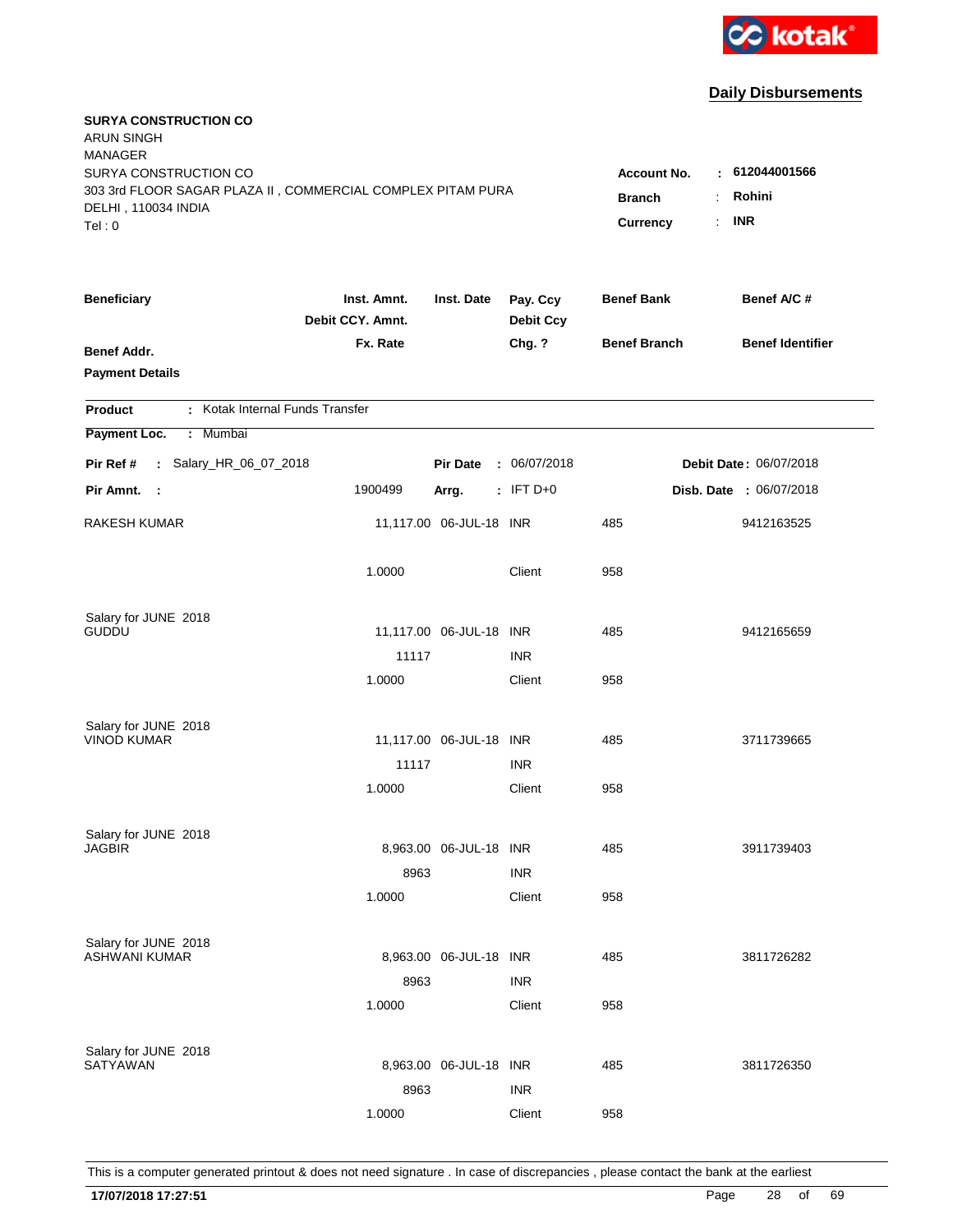

| SURYA CONSTRUCTION CO<br>: 612044001566<br><b>Account No.</b><br>303 3rd FLOOR SAGAR PLAZA II, COMMERCIAL COMPLEX PITAM PURA<br>Rohini<br><b>Branch</b><br>$\ddot{\phantom{a}}$<br>DELHI, 110034 INDIA<br><b>INR</b><br>÷.<br>Currency<br>Tel: 0<br><b>Beneficiary</b><br>Pay. Ccy<br><b>Benef Bank</b><br>Benef A/C #<br>Inst. Amnt.<br>Inst. Date<br>Debit CCY. Amnt.<br><b>Debit Ccy</b><br>Fx. Rate<br><b>Benef Branch</b><br><b>Benef Identifier</b><br>Chg. ?<br><b>Benef Addr.</b><br><b>Payment Details</b><br>: Kotak Internal Funds Transfer<br><b>Product</b><br>Payment Loc.<br>Mumbai<br>÷.<br>: Salary_HR_06_07_2018<br>Debit Date: 06/07/2018<br>Pir Ref #<br><b>Pir Date</b><br>: 06/07/2018<br>$:$ IFT D+0<br>Disb. Date : 06/07/2018<br>Pir Amnt. :<br>1900499<br>Arrg.<br>8,963.00 06-JUL-18 INR<br>485<br>SATYAWAN<br>3811726350<br>1.0000<br>Client<br>958<br>Salary for JUNE 2018<br>SANDEEP<br>8,963.00 06-JUL-18 INR<br>485<br>9412163587<br><b>INR</b><br>8963<br>958<br>1.0000<br>Client<br>Salary for JUNE 2018<br><b>AJAY SINGH</b><br>8,963.00 06-JUL-18 INR<br>485<br>3911739502<br><b>INR</b><br>8963<br>1.0000<br>Client<br>958<br>Salary for JUNE 2018<br><b>VIKAS KUMAR</b><br>8,963.00 06-JUL-18 INR<br>485<br>9412163563<br>8963<br><b>INR</b><br>1.0000<br>Client<br>958<br>Salary for JUNE 2018<br><b>BINTU SINGLA</b><br>11,117.00 06-JUL-18 INR<br>485<br>2311757499<br>11117<br><b>INR</b><br>1.0000<br>Client<br>958<br>Salary for JUNE 2018<br><b>BHARAT BHUSHAN</b><br>11,117.00 06-JUL-18 INR<br>485<br>2311757536<br>11117<br><b>INR</b><br>1.0000<br>Client<br>958 | <b>SURYA CONSTRUCTION CO</b><br><b>ARUN SINGH</b><br><b>MANAGER</b> |  |  |  |
|-------------------------------------------------------------------------------------------------------------------------------------------------------------------------------------------------------------------------------------------------------------------------------------------------------------------------------------------------------------------------------------------------------------------------------------------------------------------------------------------------------------------------------------------------------------------------------------------------------------------------------------------------------------------------------------------------------------------------------------------------------------------------------------------------------------------------------------------------------------------------------------------------------------------------------------------------------------------------------------------------------------------------------------------------------------------------------------------------------------------------------------------------------------------------------------------------------------------------------------------------------------------------------------------------------------------------------------------------------------------------------------------------------------------------------------------------------------------------------------------------------------------------------------------------------------------------------------------------------------------|---------------------------------------------------------------------|--|--|--|
|                                                                                                                                                                                                                                                                                                                                                                                                                                                                                                                                                                                                                                                                                                                                                                                                                                                                                                                                                                                                                                                                                                                                                                                                                                                                                                                                                                                                                                                                                                                                                                                                                   |                                                                     |  |  |  |
|                                                                                                                                                                                                                                                                                                                                                                                                                                                                                                                                                                                                                                                                                                                                                                                                                                                                                                                                                                                                                                                                                                                                                                                                                                                                                                                                                                                                                                                                                                                                                                                                                   |                                                                     |  |  |  |
|                                                                                                                                                                                                                                                                                                                                                                                                                                                                                                                                                                                                                                                                                                                                                                                                                                                                                                                                                                                                                                                                                                                                                                                                                                                                                                                                                                                                                                                                                                                                                                                                                   |                                                                     |  |  |  |
|                                                                                                                                                                                                                                                                                                                                                                                                                                                                                                                                                                                                                                                                                                                                                                                                                                                                                                                                                                                                                                                                                                                                                                                                                                                                                                                                                                                                                                                                                                                                                                                                                   |                                                                     |  |  |  |
|                                                                                                                                                                                                                                                                                                                                                                                                                                                                                                                                                                                                                                                                                                                                                                                                                                                                                                                                                                                                                                                                                                                                                                                                                                                                                                                                                                                                                                                                                                                                                                                                                   |                                                                     |  |  |  |
|                                                                                                                                                                                                                                                                                                                                                                                                                                                                                                                                                                                                                                                                                                                                                                                                                                                                                                                                                                                                                                                                                                                                                                                                                                                                                                                                                                                                                                                                                                                                                                                                                   |                                                                     |  |  |  |
|                                                                                                                                                                                                                                                                                                                                                                                                                                                                                                                                                                                                                                                                                                                                                                                                                                                                                                                                                                                                                                                                                                                                                                                                                                                                                                                                                                                                                                                                                                                                                                                                                   |                                                                     |  |  |  |
|                                                                                                                                                                                                                                                                                                                                                                                                                                                                                                                                                                                                                                                                                                                                                                                                                                                                                                                                                                                                                                                                                                                                                                                                                                                                                                                                                                                                                                                                                                                                                                                                                   |                                                                     |  |  |  |
|                                                                                                                                                                                                                                                                                                                                                                                                                                                                                                                                                                                                                                                                                                                                                                                                                                                                                                                                                                                                                                                                                                                                                                                                                                                                                                                                                                                                                                                                                                                                                                                                                   |                                                                     |  |  |  |
|                                                                                                                                                                                                                                                                                                                                                                                                                                                                                                                                                                                                                                                                                                                                                                                                                                                                                                                                                                                                                                                                                                                                                                                                                                                                                                                                                                                                                                                                                                                                                                                                                   |                                                                     |  |  |  |
|                                                                                                                                                                                                                                                                                                                                                                                                                                                                                                                                                                                                                                                                                                                                                                                                                                                                                                                                                                                                                                                                                                                                                                                                                                                                                                                                                                                                                                                                                                                                                                                                                   |                                                                     |  |  |  |
|                                                                                                                                                                                                                                                                                                                                                                                                                                                                                                                                                                                                                                                                                                                                                                                                                                                                                                                                                                                                                                                                                                                                                                                                                                                                                                                                                                                                                                                                                                                                                                                                                   |                                                                     |  |  |  |
|                                                                                                                                                                                                                                                                                                                                                                                                                                                                                                                                                                                                                                                                                                                                                                                                                                                                                                                                                                                                                                                                                                                                                                                                                                                                                                                                                                                                                                                                                                                                                                                                                   |                                                                     |  |  |  |
|                                                                                                                                                                                                                                                                                                                                                                                                                                                                                                                                                                                                                                                                                                                                                                                                                                                                                                                                                                                                                                                                                                                                                                                                                                                                                                                                                                                                                                                                                                                                                                                                                   |                                                                     |  |  |  |
|                                                                                                                                                                                                                                                                                                                                                                                                                                                                                                                                                                                                                                                                                                                                                                                                                                                                                                                                                                                                                                                                                                                                                                                                                                                                                                                                                                                                                                                                                                                                                                                                                   |                                                                     |  |  |  |
|                                                                                                                                                                                                                                                                                                                                                                                                                                                                                                                                                                                                                                                                                                                                                                                                                                                                                                                                                                                                                                                                                                                                                                                                                                                                                                                                                                                                                                                                                                                                                                                                                   |                                                                     |  |  |  |
|                                                                                                                                                                                                                                                                                                                                                                                                                                                                                                                                                                                                                                                                                                                                                                                                                                                                                                                                                                                                                                                                                                                                                                                                                                                                                                                                                                                                                                                                                                                                                                                                                   |                                                                     |  |  |  |
|                                                                                                                                                                                                                                                                                                                                                                                                                                                                                                                                                                                                                                                                                                                                                                                                                                                                                                                                                                                                                                                                                                                                                                                                                                                                                                                                                                                                                                                                                                                                                                                                                   |                                                                     |  |  |  |
|                                                                                                                                                                                                                                                                                                                                                                                                                                                                                                                                                                                                                                                                                                                                                                                                                                                                                                                                                                                                                                                                                                                                                                                                                                                                                                                                                                                                                                                                                                                                                                                                                   |                                                                     |  |  |  |
|                                                                                                                                                                                                                                                                                                                                                                                                                                                                                                                                                                                                                                                                                                                                                                                                                                                                                                                                                                                                                                                                                                                                                                                                                                                                                                                                                                                                                                                                                                                                                                                                                   |                                                                     |  |  |  |
|                                                                                                                                                                                                                                                                                                                                                                                                                                                                                                                                                                                                                                                                                                                                                                                                                                                                                                                                                                                                                                                                                                                                                                                                                                                                                                                                                                                                                                                                                                                                                                                                                   |                                                                     |  |  |  |
|                                                                                                                                                                                                                                                                                                                                                                                                                                                                                                                                                                                                                                                                                                                                                                                                                                                                                                                                                                                                                                                                                                                                                                                                                                                                                                                                                                                                                                                                                                                                                                                                                   |                                                                     |  |  |  |
|                                                                                                                                                                                                                                                                                                                                                                                                                                                                                                                                                                                                                                                                                                                                                                                                                                                                                                                                                                                                                                                                                                                                                                                                                                                                                                                                                                                                                                                                                                                                                                                                                   |                                                                     |  |  |  |
|                                                                                                                                                                                                                                                                                                                                                                                                                                                                                                                                                                                                                                                                                                                                                                                                                                                                                                                                                                                                                                                                                                                                                                                                                                                                                                                                                                                                                                                                                                                                                                                                                   |                                                                     |  |  |  |
|                                                                                                                                                                                                                                                                                                                                                                                                                                                                                                                                                                                                                                                                                                                                                                                                                                                                                                                                                                                                                                                                                                                                                                                                                                                                                                                                                                                                                                                                                                                                                                                                                   |                                                                     |  |  |  |
|                                                                                                                                                                                                                                                                                                                                                                                                                                                                                                                                                                                                                                                                                                                                                                                                                                                                                                                                                                                                                                                                                                                                                                                                                                                                                                                                                                                                                                                                                                                                                                                                                   |                                                                     |  |  |  |
|                                                                                                                                                                                                                                                                                                                                                                                                                                                                                                                                                                                                                                                                                                                                                                                                                                                                                                                                                                                                                                                                                                                                                                                                                                                                                                                                                                                                                                                                                                                                                                                                                   |                                                                     |  |  |  |
|                                                                                                                                                                                                                                                                                                                                                                                                                                                                                                                                                                                                                                                                                                                                                                                                                                                                                                                                                                                                                                                                                                                                                                                                                                                                                                                                                                                                                                                                                                                                                                                                                   |                                                                     |  |  |  |
|                                                                                                                                                                                                                                                                                                                                                                                                                                                                                                                                                                                                                                                                                                                                                                                                                                                                                                                                                                                                                                                                                                                                                                                                                                                                                                                                                                                                                                                                                                                                                                                                                   |                                                                     |  |  |  |
|                                                                                                                                                                                                                                                                                                                                                                                                                                                                                                                                                                                                                                                                                                                                                                                                                                                                                                                                                                                                                                                                                                                                                                                                                                                                                                                                                                                                                                                                                                                                                                                                                   |                                                                     |  |  |  |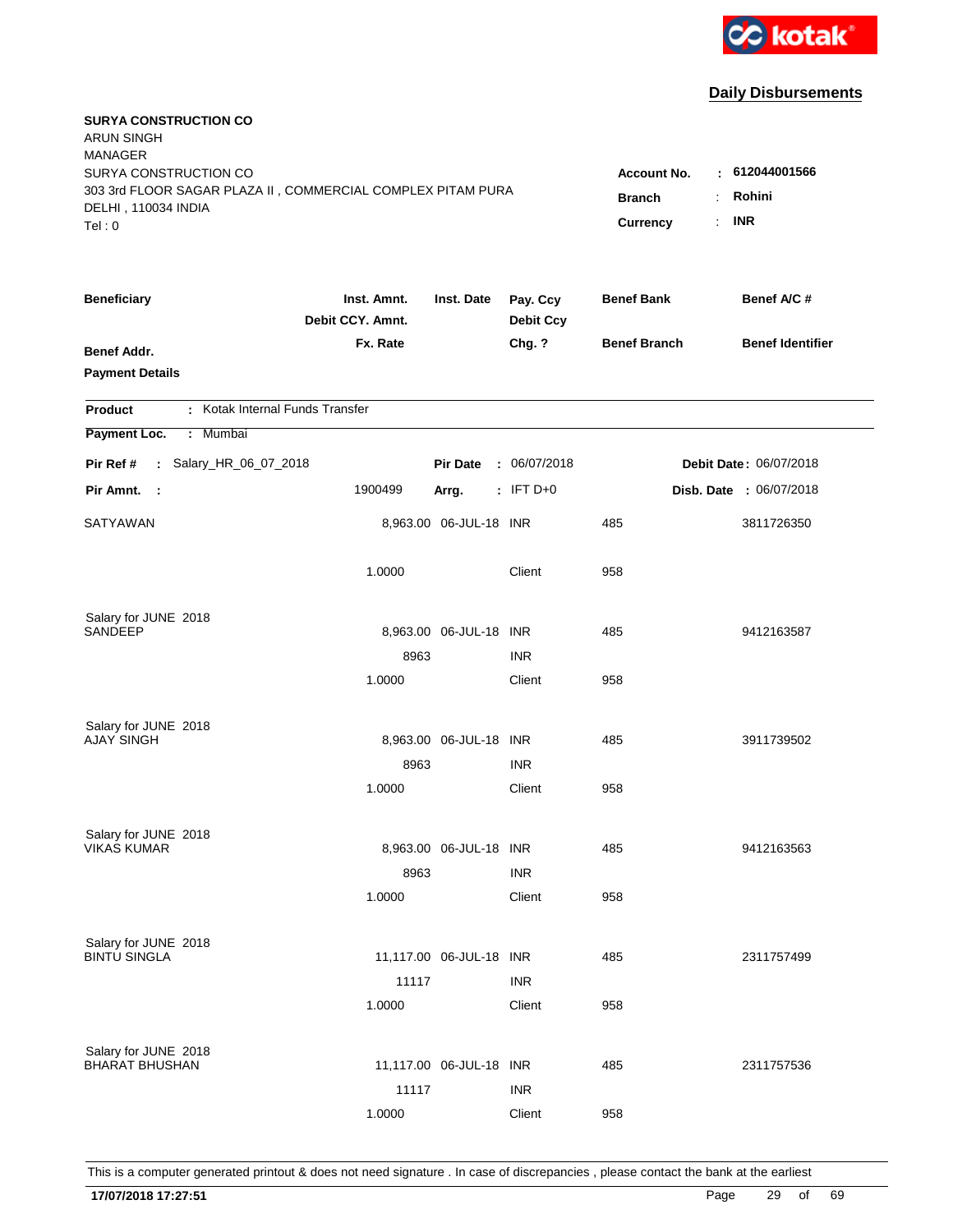

| <b>SURYA CONSTRUCTION CO</b><br><b>ARUN SINGH</b><br><b>MANAGER</b><br>SURYA CONSTRUCTION CO<br>303 3rd FLOOR SAGAR PLAZA II, COMMERCIAL COMPLEX PITAM PURA<br>DELHI, 110034 INDIA<br>Tel: 0 | <b>Account No.</b><br><b>Branch</b><br>Currency | : 612044001566<br>Rohini<br>$\ddot{\phantom{a}}$<br><b>INR</b><br>÷. |                              |                     |                                |
|----------------------------------------------------------------------------------------------------------------------------------------------------------------------------------------------|-------------------------------------------------|----------------------------------------------------------------------|------------------------------|---------------------|--------------------------------|
| <b>Beneficiary</b>                                                                                                                                                                           | Inst. Amnt.<br>Debit CCY. Amnt.                 | Inst. Date                                                           | Pay. Ccy<br><b>Debit Ccy</b> | <b>Benef Bank</b>   | Benef A/C #                    |
| Benef Addr.<br><b>Payment Details</b>                                                                                                                                                        | Fx. Rate                                        |                                                                      | Chg. ?                       | <b>Benef Branch</b> | <b>Benef Identifier</b>        |
| : Kotak Internal Funds Transfer<br><b>Product</b>                                                                                                                                            |                                                 |                                                                      |                              |                     |                                |
| Payment Loc.<br>Mumbai<br>÷.                                                                                                                                                                 |                                                 |                                                                      |                              |                     |                                |
| : Salary_HR_06_07_2018<br>Pir Ref #                                                                                                                                                          |                                                 | <b>Pir Date</b>                                                      | : 06/07/2018                 |                     | Debit Date: 06/07/2018         |
| Pir Amnt.<br>$\sim$ :                                                                                                                                                                        | 1900499                                         | Arrg.                                                                | $:$ IFT D+0                  |                     | <b>Disb. Date : 06/07/2018</b> |
| <b>BHARAT BHUSHAN</b>                                                                                                                                                                        |                                                 | 11,117.00 06-JUL-18 INR                                              |                              | 485                 | 2311757536                     |
|                                                                                                                                                                                              | 1.0000                                          |                                                                      | Client                       | 958                 |                                |
| Salary for JUNE 2018<br>RAJ KUMAR                                                                                                                                                            |                                                 |                                                                      |                              |                     |                                |
|                                                                                                                                                                                              | 8963                                            | 8,963.00 06-JUL-18 INR                                               | <b>INR</b>                   | 485                 | 3911739359                     |
|                                                                                                                                                                                              | 1.0000                                          |                                                                      | Client                       | 958                 |                                |
| Salary for JUNE 2018<br><b>DEVENDER</b>                                                                                                                                                      |                                                 | 8,963.00 06-JUL-18 INR                                               |                              | 485                 | 2311757550                     |
|                                                                                                                                                                                              | 8963                                            |                                                                      | <b>INR</b>                   |                     |                                |
|                                                                                                                                                                                              | 1.0000                                          |                                                                      | Client                       | 958                 |                                |
| Salary for JUNE 2018                                                                                                                                                                         |                                                 |                                                                      |                              |                     |                                |
| <b>BIJENDER</b>                                                                                                                                                                              |                                                 | 11,117.00 06-JUL-18 INR                                              |                              | 485                 | 3211751488                     |
|                                                                                                                                                                                              | 11117                                           |                                                                      | <b>INR</b>                   |                     |                                |
|                                                                                                                                                                                              | 1.0000                                          |                                                                      | Client                       | 958                 |                                |
| Salary for JUNE 2018                                                                                                                                                                         |                                                 |                                                                      |                              |                     |                                |
| <b>NARESH</b>                                                                                                                                                                                |                                                 | 11,117.00 06-JUL-18 INR                                              |                              | 485                 | 3711739634                     |
|                                                                                                                                                                                              | 11117                                           |                                                                      | <b>INR</b>                   |                     |                                |
|                                                                                                                                                                                              | 1.0000                                          |                                                                      | Client                       | 958                 |                                |
| Salary for JUNE 2018                                                                                                                                                                         |                                                 |                                                                      |                              |                     |                                |
| <b>RAJESH KUMAR</b>                                                                                                                                                                          |                                                 | 11,117.00 06-JUL-18 INR                                              |                              | 485                 | 2411749387                     |
|                                                                                                                                                                                              | 11117<br>1.0000                                 |                                                                      | <b>INR</b><br>Client         | 958                 |                                |
|                                                                                                                                                                                              |                                                 |                                                                      |                              |                     |                                |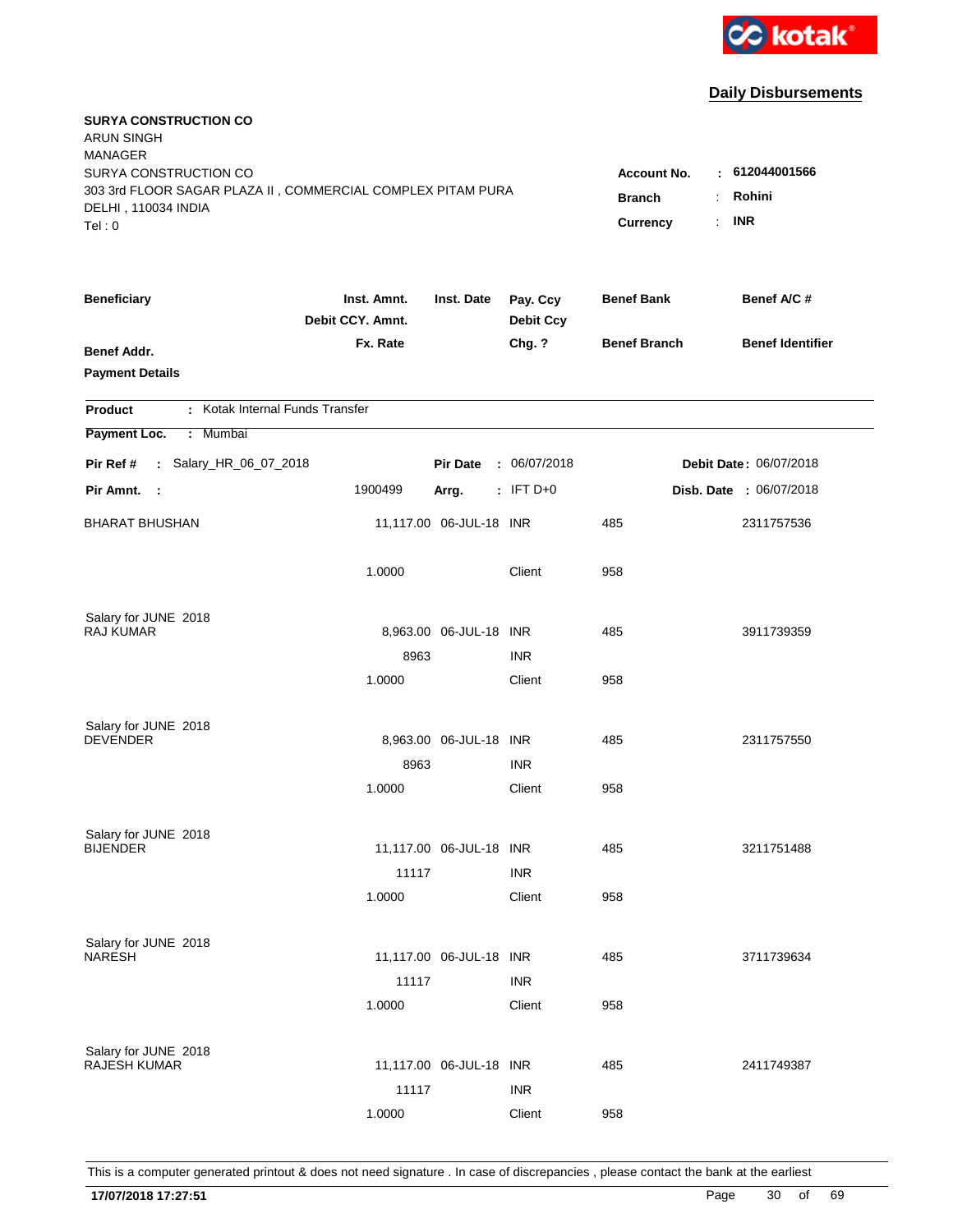

| <b>SURYA CONSTRUCTION CO</b><br><b>ARUN SINGH</b><br><b>MANAGER</b><br>SURYA CONSTRUCTION CO<br>303 3rd FLOOR SAGAR PLAZA II, COMMERCIAL COMPLEX PITAM PURA |                                 |                         |                              | <b>Account No.</b><br><b>Branch</b> | 612044001566<br>٠<br>Rohini   |
|-------------------------------------------------------------------------------------------------------------------------------------------------------------|---------------------------------|-------------------------|------------------------------|-------------------------------------|-------------------------------|
| DELHI, 110034 INDIA<br>Tel: 0                                                                                                                               |                                 |                         |                              | Currency                            | <b>INR</b><br>÷.              |
| <b>Beneficiary</b>                                                                                                                                          | Inst. Amnt.<br>Debit CCY. Amnt. | Inst. Date              | Pay. Ccy<br><b>Debit Ccy</b> | <b>Benef Bank</b>                   | Benef A/C #                   |
| <b>Benef Addr.</b><br><b>Payment Details</b>                                                                                                                | Fx. Rate                        |                         | Chg. ?                       | <b>Benef Branch</b>                 | <b>Benef Identifier</b>       |
| : Kotak Internal Funds Transfer<br><b>Product</b>                                                                                                           |                                 |                         |                              |                                     |                               |
| Payment Loc.<br>: Mumbai                                                                                                                                    |                                 |                         |                              |                                     |                               |
| : Salary_HR_06_07_2018<br>Pir Ref #                                                                                                                         |                                 | <b>Pir Date</b>         | : 06/07/2018                 |                                     | <b>Debit Date: 06/07/2018</b> |
| Pir Amnt. :                                                                                                                                                 | 1900499                         | Arrg.                   | $:$ IFT D+0                  |                                     | Disb. Date : 06/07/2018       |
| <b>RAJESH KUMAR</b>                                                                                                                                         |                                 | 11,117.00 06-JUL-18 INR |                              | 485                                 | 2411749387                    |
|                                                                                                                                                             | 1.0000                          |                         | Client                       | 958                                 |                               |
| Salary for JUNE 2018                                                                                                                                        |                                 |                         |                              |                                     |                               |
| SANDEEP SAINI                                                                                                                                               |                                 | 11,117.00 06-JUL-18 INR |                              | 485                                 | 3911739472                    |
|                                                                                                                                                             | 11117                           |                         | <b>INR</b>                   |                                     |                               |
|                                                                                                                                                             | 1.0000                          |                         | Client                       | 958                                 |                               |
| Salary for JUNE 2018                                                                                                                                        |                                 |                         |                              |                                     |                               |
| <b>DEEPAK SINGH</b>                                                                                                                                         |                                 | 11,117.00 06-JUL-18 INR |                              | 485                                 | 3811726336                    |
|                                                                                                                                                             | 11117                           |                         | <b>INR</b>                   |                                     |                               |
|                                                                                                                                                             | 1.0000                          |                         | Client                       | 958                                 |                               |
| Salary for JUNE 2018                                                                                                                                        |                                 |                         |                              |                                     |                               |
| <b>GAFUR</b>                                                                                                                                                |                                 | 11,117.00 06-JUL-18 INR |                              | 485                                 | 2311757604                    |
|                                                                                                                                                             | 11117                           |                         | <b>INR</b>                   |                                     |                               |
|                                                                                                                                                             | 1.0000                          |                         | Client                       | 958                                 |                               |
|                                                                                                                                                             |                                 |                         |                              |                                     |                               |
| Salary for JUNE 2018<br><b>JAGGU RAM</b>                                                                                                                    |                                 | 11,117.00 06-JUL-18 INR |                              | 485                                 | 3911739427                    |
|                                                                                                                                                             | 11117                           |                         | <b>INR</b>                   |                                     |                               |
|                                                                                                                                                             | 1.0000                          |                         | Client                       | 958                                 |                               |
|                                                                                                                                                             |                                 |                         |                              |                                     |                               |
| Salary for JUNE 2018<br>SURENDER SAINI                                                                                                                      |                                 | 11,117.00 06-JUL-18 INR |                              | 485                                 | 3911739373                    |
|                                                                                                                                                             | 11117                           |                         | <b>INR</b>                   |                                     |                               |
|                                                                                                                                                             | 1.0000                          |                         | Client                       | 958                                 |                               |
|                                                                                                                                                             |                                 |                         |                              |                                     |                               |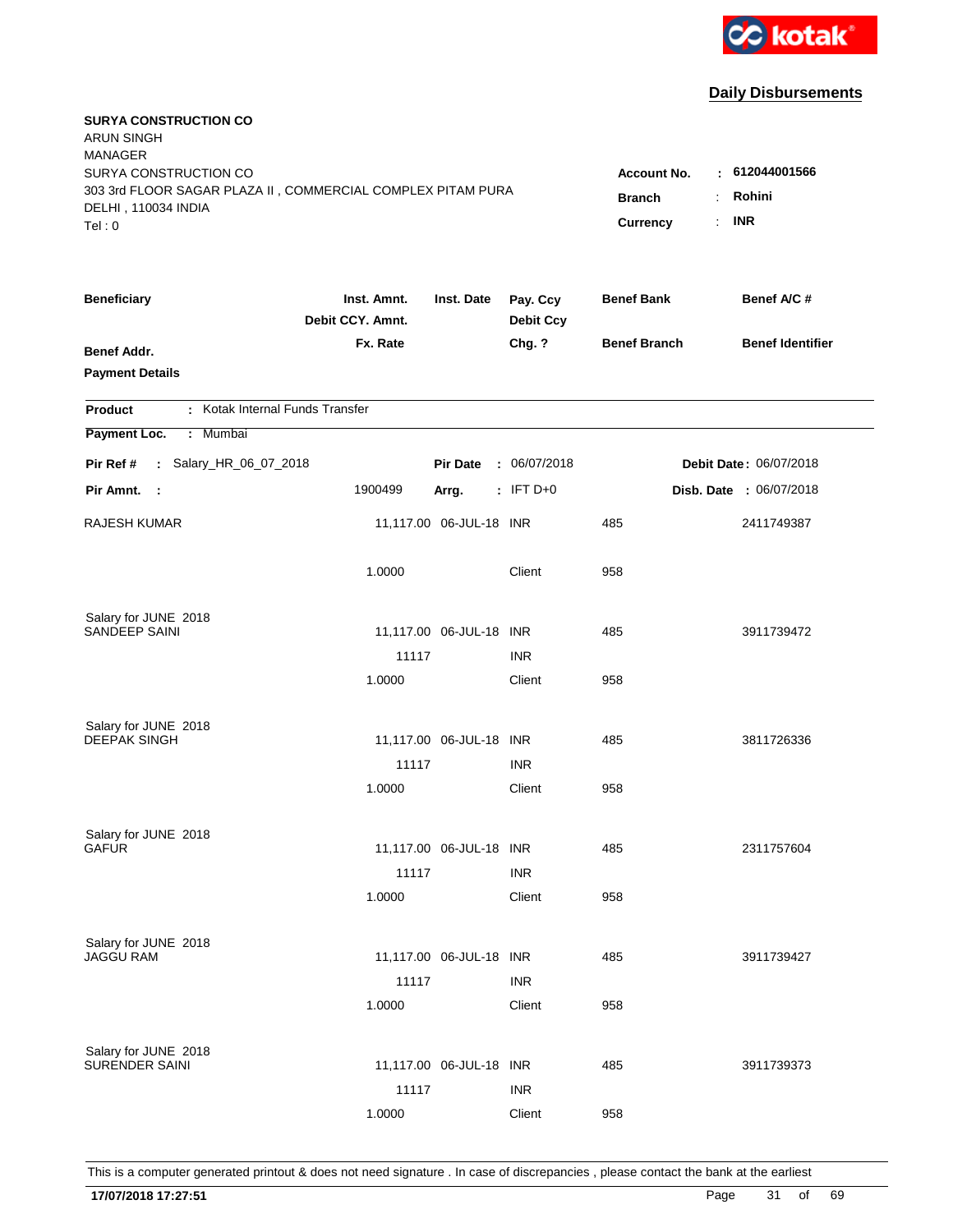

| <b>SURYA CONSTRUCTION CO</b><br><b>ARUN SINGH</b><br><b>MANAGER</b><br>SURYA CONSTRUCTION CO<br>303 3rd FLOOR SAGAR PLAZA II, COMMERCIAL COMPLEX PITAM PURA<br>DELHI, 110034 INDIA<br>Tel: 0 | Account No.<br><b>Branch</b><br>Currency | : 612044001566<br>Rohini<br>÷.<br><b>INR</b><br>÷. |                              |                     |                               |
|----------------------------------------------------------------------------------------------------------------------------------------------------------------------------------------------|------------------------------------------|----------------------------------------------------|------------------------------|---------------------|-------------------------------|
| <b>Beneficiary</b>                                                                                                                                                                           | Inst. Amnt.<br>Debit CCY. Amnt.          | Inst. Date                                         | Pay. Ccy<br><b>Debit Ccy</b> | <b>Benef Bank</b>   | Benef A/C #                   |
| Benef Addr.<br><b>Payment Details</b>                                                                                                                                                        | Fx. Rate                                 |                                                    | Chg. ?                       | <b>Benef Branch</b> | <b>Benef Identifier</b>       |
| : Kotak Internal Funds Transfer<br><b>Product</b>                                                                                                                                            |                                          |                                                    |                              |                     |                               |
| Payment Loc.<br>Mumbai<br>÷.                                                                                                                                                                 |                                          |                                                    |                              |                     |                               |
| : Salary_HR_06_07_2018<br>Pir Ref #                                                                                                                                                          |                                          | <b>Pir Date</b>                                    | : 06/07/2018                 |                     | <b>Debit Date: 06/07/2018</b> |
| Pir Amnt. :                                                                                                                                                                                  | 1900499                                  | Arrg.                                              | : IFT $D+0$                  |                     | Disb. Date : 06/07/2018       |
| <b>SURENDER SAINI</b>                                                                                                                                                                        |                                          | 11,117.00 06-JUL-18 INR                            |                              | 485                 | 3911739373                    |
|                                                                                                                                                                                              | 1.0000                                   |                                                    | Client                       | 958                 |                               |
| Salary for JUNE 2018                                                                                                                                                                         |                                          |                                                    |                              |                     |                               |
| <b>SATYA PARKASH</b>                                                                                                                                                                         |                                          | 11,117.00 06-JUL-18 INR                            |                              | 485                 | 3711739597                    |
|                                                                                                                                                                                              | 11117                                    |                                                    | <b>INR</b>                   |                     |                               |
|                                                                                                                                                                                              | 1.0000                                   |                                                    | Client                       | 958                 |                               |
| Salary for JUNE 2018                                                                                                                                                                         |                                          |                                                    |                              |                     |                               |
| <b>JAGBIR SINGH</b>                                                                                                                                                                          |                                          | 11,117.00 06-JUL-18 INR                            |                              | 485                 | 3911739434                    |
|                                                                                                                                                                                              | 11117                                    |                                                    | <b>INR</b>                   |                     |                               |
|                                                                                                                                                                                              | 1.0000                                   |                                                    | Client                       | 958                 |                               |
| Salary for JUNE 2018                                                                                                                                                                         |                                          |                                                    |                              |                     |                               |
| <b>RAJ SINGH</b>                                                                                                                                                                             |                                          | 11,117.00 06-JUL-18 INR                            |                              | 485                 | 2411749417                    |
|                                                                                                                                                                                              | 11117                                    |                                                    | <b>INR</b>                   |                     |                               |
|                                                                                                                                                                                              | 1.0000                                   |                                                    | Client                       | 958                 |                               |
|                                                                                                                                                                                              |                                          |                                                    |                              |                     |                               |
| Salary for JUNE 2018<br><b>RAKESH</b>                                                                                                                                                        |                                          | 11,117.00 06-JUL-18 INR                            |                              | 485                 | 3811726176                    |
|                                                                                                                                                                                              | 11117                                    |                                                    | <b>INR</b>                   |                     |                               |
|                                                                                                                                                                                              | 1.0000                                   |                                                    | Client                       | 958                 |                               |
|                                                                                                                                                                                              |                                          |                                                    |                              |                     |                               |
| Salary for JUNE 2018<br><b>SATISH</b>                                                                                                                                                        |                                          | 8,520.00 06-JUL-18 INR                             |                              | 485                 | 3811726190                    |
|                                                                                                                                                                                              | 8520                                     |                                                    | <b>INR</b>                   |                     |                               |
|                                                                                                                                                                                              | 1.0000                                   |                                                    | Client                       | 958                 |                               |
|                                                                                                                                                                                              |                                          |                                                    |                              |                     |                               |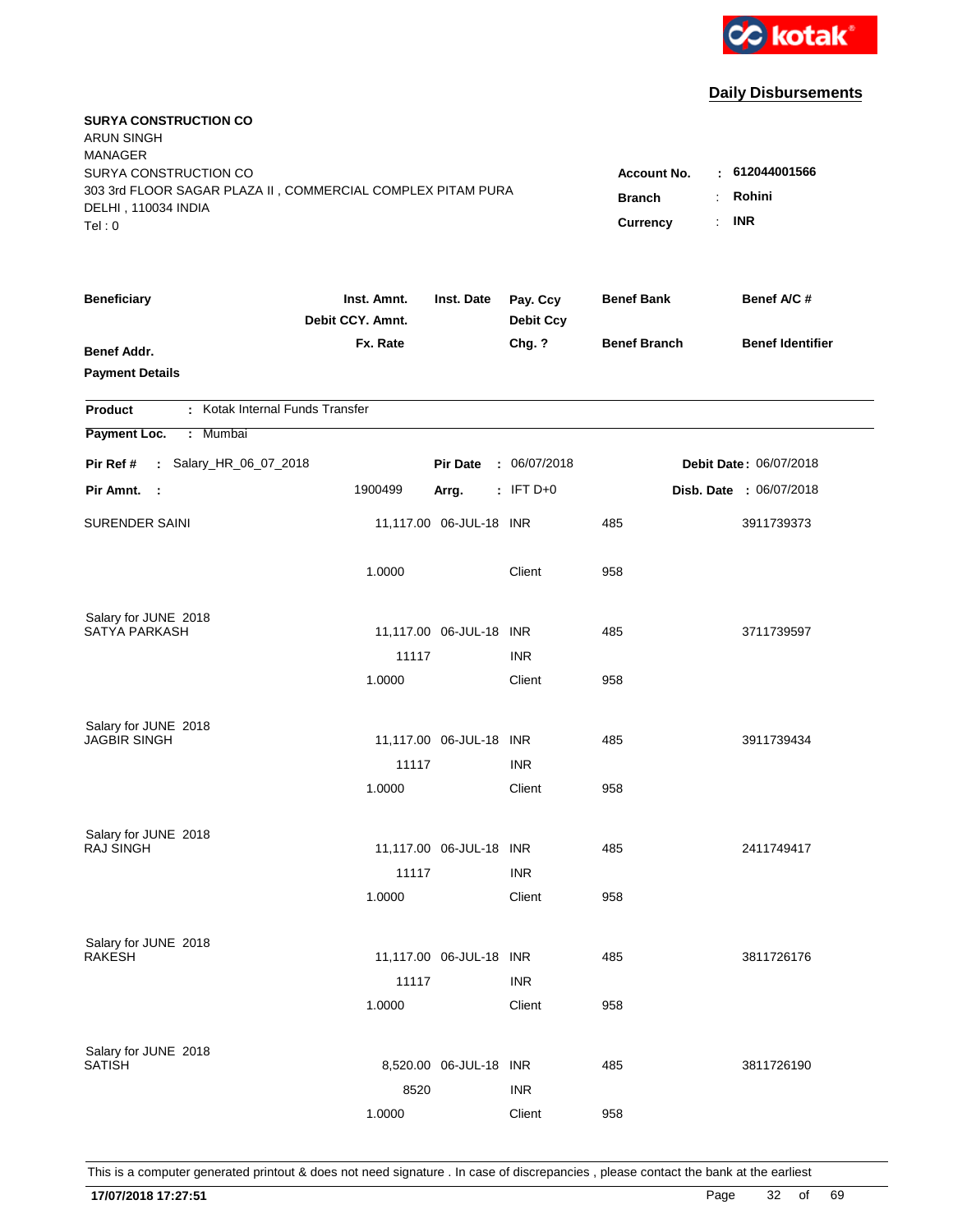

| <b>SURYA CONSTRUCTION CO</b><br><b>ARUN SINGH</b><br><b>MANAGER</b>                  |                                 |                        |                              |                     |                         |
|--------------------------------------------------------------------------------------|---------------------------------|------------------------|------------------------------|---------------------|-------------------------|
| SURYA CONSTRUCTION CO<br>303 3rd FLOOR SAGAR PLAZA II, COMMERCIAL COMPLEX PITAM PURA |                                 |                        |                              | <b>Account No.</b>  | : 612044001566          |
| DELHI, 110034 INDIA                                                                  |                                 |                        |                              | <b>Branch</b>       | Rohini<br>÷             |
| Tel: 0                                                                               |                                 |                        |                              | <b>Currency</b>     | <b>INR</b><br>÷.        |
| <b>Beneficiary</b>                                                                   | Inst. Amnt.<br>Debit CCY. Amnt. | Inst. Date             | Pay. Ccy<br><b>Debit Ccy</b> | <b>Benef Bank</b>   | Benef A/C #             |
| <b>Benef Addr.</b>                                                                   | Fx. Rate                        |                        | Chg. ?                       | <b>Benef Branch</b> | <b>Benef Identifier</b> |
| <b>Payment Details</b>                                                               |                                 |                        |                              |                     |                         |
| : Kotak Internal Funds Transfer<br><b>Product</b>                                    |                                 |                        |                              |                     |                         |
| Payment Loc.<br>: Mumbai                                                             |                                 |                        |                              |                     |                         |
| : Salary_HR_06_07_2018<br>Pir Ref #                                                  |                                 | <b>Pir Date</b>        | : 06/07/2018                 |                     | Debit Date: 06/07/2018  |
| Pir Amnt.<br>$\sim$                                                                  | 1900499                         | Arrg.                  | $:$ IFT D+0                  |                     | Disb. Date : 06/07/2018 |
| <b>SATISH</b>                                                                        |                                 | 8,520.00 06-JUL-18 INR |                              | 485                 | 3811726190              |
|                                                                                      | 1.0000                          |                        | Client                       | 958                 |                         |
| Salary for JUNE 2018                                                                 |                                 |                        |                              |                     |                         |
| <b>VARINDER</b>                                                                      |                                 | 8,963.00 06-JUL-18 INR |                              | 485                 | 3811726329              |
|                                                                                      | 8963                            |                        | <b>INR</b>                   |                     |                         |
|                                                                                      | 1.0000                          |                        | Client                       | 958                 |                         |
| Salary for JUNE 2018                                                                 |                                 |                        |                              |                     |                         |
| <b>RAKESH KUMAR</b>                                                                  |                                 | 8,963.00 06-JUL-18 INR |                              | 485                 | 3811726305              |
|                                                                                      | 8963                            |                        | <b>INR</b>                   |                     |                         |
|                                                                                      | 1.0000                          |                        | Client                       | 958                 |                         |
| Salary for JUNE 2018                                                                 |                                 |                        |                              |                     |                         |
| PAWAN KUMAR                                                                          |                                 | 8,963.00 06-JUL-18 INR |                              | 485                 | 2311757543              |
|                                                                                      | 8963                            |                        | <b>INR</b>                   |                     |                         |
|                                                                                      | 1.0000                          |                        | Client                       | 958                 |                         |
| Salary for JUNE 2018                                                                 |                                 |                        |                              |                     |                         |
| PRADEEP                                                                              |                                 | 8,963.00 06-JUL-18 INR |                              | 485                 | 3811726183              |
|                                                                                      | 8963                            |                        | <b>INR</b>                   |                     |                         |
|                                                                                      | 1.0000                          |                        | Client                       | 958                 |                         |
| Salary for JUNE 2018                                                                 |                                 |                        |                              |                     |                         |
| <b>SUBHASH</b>                                                                       |                                 | 8,963.00 06-JUL-18 INR |                              | 485                 | 3511755131              |
|                                                                                      | 8963                            |                        | <b>INR</b>                   |                     |                         |
|                                                                                      | 1.0000                          |                        | Client                       | 958                 |                         |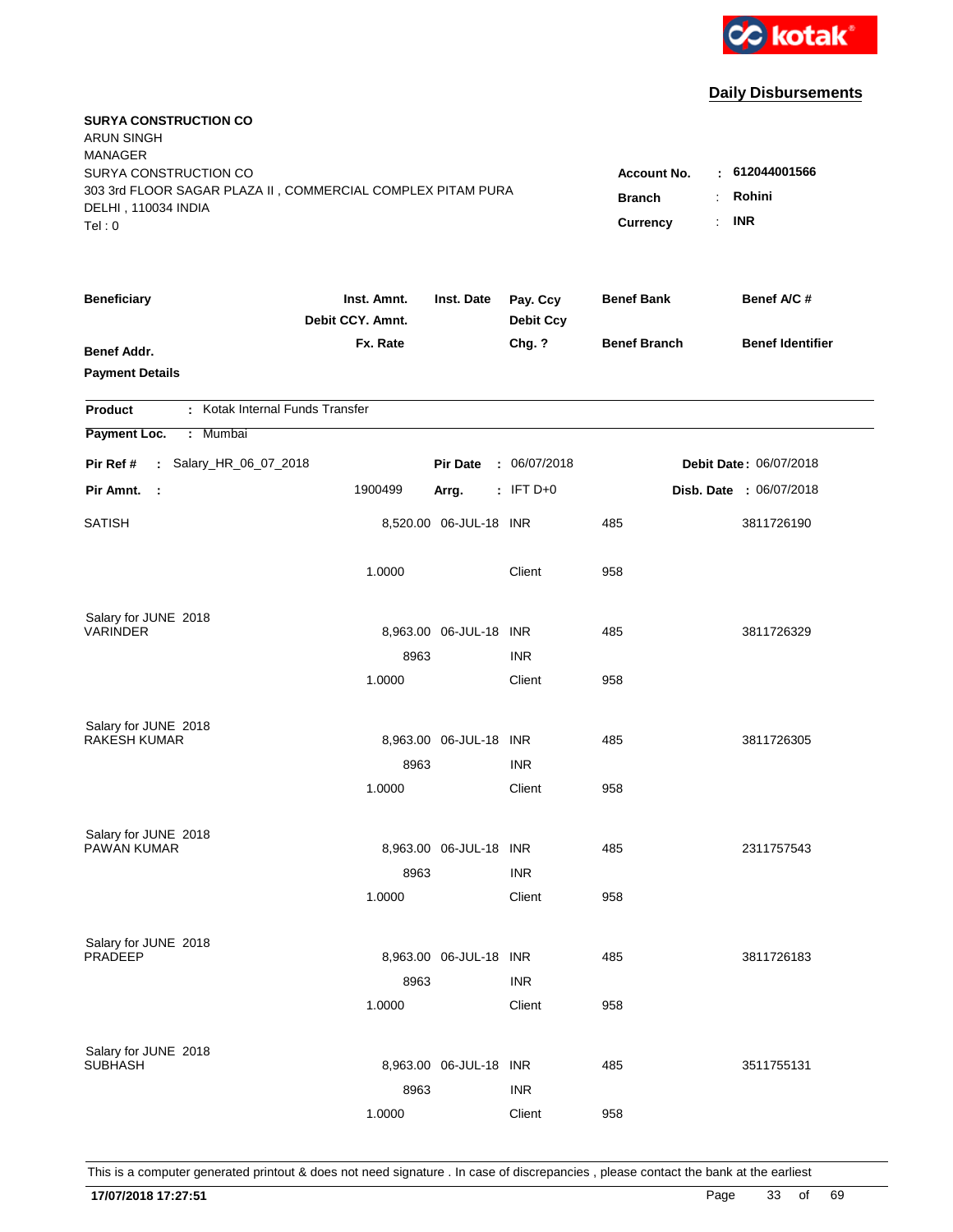

| <b>SURYA CONSTRUCTION CO</b><br><b>ARUN SINGH</b><br><b>MANAGER</b> |                                 |                         |                              |                     |                         |
|---------------------------------------------------------------------|---------------------------------|-------------------------|------------------------------|---------------------|-------------------------|
| SURYA CONSTRUCTION CO                                               |                                 |                         |                              | <b>Account No.</b>  | : 612044001566          |
| 303 3rd FLOOR SAGAR PLAZA II, COMMERCIAL COMPLEX PITAM PURA         | <b>Branch</b>                   | Rohini<br>÷             |                              |                     |                         |
| DELHI, 110034 INDIA<br>Tel: 0                                       |                                 |                         |                              | <b>Currency</b>     | <b>INR</b><br>÷.        |
|                                                                     |                                 |                         |                              |                     |                         |
| <b>Beneficiary</b>                                                  | Inst. Amnt.<br>Debit CCY. Amnt. | Inst. Date              | Pay. Ccy<br><b>Debit Ccy</b> | <b>Benef Bank</b>   | Benef A/C #             |
| Benef Addr.                                                         | Fx. Rate                        |                         | Chg. ?                       | <b>Benef Branch</b> | <b>Benef Identifier</b> |
| <b>Payment Details</b>                                              |                                 |                         |                              |                     |                         |
|                                                                     |                                 |                         |                              |                     |                         |
| : Kotak Internal Funds Transfer<br><b>Product</b>                   |                                 |                         |                              |                     |                         |
| Payment Loc.<br>: Mumbai                                            |                                 |                         |                              |                     |                         |
| : Salary_HR_06_07_2018<br>Pir Ref #                                 |                                 | <b>Pir Date</b>         | : 06/07/2018                 |                     | Debit Date: 06/07/2018  |
| Pir Amnt.<br>- 1                                                    | 1900499                         | Arrg.                   | $:$ IFT D+0                  |                     | Disb. Date : 06/07/2018 |
| <b>SUBHASH</b>                                                      |                                 | 8,963.00 06-JUL-18 INR  |                              | 485                 | 3511755131              |
|                                                                     | 1.0000                          |                         | Client                       | 958                 |                         |
| Salary for JUNE 2018                                                |                                 |                         |                              |                     |                         |
| SONU                                                                |                                 | 11,117.00 06-JUL-18 INR |                              | 485                 | 2311757581              |
|                                                                     | 11117                           |                         | <b>INR</b>                   |                     |                         |
|                                                                     | 1.0000                          |                         | Client                       | 958                 |                         |
|                                                                     |                                 |                         |                              |                     |                         |
| Salary for JUNE 2018<br><b>VIKAS</b>                                |                                 | 8,963.00 06-JUL-18 INR  |                              | 485                 | 3911739526              |
|                                                                     | 8963                            |                         | <b>INR</b>                   |                     |                         |
|                                                                     | 1.0000                          |                         | Client                       | 958                 |                         |
|                                                                     |                                 |                         |                              |                     |                         |
| Salary for JUNE 2018<br><b>SATISH KUMAR</b>                         |                                 | 8,963.00 06-JUL-18 INR  |                              | 485                 | 3711739603              |
|                                                                     | 8963                            |                         | <b>INR</b>                   |                     |                         |
|                                                                     | 1.0000                          |                         | Client                       | 958                 |                         |
|                                                                     |                                 |                         |                              |                     |                         |
| Salary for JUNE 2018                                                |                                 |                         |                              |                     |                         |
| <b>RAVINDER</b>                                                     |                                 | 8,963.00 06-JUL-18 INR  |                              | 485                 | 2411749448              |
|                                                                     | 8963                            |                         | <b>INR</b>                   |                     |                         |
|                                                                     | 1.0000                          |                         | Client                       | 958                 |                         |
|                                                                     |                                 |                         |                              |                     |                         |
| Salary for JUNE 2018<br><b>KULDEEP KUMAR</b>                        |                                 | 11,117.00 06-JUL-18 INR |                              | 485                 | 3511755100              |
|                                                                     | 11117                           |                         | <b>INR</b>                   |                     |                         |
|                                                                     | 1.0000                          |                         | Client                       | 958                 |                         |
|                                                                     |                                 |                         |                              |                     |                         |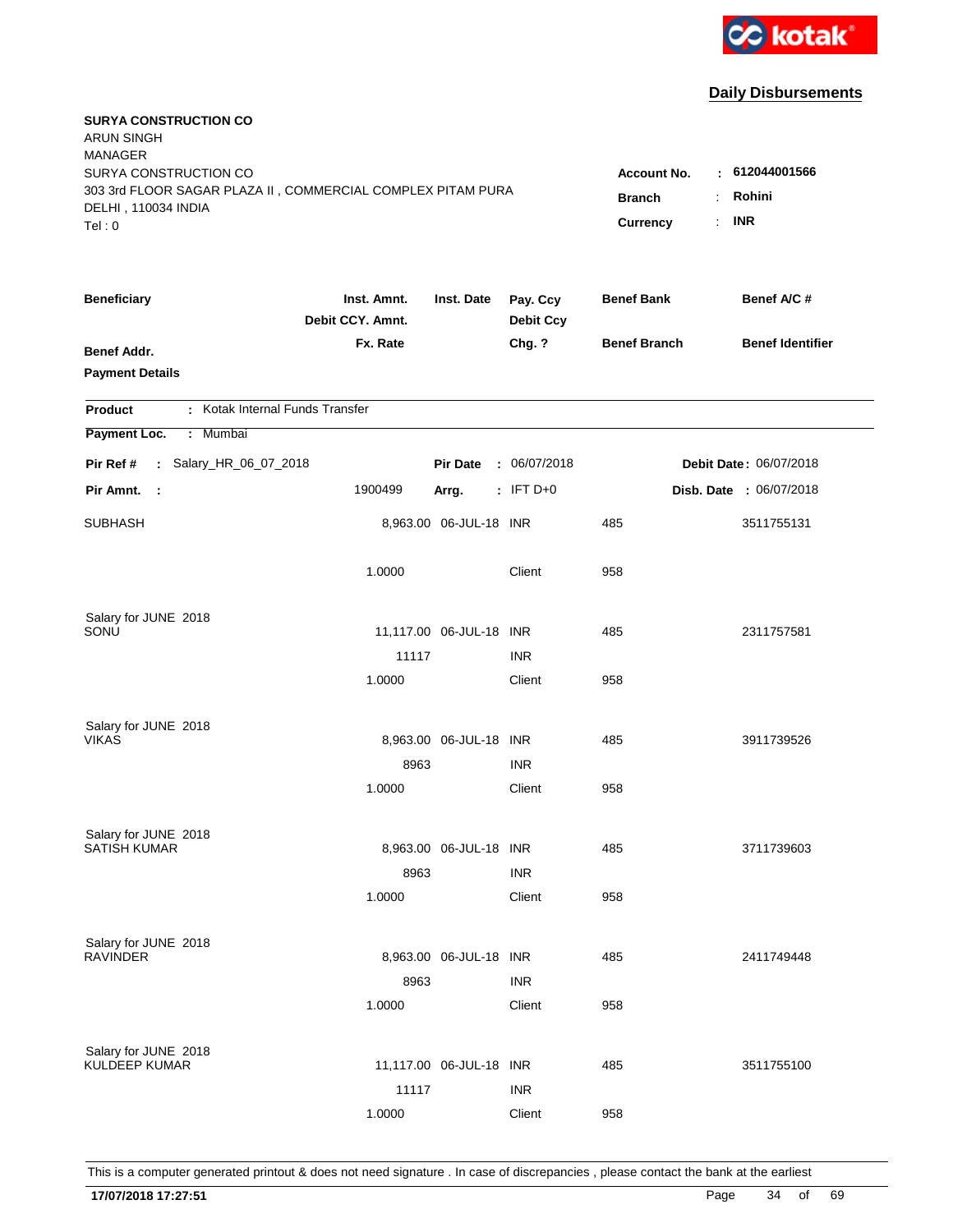

| <b>SURYA CONSTRUCTION CO</b><br><b>ARUN SINGH</b><br><b>MANAGER</b><br>SURYA CONSTRUCTION CO<br>303 3rd FLOOR SAGAR PLAZA II, COMMERCIAL COMPLEX PITAM PURA<br>DELHI, 110034 INDIA |                                 |                         |                              | Account No.<br><b>Branch</b> | $\pm 612044001566$<br>Rohini<br>$\ddot{\phantom{a}}$ |
|------------------------------------------------------------------------------------------------------------------------------------------------------------------------------------|---------------------------------|-------------------------|------------------------------|------------------------------|------------------------------------------------------|
| Tel: 0                                                                                                                                                                             |                                 |                         |                              | Currency                     | <b>INR</b><br>÷.                                     |
| <b>Beneficiary</b>                                                                                                                                                                 | Inst. Amnt.<br>Debit CCY. Amnt. | Inst. Date              | Pay. Ccy<br><b>Debit Ccy</b> | <b>Benef Bank</b>            | Benef A/C #                                          |
| Benef Addr.<br><b>Payment Details</b>                                                                                                                                              | Fx. Rate                        |                         | Chg. ?                       | <b>Benef Branch</b>          | <b>Benef Identifier</b>                              |
| : Kotak Internal Funds Transfer<br><b>Product</b>                                                                                                                                  |                                 |                         |                              |                              |                                                      |
| Payment Loc.<br><b>Mumbai</b><br>÷.                                                                                                                                                |                                 |                         |                              |                              |                                                      |
| : Salary_HR_06_07_2018<br>Pir Ref #                                                                                                                                                |                                 | <b>Pir Date</b>         | : 06/07/2018                 |                              | <b>Debit Date: 06/07/2018</b>                        |
| Pir Amnt. :                                                                                                                                                                        | 1900499                         | Arrg.                   | : IFT $D+0$                  |                              | Disb. Date : 06/07/2018                              |
| <b>KULDEEP KUMAR</b>                                                                                                                                                               |                                 | 11,117.00 06-JUL-18 INR |                              | 485                          | 3511755100                                           |
|                                                                                                                                                                                    | 1.0000                          |                         | Client                       | 958                          |                                                      |
| Salary for JUNE 2018                                                                                                                                                               |                                 |                         |                              |                              |                                                      |
| <b>RAJ KUMAR</b>                                                                                                                                                                   |                                 | 11,117.00 06-JUL-18 INR |                              | 485                          | 2311757611                                           |
|                                                                                                                                                                                    | 11117                           |                         | <b>INR</b>                   |                              |                                                      |
|                                                                                                                                                                                    | 1.0000                          |                         | Client                       | 958                          |                                                      |
| Salary for JUNE 2018                                                                                                                                                               |                                 |                         |                              |                              |                                                      |
| <b>ROSHAN</b>                                                                                                                                                                      |                                 | 11,117.00 06-JUL-18 INR |                              | 485                          | 3811726114                                           |
|                                                                                                                                                                                    | 11117                           |                         | <b>INR</b>                   |                              |                                                      |
|                                                                                                                                                                                    | 1.0000                          |                         | Client                       | 958                          |                                                      |
|                                                                                                                                                                                    |                                 |                         |                              |                              |                                                      |
| Salary for JUNE 2018<br><b>NARESH KUMAR</b>                                                                                                                                        |                                 | 8,963.00 06-JUL-18 INR  |                              | 485                          | 2411749424                                           |
|                                                                                                                                                                                    | 8963                            |                         | <b>INR</b>                   |                              |                                                      |
|                                                                                                                                                                                    | 1.0000                          |                         | Client                       | 958                          |                                                      |
|                                                                                                                                                                                    |                                 |                         |                              |                              |                                                      |
| Salary for JUNE 2018<br>ANKIT                                                                                                                                                      |                                 | 8,963.00 06-JUL-18 INR  |                              | 485                          | 3911739410                                           |
|                                                                                                                                                                                    | 8963                            |                         | <b>INR</b>                   |                              |                                                      |
|                                                                                                                                                                                    | 1.0000                          |                         | Client                       | 958                          |                                                      |
|                                                                                                                                                                                    |                                 |                         |                              |                              |                                                      |
| Salary for JUNE 2018<br>KULDEEP SINGH                                                                                                                                              |                                 | 8,963.00 06-JUL-18 INR  |                              | 485                          | 2311757529                                           |
|                                                                                                                                                                                    | 8963                            |                         | <b>INR</b>                   |                              |                                                      |
|                                                                                                                                                                                    | 1.0000                          |                         | Client                       | 958                          |                                                      |
|                                                                                                                                                                                    |                                 |                         |                              |                              |                                                      |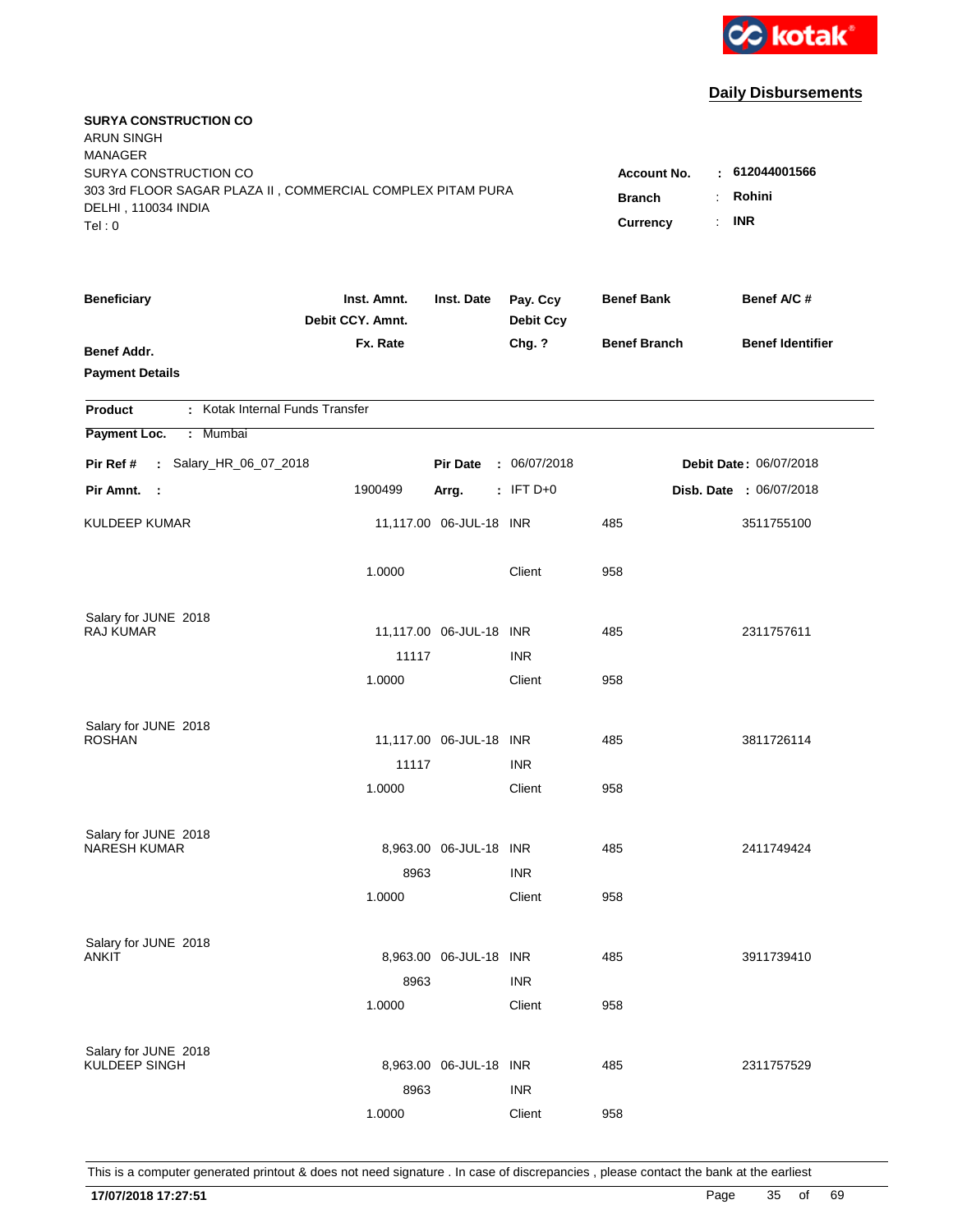

| <b>SURYA CONSTRUCTION CO</b><br><b>ARUN SINGH</b><br><b>MANAGER</b><br>SURYA CONSTRUCTION CO |                                 |                         |                              | <b>Account No.</b>        | : 612044001566                  |
|----------------------------------------------------------------------------------------------|---------------------------------|-------------------------|------------------------------|---------------------------|---------------------------------|
| 303 3rd FLOOR SAGAR PLAZA II, COMMERCIAL COMPLEX PITAM PURA<br>DELHI, 110034 INDIA<br>Tel: 0 |                                 |                         |                              | <b>Branch</b><br>Currency | Rohini<br>÷<br><b>INR</b><br>÷. |
| <b>Beneficiary</b>                                                                           | Inst. Amnt.<br>Debit CCY. Amnt. | Inst. Date              | Pay. Ccy<br><b>Debit Ccy</b> | <b>Benef Bank</b>         | Benef A/C #                     |
| <b>Benef Addr.</b><br><b>Payment Details</b>                                                 | Fx. Rate                        |                         | Chg. ?                       | <b>Benef Branch</b>       | <b>Benef Identifier</b>         |
| : Kotak Internal Funds Transfer<br>Product                                                   |                                 |                         |                              |                           |                                 |
| Payment Loc.<br>: Mumbai                                                                     |                                 |                         |                              |                           |                                 |
| : Salary_HR_06_07_2018<br>Pir Ref #                                                          |                                 | <b>Pir Date</b>         | : 06/07/2018                 |                           | <b>Debit Date: 06/07/2018</b>   |
| Pir Amnt.<br>- 1                                                                             | 1900499                         | Arrg.                   | $:$ IFT D+0                  |                           | Disb. Date : 06/07/2018         |
| KULDEEP SINGH                                                                                |                                 | 8,963.00 06-JUL-18 INR  |                              | 485                       | 2311757529                      |
|                                                                                              | 1.0000                          |                         | Client                       | 958                       |                                 |
| Salary for JUNE 2018<br><b>BALRAJ SINGH</b>                                                  |                                 | 7,468.00 06-JUL-18 INR  |                              | 485                       | 2311757598                      |
|                                                                                              | 7468                            |                         | <b>INR</b>                   |                           |                                 |
|                                                                                              | 1.0000                          |                         | Client                       | 958                       |                                 |
| Salary for JUNE 2018                                                                         |                                 |                         |                              |                           |                                 |
| MANJEET                                                                                      |                                 | 8,365.00 06-JUL-18 INR  |                              | 485                       | 3511755117                      |
|                                                                                              | 8365                            |                         | <b>INR</b>                   |                           |                                 |
|                                                                                              | 1.0000                          |                         | Client                       | 958                       |                                 |
| Salary for JUNE 2018                                                                         |                                 |                         |                              |                           |                                 |
| SANDEEP KUMAR                                                                                |                                 | 8,065.00 06-JUL-18 INR  |                              | 485                       | 3911739380                      |
|                                                                                              | 8065                            |                         | <b>INR</b>                   |                           |                                 |
|                                                                                              | 1.0000                          |                         | Client                       | 958                       |                                 |
| Salary for JUNE 2018                                                                         |                                 |                         |                              |                           |                                 |
| <b>GAURAV TULI</b>                                                                           |                                 | 11,117.00 06-JUL-18 INR |                              | 485                       | 3811726299                      |
|                                                                                              | 11117                           |                         | <b>INR</b>                   |                           |                                 |
|                                                                                              | 1.0000                          |                         | Client                       | 958                       |                                 |
| Salary for JUNE 2018                                                                         |                                 |                         |                              |                           |                                 |
| <b>SATISH KUMAR</b>                                                                          |                                 | 11,117.00 06-JUL-18 INR |                              | 485                       | 3911739397                      |
|                                                                                              | 11117                           |                         | <b>INR</b>                   |                           |                                 |
|                                                                                              | 1.0000                          |                         | Client                       | 958                       |                                 |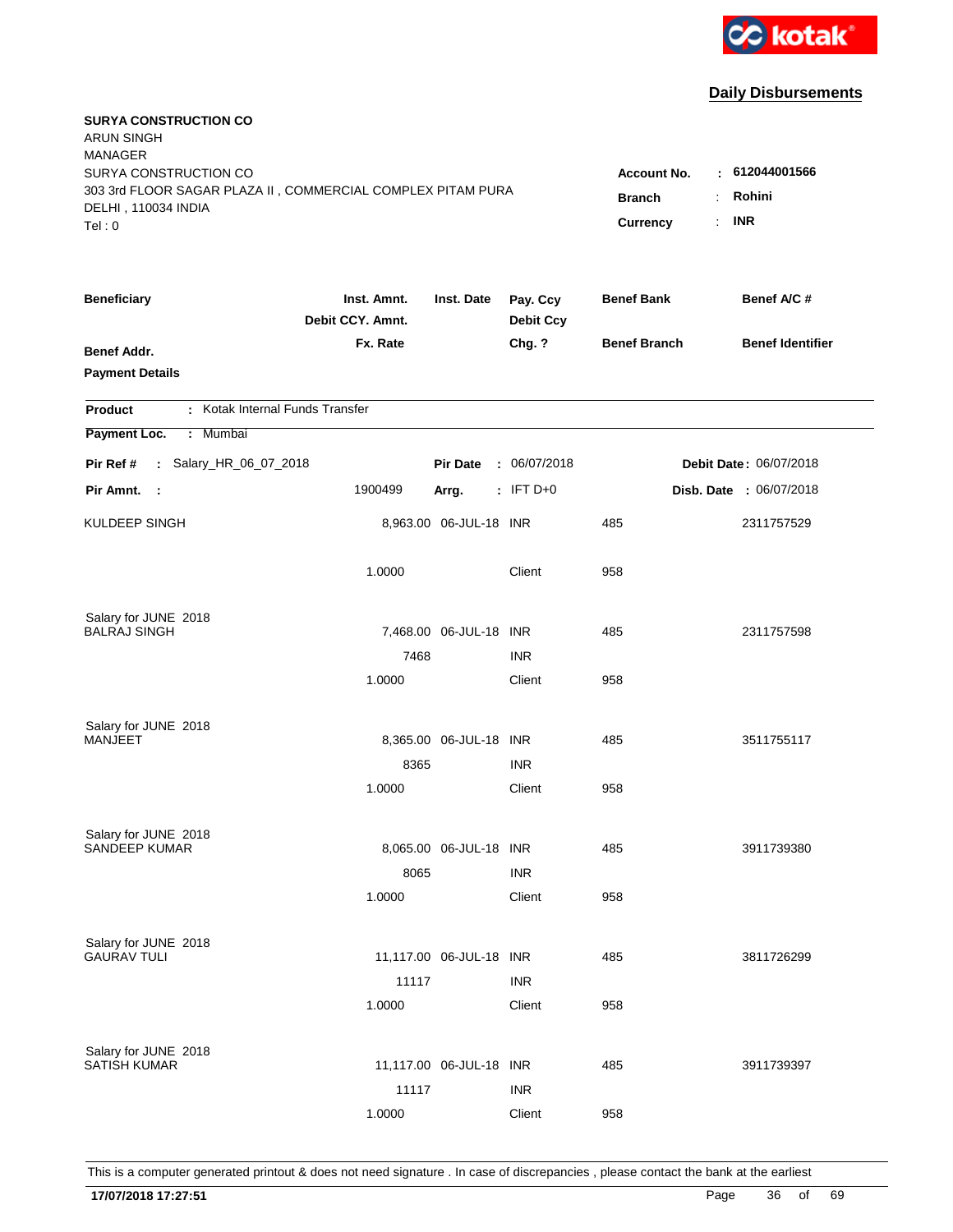

| <b>SURYA CONSTRUCTION CO</b><br><b>ARUN SINGH</b><br><b>MANAGER</b>                |                                 |                         |                              |                         |                         |
|------------------------------------------------------------------------------------|---------------------------------|-------------------------|------------------------------|-------------------------|-------------------------|
| SURYA CONSTRUCTION CO                                                              |                                 |                         |                              | <b>Account No.</b><br>٠ | 612044001566            |
| 303 3rd FLOOR SAGAR PLAZA II, COMMERCIAL COMPLEX PITAM PURA<br>DELHI, 110034 INDIA |                                 | <b>Branch</b>           | Rohini                       |                         |                         |
| Tel: 0                                                                             |                                 |                         |                              | Currency<br>÷.          | <b>INR</b>              |
| <b>Beneficiary</b>                                                                 | Inst. Amnt.<br>Debit CCY. Amnt. | Inst. Date              | Pay. Ccy<br><b>Debit Ccy</b> | <b>Benef Bank</b>       | Benef A/C #             |
| <b>Benef Addr.</b>                                                                 | Fx. Rate                        |                         | Chg. ?                       | <b>Benef Branch</b>     | <b>Benef Identifier</b> |
| <b>Payment Details</b>                                                             |                                 |                         |                              |                         |                         |
| : Kotak Internal Funds Transfer<br><b>Product</b>                                  |                                 |                         |                              |                         |                         |
| Payment Loc.<br>: Mumbai                                                           |                                 |                         |                              |                         |                         |
| : Salary_HR_06_07_2018<br>Pir Ref #                                                |                                 | <b>Pir Date</b>         | : 06/07/2018                 |                         | Debit Date: 06/07/2018  |
| Pir Amnt. :                                                                        | 1900499                         | Arrg.                   | $:$ IFT D+0                  |                         | Disb. Date : 06/07/2018 |
| <b>SATISH KUMAR</b>                                                                |                                 | 11,117.00 06-JUL-18 INR |                              | 485                     | 3911739397              |
|                                                                                    | 1.0000                          |                         | Client                       | 958                     |                         |
| Salary for JUNE 2018                                                               |                                 |                         |                              |                         |                         |
| <b>SAILESH KUMAR</b>                                                               |                                 | 11,117.00 06-JUL-18 INR |                              | 485                     | 9412163570              |
|                                                                                    | 11117                           |                         | <b>INR</b>                   |                         |                         |
|                                                                                    | 1.0000                          |                         | Client                       | 958                     |                         |
| Salary for JUNE 2018                                                               |                                 |                         |                              |                         |                         |
| <b>VINOD KUMAR</b>                                                                 |                                 | 11,117.00 06-JUL-18 INR |                              | 485                     | 9412163532              |
|                                                                                    | 11117                           |                         | <b>INR</b>                   |                         |                         |
|                                                                                    | 1.0000                          |                         | Client                       | 958                     |                         |
| Salary for JUNE 2018                                                               |                                 |                         |                              |                         |                         |
| AMARDEEP                                                                           |                                 | 8,963.00 06-JUL-18 INR  |                              | 485                     | 9412163518              |
|                                                                                    | 8963                            |                         | <b>INR</b>                   |                         |                         |
|                                                                                    | 1.0000                          |                         | Client                       | 958                     |                         |
| Salary for JUNE 2018                                                               |                                 |                         |                              |                         |                         |
| <b>SATYAWAN MOR</b>                                                                |                                 | 22,490.00 06-JUL-18 INR |                              | 485                     | 645010256914            |
|                                                                                    | 22490                           |                         | <b>INR</b>                   |                         |                         |
|                                                                                    | 1.0000                          |                         | Client                       | 958                     |                         |
| Salary for JUNE 2018                                                               |                                 |                         |                              |                         |                         |
| HIMANSHU SHARMA                                                                    |                                 | 20,622.00 06-JUL-18 INR |                              | 485                     | 9812186711              |
|                                                                                    | 20622                           |                         | <b>INR</b>                   |                         |                         |
|                                                                                    | 1.0000                          |                         | Client                       | 958                     |                         |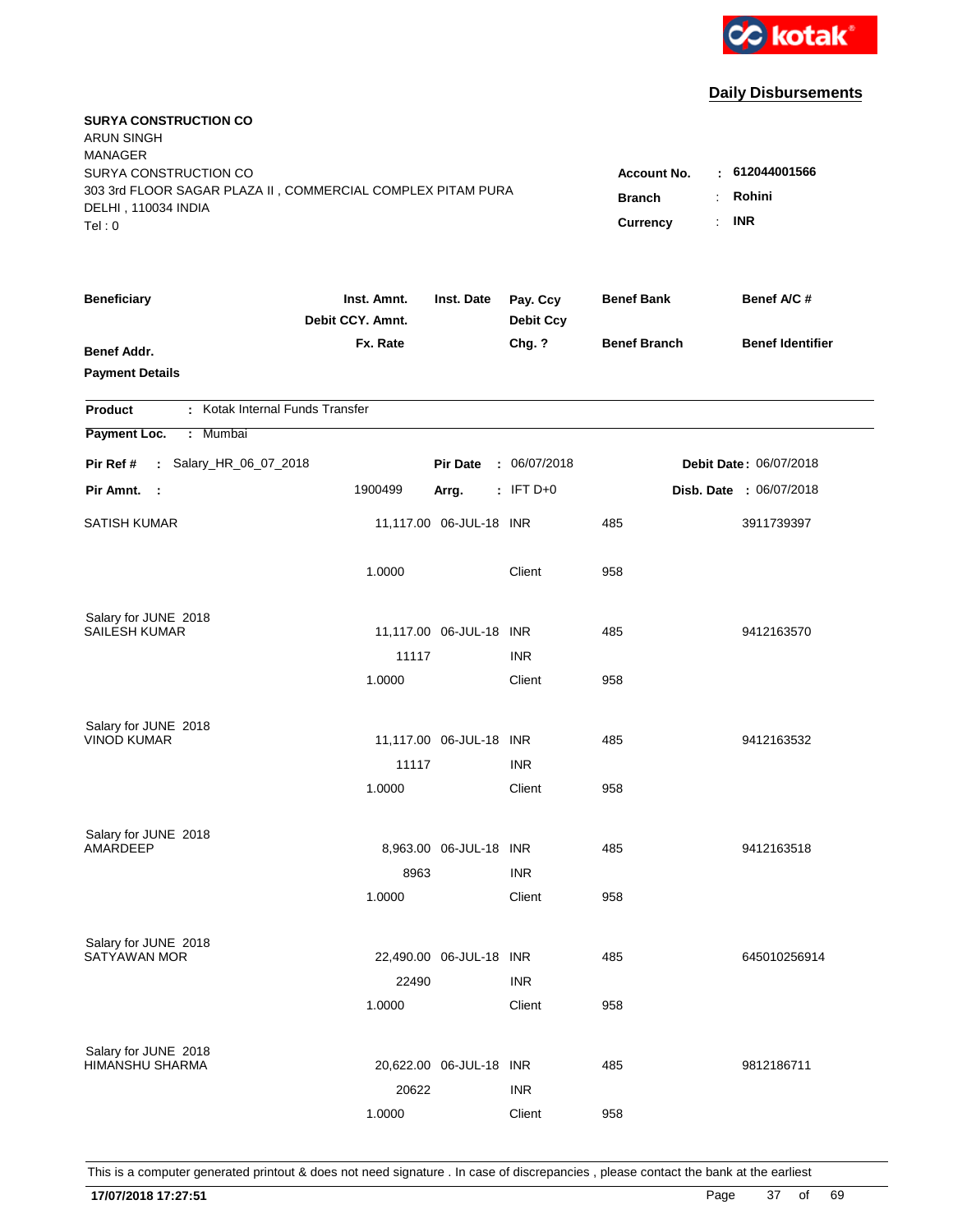

| <b>SURYA CONSTRUCTION CO</b><br><b>ARUN SINGH</b><br><b>MANAGER</b><br>SURYA CONSTRUCTION CO<br>303 3rd FLOOR SAGAR PLAZA II, COMMERCIAL COMPLEX PITAM PURA<br>DELHI, 110034 INDIA<br>Tel: 0 | <b>Account No.</b><br><b>Branch</b><br>Currency | : 612044001566<br>Rohini<br>$\ddot{\phantom{a}}$<br><b>INR</b><br>÷. |                              |                     |                         |
|----------------------------------------------------------------------------------------------------------------------------------------------------------------------------------------------|-------------------------------------------------|----------------------------------------------------------------------|------------------------------|---------------------|-------------------------|
| <b>Beneficiary</b>                                                                                                                                                                           | Inst. Amnt.<br>Debit CCY. Amnt.                 | Inst. Date                                                           | Pay. Ccy<br><b>Debit Ccy</b> | <b>Benef Bank</b>   | Benef A/C #             |
| Benef Addr.<br><b>Payment Details</b>                                                                                                                                                        | Fx. Rate                                        |                                                                      | Chg. ?                       | <b>Benef Branch</b> | <b>Benef Identifier</b> |
| : Kotak Internal Funds Transfer<br>Product                                                                                                                                                   |                                                 |                                                                      |                              |                     |                         |
| Payment Loc.<br>Mumbai<br>÷.                                                                                                                                                                 |                                                 |                                                                      |                              |                     |                         |
| : Salary_HR_06_07_2018<br>Pir Ref #                                                                                                                                                          |                                                 | <b>Pir Date</b>                                                      | : 06/07/2018                 |                     | Debit Date: 06/07/2018  |
| Pir Amnt.<br>- 1                                                                                                                                                                             | 1900499                                         | Arrg.                                                                | $:$ IFT D+0                  |                     | Disb. Date: 06/07/2018  |
| <b>HIMANSHU SHARMA</b>                                                                                                                                                                       |                                                 | 20,622.00 06-JUL-18 INR                                              |                              | 485                 | 9812186711              |
|                                                                                                                                                                                              | 1.0000                                          |                                                                      | Client                       | 958                 |                         |
| Salary for JUNE 2018                                                                                                                                                                         |                                                 |                                                                      |                              |                     |                         |
| <b>SUSHIL KUMAR</b>                                                                                                                                                                          | 11117                                           | 11,117.00 06-JUL-18 INR                                              | <b>INR</b>                   | 485                 | 9412163549              |
|                                                                                                                                                                                              | 1.0000                                          |                                                                      | Client                       | 958                 |                         |
|                                                                                                                                                                                              |                                                 |                                                                      |                              |                     |                         |
| Salary for JUNE 2018                                                                                                                                                                         |                                                 |                                                                      |                              |                     |                         |
| <b>SUKHDEV</b>                                                                                                                                                                               |                                                 | 8,963.00 06-JUL-18 INR                                               |                              | 485                 | 9412165642              |
|                                                                                                                                                                                              | 8963                                            |                                                                      | <b>INR</b>                   |                     |                         |
|                                                                                                                                                                                              | 1.0000                                          |                                                                      | Client                       | 958                 |                         |
| Salary for JUNE 2018                                                                                                                                                                         |                                                 |                                                                      |                              |                     |                         |
| <b>MONU</b>                                                                                                                                                                                  |                                                 | 11,117.00 06-JUL-18 INR                                              |                              | 485                 | 9411795017              |
|                                                                                                                                                                                              | 11117                                           |                                                                      | <b>INR</b>                   |                     |                         |
|                                                                                                                                                                                              | 1.0000                                          |                                                                      | Client                       | 958                 |                         |
| Salary for JUNE 2018                                                                                                                                                                         |                                                 |                                                                      |                              |                     |                         |
| ANUJ                                                                                                                                                                                         |                                                 | 8,963.00 06-JUL-18 INR                                               |                              | 485                 | 9412163631              |
|                                                                                                                                                                                              | 8963                                            |                                                                      | <b>INR</b>                   |                     |                         |
|                                                                                                                                                                                              | 1.0000                                          |                                                                      | Client                       | 958                 |                         |
|                                                                                                                                                                                              |                                                 |                                                                      |                              |                     |                         |
| Salary for JUNE 2018<br>RAMPHAL                                                                                                                                                              |                                                 | 11,117.00 06-JUL-18 INR                                              |                              | 485                 | 9812186643              |
|                                                                                                                                                                                              | 11117                                           |                                                                      | <b>INR</b>                   |                     |                         |
|                                                                                                                                                                                              | 1.0000                                          |                                                                      | Client                       | 958                 |                         |
|                                                                                                                                                                                              |                                                 |                                                                      |                              |                     |                         |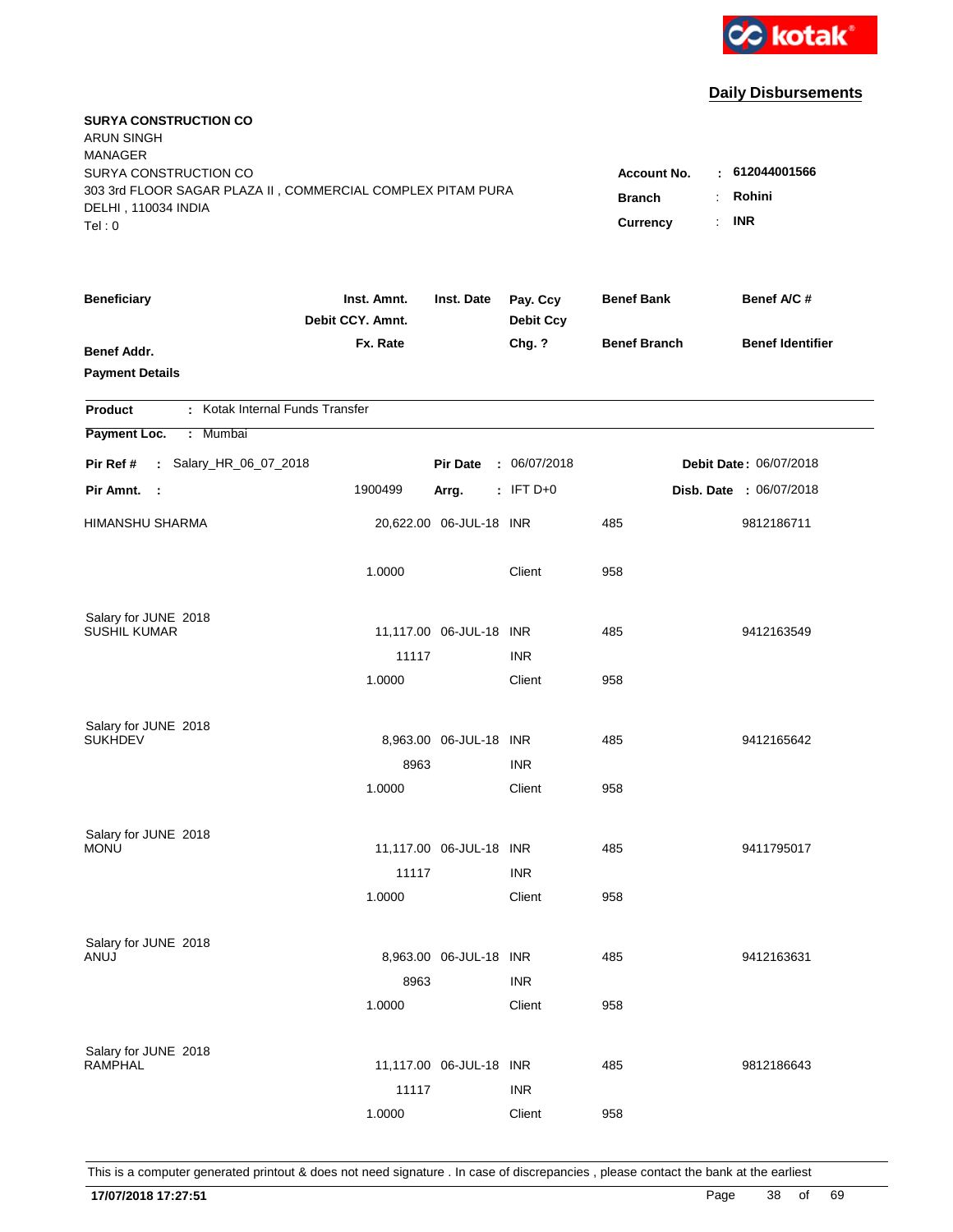

| <b>SURYA CONSTRUCTION CO</b><br><b>ARUN SINGH</b><br><b>MANAGER</b><br>SURYA CONSTRUCTION CO<br>303 3rd FLOOR SAGAR PLAZA II, COMMERCIAL COMPLEX PITAM PURA |                                 |                         |                              | <b>Account No.</b><br><b>Branch</b> | : 612044001566<br>Rohini<br>÷ |
|-------------------------------------------------------------------------------------------------------------------------------------------------------------|---------------------------------|-------------------------|------------------------------|-------------------------------------|-------------------------------|
| DELHI, 110034 INDIA<br>Tel: 0                                                                                                                               |                                 |                         |                              | Currency                            | <b>INR</b><br>÷.              |
| <b>Beneficiary</b>                                                                                                                                          | Inst. Amnt.<br>Debit CCY. Amnt. | Inst. Date              | Pay. Ccy<br><b>Debit Ccy</b> | <b>Benef Bank</b>                   | Benef A/C #                   |
| <b>Benef Addr.</b><br><b>Payment Details</b>                                                                                                                | Fx. Rate                        |                         | Chg. ?                       | <b>Benef Branch</b>                 | <b>Benef Identifier</b>       |
| : Kotak Internal Funds Transfer<br>Product                                                                                                                  |                                 |                         |                              |                                     |                               |
| Payment Loc.<br>: Mumbai                                                                                                                                    |                                 |                         |                              |                                     |                               |
| : Salary_HR_06_07_2018<br>Pir Ref #                                                                                                                         |                                 | <b>Pir Date</b>         | : 06/07/2018                 |                                     | Debit Date: 06/07/2018        |
| Pir Amnt.<br>$\sim$ :                                                                                                                                       | 1900499                         | Arrg.                   | $:$ IFT D+0                  |                                     | Disb. Date : 06/07/2018       |
| RAMPHAL                                                                                                                                                     |                                 | 11,117.00 06-JUL-18 INR |                              | 485                                 | 9812186643                    |
|                                                                                                                                                             | 1.0000                          |                         | Client                       | 958                                 |                               |
| Salary for JUNE 2018<br>PARVEEN KUMAR                                                                                                                       |                                 | 11,117.00 06-JUL-18 INR |                              | 485                                 | 9812177238                    |
|                                                                                                                                                             | 11117                           |                         | <b>INR</b>                   |                                     |                               |
|                                                                                                                                                             | 1.0000                          |                         | Client                       | 958                                 |                               |
| Salary for JUNE 2018                                                                                                                                        |                                 |                         |                              |                                     |                               |
| <b>SATPAL SINGH</b>                                                                                                                                         |                                 | 11,117.00 06-JUL-18 INR |                              | 485                                 | 9812177214                    |
|                                                                                                                                                             | 11117                           |                         | <b>INR</b>                   |                                     |                               |
|                                                                                                                                                             | 1.0000                          |                         | Client                       | 958                                 |                               |
| Salary for JUNE 2018                                                                                                                                        |                                 |                         |                              |                                     |                               |
| <b>GOVIND</b>                                                                                                                                               |                                 | 8,963.00 06-JUL-18 INR  |                              | 485                                 | 9812177184                    |
|                                                                                                                                                             | 8963                            |                         | <b>INR</b>                   |                                     |                               |
|                                                                                                                                                             | 1.0000                          |                         | Client                       | 958                                 |                               |
| Salary for JUNE 2018                                                                                                                                        |                                 |                         |                              |                                     |                               |
| AMIT GUMBER                                                                                                                                                 |                                 | 8,963.00 06-JUL-18 INR  |                              | 485                                 | 9812186636                    |
|                                                                                                                                                             | 8963                            |                         | <b>INR</b>                   |                                     |                               |
|                                                                                                                                                             | 1.0000                          |                         | Client                       | 958                                 |                               |
| Salary for JUNE 2018                                                                                                                                        |                                 |                         |                              |                                     |                               |
| PARVEEN KUMAR                                                                                                                                               |                                 | 8,662.00 06-JUL-18 INR  |                              | 485                                 | 9812178747                    |
|                                                                                                                                                             | 8662                            |                         | <b>INR</b>                   |                                     |                               |
|                                                                                                                                                             | 1.0000                          |                         | Client                       | 958                                 |                               |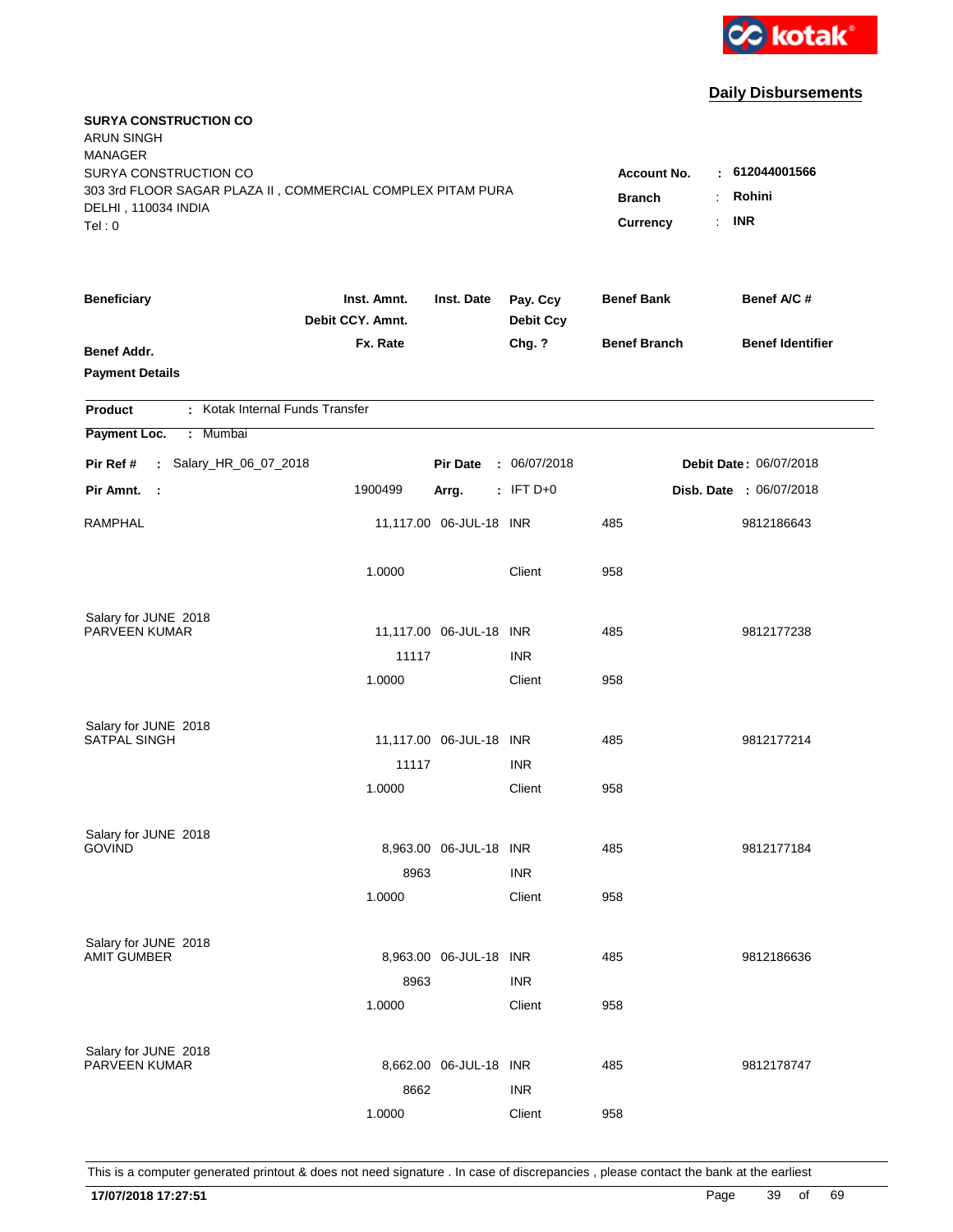

| <b>SURYA CONSTRUCTION CO</b><br><b>ARUN SINGH</b>                                    |                    |                         |                  |                         |                               |
|--------------------------------------------------------------------------------------|--------------------|-------------------------|------------------|-------------------------|-------------------------------|
| <b>MANAGER</b>                                                                       |                    |                         |                  |                         |                               |
| SURYA CONSTRUCTION CO<br>303 3rd FLOOR SAGAR PLAZA II, COMMERCIAL COMPLEX PITAM PURA | <b>Account No.</b> | 612044001566<br>÷.      |                  |                         |                               |
| DELHI, 110034 INDIA                                                                  | <b>Branch</b>      | Rohini                  |                  |                         |                               |
| Tel: 0                                                                               |                    |                         |                  | <b>Currency</b>         | <b>INR</b><br>t.              |
| <b>Beneficiary</b>                                                                   | Inst. Amnt.        | Inst. Date              | Pay. Ccy         | <b>Benef Bank</b>       | Benef A/C #                   |
|                                                                                      | Debit CCY. Amnt.   |                         | <b>Debit Ccy</b> |                         |                               |
| <b>Benef Addr.</b>                                                                   | Fx. Rate           |                         | Chg. ?           | <b>Benef Branch</b>     | <b>Benef Identifier</b>       |
| <b>Payment Details</b>                                                               |                    |                         |                  |                         |                               |
| : Kotak Internal Funds Transfer<br>Product                                           |                    |                         |                  |                         |                               |
| Payment Loc.<br>: Mumbai                                                             |                    |                         |                  |                         |                               |
| : Salary_HR_06_07_2018<br>Pir Ref #                                                  |                    | <b>Pir Date</b>         | : 06/07/2018     |                         | <b>Debit Date: 06/07/2018</b> |
| Pir Amnt.<br>$\sim$ 1                                                                | 1900499            | Arrg.                   | $:$ IFT D+0      | Disb. Date : 06/07/2018 |                               |
| PARVEEN KUMAR                                                                        |                    | 8,662.00 06-JUL-18 INR  |                  | 485                     | 9812178747                    |
|                                                                                      | 1.0000             |                         | Client           | 958                     |                               |
| Salary for JUNE 2018                                                                 |                    |                         |                  |                         |                               |
| AMIT                                                                                 |                    | 11,117.00 06-JUL-18 INR |                  | 485                     | 9812178778                    |
|                                                                                      | 11117              |                         | <b>INR</b>       |                         |                               |
|                                                                                      | 1.0000             |                         | Client           | 958                     |                               |
| Salary for JUNE 2018                                                                 |                    |                         |                  |                         |                               |
| <b>VINOD KUMAR</b>                                                                   |                    | 8,365.00 06-JUL-18 INR  |                  | 485                     | 2311757512                    |
|                                                                                      | 8365               |                         | <b>INR</b>       |                         |                               |
|                                                                                      | 1.0000             |                         | Client           | 958                     |                               |
| Salary for JUNE 2018                                                                 |                    |                         |                  |                         |                               |
| <b>ASHOK</b>                                                                         |                    | 11,117.00 06-JUL-18 INR |                  | 485                     | 7612613079                    |
|                                                                                      | 11117              |                         | <b>INR</b>       |                         |                               |
|                                                                                      | 1.0000             |                         | Client           | 958                     |                               |
| Salary for JUNE 2018                                                                 |                    |                         |                  |                         |                               |
| : National Electronic Funds Transfer<br>Product                                      |                    |                         |                  |                         |                               |

**Payment Loc. : Mumbai**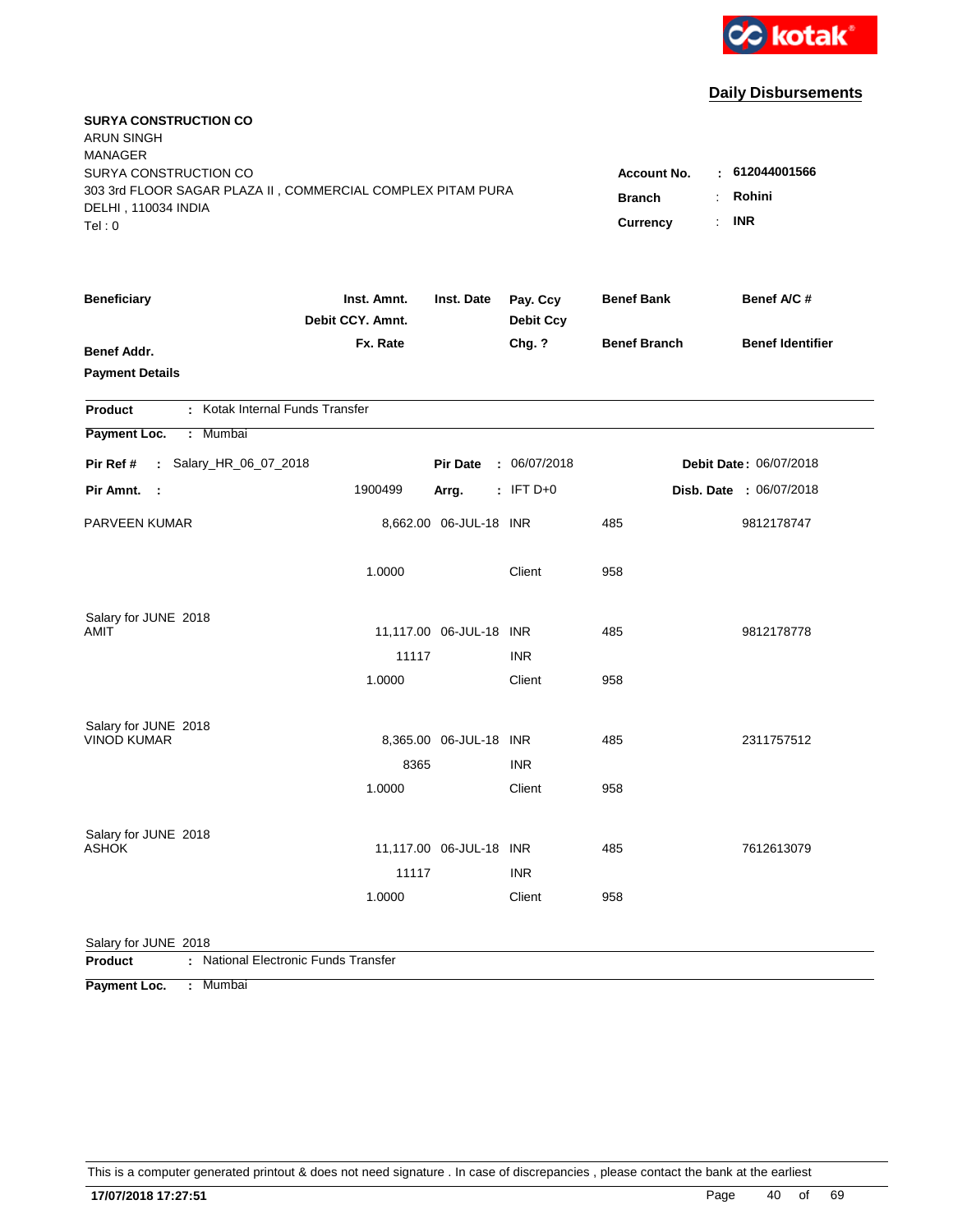

| <b>SURYA CONSTRUCTION CO</b><br><b>ARUN SINGH</b><br><b>MANAGER</b> |                                 |                         |                              |                     |                         |
|---------------------------------------------------------------------|---------------------------------|-------------------------|------------------------------|---------------------|-------------------------|
| SURYA CONSTRUCTION CO                                               |                                 |                         |                              | <b>Account No.</b>  | : 612044001566          |
| 303 3rd FLOOR SAGAR PLAZA II, COMMERCIAL COMPLEX PITAM PURA         |                                 |                         | <b>Branch</b>                | Rohini              |                         |
| DELHI, 110034 INDIA<br>Tel: 0                                       |                                 |                         |                              | <b>Currency</b>     | <b>INR</b>              |
|                                                                     |                                 |                         |                              |                     |                         |
| <b>Beneficiary</b>                                                  | Inst. Amnt.<br>Debit CCY, Amnt. | Inst. Date              | Pay. Ccy<br><b>Debit Ccy</b> | <b>Benef Bank</b>   | Benef A/C #             |
| Benef Addr.                                                         | Fx. Rate                        |                         | Chg. ?                       | <b>Benef Branch</b> | <b>Benef Identifier</b> |
| <b>Payment Details</b>                                              |                                 |                         |                              |                     |                         |
| : National Electronic Funds Transfer<br><b>Product</b>              |                                 |                         |                              |                     |                         |
| Payment Loc.<br>: Mumbai                                            |                                 |                         |                              |                     |                         |
| : Salary_EHV_06_07_201<br>Pir Ref #                                 |                                 | <b>Pir Date</b>         | : 06/07/2018                 |                     | Debit Date: 06/07/2018  |
| Pir Amnt.<br>$\sim$ 1                                               | 79805                           | Arrg.                   | $:$ NEFT D+0                 |                     | Disb. Date : 06/07/2018 |
| CHANJIVI VARATAN EH                                                 |                                 | 9,143.00 06-JUL-18 INR  |                              | 019                 | 581044773               |
| ANUMUTTU                                                            | 9143                            |                         | <b>INR</b>                   |                     |                         |
|                                                                     | 1.0000                          |                         | Client                       | IDI000P130          |                         |
| Salary for JUNE 2018                                                |                                 |                         |                              |                     |                         |
| <b>DILIP CHAUDHARY</b>                                              |                                 | 15,126.00 06-JUL-18 INR |                              | 025                 | 91652250013876          |
|                                                                     | 15126                           |                         | <b>INR</b>                   |                     |                         |
|                                                                     | 1.0000                          |                         | Client                       | SYNB009165          |                         |
| Salary for JUNE 2018                                                |                                 |                         |                              |                     |                         |
| <b>SACHIN BEHRA</b>                                                 |                                 | 11,092.00 06-JUL-18 INR |                              | 024                 | 0636006900001609        |
|                                                                     | 11092                           |                         | <b>INR</b>                   |                     |                         |
|                                                                     | 1.0000                          |                         | Client                       | 110024085           |                         |
| Salary for JUNE 2018                                                |                                 |                         |                              |                     |                         |
| MOHD SANJUR ALAM                                                    |                                 | 11,004.00 06-JUL-18 INR |                              | 012                 | 46240100010745          |
|                                                                     | 11004                           |                         | <b>INR</b>                   |                     |                         |
|                                                                     | 1.0000                          |                         | Client                       | <b>BARBSECROH</b>   |                         |
| Salary for JUNE 2018                                                |                                 |                         |                              |                     |                         |
| <b>VIJENDER KUMAR</b>                                               |                                 | 13,725.00 06-JUL-18 INR |                              | 025                 | 91212010015360          |
|                                                                     | 13725                           |                         | <b>INR</b>                   |                     |                         |
|                                                                     | 1.0000                          |                         | Client                       | 110025041           |                         |
| Salary for JUNE 2018                                                |                                 |                         |                              |                     |                         |
| <b>AIHSAN</b>                                                       |                                 | 8,908.00 06-JUL-18 INR  |                              | 024                 | 0636006900000613        |
|                                                                     | 8908                            |                         | <b>INR</b>                   |                     |                         |
|                                                                     | 1.0000                          |                         | Client                       | 110024085           |                         |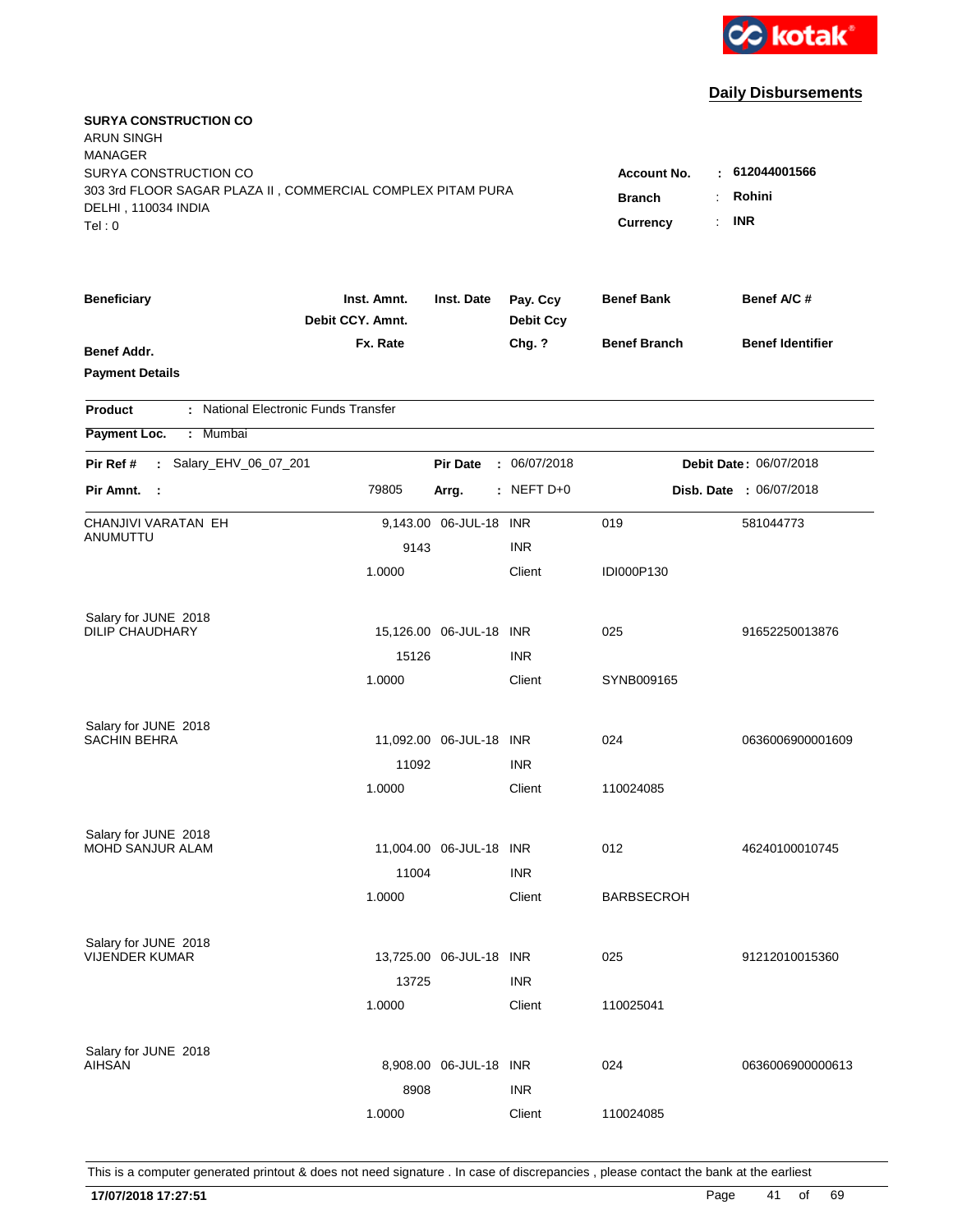

| <b>SURYA CONSTRUCTION CO</b><br><b>ARUN SINGH</b><br><b>MANAGER</b> |                  |                         |                  |                      |                                |
|---------------------------------------------------------------------|------------------|-------------------------|------------------|----------------------|--------------------------------|
| SURYA CONSTRUCTION CO                                               |                  |                         |                  | <b>Account No.</b>   | : 612044001566                 |
| 303 3rd FLOOR SAGAR PLAZA II, COMMERCIAL COMPLEX PITAM PURA         |                  |                         |                  | <b>Branch</b>        | Rohini                         |
| DELHI, 110034 INDIA<br>Tel: 0                                       |                  |                         |                  | ÷<br><b>Currency</b> | <b>INR</b>                     |
| <b>Beneficiary</b>                                                  | Inst. Amnt.      | Inst. Date              | Pay. Ccy         | <b>Benef Bank</b>    | Benef A/C #                    |
|                                                                     | Debit CCY, Amnt. |                         | <b>Debit Ccy</b> |                      |                                |
| <b>Benef Addr.</b>                                                  | Fx. Rate         |                         | Chg. ?           | <b>Benef Branch</b>  | <b>Benef Identifier</b>        |
| <b>Payment Details</b>                                              |                  |                         |                  |                      |                                |
| : National Electronic Funds Transfer<br><b>Product</b>              |                  |                         |                  |                      |                                |
| Payment Loc.<br>: Mumbai                                            |                  |                         |                  |                      |                                |
| : Salary_EHV_06_07_201<br>Pir Ref #                                 |                  | <b>Pir Date</b>         | : 06/07/2018     |                      | Debit Date: 06/07/2018         |
| Pir Amnt. :                                                         | 79805            | Arrg.                   | : NEFT $D+0$     |                      | <b>Disb. Date : 06/07/2018</b> |
| <b>AIHSAN</b>                                                       |                  | 8,908.00 06-JUL-18 INR  |                  | 024                  | 0636006900000613               |
|                                                                     | 1.0000           |                         | Client           | 110024085            |                                |
| Salary for JUNE 2018<br>SHAHID KHAN                                 |                  | 10,807.00 06-JUL-18 INR |                  | 026                  | 520402010274053                |
|                                                                     | 10807            |                         | <b>INR</b>       |                      |                                |
|                                                                     | 1.0000           |                         | Client           | 110026065            |                                |

Salary for JUNE 2018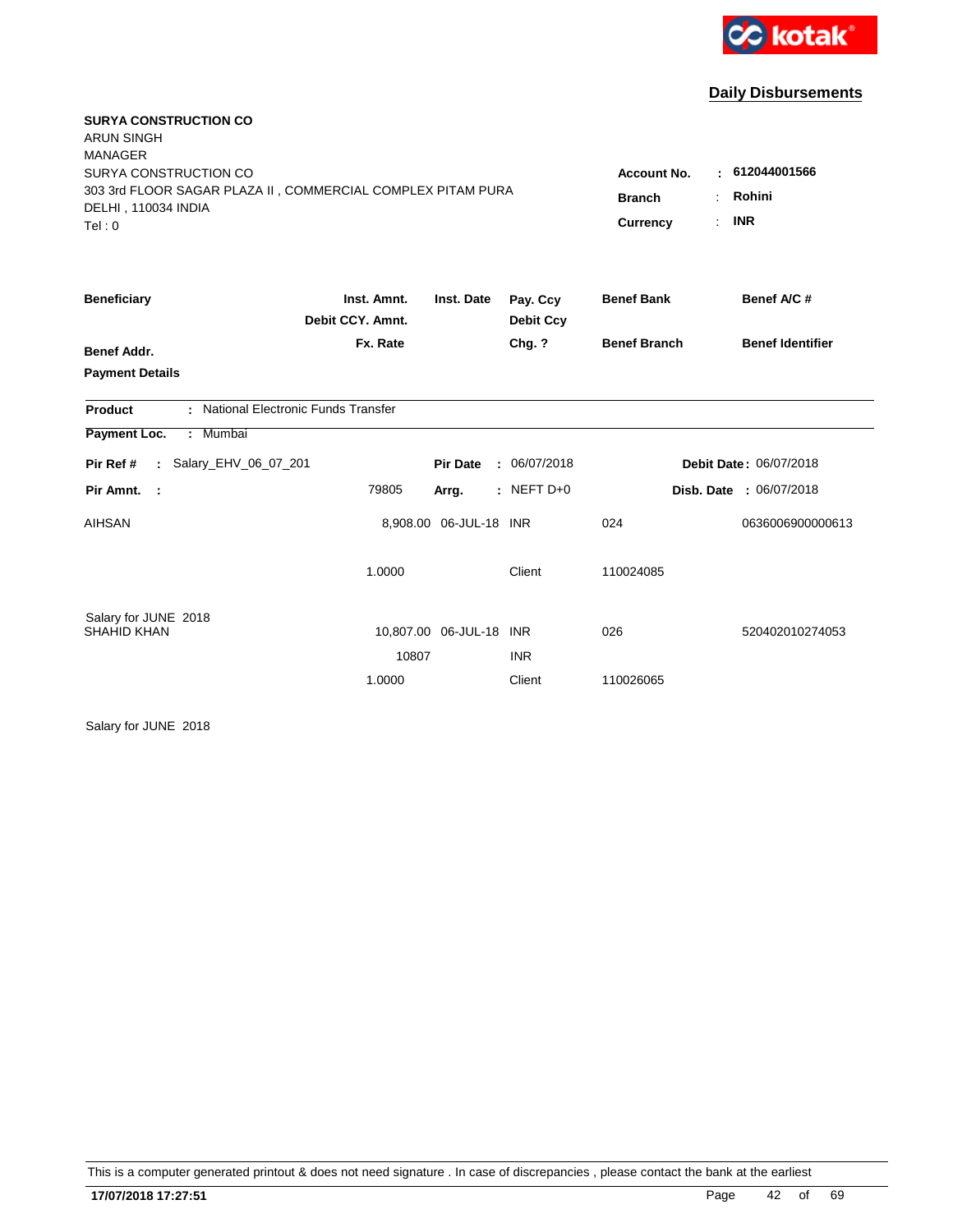

| <b>SURYA CONSTRUCTION CO</b><br><b>ARUN SINGH</b><br><b>MANAGER</b> |                                 |                         |                              |                     |                         |
|---------------------------------------------------------------------|---------------------------------|-------------------------|------------------------------|---------------------|-------------------------|
| SURYA CONSTRUCTION CO                                               |                                 |                         |                              | <b>Account No.</b>  | : 612044001566          |
| 303 3rd FLOOR SAGAR PLAZA II, COMMERCIAL COMPLEX PITAM PURA         |                                 | <b>Branch</b>           | Rohini                       |                     |                         |
| DELHI, 110034 INDIA<br>Tel: 0                                       |                                 |                         |                              | Currency<br>÷.      | <b>INR</b>              |
|                                                                     |                                 |                         |                              |                     |                         |
| <b>Beneficiary</b>                                                  | Inst. Amnt.<br>Debit CCY. Amnt. | Inst. Date              | Pay. Ccy<br><b>Debit Ccy</b> | <b>Benef Bank</b>   | Benef A/C #             |
| <b>Benef Addr.</b>                                                  | Fx. Rate                        |                         | Chg. ?                       | <b>Benef Branch</b> | <b>Benef Identifier</b> |
| <b>Payment Details</b>                                              |                                 |                         |                              |                     |                         |
| : National Electronic Funds Transfer<br>Product                     |                                 |                         |                              |                     |                         |
| Payment Loc.<br>: Mumbai                                            |                                 |                         |                              |                     |                         |
| : Salary_HR_06_07_2018<br>Pir Ref #                                 |                                 | <b>Pir Date</b>         | : 06/07/2018                 |                     | Debit Date: 06/07/2018  |
| Pir Amnt.<br>$\sim$ 1                                               | 1012458                         | Arrg.                   | $:$ NEFT D+0                 |                     | Disb. Date : 06/07/2018 |
| <b>VIKRAM</b>                                                       |                                 | 8,963.00 06-JUL-18 INR  |                              | 007                 | 65178988855             |
|                                                                     | 8963                            |                         | <b>INR</b>                   |                     |                         |
|                                                                     | 1.0000                          |                         | Client                       | RSTB000359          |                         |
| Salary for JUNE 2018                                                |                                 |                         |                              |                     |                         |
| <b>VINAY</b>                                                        |                                 | 11,117.00 06-JUL-18 INR |                              | 024                 | 2939001501944287        |
|                                                                     | 11117                           |                         | <b>INR</b>                   |                     |                         |
|                                                                     | 1.0000                          |                         | Client                       | 160024034           |                         |
| Salary for JUNE 2018                                                |                                 |                         |                              |                     |                         |
| <b>VISHAL YADAV</b>                                                 |                                 | 11,117.00 06-JUL-18 INR |                              | 012                 | 27210100005648          |
|                                                                     | 11117                           |                         | <b>INR</b>                   |                     |                         |
|                                                                     | 1.0000                          |                         | Client                       | 160012006           |                         |
| Salary for JUNE 2018                                                |                                 |                         |                              |                     |                         |
| YATIN                                                               |                                 | 8,963.00 06-JUL-18 INR  |                              | 025                 | 82012200110650          |
|                                                                     | 8963                            |                         | <b>INR</b>                   |                     |                         |
|                                                                     | 1.0000                          |                         | Client                       | 160025002           |                         |
| Salary for JUNE 2018                                                |                                 |                         |                              |                     |                         |
| <b>MONU</b>                                                         |                                 | 8,963.00 06-JUL-18 INR  |                              | 007                 | 55159456577             |
|                                                                     | 8963                            |                         | <b>INR</b>                   |                     |                         |
|                                                                     | 1.0000                          |                         | Client                       | STB0000095          |                         |
| Salary for JUNE 2018                                                |                                 |                         |                              |                     |                         |
| ANKIT                                                               |                                 | 8,963.00 06-JUL-18 INR  |                              | 007                 | 55159457491             |
|                                                                     | 8963                            |                         | <b>INR</b>                   |                     |                         |
|                                                                     | 1.0000                          |                         | Client                       | STB0000095          |                         |
|                                                                     |                                 |                         |                              |                     |                         |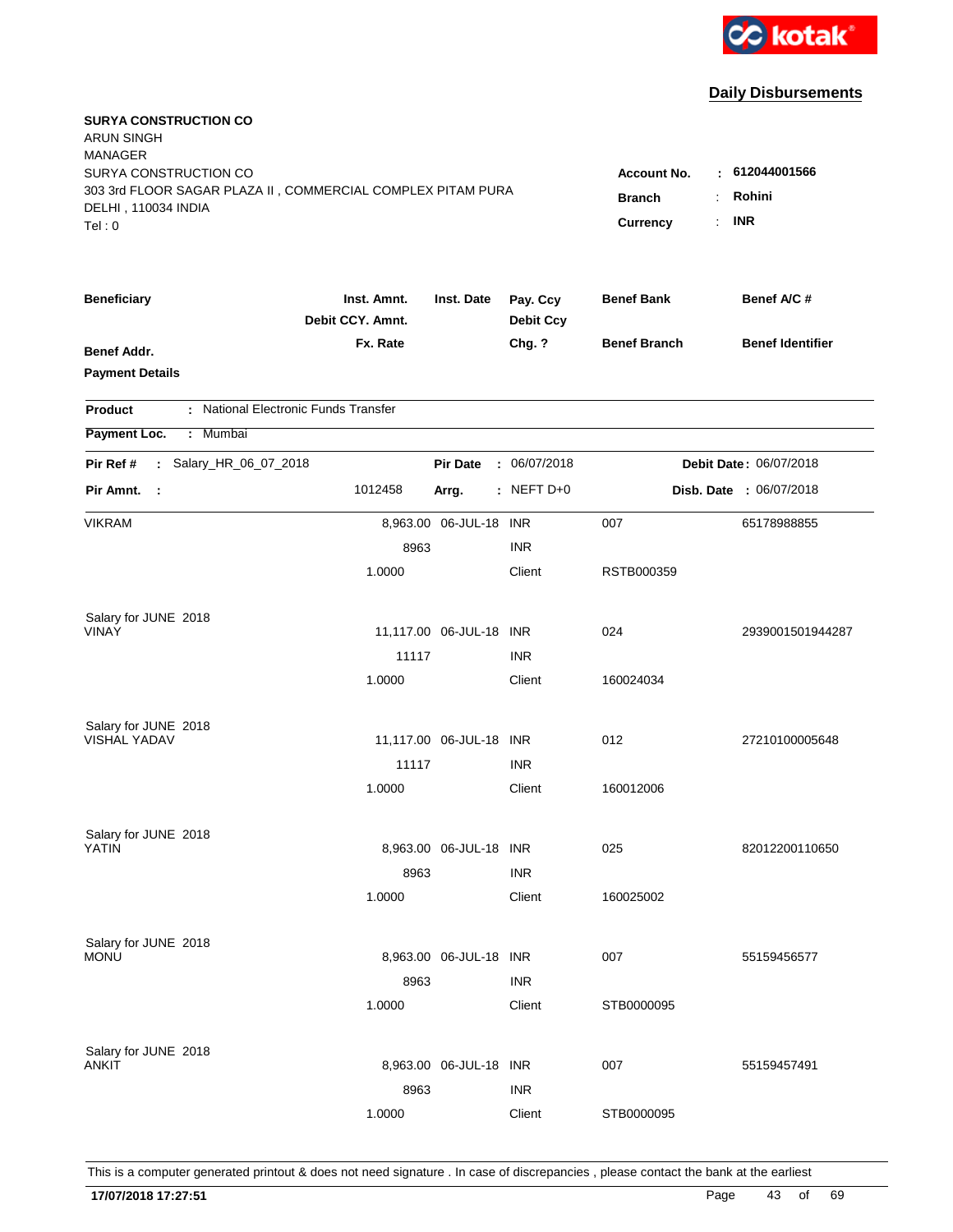

| <b>SURYA CONSTRUCTION CO</b><br><b>ARUN SINGH</b><br><b>MANAGER</b><br>SURYA CONSTRUCTION CO<br>303 3rd FLOOR SAGAR PLAZA II, COMMERCIAL COMPLEX PITAM PURA |                                 |                         |                              | <b>Account No.</b>              | $-612044001566$               |
|-------------------------------------------------------------------------------------------------------------------------------------------------------------|---------------------------------|-------------------------|------------------------------|---------------------------------|-------------------------------|
| DELHI, 110034 INDIA<br>Tel: 0                                                                                                                               |                                 |                         |                              | <b>Branch</b><br>Currency<br>÷. | Rohini<br><b>INR</b>          |
| <b>Beneficiary</b>                                                                                                                                          | Inst. Amnt.<br>Debit CCY. Amnt. | Inst. Date              | Pay. Ccy<br><b>Debit Ccy</b> | <b>Benef Bank</b>               | Benef A/C #                   |
| Benef Addr.<br><b>Payment Details</b>                                                                                                                       | Fx. Rate                        |                         | Chg. ?                       | <b>Benef Branch</b>             | <b>Benef Identifier</b>       |
| : National Electronic Funds Transfer<br><b>Product</b>                                                                                                      |                                 |                         |                              |                                 |                               |
| Payment Loc.<br>: Mumbai                                                                                                                                    |                                 |                         |                              |                                 |                               |
| : Salary_HR_06_07_2018<br>Pir Ref #                                                                                                                         |                                 | <b>Pir Date</b>         | : 06/07/2018                 |                                 | <b>Debit Date: 06/07/2018</b> |
| Pir Amnt.<br>$\mathbb{R}^2$                                                                                                                                 | 1012458                         | Arrg.                   | $:$ NEFT D+0                 |                                 | Disb. Date : 06/07/2018       |
| ANKIT                                                                                                                                                       |                                 | 8,963.00 06-JUL-18 INR  |                              | 007                             | 55159457491                   |
|                                                                                                                                                             | 1.0000                          |                         | Client                       | STB0000095                      |                               |
| Salary for JUNE 2018<br>BABLU                                                                                                                               |                                 | 11,117.00 06-JUL-18 INR |                              | 002                             | 20127262793                   |
|                                                                                                                                                             | 11117                           |                         | <b>INR</b>                   |                                 |                               |
|                                                                                                                                                             | 1.0000                          |                         | Client                       | SBI0001620                      |                               |
| Salary for JUNE 2018<br><b>RAMESH</b>                                                                                                                       |                                 | 8,963.00 06-JUL-18 INR  |                              | 024                             | 1216001700112617              |
|                                                                                                                                                             | 8963                            |                         | <b>INR</b>                   |                                 |                               |
|                                                                                                                                                             | 1.0000                          |                         | Client                       | RPUN121600                      |                               |
| Salary for JUNE 2018<br><b>SURAJ</b>                                                                                                                        | 8963                            | 8,963.00 06-JUL-18 INR  | <b>INR</b>                   | 024                             | 1456000101175296              |
|                                                                                                                                                             | 1.0000                          |                         | Client                       | PUN0145600                      |                               |
| Salary for JUNE 2018<br><b>ISHWAR</b>                                                                                                                       | 8365                            | 8,365.00 06-JUL-18 INR  | <b>INR</b>                   | 024                             | 0661001701070241              |
|                                                                                                                                                             | 1.0000                          |                         | Client                       | 110024406                       |                               |
| Salary for JUNE 2018<br><b>YOGESH</b>                                                                                                                       | 8963                            | 8,963.00 06-JUL-18 INR  | <b>INR</b>                   | 007                             | 65283004906                   |
|                                                                                                                                                             | 1.0000                          |                         | Client                       | RSTB000534                      |                               |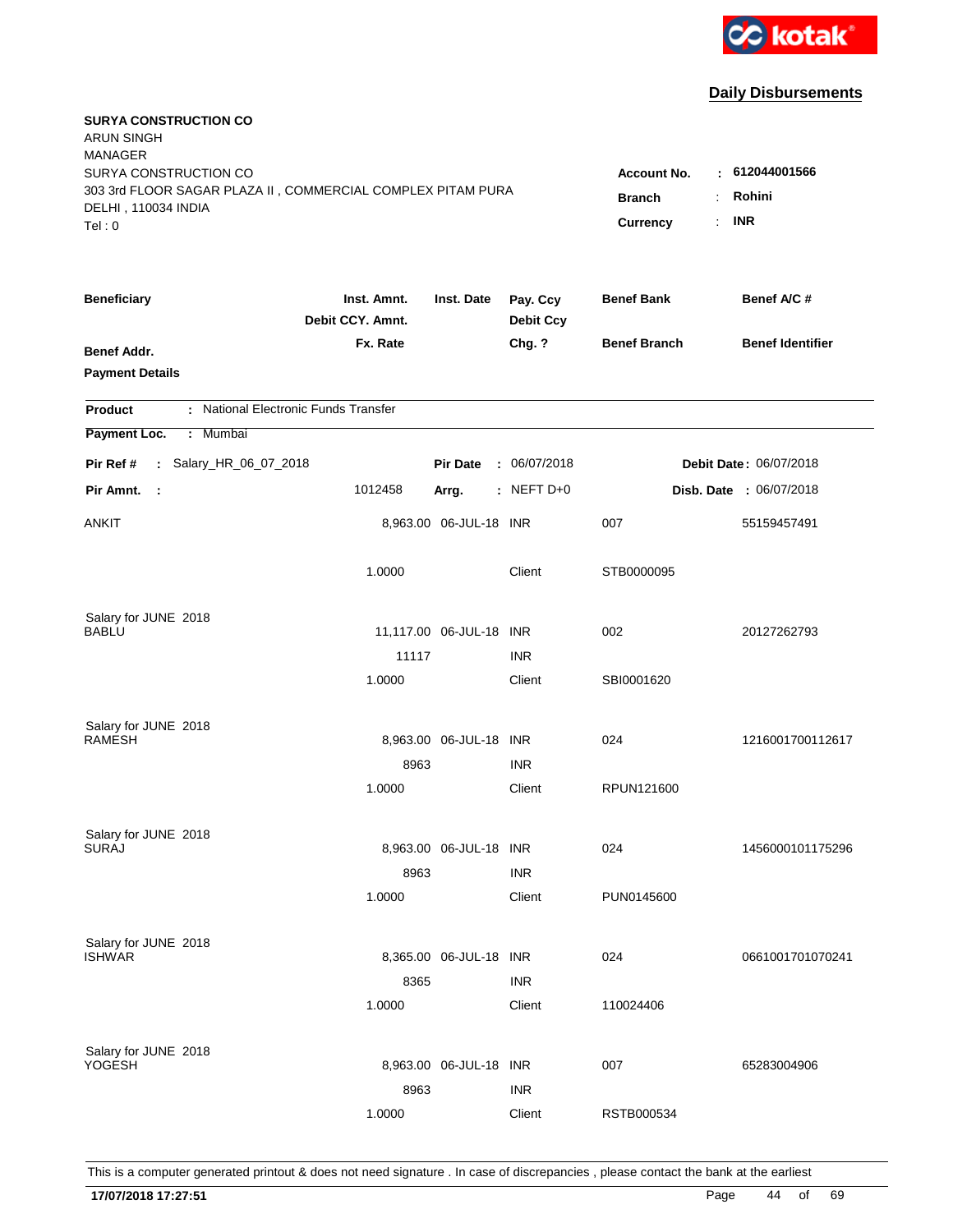

| <b>SURYA CONSTRUCTION CO</b><br><b>ARUN SINGH</b><br><b>MANAGER</b><br>SURYA CONSTRUCTION CO |                                                                |                         |                              | <b>Account No.</b>  | $-612044001566$                |
|----------------------------------------------------------------------------------------------|----------------------------------------------------------------|-------------------------|------------------------------|---------------------|--------------------------------|
| 303 3rd FLOOR SAGAR PLAZA II, COMMERCIAL COMPLEX PITAM PURA<br>DELHI, 110034 INDIA<br>Tel: 0 | Rohini<br><b>Branch</b><br><b>INR</b><br><b>Currency</b><br>÷. |                         |                              |                     |                                |
| <b>Beneficiary</b>                                                                           | Inst. Amnt.<br>Debit CCY. Amnt.                                | Inst. Date              | Pay. Ccy<br><b>Debit Ccy</b> | <b>Benef Bank</b>   | Benef A/C #                    |
| Benef Addr.<br><b>Payment Details</b>                                                        | Fx. Rate                                                       |                         | Chg. ?                       | <b>Benef Branch</b> | <b>Benef Identifier</b>        |
| : National Electronic Funds Transfer<br><b>Product</b>                                       |                                                                |                         |                              |                     |                                |
| Payment Loc.<br>: Mumbai                                                                     |                                                                |                         |                              |                     |                                |
| : Salary_HR_06_07_2018<br>Pir Ref #                                                          |                                                                | <b>Pir Date</b>         | : 06/07/2018                 |                     | <b>Debit Date: 06/07/2018</b>  |
| Pir Amnt.<br>$\mathbb{R}^2$                                                                  | 1012458                                                        | Arrg.                   | $:$ NEFT D+0                 |                     | <b>Disb. Date : 06/07/2018</b> |
| YOGESH                                                                                       |                                                                | 8,963.00 06-JUL-18 INR  |                              | 007                 | 65283004906                    |
|                                                                                              | 1.0000                                                         |                         | Client                       | RSTB000534          |                                |
| Salary for JUNE 2018<br><b>AMRASH</b>                                                        |                                                                | 11,117.00 06-JUL-18 INR |                              | 259                 | 0121104000101271               |
|                                                                                              | 11117                                                          |                         | <b>INR</b>                   |                     |                                |
|                                                                                              | 1.0000                                                         |                         | Client                       | 132259002           |                                |
| Salary for JUNE 2018<br><b>ANISH KUMAR</b>                                                   |                                                                | 11,117.00 06-JUL-18 INR |                              | 007                 | 65180004470                    |
|                                                                                              | 11117                                                          |                         | <b>INR</b>                   |                     |                                |
|                                                                                              | 1.0000                                                         |                         | Client                       | STBP000991          |                                |
| Salary for JUNE 2018<br><b>JAGMEET</b>                                                       |                                                                | 8,520.00 06-JUL-18 INR  |                              | 015                 | 3397108000545                  |
|                                                                                              | 8520<br>1.0000                                                 |                         | <b>INR</b><br>Client         | CNRB003397          |                                |
| Salary for JUNE 2018<br>SANDEEP                                                              | 15808                                                          | 15,808.00 06-JUL-18 INR | <b>INR</b>                   | 026                 | 405702010045723                |
|                                                                                              | 1.0000                                                         |                         | Client                       | <b>UBIBHAPRA</b>    |                                |
| Salary for JUNE 2018<br><b>ASHOK</b>                                                         | 17675                                                          | 17,675.00 06-JUL-18 INR | <b>INR</b>                   | 024                 | 3290000102082461               |
|                                                                                              | 1.0000                                                         |                         | Client                       | PUN0329000          |                                |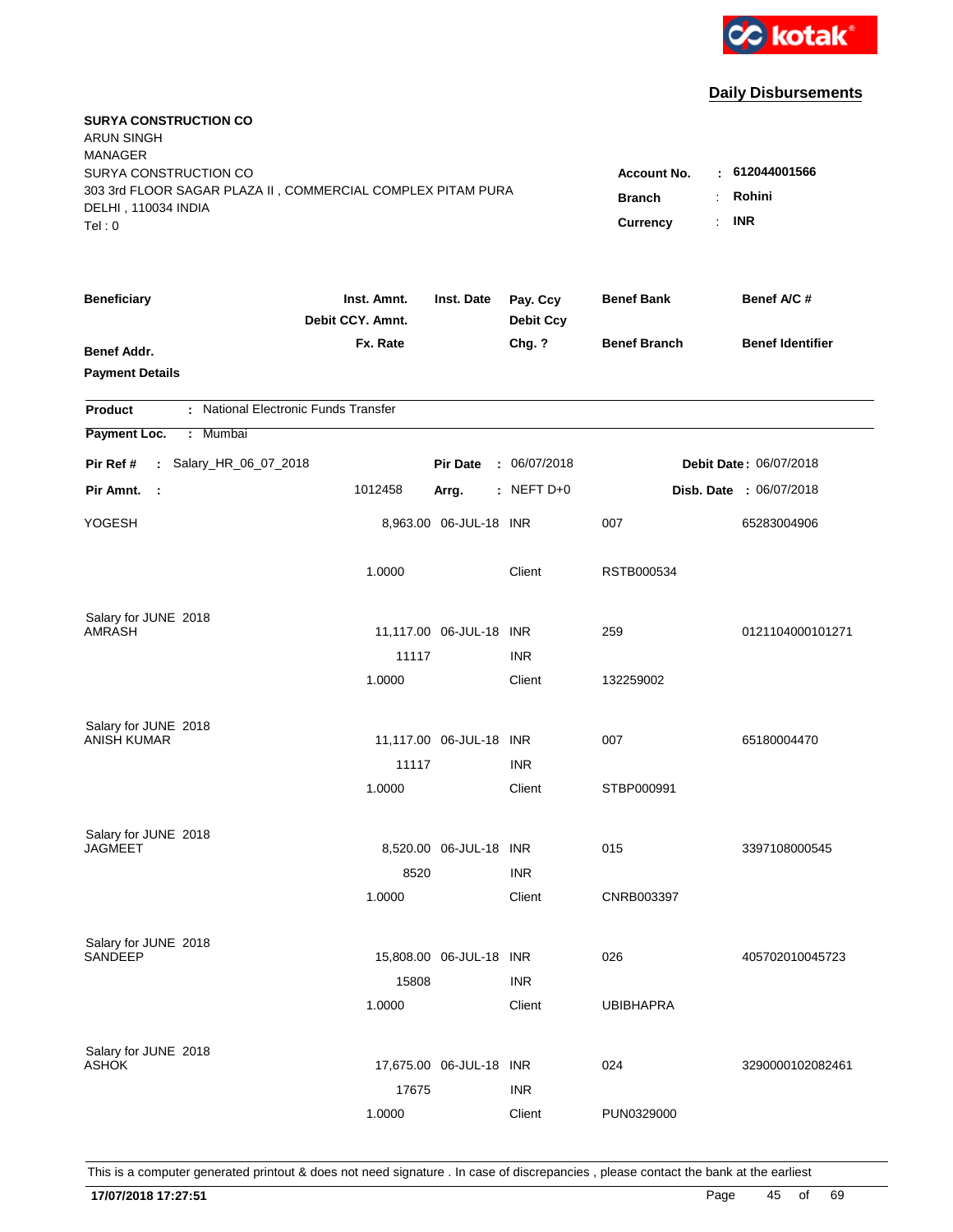

| <b>SURYA CONSTRUCTION CO</b><br><b>ARUN SINGH</b><br><b>MANAGER</b><br>SURYA CONSTRUCTION CO<br>303 3rd FLOOR SAGAR PLAZA II, COMMERCIAL COMPLEX PITAM PURA |                                 |                         |                              | <b>Account No.</b><br><b>Branch</b><br>÷ | : 612044001566<br>Rohini |  |
|-------------------------------------------------------------------------------------------------------------------------------------------------------------|---------------------------------|-------------------------|------------------------------|------------------------------------------|--------------------------|--|
| DELHI, 110034 INDIA<br>Tel: 0                                                                                                                               |                                 |                         |                              | Currency<br>÷.                           | <b>INR</b>               |  |
| <b>Beneficiary</b>                                                                                                                                          | Inst. Amnt.<br>Debit CCY. Amnt. | Inst. Date              | Pay. Ccy<br><b>Debit Ccy</b> | <b>Benef Bank</b>                        | Benef A/C #              |  |
| Benef Addr.<br><b>Payment Details</b>                                                                                                                       | Fx. Rate                        |                         | Chg. ?                       | <b>Benef Branch</b>                      | <b>Benef Identifier</b>  |  |
| : National Electronic Funds Transfer<br><b>Product</b>                                                                                                      |                                 |                         |                              |                                          |                          |  |
| Payment Loc.<br>: Mumbai                                                                                                                                    |                                 |                         |                              |                                          |                          |  |
| : Salary_HR_06_07_2018<br>Pir Ref #                                                                                                                         |                                 | <b>Pir Date</b>         | : 06/07/2018                 |                                          | Debit Date: 06/07/2018   |  |
| Pir Amnt.<br>- 1                                                                                                                                            | 1012458                         | Arrg.                   | : NEFT $D+0$                 |                                          | Disb. Date : 06/07/2018  |  |
| <b>ASHOK</b>                                                                                                                                                |                                 | 17,675.00 06-JUL-18 INR |                              | 024                                      | 3290000102082461         |  |
|                                                                                                                                                             | 1.0000                          |                         | Client                       | PUN0329000                               |                          |  |
| Salary for JUNE 2018                                                                                                                                        |                                 |                         |                              |                                          |                          |  |
| <b>ANKIT</b>                                                                                                                                                |                                 | 11,117.00 06-JUL-18 INR | <b>INR</b>                   | 002                                      | 20224594535              |  |
|                                                                                                                                                             | 11117<br>1.0000                 |                         | Client                       | RSBI003392                               |                          |  |
| Salary for JUNE 2018                                                                                                                                        |                                 |                         |                              |                                          |                          |  |
| <b>SUMIT KUMAR</b>                                                                                                                                          |                                 | 8,963.00 06-JUL-18 INR  |                              | 002                                      | 20256972168              |  |
|                                                                                                                                                             | 8963                            |                         | <b>INR</b>                   |                                          |                          |  |
|                                                                                                                                                             | 1.0000                          |                         | Client                       | SBI0001620                               |                          |  |
| Salary for JUNE 2018                                                                                                                                        |                                 |                         |                              |                                          |                          |  |
| RAHUL                                                                                                                                                       |                                 | 8,963.00 06-JUL-18 INR  |                              | 025                                      | 82052180004120           |  |
|                                                                                                                                                             | 8963                            |                         | <b>INR</b>                   |                                          |                          |  |
|                                                                                                                                                             | 1.0000                          |                         | Client                       | <b>SYBPANIPAT</b>                        |                          |  |
| Salary for JUNE 2018                                                                                                                                        |                                 |                         |                              |                                          |                          |  |
| <b>SUBHASH</b>                                                                                                                                              |                                 | 11,117.00 06-JUL-18 INR |                              | 022                                      | 00922121004838           |  |
|                                                                                                                                                             | 11117<br>1.0000                 |                         | <b>INR</b><br>Client         | ORB0100092                               |                          |  |
|                                                                                                                                                             |                                 |                         |                              |                                          |                          |  |
| Salary for JUNE 2018                                                                                                                                        |                                 |                         |                              |                                          |                          |  |
| <b>MONU</b>                                                                                                                                                 |                                 | 11,117.00 06-JUL-18 INR |                              | 002                                      | 36887860222              |  |
|                                                                                                                                                             | 11117                           |                         | <b>INR</b>                   |                                          |                          |  |
|                                                                                                                                                             | 1.0000                          |                         | Client                       | SBI0002421                               |                          |  |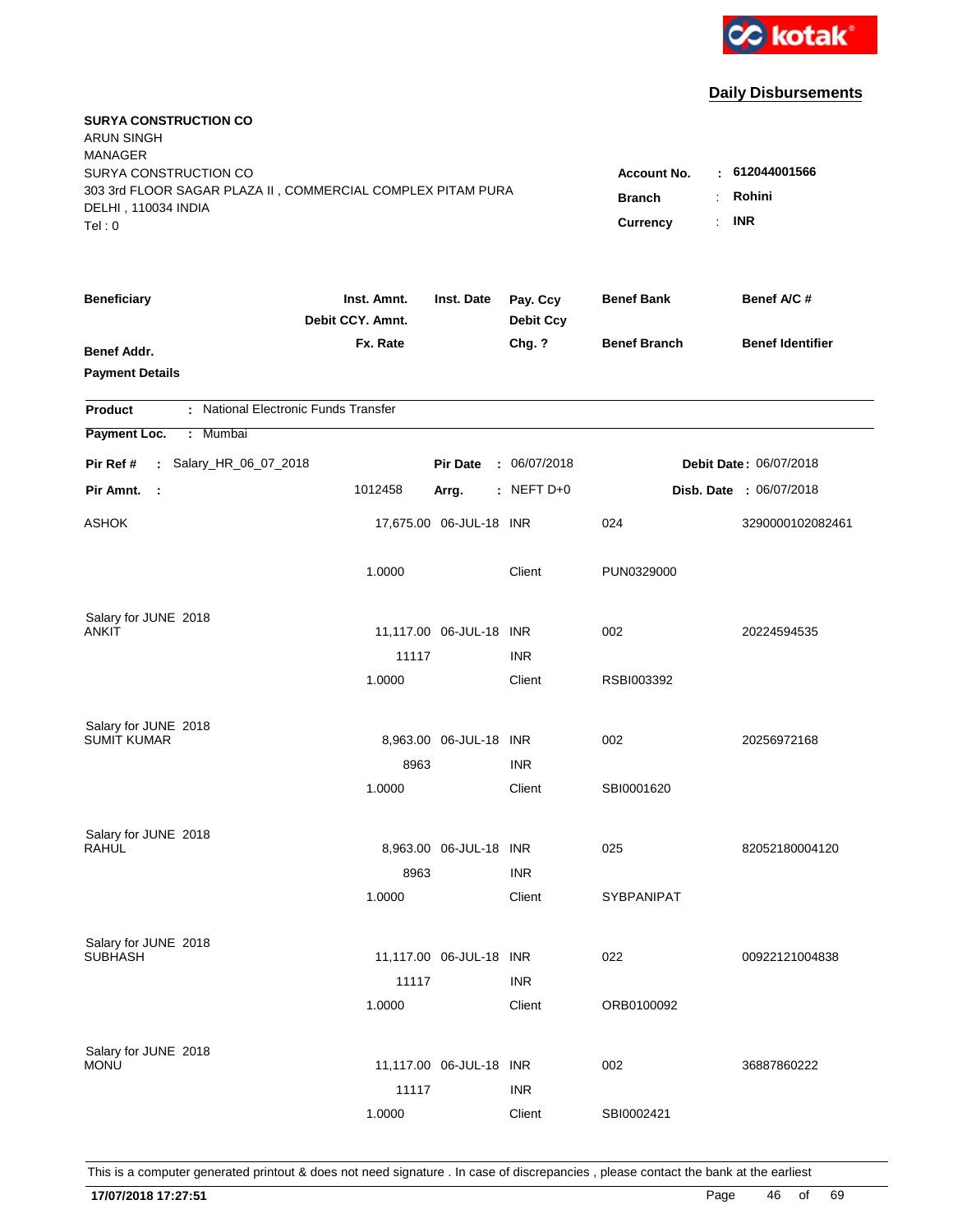

| <b>SURYA CONSTRUCTION CO</b><br><b>ARUN SINGH</b><br><b>MANAGER</b><br>SURYA CONSTRUCTION CO |                                        |                         |                              | <b>Account No.</b>  | : 612044001566                 |
|----------------------------------------------------------------------------------------------|----------------------------------------|-------------------------|------------------------------|---------------------|--------------------------------|
| 303 3rd FLOOR SAGAR PLAZA II, COMMERCIAL COMPLEX PITAM PURA<br>DELHI, 110034 INDIA<br>Tel: 0 | <b>Branch</b><br><b>Currency</b><br>÷. | Rohini<br><b>INR</b>    |                              |                     |                                |
| <b>Beneficiary</b>                                                                           | Inst. Amnt.<br>Debit CCY. Amnt.        | Inst. Date              | Pay. Ccy<br><b>Debit Ccy</b> | <b>Benef Bank</b>   | Benef A/C #                    |
| Benef Addr.<br><b>Payment Details</b>                                                        | Fx. Rate                               |                         | Chg. ?                       | <b>Benef Branch</b> | <b>Benef Identifier</b>        |
| : National Electronic Funds Transfer<br><b>Product</b>                                       |                                        |                         |                              |                     |                                |
| Payment Loc.<br>: Mumbai                                                                     |                                        |                         |                              |                     |                                |
| : Salary_HR_06_07_2018<br>Pir Ref #                                                          |                                        | <b>Pir Date</b>         | : 06/07/2018                 |                     | Debit Date: 06/07/2018         |
| Pir Amnt.<br>$\mathbb{R}^2$                                                                  | 1012458                                | Arrg.                   | : NEFT $D+0$                 |                     | <b>Disb. Date : 06/07/2018</b> |
| <b>MONU</b>                                                                                  |                                        | 11,117.00 06-JUL-18 INR |                              | 002                 | 36887860222                    |
|                                                                                              | 1.0000                                 |                         | Client                       | SBI0002421          |                                |
| Salary for JUNE 2018                                                                         |                                        |                         |                              |                     |                                |
| PANKAJ SHARMA                                                                                | 11117                                  | 11,117.00 06-JUL-18 INR | <b>INR</b>                   | 002                 | 36236610127                    |
|                                                                                              | 1.0000                                 |                         | Client                       | SBI0000662          |                                |
| Salary for JUNE 2018<br><b>RAVINDER</b>                                                      |                                        | 7,766.00 06-JUL-18 INR  |                              | 240                 | 50100133612522                 |
|                                                                                              | 7766                                   |                         | <b>INR</b>                   |                     |                                |
|                                                                                              | 1.0000                                 |                         | Client                       | 110240037           |                                |
| Salary for JUNE 2018<br><b>BHIR SINGH</b>                                                    | 6295                                   | 6,295.00 06-JUL-18 INR  | <b>INR</b>                   | 026                 | 369702010043918                |
|                                                                                              | 1.0000                                 |                         | Client                       | UBI0536971          |                                |
| Salary for JUNE 2018<br><b>SURENDER</b>                                                      | 8963                                   | 8,963.00 06-JUL-18 INR  | <b>INR</b>                   | 002                 | 30372039543                    |
|                                                                                              | 1.0000                                 |                         | Client                       | SBI0002421          |                                |
| Salary for JUNE 2018<br><b>VIRENDER</b>                                                      | 8963                                   | 8,963.00 06-JUL-18 INR  | <b>INR</b>                   | 024                 | 83861900010752                 |
|                                                                                              | 1.0000                                 |                         | Client                       | PUNBHGB001          |                                |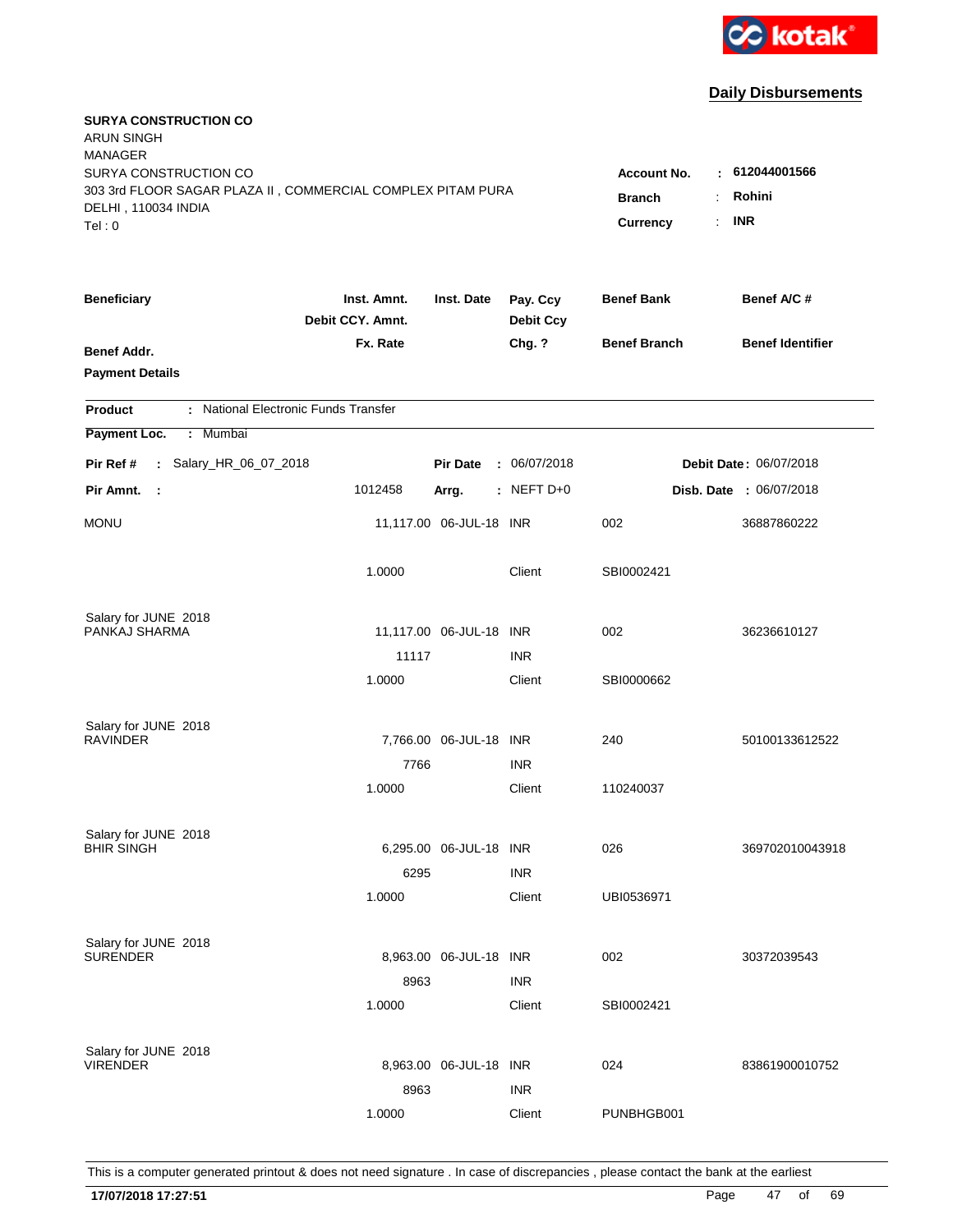

| <b>SURYA CONSTRUCTION CO</b><br>ARUN SINGH<br><b>MANAGER</b>                                 |                                 |                                  |                              |                     |                                |
|----------------------------------------------------------------------------------------------|---------------------------------|----------------------------------|------------------------------|---------------------|--------------------------------|
| SURYA CONSTRUCTION CO                                                                        |                                 |                                  |                              | <b>Account No.</b>  | : 612044001566                 |
| 303 3rd FLOOR SAGAR PLAZA II, COMMERCIAL COMPLEX PITAM PURA<br>DELHI, 110034 INDIA<br>Tel: 0 | <b>Branch</b><br>Currency       | Rohini<br>÷.<br><b>INR</b><br>÷. |                              |                     |                                |
| <b>Beneficiary</b>                                                                           | Inst. Amnt.<br>Debit CCY. Amnt. | Inst. Date                       | Pay. Ccy<br><b>Debit Ccy</b> | <b>Benef Bank</b>   | Benef A/C #                    |
| Benef Addr.<br><b>Payment Details</b>                                                        | Fx. Rate                        |                                  | Chg. ?                       | <b>Benef Branch</b> | <b>Benef Identifier</b>        |
| : National Electronic Funds Transfer<br><b>Product</b>                                       |                                 |                                  |                              |                     |                                |
| Payment Loc.<br>: Mumbai                                                                     |                                 |                                  |                              |                     |                                |
| : Salary_HR_06_07_2018<br>Pir Ref #                                                          |                                 | <b>Pir Date</b>                  | : 06/07/2018                 |                     | Debit Date: 06/07/2018         |
| Pir Amnt.<br>- 1                                                                             | 1012458                         | Arrg.                            | $:$ NEFT D+0                 |                     | <b>Disb. Date : 06/07/2018</b> |
| VIRENDER                                                                                     |                                 | 8,963.00 06-JUL-18 INR           |                              | 024                 | 83861900010752                 |
|                                                                                              | 1.0000                          |                                  | Client                       | PUNBHGB001          |                                |
| Salary for JUNE 2018                                                                         |                                 |                                  |                              |                     |                                |
| <b>DEVENDER</b>                                                                              |                                 | 7,168.00 06-JUL-18 INR           |                              | 028                 | 10510110022900                 |
|                                                                                              | 7168                            |                                  | <b>INR</b>                   |                     |                                |
|                                                                                              | 1.0000                          |                                  | Client                       | <b>UCBA001051</b>   |                                |
| Salary for JUNE 2018                                                                         |                                 |                                  |                              |                     |                                |
| ANKIT                                                                                        |                                 | 11,117.00 06-JUL-18 INR          |                              | 017                 | 055800101008233                |
|                                                                                              | 11117                           |                                  | <b>INR</b>                   |                     |                                |
|                                                                                              | 1.0000                          |                                  | Client                       | RCOR000558          |                                |
| Salary for JUNE 2018                                                                         |                                 |                                  |                              |                     |                                |
| <b>MANDEEP</b>                                                                               |                                 | 8,963.00 06-JUL-18 INR           |                              | 012                 | 38108100004670                 |
|                                                                                              | 8963                            |                                  | <b>INR</b>                   |                     |                                |
|                                                                                              | 1.0000                          |                                  | Client                       | <b>BARBMODPAN</b>   |                                |
| Salary for JUNE 2018                                                                         |                                 |                                  |                              |                     |                                |
| KULDEEP SINGH                                                                                |                                 | 11,117.00 06-JUL-18 INR          |                              | 002                 | 20332398323                    |
|                                                                                              | 11117                           |                                  | <b>INR</b>                   |                     |                                |
|                                                                                              | 1.0000                          |                                  | Client                       | SBI0001761          |                                |
| Salary for JUNE 2018                                                                         |                                 |                                  |                              |                     |                                |
| ASHOK                                                                                        |                                 | 11,117.00 06-JUL-18 INR          |                              | 002                 | 34419596404                    |
|                                                                                              | 11117                           |                                  | <b>INR</b>                   |                     |                                |
|                                                                                              | 1.0000                          |                                  | Client                       | SBI0000665          |                                |
|                                                                                              |                                 |                                  |                              |                     |                                |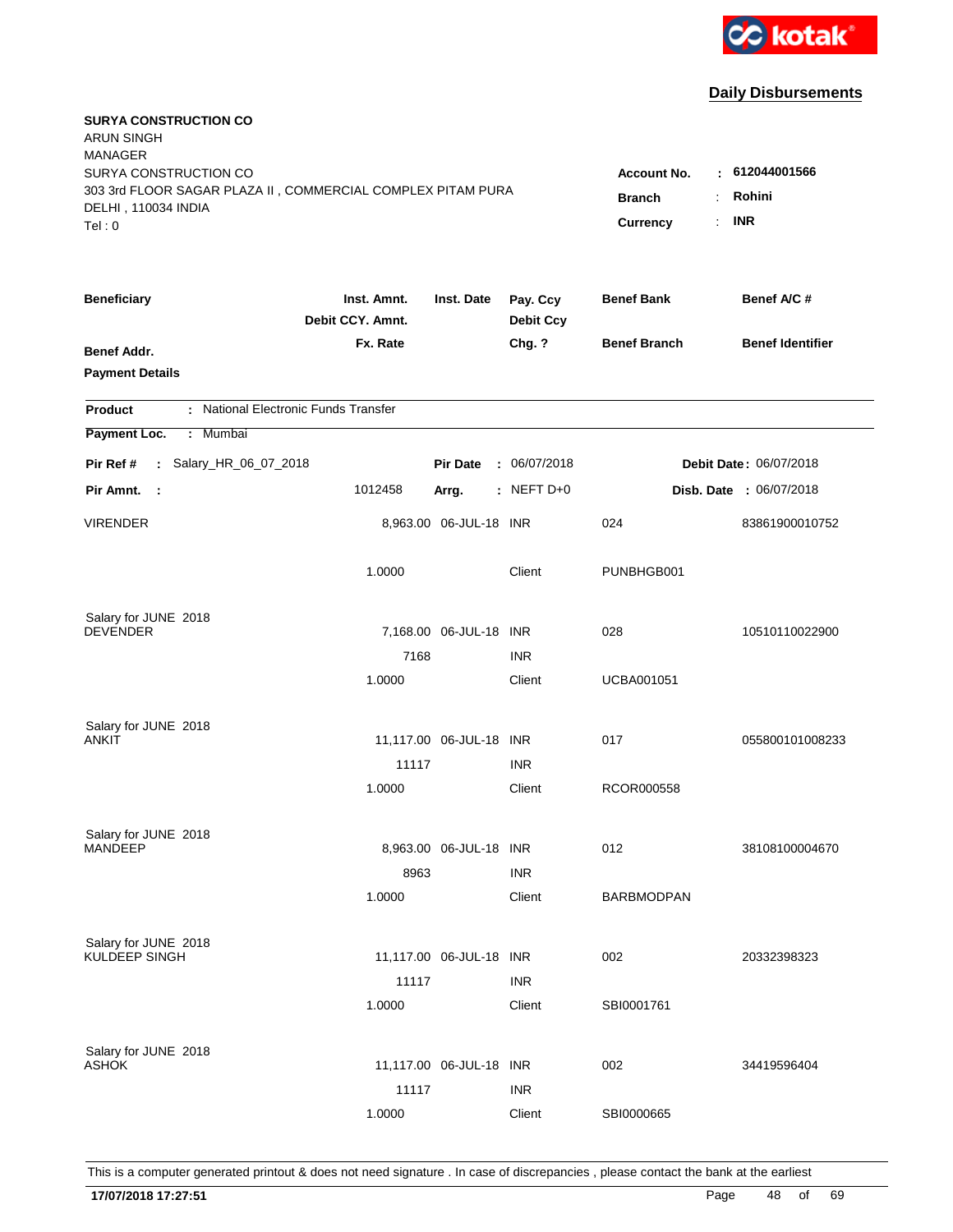

| <b>SURYA CONSTRUCTION CO</b><br><b>ARUN SINGH</b><br><b>MANAGER</b>                                                   |                                                                    |                                      |                              |                     |                                |
|-----------------------------------------------------------------------------------------------------------------------|--------------------------------------------------------------------|--------------------------------------|------------------------------|---------------------|--------------------------------|
| SURYA CONSTRUCTION CO<br>303 3rd FLOOR SAGAR PLAZA II, COMMERCIAL COMPLEX PITAM PURA<br>DELHI, 110034 INDIA<br>Tel: 0 | <b>Account No.</b><br>٠.<br><b>Branch</b><br><b>Currency</b><br>÷. | 612044001566<br>Rohini<br><b>INR</b> |                              |                     |                                |
| <b>Beneficiary</b>                                                                                                    | Inst. Amnt.<br>Debit CCY. Amnt.                                    | Inst. Date                           | Pay. Ccy<br><b>Debit Ccy</b> | <b>Benef Bank</b>   | Benef A/C#                     |
| Benef Addr.<br><b>Payment Details</b>                                                                                 | Fx. Rate                                                           |                                      | Chg. ?                       | <b>Benef Branch</b> | <b>Benef Identifier</b>        |
| : National Electronic Funds Transfer<br><b>Product</b>                                                                |                                                                    |                                      |                              |                     |                                |
| Payment Loc.<br>: Mumbai                                                                                              |                                                                    |                                      |                              |                     |                                |
| : Salary_HR_06_07_2018<br>Pir Ref #                                                                                   |                                                                    | <b>Pir Date</b>                      | : 06/07/2018                 |                     | Debit Date: 06/07/2018         |
| Pir Amnt.<br>$\mathbb{R}^2$                                                                                           | 1012458                                                            | Arrg.                                | : NEFT $D+0$                 |                     | <b>Disb. Date : 06/07/2018</b> |
| <b>ASHOK</b>                                                                                                          |                                                                    | 11,117.00 06-JUL-18 INR              |                              | 002                 | 34419596404                    |
|                                                                                                                       | 1.0000                                                             |                                      | Client                       | SBI0000665          |                                |
| Salary for JUNE 2018<br><b>LALIT KUMAR</b>                                                                            |                                                                    | 8,963.00 06-JUL-18 INR               |                              | 532                 | 087592000001664                |
|                                                                                                                       | 8963                                                               |                                      | <b>INR</b>                   |                     |                                |
|                                                                                                                       | 1.0000                                                             |                                      | Client                       | YESB000875          |                                |
| Salary for JUNE 2018<br><b>NURUDIN</b>                                                                                |                                                                    | 8,963.00 06-JUL-18 INR               |                              | 024                 | 6687000100004189               |
|                                                                                                                       | 8963                                                               |                                      | <b>INR</b>                   |                     |                                |
|                                                                                                                       | 1.0000                                                             |                                      | Client                       | PUNB668700          |                                |
| Salary for JUNE 2018<br><b>BRAHMA NAND</b>                                                                            |                                                                    | 1,785.00 06-JUL-18 INR               |                              | 024                 | 2895000100285282               |
|                                                                                                                       | 1785                                                               |                                      | <b>INR</b>                   |                     |                                |
|                                                                                                                       | 1.0000                                                             |                                      | Client                       | PUN0289500          |                                |
| Salary for JUNE 2018<br><b>NAVEEN KUMAR</b>                                                                           |                                                                    | 8,963.00 06-JUL-18 INR               |                              | 028                 | 26120110029435                 |
|                                                                                                                       | 8963<br>1.0000                                                     |                                      | <b>INR</b><br>Client         | <b>UCBA002612</b>   |                                |
| Salary for JUNE 2018<br><b>AJAY RATHEE</b>                                                                            | 6570                                                               | 6,570.00 06-JUL-18 INR               | <b>INR</b>                   | 022                 | 04262413000768                 |
|                                                                                                                       | 1.0000                                                             |                                      | Client                       | 110022130           |                                |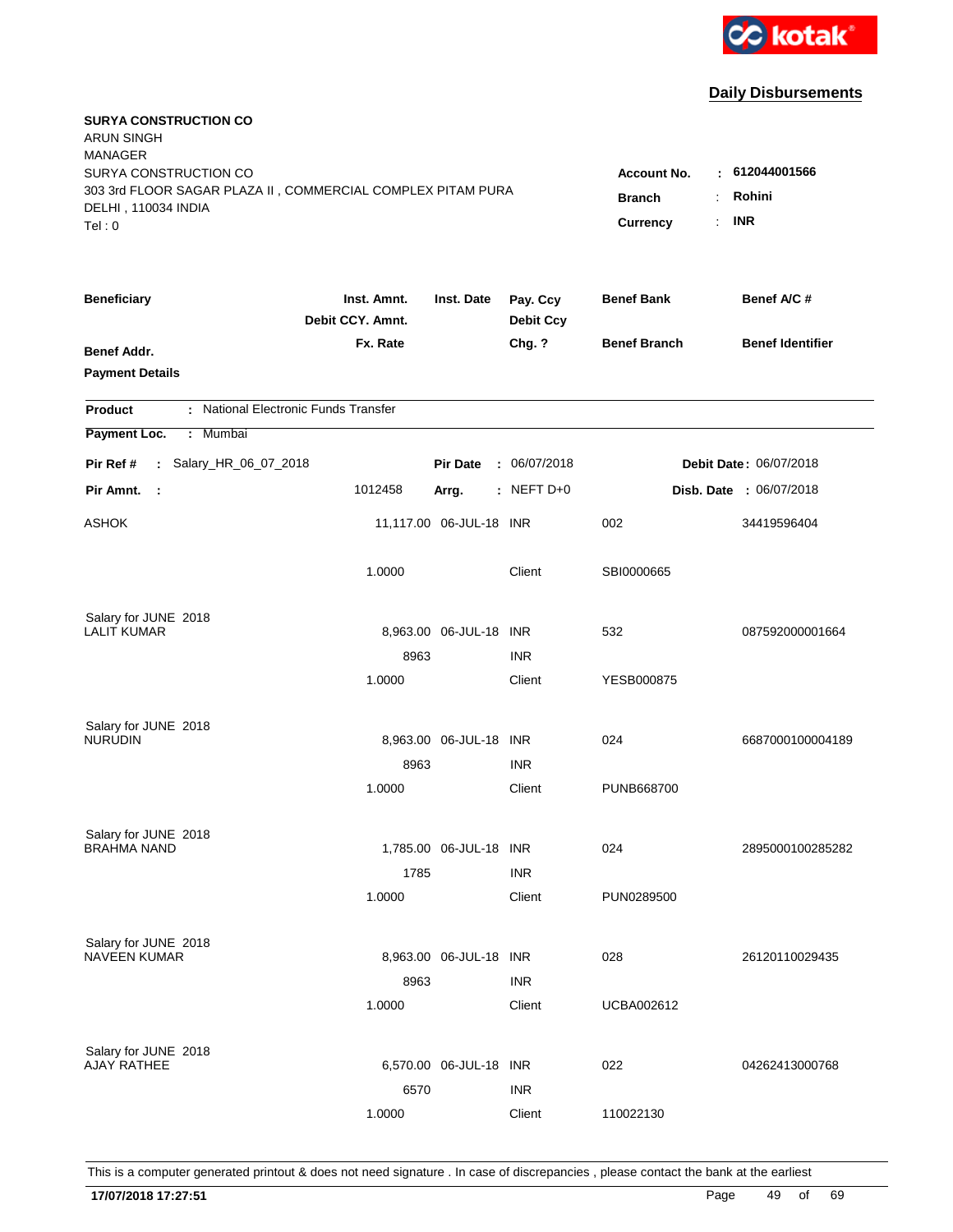

| <b>SURYA CONSTRUCTION CO</b><br><b>ARUN SINGH</b><br><b>MANAGER</b>                                         |                                 |                                                                        |                              |                     |                                |
|-------------------------------------------------------------------------------------------------------------|---------------------------------|------------------------------------------------------------------------|------------------------------|---------------------|--------------------------------|
| SURYA CONSTRUCTION CO<br>303 3rd FLOOR SAGAR PLAZA II, COMMERCIAL COMPLEX PITAM PURA<br>DELHI, 110034 INDIA |                                 | $-612044001566$<br><b>Account No.</b><br>Rohini<br><b>Branch</b><br>÷. |                              |                     |                                |
| Tel: 0                                                                                                      |                                 |                                                                        |                              | Currency            | <b>INR</b><br>÷.               |
| <b>Beneficiary</b>                                                                                          | Inst. Amnt.<br>Debit CCY. Amnt. | Inst. Date                                                             | Pay. Ccy<br><b>Debit Ccy</b> | <b>Benef Bank</b>   | Benef A/C#                     |
| Benef Addr.<br><b>Payment Details</b>                                                                       | Fx. Rate                        |                                                                        | Chg. ?                       | <b>Benef Branch</b> | <b>Benef Identifier</b>        |
| : National Electronic Funds Transfer<br><b>Product</b>                                                      |                                 |                                                                        |                              |                     |                                |
| Payment Loc.<br>: Mumbai                                                                                    |                                 |                                                                        |                              |                     |                                |
| : Salary_HR_06_07_2018<br>Pir Ref #                                                                         |                                 | <b>Pir Date</b>                                                        | : 06/07/2018                 |                     | Debit Date: 06/07/2018         |
| Pir Amnt. :                                                                                                 | 1012458                         | Arrg.                                                                  | $:$ NEFT D+0                 |                     | <b>Disb. Date : 06/07/2018</b> |
| <b>AJAY RATHEE</b>                                                                                          |                                 | 6,570.00 06-JUL-18 INR                                                 |                              | 022                 | 04262413000768                 |
|                                                                                                             | 1.0000                          |                                                                        | Client                       | 110022130           |                                |
| Salary for JUNE 2018                                                                                        |                                 |                                                                        |                              |                     |                                |
| <b>NAVEEN KUMAR</b>                                                                                         |                                 | 8,963.00 06-JUL-18 INR                                                 |                              | 024                 | 0377000102113096               |
|                                                                                                             | 8963                            |                                                                        | <b>INR</b>                   |                     |                                |
|                                                                                                             | 1.0000                          |                                                                        | Client                       | PUN0037700          |                                |
| Salary for JUNE 2018                                                                                        |                                 |                                                                        |                              |                     |                                |
| <b>NARESH</b>                                                                                               |                                 | 8,365.00 06-JUL-18 INR                                                 |                              | 024                 | 80460100059890                 |
|                                                                                                             | 8365                            |                                                                        | <b>INR</b>                   |                     |                                |
|                                                                                                             | 1.0000                          |                                                                        | Client                       | PUNBHGB001          |                                |
| Salary for JUNE 2018                                                                                        |                                 |                                                                        |                              |                     |                                |
| <b>ROHIT</b>                                                                                                |                                 | 8,963.00 06-JUL-18 INR                                                 |                              | 002                 | 35651877469                    |
|                                                                                                             | 8963                            |                                                                        | <b>INR</b>                   |                     |                                |
|                                                                                                             | 1.0000                          |                                                                        | Client                       | RSBI006875          |                                |
| Salary for JUNE 2018                                                                                        |                                 |                                                                        |                              |                     |                                |
| PRADEEP KUMAR                                                                                               |                                 | 11,117.00 06-JUL-18 INR                                                |                              | 024                 | 80610100056005                 |
|                                                                                                             | 11117                           |                                                                        | <b>INR</b>                   |                     |                                |
|                                                                                                             | 1.0000                          |                                                                        | Client                       | PUNBHGB001          |                                |
|                                                                                                             |                                 |                                                                        |                              |                     |                                |
| Salary for JUNE 2018<br><b>SUMIT</b>                                                                        |                                 | 11,117.00 06-JUL-18 INR                                                |                              | 024                 | 80061700091136                 |
|                                                                                                             | 11117                           |                                                                        | <b>INR</b>                   |                     |                                |
|                                                                                                             | 1.0000                          |                                                                        | Client                       | PUNBHGB001          |                                |
|                                                                                                             |                                 |                                                                        |                              |                     |                                |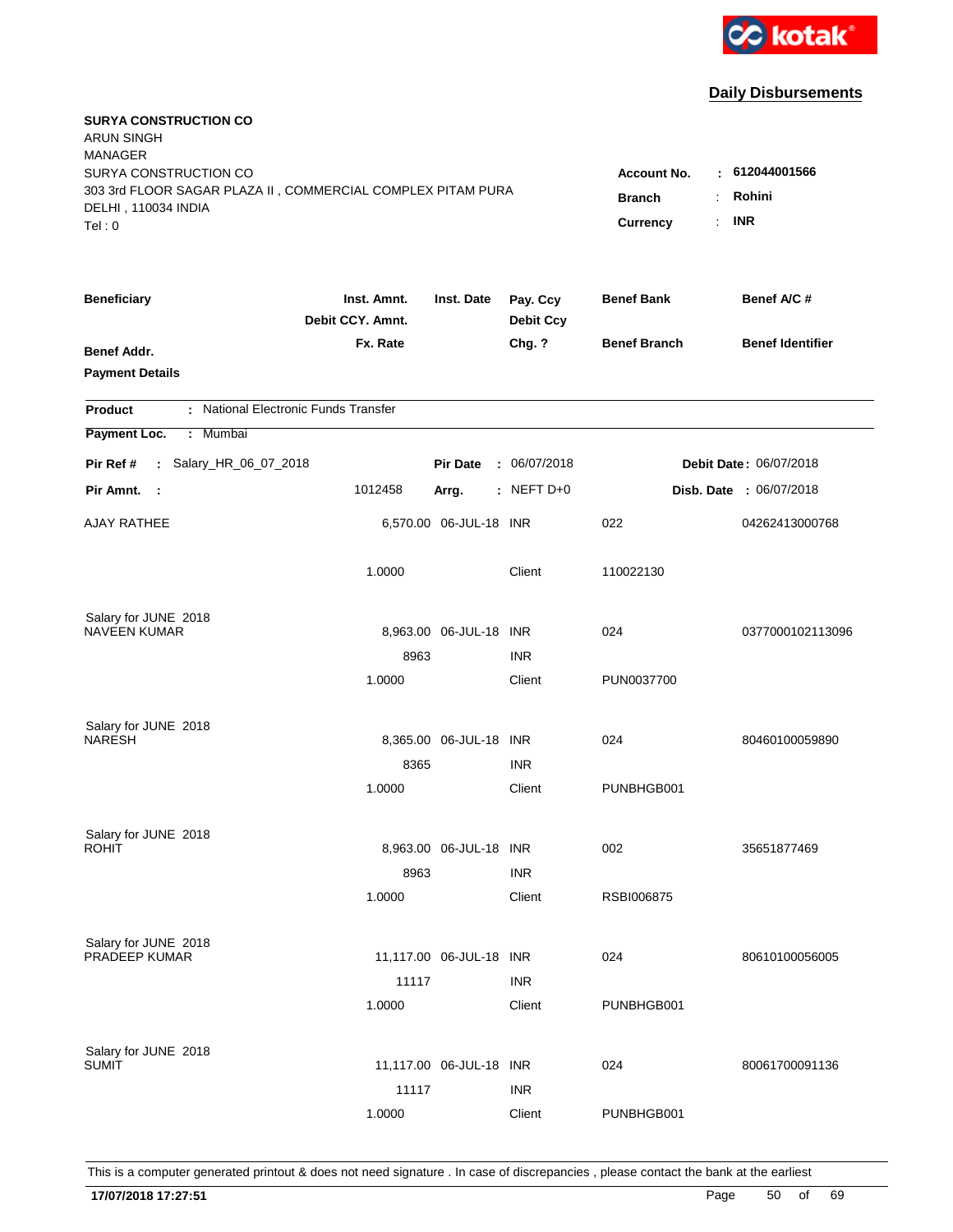

| <b>SURYA CONSTRUCTION CO</b><br>ARUN SINGH<br><b>MANAGER</b><br>SURYA CONSTRUCTION CO        |                                 |                            |                              | <b>Account No.</b>  | $-612044001566$                |
|----------------------------------------------------------------------------------------------|---------------------------------|----------------------------|------------------------------|---------------------|--------------------------------|
| 303 3rd FLOOR SAGAR PLAZA II, COMMERCIAL COMPLEX PITAM PURA<br>DELHI, 110034 INDIA<br>Tel: 0 | <b>Branch</b><br>÷.<br>Currency | Rohini<br><b>INR</b><br>÷. |                              |                     |                                |
| <b>Beneficiary</b>                                                                           | Inst. Amnt.<br>Debit CCY. Amnt. | Inst. Date                 | Pay. Ccy<br><b>Debit Ccy</b> | <b>Benef Bank</b>   | Benef A/C #                    |
| Benef Addr.<br><b>Payment Details</b>                                                        | Fx. Rate                        |                            | Chg. ?                       | <b>Benef Branch</b> | <b>Benef Identifier</b>        |
| : National Electronic Funds Transfer<br><b>Product</b>                                       |                                 |                            |                              |                     |                                |
| Payment Loc.<br>Mumbai<br>÷.                                                                 |                                 |                            |                              |                     |                                |
| : Salary_HR_06_07_2018<br>Pir Ref #                                                          |                                 | <b>Pir Date</b>            | : 06/07/2018                 |                     | Debit Date: 06/07/2018         |
| Pir Amnt.<br>$\mathbf{L}$                                                                    | 1012458                         | Arrg.                      | : NEFT $D+0$                 |                     | <b>Disb. Date : 06/07/2018</b> |
| SUMIT                                                                                        |                                 | 11,117.00 06-JUL-18 INR    |                              | 024                 | 80061700091136                 |
|                                                                                              | 1.0000                          |                            | Client                       | PUNBHGB001          |                                |
| Salary for JUNE 2018<br>KULDEEP SINGH DAHIYA                                                 |                                 |                            |                              |                     |                                |
|                                                                                              | 11117                           | 11,117.00 06-JUL-18 INR    | <b>INR</b>                   | 024                 | 3362000109040336               |
|                                                                                              | 1.0000                          |                            | Client                       | PUN0336200          |                                |
| Salary for JUNE 2018                                                                         |                                 |                            |                              |                     |                                |
| <b>RAMBIR</b>                                                                                |                                 | 8,963.00 06-JUL-18 INR     |                              | 024                 | 1512000100595520               |
|                                                                                              | 8963                            |                            | <b>INR</b>                   |                     |                                |
|                                                                                              | 1.0000                          |                            | Client                       | PNBDULHERA          |                                |
| Salary for JUNE 2018                                                                         |                                 |                            |                              |                     |                                |
| <b>SHAKTI SINGH</b>                                                                          |                                 | 8,963.00 06-JUL-18 INR     |                              | 024                 | 3343000100067672               |
|                                                                                              | 8963                            |                            | <b>INR</b>                   |                     |                                |
|                                                                                              | 1.0000                          |                            | Client                       | RPUN334300          |                                |
| Salary for JUNE 2018                                                                         |                                 |                            |                              |                     |                                |
| <b>SHYAM</b>                                                                                 |                                 | 8,963.00 06-JUL-18 INR     |                              | 002                 | 33585906014                    |
|                                                                                              | 8963                            |                            | <b>INR</b>                   |                     |                                |
|                                                                                              | 1.0000                          |                            | Client                       | SBIN016245          |                                |
| Salary for JUNE 2018                                                                         |                                 |                            |                              |                     |                                |
| <b>SANDEEP</b>                                                                               |                                 | 11,117.00 06-JUL-18 INR    |                              | 002                 | 61258490177                    |
|                                                                                              | 11117                           |                            | <b>INR</b>                   |                     |                                |
|                                                                                              | 1.0000                          |                            | Client                       | SBIN031593          |                                |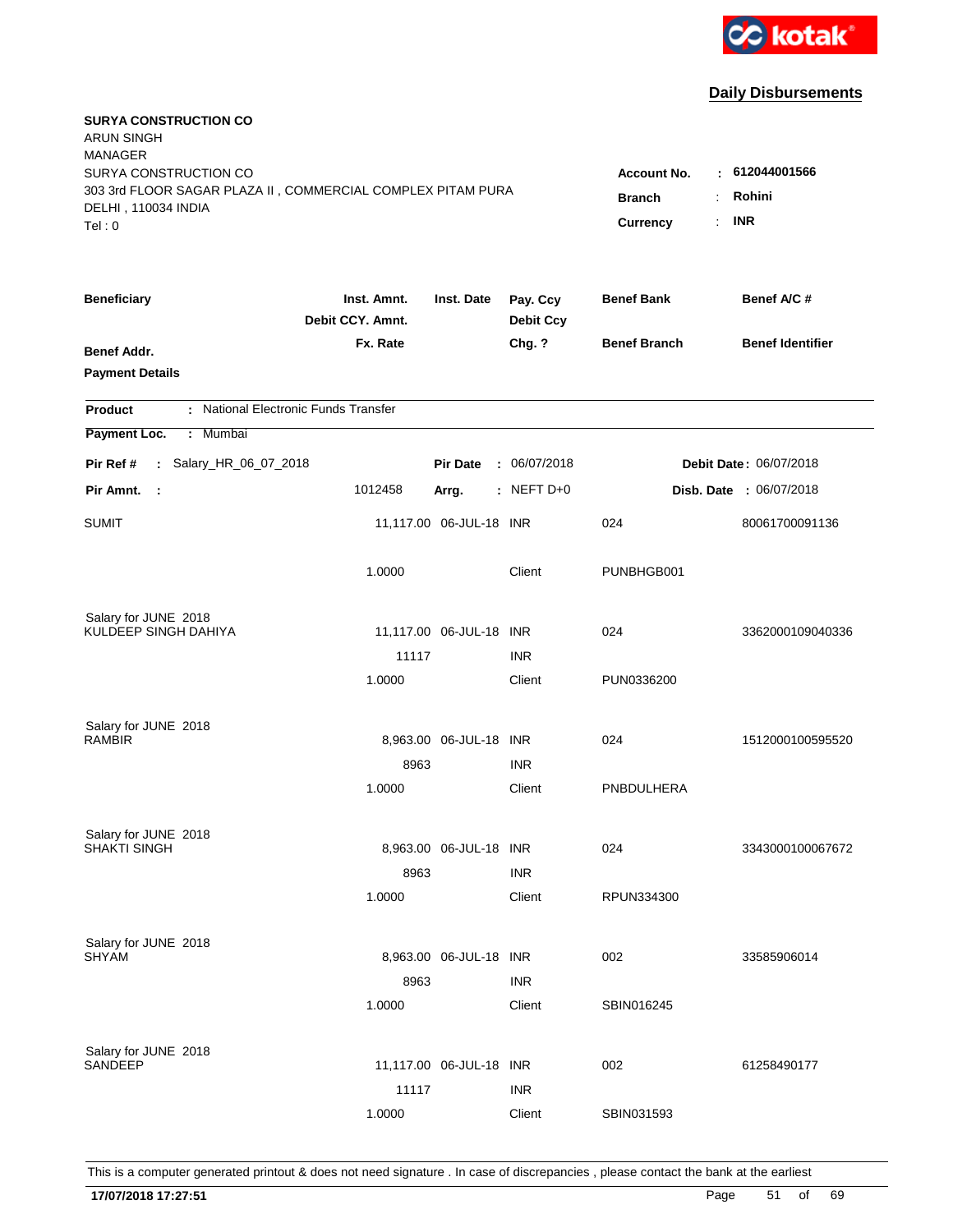

| <b>SURYA CONSTRUCTION CO</b><br><b>ARUN SINGH</b><br><b>MANAGER</b>                                                   |                                                              |                                         |                              |                     |                                |
|-----------------------------------------------------------------------------------------------------------------------|--------------------------------------------------------------|-----------------------------------------|------------------------------|---------------------|--------------------------------|
| SURYA CONSTRUCTION CO<br>303 3rd FLOOR SAGAR PLAZA II, COMMERCIAL COMPLEX PITAM PURA<br>DELHI, 110034 INDIA<br>Tel: 0 | <b>Account No.</b><br><b>Branch</b><br><b>Currency</b><br>÷. | $-612044001566$<br>Rohini<br><b>INR</b> |                              |                     |                                |
| <b>Beneficiary</b>                                                                                                    | Inst. Amnt.<br>Debit CCY. Amnt.                              | Inst. Date                              | Pay. Ccy<br><b>Debit Ccy</b> | <b>Benef Bank</b>   | Benef A/C#                     |
| Benef Addr.<br><b>Payment Details</b>                                                                                 | Fx. Rate                                                     |                                         | Chg. ?                       | <b>Benef Branch</b> | <b>Benef Identifier</b>        |
| : National Electronic Funds Transfer<br><b>Product</b>                                                                |                                                              |                                         |                              |                     |                                |
| Payment Loc.<br>: Mumbai                                                                                              |                                                              |                                         |                              |                     |                                |
| : Salary_HR_06_07_2018<br>Pir Ref #                                                                                   |                                                              | <b>Pir Date</b>                         | : 06/07/2018                 |                     | <b>Debit Date: 06/07/2018</b>  |
| Pir Amnt.<br>$\mathbb{R}^2$                                                                                           | 1012458                                                      | Arrg.                                   | : NEFT $D+0$                 |                     | <b>Disb. Date : 06/07/2018</b> |
| SANDEEP                                                                                                               |                                                              | 11,117.00 06-JUL-18 INR                 |                              | 002                 | 61258490177                    |
|                                                                                                                       | 1.0000                                                       |                                         | Client                       | SBIN031593          |                                |
| Salary for JUNE 2018<br><b>DEEPAK</b>                                                                                 |                                                              | 8,662.00 06-JUL-18 INR                  |                              | 240                 | 50100139525492                 |
|                                                                                                                       | 8662                                                         |                                         | <b>INR</b>                   |                     |                                |
|                                                                                                                       | 1.0000                                                       |                                         | Client                       | HDFC003519          |                                |
| Salary for JUNE 2018<br><b>AMAN DALAL</b>                                                                             |                                                              | 8,963.00 06-JUL-18 INR                  |                              | 024                 | 3367000100098609               |
|                                                                                                                       | 8963                                                         |                                         | <b>INR</b>                   |                     |                                |
|                                                                                                                       | 1.0000                                                       |                                         | Client                       | RPUN336700          |                                |
| Salary for JUNE 2018<br><b>DINESH</b>                                                                                 |                                                              | 8,963.00 06-JUL-18 INR                  |                              | 002                 | 34673081685                    |
|                                                                                                                       | 8963                                                         |                                         | <b>INR</b>                   |                     |                                |
|                                                                                                                       | 1.0000                                                       |                                         | Client                       | SBIN016245          |                                |
| Salary for JUNE 2018<br><b>DEEPAK</b>                                                                                 |                                                              | 8,065.00 06-JUL-18 INR                  |                              | 024                 | 80570100039944                 |
|                                                                                                                       | 8065<br>1.0000                                               |                                         | <b>INR</b><br>Client         | PUNBHGB001          |                                |
| Salary for JUNE 2018<br><b>RAHUL</b>                                                                                  | 11117                                                        | 11,117.00 06-JUL-18 INR                 | <b>INR</b>                   | 022                 | 12262413000039                 |
|                                                                                                                       | 1.0000                                                       |                                         | Client                       | 124022007           |                                |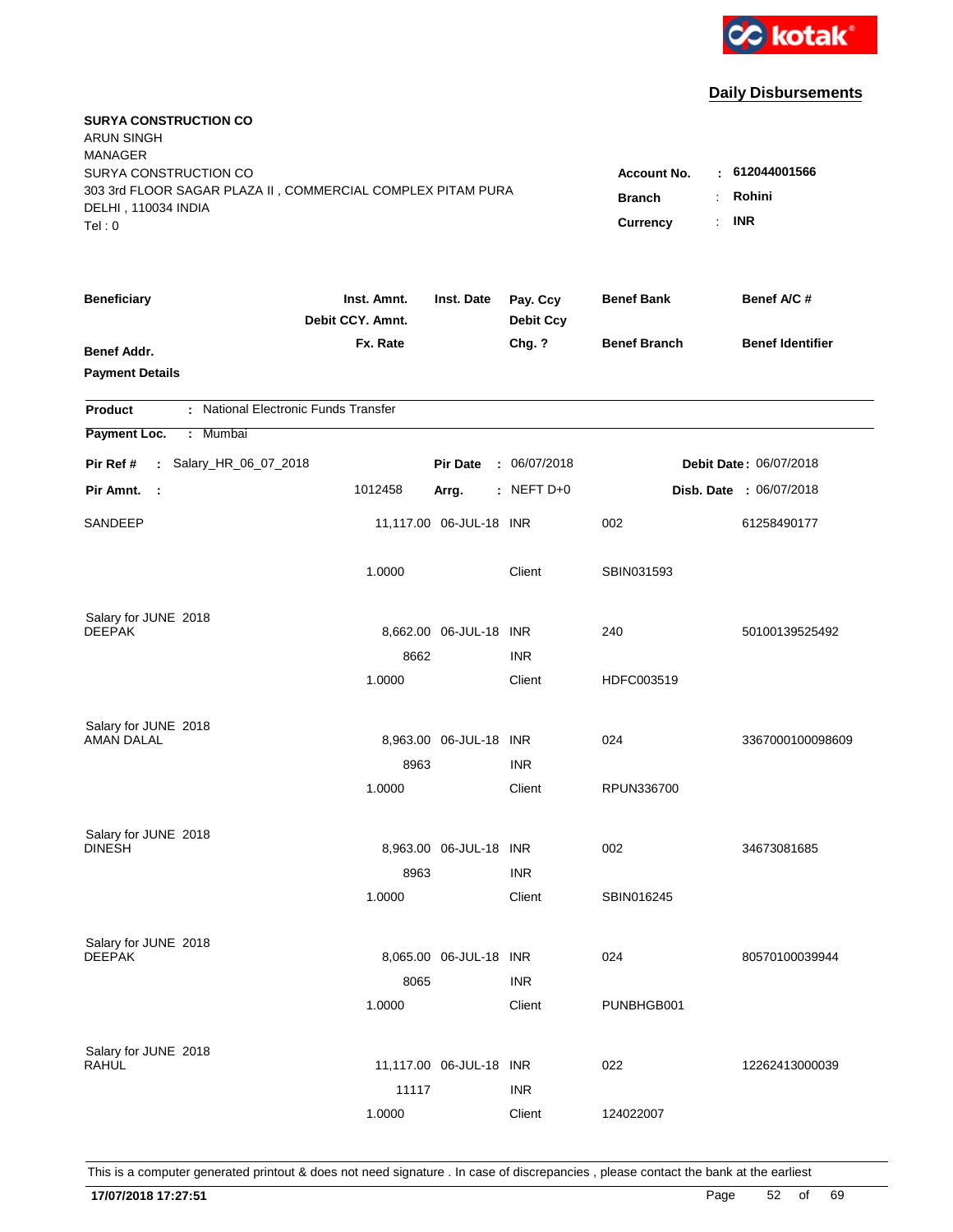

| <b>SURYA CONSTRUCTION CO</b><br><b>ARUN SINGH</b><br><b>MANAGER</b>                          |                                                          |                         |                              |                     |                                |
|----------------------------------------------------------------------------------------------|----------------------------------------------------------|-------------------------|------------------------------|---------------------|--------------------------------|
| SURYA CONSTRUCTION CO                                                                        |                                                          |                         |                              | Account No.<br>÷    | 612044001566                   |
| 303 3rd FLOOR SAGAR PLAZA II, COMMERCIAL COMPLEX PITAM PURA<br>DELHI, 110034 INDIA<br>Tel: 0 | Rohini<br><b>Branch</b><br><b>INR</b><br><b>Currency</b> |                         |                              |                     |                                |
| <b>Beneficiary</b>                                                                           | Inst. Amnt.<br>Debit CCY. Amnt.                          | Inst. Date              | Pay. Ccy<br><b>Debit Ccy</b> | <b>Benef Bank</b>   | Benef A/C #                    |
| Benef Addr.<br><b>Payment Details</b>                                                        | Fx. Rate                                                 |                         | Chg. ?                       | <b>Benef Branch</b> | <b>Benef Identifier</b>        |
| : National Electronic Funds Transfer<br><b>Product</b>                                       |                                                          |                         |                              |                     |                                |
| Payment Loc.<br>: Mumbai                                                                     |                                                          |                         |                              |                     |                                |
| : Salary_HR_06_07_2018<br>Pir Ref #                                                          |                                                          | <b>Pir Date</b>         | : 06/07/2018                 |                     | Debit Date: 06/07/2018         |
| Pir Amnt.<br>$\sim$ 1                                                                        | 1012458                                                  | Arrg.                   | $:$ NEFT D+0                 |                     | <b>Disb. Date : 06/07/2018</b> |
| RAHUL                                                                                        |                                                          | 11,117.00 06-JUL-18 INR |                              | 022                 | 12262413000039                 |
|                                                                                              | 1.0000                                                   |                         | Client                       | 124022007           |                                |
| Salary for JUNE 2018                                                                         |                                                          |                         |                              |                     |                                |
| AMIT                                                                                         |                                                          | 20,622.00 06-JUL-18 INR |                              | 002                 | 33232218012                    |
|                                                                                              | 20622                                                    |                         | <b>INR</b>                   |                     |                                |
|                                                                                              | 1.0000                                                   |                         | Client                       | SBIN016249          |                                |
| Salary for JUNE 2018                                                                         |                                                          |                         |                              |                     |                                |
| MOHIT SINGH                                                                                  |                                                          | 11,117.00 06-JUL-18 INR |                              | 024                 | 3346000101309095               |
|                                                                                              | 11117                                                    |                         | <b>INR</b>                   |                     |                                |
|                                                                                              | 1.0000                                                   |                         | Client                       | RPUN334600          |                                |
| Salary for JUNE 2018                                                                         |                                                          |                         |                              |                     |                                |
| <b>DEEPAK</b>                                                                                |                                                          | 11,117.00 06-JUL-18 INR |                              | 015                 | 2925101022399                  |
|                                                                                              | 11117                                                    |                         | <b>INR</b>                   |                     |                                |
|                                                                                              | 1.0000                                                   |                         | Client                       | CNR0002925          |                                |
| Salary for JUNE 2018                                                                         |                                                          |                         |                              |                     |                                |
| SANDEEP                                                                                      |                                                          | 8,662.00 06-JUL-18 INR  |                              | 532                 | 049991400000873                |
|                                                                                              | 8662                                                     |                         | <b>INR</b>                   |                     |                                |
|                                                                                              | 1.0000                                                   |                         | Client                       | YESB000499          |                                |
| Salary for JUNE 2018                                                                         |                                                          |                         |                              |                     |                                |
| <b>KULDEEP</b>                                                                               |                                                          | 8,963.00 06-JUL-18 INR  |                              | 017                 | 148900101003904                |
|                                                                                              | 8963                                                     |                         | <b>INR</b>                   |                     |                                |
|                                                                                              | 1.0000                                                   |                         | Client                       | CORP001489          |                                |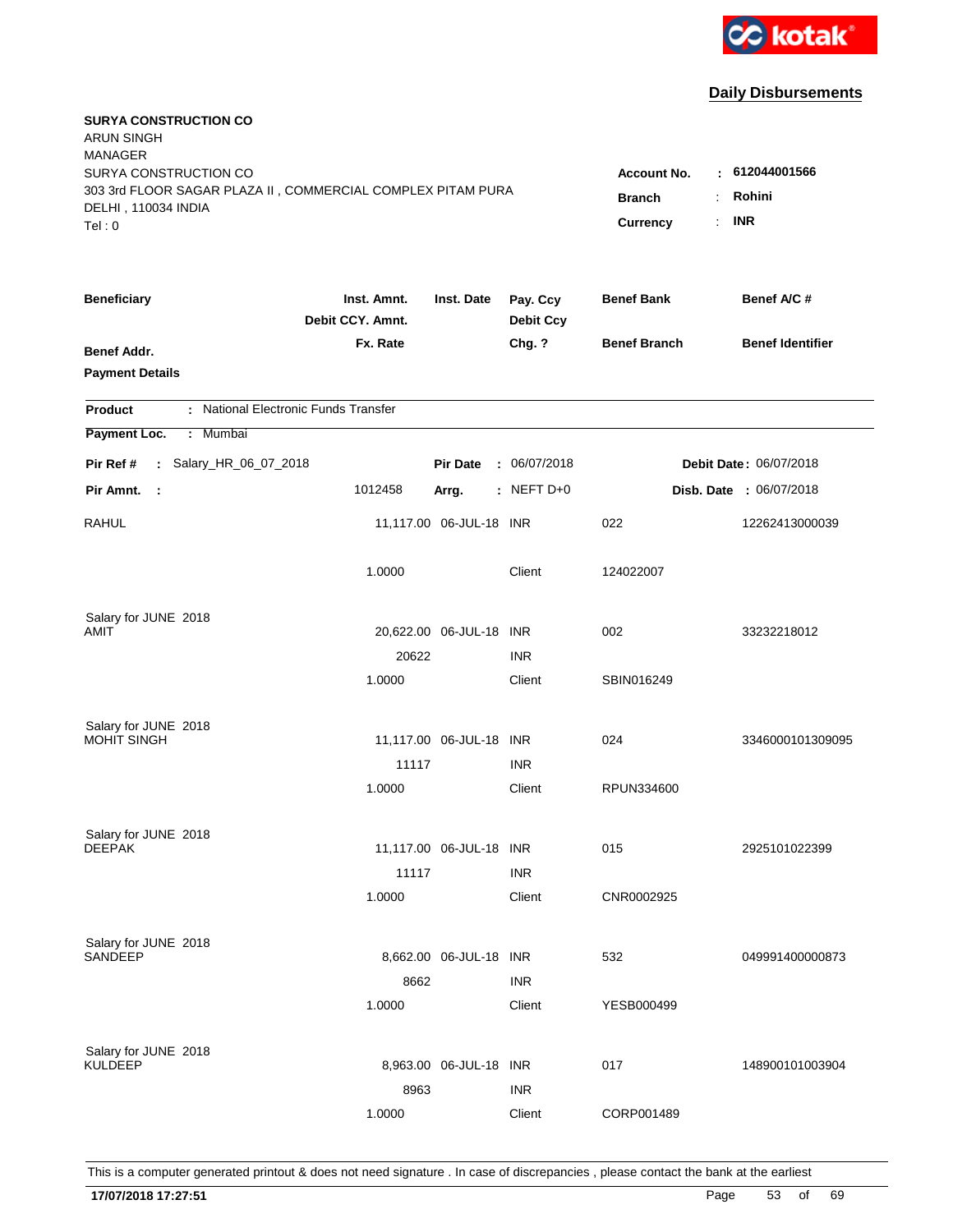

| <b>SURYA CONSTRUCTION CO</b><br><b>ARUN SINGH</b><br><b>MANAGER</b><br>SURYA CONSTRUCTION CO |                                 |                                  |                              | <b>Account No.</b>  | $-612044001566$                |
|----------------------------------------------------------------------------------------------|---------------------------------|----------------------------------|------------------------------|---------------------|--------------------------------|
| 303 3rd FLOOR SAGAR PLAZA II, COMMERCIAL COMPLEX PITAM PURA<br>DELHI, 110034 INDIA<br>Tel: 0 | <b>Branch</b><br>Currency       | Rohini<br>÷.<br><b>INR</b><br>÷. |                              |                     |                                |
| <b>Beneficiary</b>                                                                           | Inst. Amnt.<br>Debit CCY. Amnt. | Inst. Date                       | Pay. Ccy<br><b>Debit Ccy</b> | <b>Benef Bank</b>   | Benef A/C #                    |
| Benef Addr.<br><b>Payment Details</b>                                                        | Fx. Rate                        |                                  | Chg. ?                       | <b>Benef Branch</b> | <b>Benef Identifier</b>        |
| : National Electronic Funds Transfer<br><b>Product</b>                                       |                                 |                                  |                              |                     |                                |
| Payment Loc.<br>: Mumbai                                                                     |                                 |                                  |                              |                     |                                |
| : Salary_HR_06_07_2018<br>Pir Ref #                                                          |                                 | <b>Pir Date</b>                  | : 06/07/2018                 |                     | Debit Date: 06/07/2018         |
| Pir Amnt.<br>- 1                                                                             | 1012458                         | Arrg.                            | $:$ NEFT D+0                 |                     | <b>Disb. Date : 06/07/2018</b> |
| <b>KULDEEP</b>                                                                               |                                 | 8,963.00 06-JUL-18 INR           |                              | 017                 | 148900101003904                |
|                                                                                              | 1.0000                          |                                  | Client                       | CORP001489          |                                |
| Salary for JUNE 2018                                                                         |                                 |                                  |                              |                     |                                |
| <b>SATBIR</b>                                                                                | 8662                            | 8,662.00 06-JUL-18 INR           | <b>INR</b>                   | 211                 | 000234001001212                |
|                                                                                              | 1.0000                          |                                  | Client                       | UTIBJCCB01          |                                |
| Salary for JUNE 2018                                                                         |                                 |                                  |                              |                     |                                |
| <b>SUNIL KUMAR</b>                                                                           |                                 | 8,963.00 06-JUL-18 INR           |                              | 007                 | 65278551107                    |
|                                                                                              | 8963                            |                                  | <b>INR</b>                   |                     |                                |
|                                                                                              | 1.0000                          |                                  | Client                       | STBP001131          |                                |
| Salary for JUNE 2018                                                                         |                                 |                                  |                              |                     |                                |
| <b>SACHIN</b>                                                                                |                                 | 10,746.00 06-JUL-18 INR          |                              | 259                 | 0316104000169639               |
|                                                                                              | 10746                           |                                  | <b>INR</b>                   |                     |                                |
|                                                                                              | 1.0000                          |                                  | Client                       | IBK0000316          |                                |
| Salary for JUNE 2018                                                                         |                                 |                                  |                              |                     |                                |
| PAWAN                                                                                        |                                 | 8,963.00 06-JUL-18 INR           |                              | 024                 | 2895000100216431               |
|                                                                                              | 8963                            |                                  | <b>INR</b>                   |                     |                                |
|                                                                                              | 1.0000                          |                                  | Client                       | PUN0289500          |                                |
| Salary for JUNE 2018                                                                         |                                 |                                  |                              |                     |                                |
| <b>LALIT KUMAR</b>                                                                           |                                 | 8,662.00 06-JUL-18 INR           |                              | 024                 | 82371700004477                 |
|                                                                                              | 8662                            |                                  | <b>INR</b>                   |                     |                                |
|                                                                                              | 1.0000                          |                                  | Client                       | PUNBHGB001          |                                |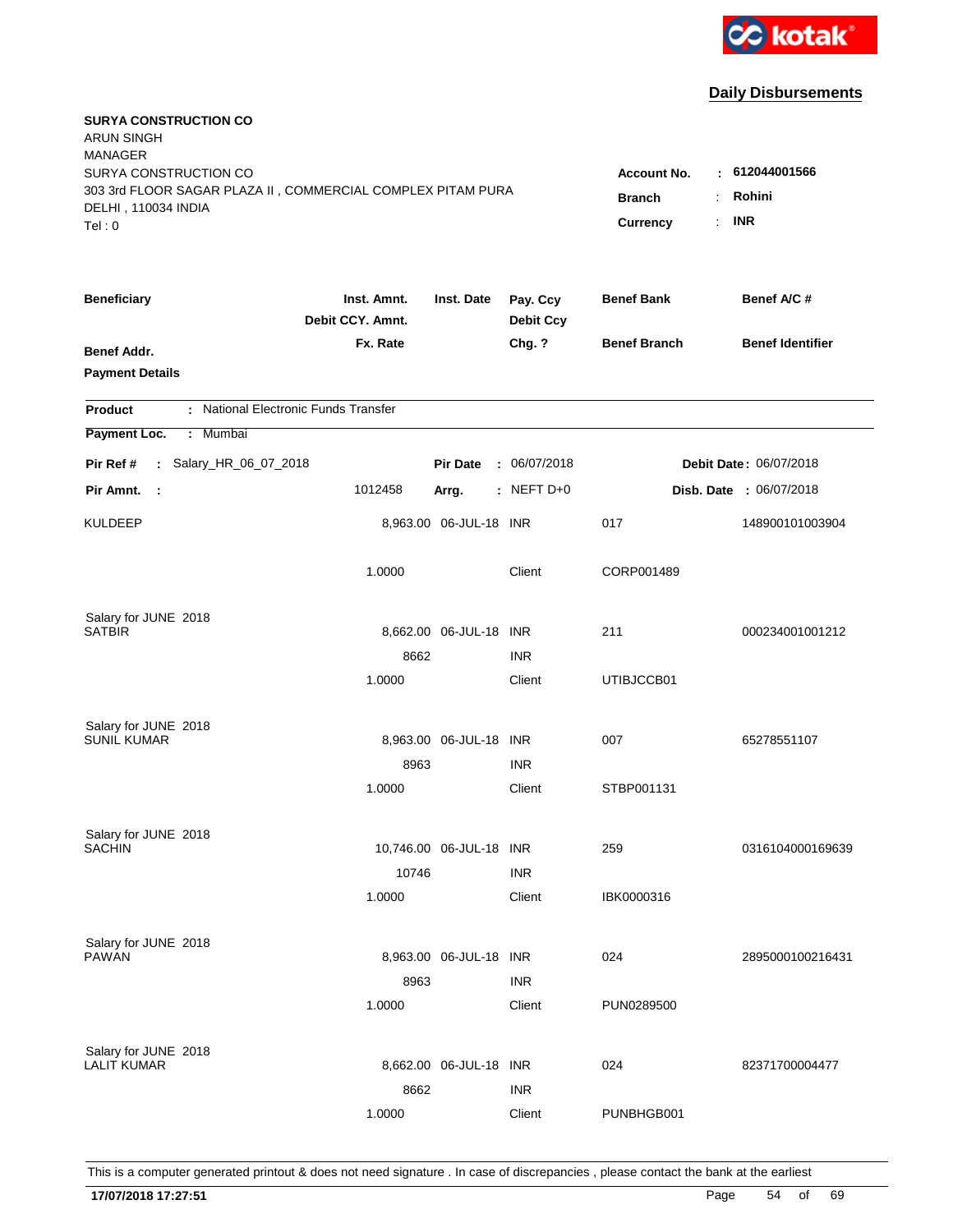

| <b>SURYA CONSTRUCTION CO</b><br><b>ARUN SINGH</b><br><b>MANAGER</b><br>SURYA CONSTRUCTION CO<br>303 3rd FLOOR SAGAR PLAZA II, COMMERCIAL COMPLEX PITAM PURA<br>DELHI, 110034 INDIA<br>Tel: 0 | <b>Account No.</b><br><b>Branch</b><br><b>Currency</b><br>÷. | $-612044001566$<br>Rohini<br><b>INR</b> |                              |                     |                                |
|----------------------------------------------------------------------------------------------------------------------------------------------------------------------------------------------|--------------------------------------------------------------|-----------------------------------------|------------------------------|---------------------|--------------------------------|
| <b>Beneficiary</b>                                                                                                                                                                           | Inst. Amnt.<br>Debit CCY. Amnt.                              | Inst. Date                              | Pay. Ccy<br><b>Debit Ccy</b> | <b>Benef Bank</b>   | Benef A/C#                     |
| Benef Addr.<br><b>Payment Details</b>                                                                                                                                                        | Fx. Rate                                                     |                                         | Chg. ?                       | <b>Benef Branch</b> | <b>Benef Identifier</b>        |
| : National Electronic Funds Transfer<br><b>Product</b>                                                                                                                                       |                                                              |                                         |                              |                     |                                |
| Payment Loc.<br>: Mumbai                                                                                                                                                                     |                                                              |                                         |                              |                     |                                |
| : Salary_HR_06_07_2018<br>Pir Ref #                                                                                                                                                          |                                                              | <b>Pir Date</b>                         | : 06/07/2018                 |                     | <b>Debit Date: 06/07/2018</b>  |
| Pir Amnt.<br>$\sim$ 1                                                                                                                                                                        | 1012458                                                      | Arrg.                                   | : NEFT $D+0$                 |                     | <b>Disb. Date : 06/07/2018</b> |
| <b>LALIT KUMAR</b>                                                                                                                                                                           |                                                              | 8,662.00 06-JUL-18 INR                  |                              | 024                 | 82371700004477                 |
|                                                                                                                                                                                              | 1.0000                                                       |                                         | Client                       | PUNBHGB001          |                                |
| Salary for JUNE 2018<br><b>NAVEEN KUMAR</b>                                                                                                                                                  |                                                              | 14,924.00 06-JUL-18 INR                 |                              | 022                 | 02452191002215                 |
|                                                                                                                                                                                              | 14924                                                        |                                         | <b>INR</b>                   |                     |                                |
|                                                                                                                                                                                              | 1.0000                                                       |                                         | Client                       | RORB100245          |                                |
| Salary for JUNE 2018<br>SADIK                                                                                                                                                                |                                                              | 11,117.00 06-JUL-18 INR                 |                              | 024                 | 3362000109044934               |
|                                                                                                                                                                                              | 11117                                                        |                                         | <b>INR</b>                   |                     |                                |
|                                                                                                                                                                                              | 1.0000                                                       |                                         | Client                       | PUN0336200          |                                |
| Salary for JUNE 2018<br><b>VIKRANT</b>                                                                                                                                                       |                                                              | 10,374.00 06-JUL-18 INR                 |                              | 024                 | 2546001500544110               |
|                                                                                                                                                                                              | 10374                                                        |                                         | <b>INR</b>                   |                     |                                |
|                                                                                                                                                                                              | 1.0000                                                       |                                         | Client                       | PUN0254600          |                                |
| Salary for JUNE 2018<br>AMANDEEP                                                                                                                                                             |                                                              | 11,117.00 06-JUL-18 INR                 |                              | 016                 | 2238484930                     |
|                                                                                                                                                                                              | 11117<br>1.0000                                              |                                         | <b>INR</b><br>Client         | CBIN281589          |                                |
| Salary for JUNE 2018<br><b>ANIL KUMAR</b>                                                                                                                                                    | 8963                                                         | 8,963.00 06-JUL-18 INR                  | <b>INR</b>                   | 024                 | 6397000100059602               |
|                                                                                                                                                                                              | 1.0000                                                       |                                         | Client                       | PUNB639700          |                                |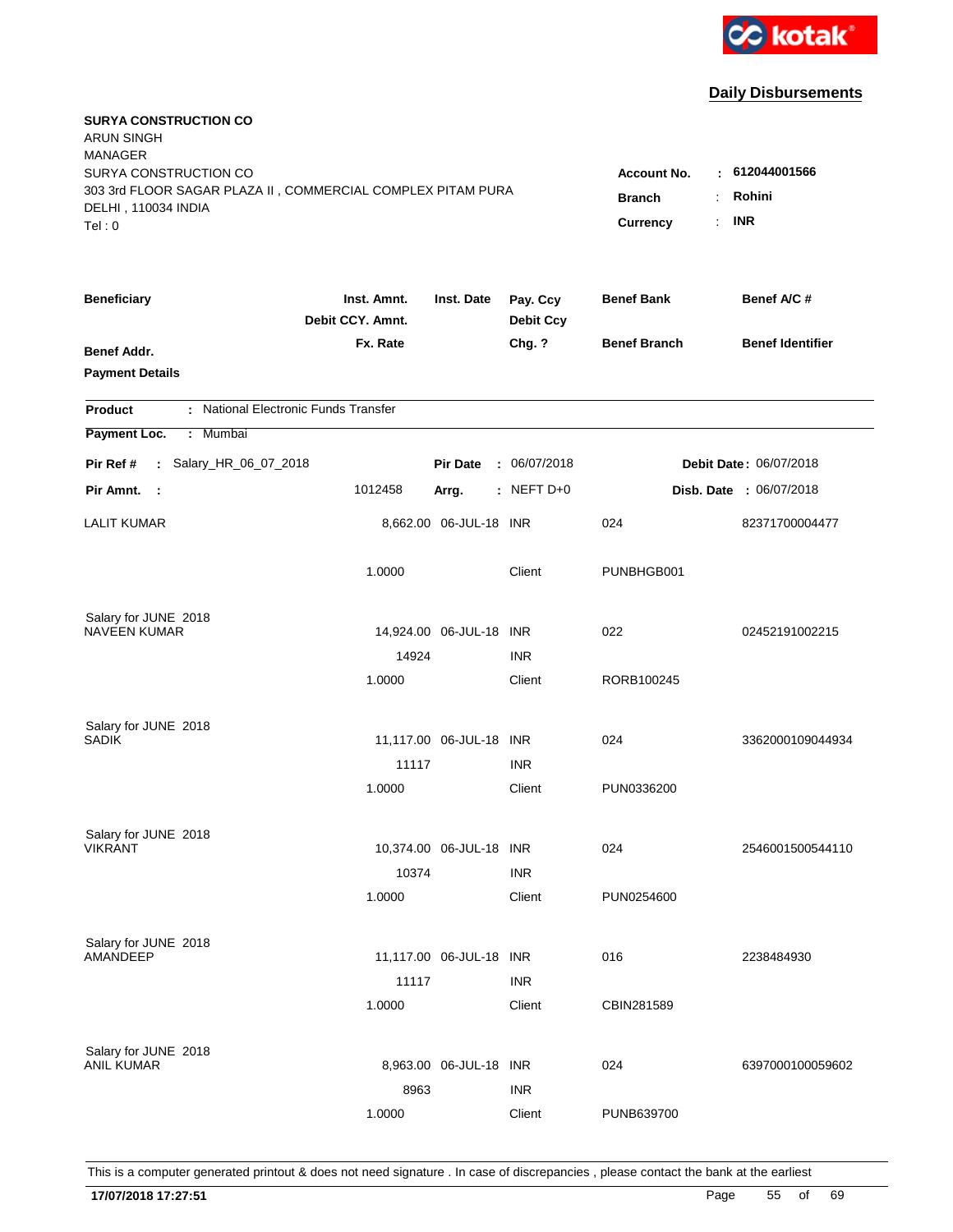

| <b>SURYA CONSTRUCTION CO</b><br><b>ARUN SINGH</b>           |                                 |                         |                              |                                  |                         |
|-------------------------------------------------------------|---------------------------------|-------------------------|------------------------------|----------------------------------|-------------------------|
| <b>MANAGER</b><br>SURYA CONSTRUCTION CO                     |                                 |                         |                              |                                  | $-612044001566$         |
| 303 3rd FLOOR SAGAR PLAZA II, COMMERCIAL COMPLEX PITAM PURA |                                 | <b>Account No.</b>      |                              |                                  |                         |
| DELHI, 110034 INDIA                                         |                                 |                         |                              | <b>Branch</b>                    | Rohini                  |
| Tel: 0                                                      |                                 |                         |                              | $\ddot{\phantom{a}}$<br>Currency | <b>INR</b>              |
|                                                             |                                 |                         |                              |                                  |                         |
| <b>Beneficiary</b>                                          | Inst. Amnt.<br>Debit CCY. Amnt. | Inst. Date              | Pay. Ccy<br><b>Debit Ccy</b> | <b>Benef Bank</b>                | Benef A/C #             |
| <b>Benef Addr.</b>                                          | Fx. Rate                        |                         | Chg. ?                       | <b>Benef Branch</b>              | <b>Benef Identifier</b> |
| <b>Payment Details</b>                                      |                                 |                         |                              |                                  |                         |
| : National Electronic Funds Transfer<br><b>Product</b>      |                                 |                         |                              |                                  |                         |
| Payment Loc.<br>: Mumbai                                    |                                 |                         |                              |                                  |                         |
| : Salary_HR_06_07_2018<br>Pir Ref #                         |                                 | <b>Pir Date</b>         | : 06/07/2018                 |                                  | Debit Date: 06/07/2018  |
| Pir Amnt.<br>$\sim$ 1                                       | 1012458                         | Arrg.                   | $:$ NEFT D+0                 |                                  | Disb. Date : 06/07/2018 |
| <b>ANIL KUMAR</b>                                           |                                 | 8,963.00 06-JUL-18 INR  |                              | 024                              | 6397000100059602        |
|                                                             | 1.0000                          |                         | Client                       | PUNB639700                       |                         |
| Salary for JUNE 2018                                        |                                 |                         |                              |                                  |                         |
| ANIL KUMAR                                                  |                                 | 11,117.00 06-JUL-18 INR |                              | 002                              | 31270852230             |
|                                                             | 11117                           |                         | <b>INR</b>                   |                                  |                         |
|                                                             | 1.0000                          |                         | Client                       | <b>SBINARAING</b>                |                         |
| Salary for JUNE 2018                                        |                                 |                         |                              |                                  |                         |
| ANUJ SHARMA                                                 |                                 | 8,365.00 06-JUL-18 INR  |                              | 024                              | 2522001500162947        |
|                                                             | 8365                            |                         | <b>INR</b>                   |                                  |                         |
|                                                             | 1.0000                          |                         | Client                       | PUN0252200                       |                         |
| Salary for JUNE 2018                                        |                                 |                         |                              |                                  |                         |
| <b>ASHISH</b>                                               |                                 | 11,117.00 06-JUL-18 INR |                              | 002                              | 20180325750             |
|                                                             | 11117                           |                         | <b>INR</b>                   |                                  |                         |
|                                                             | 1.0000                          |                         | Client                       | SBI0012198                       |                         |
| Salary for JUNE 2018                                        |                                 |                         |                              |                                  |                         |
| <b>ASHWANI KUMAR</b>                                        |                                 | 8,963.00 06-JUL-18 INR  |                              | 007                              | 55151027227             |
|                                                             | 8963                            |                         | <b>INR</b>                   |                                  |                         |
|                                                             | 1.0000                          |                         | Client                       | RSTB000359                       |                         |
| Salary for JUNE 2018                                        |                                 |                         |                              |                                  |                         |
| <b>AVTAR SINGH GIRI</b>                                     |                                 | 8,963.00 06-JUL-18 INR  |                              | 211                              | 917010034543247         |
|                                                             | 8963                            |                         | <b>INR</b>                   |                                  |                         |
|                                                             | 1.0000                          |                         | Client                       | UTIB001917                       |                         |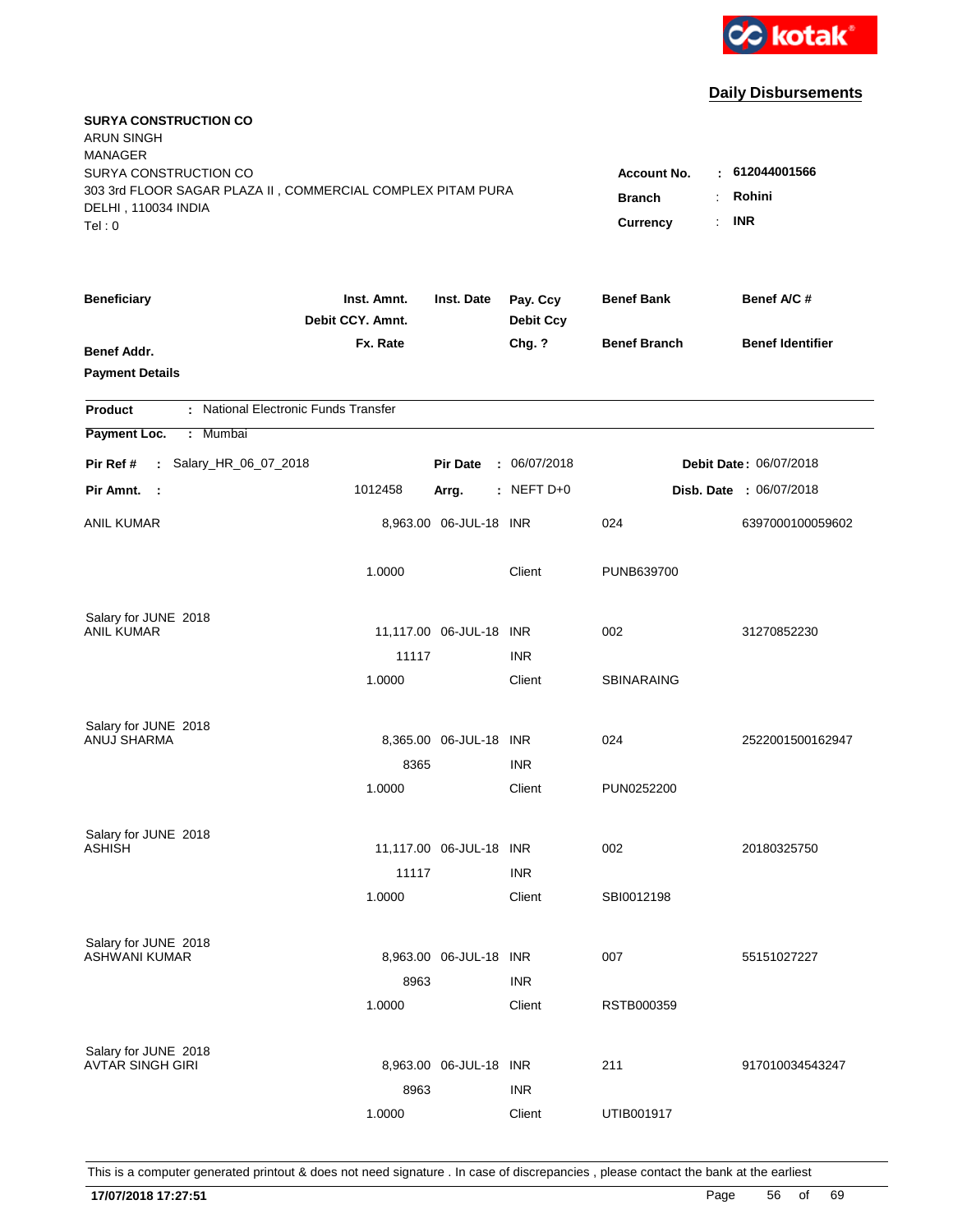

| <b>SURYA CONSTRUCTION CO</b><br><b>ARUN SINGH</b><br><b>MANAGER</b><br>SURYA CONSTRUCTION CO<br>303 3rd FLOOR SAGAR PLAZA II, COMMERCIAL COMPLEX PITAM PURA<br>DELHI, 110034 INDIA<br>Tel: 0 | <b>Account No.</b><br>٠.<br><b>Branch</b><br>Currency | 612044001566<br>Rohini<br><b>INR</b> |                              |                     |                         |
|----------------------------------------------------------------------------------------------------------------------------------------------------------------------------------------------|-------------------------------------------------------|--------------------------------------|------------------------------|---------------------|-------------------------|
| <b>Beneficiary</b>                                                                                                                                                                           | Inst. Amnt.<br>Debit CCY. Amnt.                       | Inst. Date                           | Pay. Ccy<br><b>Debit Ccy</b> | <b>Benef Bank</b>   | Benef A/C #             |
| Benef Addr.<br><b>Payment Details</b>                                                                                                                                                        | Fx. Rate                                              |                                      | Chg. ?                       | <b>Benef Branch</b> | <b>Benef Identifier</b> |
| : National Electronic Funds Transfer<br><b>Product</b>                                                                                                                                       |                                                       |                                      |                              |                     |                         |
| Payment Loc.<br>: Mumbai                                                                                                                                                                     |                                                       |                                      |                              |                     |                         |
| : Salary_HR_06_07_2018<br>Pir Ref #                                                                                                                                                          |                                                       | <b>Pir Date</b>                      | : 06/07/2018                 |                     | Debit Date: 06/07/2018  |
| Pir Amnt.<br>$\sim$ 1                                                                                                                                                                        | 1012458                                               | Arrg.                                | $:$ NEFT D+0                 |                     | Disb. Date : 06/07/2018 |
| AVTAR SINGH GIRI                                                                                                                                                                             |                                                       | 8,963.00 06-JUL-18 INR               |                              | 211                 | 917010034543247         |
|                                                                                                                                                                                              | 1.0000                                                |                                      | Client                       | UTIB001917          |                         |
| Salary for JUNE 2018<br><b>DILAIL SINGH</b>                                                                                                                                                  |                                                       | 8,963.00 06-JUL-18 INR               | <b>INR</b>                   | 016                 | 3640557507              |
|                                                                                                                                                                                              | 8963<br>1.0000                                        |                                      | Client                       | CBIN281589          |                         |
| Salary for JUNE 2018<br><b>GHAN SHYAM</b>                                                                                                                                                    | 11117                                                 | 11,117.00 06-JUL-18 INR              | <b>INR</b>                   | 024                 | 4527000100119552        |
|                                                                                                                                                                                              | 1.0000                                                |                                      | Client                       | 160024046           |                         |
| Salary for JUNE 2018<br><b>INAM AHMAD</b>                                                                                                                                                    | 11117                                                 | 11,117.00 06-JUL-18 INR              | <b>INR</b>                   | 007                 | 65238364341             |
|                                                                                                                                                                                              | 1.0000                                                |                                      | Client                       | STB0000327          |                         |
| Salary for JUNE 2018<br>JAI BHAGWAN                                                                                                                                                          | 11117                                                 | 11,117.00 06-JUL-18 INR              | <b>INR</b>                   | 011                 | 250910100018796         |
|                                                                                                                                                                                              | 1.0000                                                |                                      | Client                       | ANDB002509          |                         |
| Salary for JUNE 2018<br><b>KRISHAN KUMAR</b>                                                                                                                                                 | 17675                                                 | 17,675.00 06-JUL-18 INR              | <b>INR</b>                   | 020                 | 141901000002047         |
|                                                                                                                                                                                              | 1.0000                                                |                                      | Client                       | 160020003           |                         |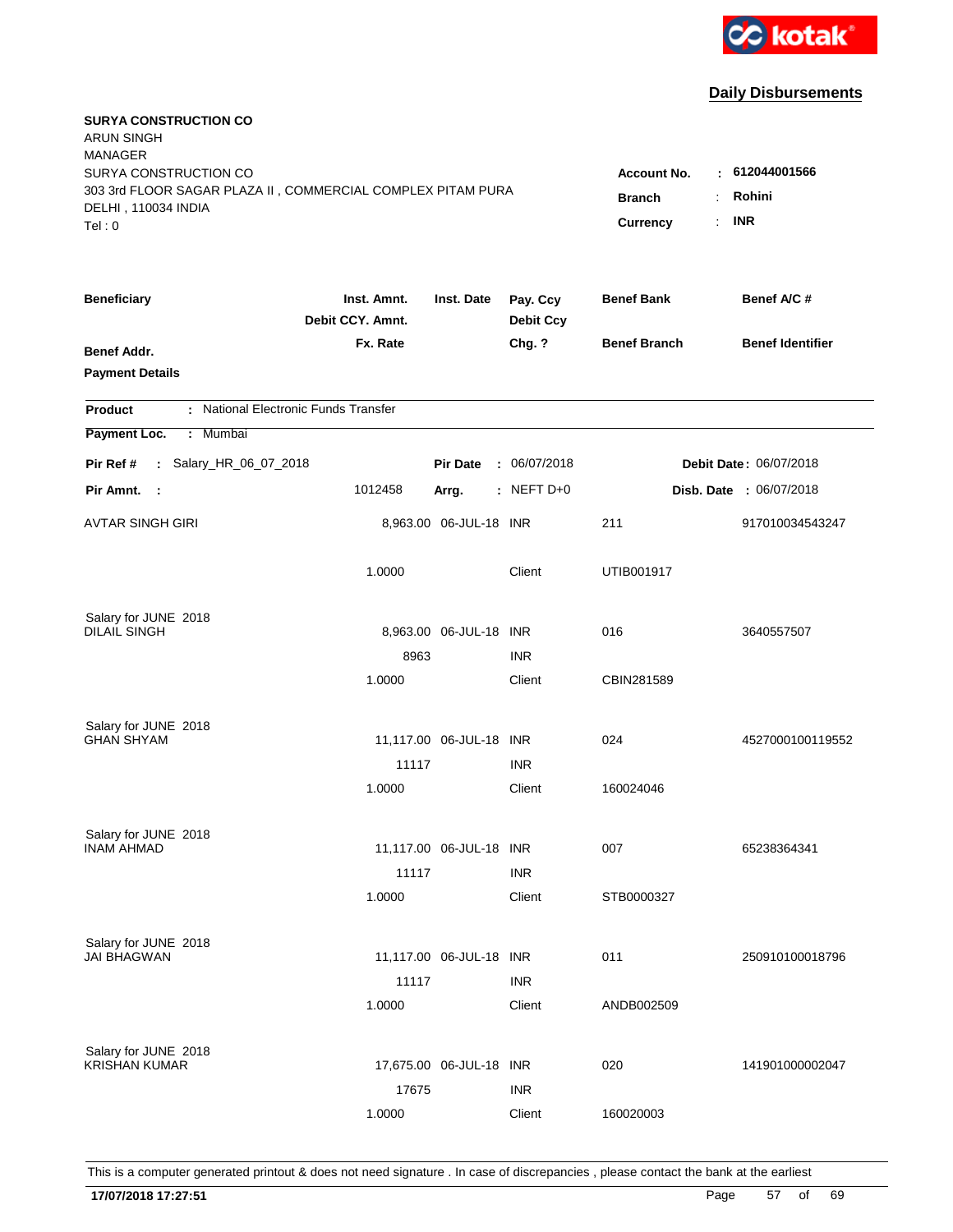

| <b>SURYA CONSTRUCTION CO</b><br><b>ARUN SINGH</b><br><b>MANAGER</b><br>SURYA CONSTRUCTION CO |                                                          |                         |                              | <b>Account No.</b><br>÷ | 612044001566            |
|----------------------------------------------------------------------------------------------|----------------------------------------------------------|-------------------------|------------------------------|-------------------------|-------------------------|
| 303 3rd FLOOR SAGAR PLAZA II, COMMERCIAL COMPLEX PITAM PURA<br>DELHI, 110034 INDIA<br>Tel: 0 | Rohini<br><b>Branch</b><br><b>INR</b><br><b>Currency</b> |                         |                              |                         |                         |
| <b>Beneficiary</b>                                                                           | Inst. Amnt.<br>Debit CCY. Amnt.                          | Inst. Date              | Pay. Ccy<br><b>Debit Ccy</b> | <b>Benef Bank</b>       | Benef A/C #             |
| Benef Addr.<br><b>Payment Details</b>                                                        | Fx. Rate                                                 |                         | Chg. ?                       | <b>Benef Branch</b>     | <b>Benef Identifier</b> |
| : National Electronic Funds Transfer<br><b>Product</b>                                       |                                                          |                         |                              |                         |                         |
| Payment Loc.<br>: Mumbai                                                                     |                                                          |                         |                              |                         |                         |
| : Salary_HR_06_07_2018<br>Pir Ref #                                                          |                                                          | <b>Pir Date</b>         | : 06/07/2018                 |                         | Debit Date: 06/07/2018  |
| Pir Amnt. :                                                                                  | 1012458                                                  | Arrg.                   | $:$ NEFT D+0                 |                         | Disb. Date : 06/07/2018 |
| <b>KRISHAN KUMAR</b>                                                                         |                                                          | 17,675.00 06-JUL-18 INR |                              | 020                     | 141901000002047         |
|                                                                                              | 1.0000                                                   |                         | Client                       | 160020003               |                         |
| Salary for JUNE 2018                                                                         |                                                          |                         |                              | 016                     |                         |
| LAKHVINDER SINGH                                                                             | 8963                                                     | 8,963.00 06-JUL-18 INR  | <b>INR</b>                   |                         | 3283131788              |
|                                                                                              | 1.0000                                                   |                         | Client                       | CBIN281574              |                         |
| Salary for JUNE 2018<br><b>LAKHWINDER SINGH</b>                                              |                                                          | 8,963.00 06-JUL-18 INR  |                              | 014                     | 60268014932             |
|                                                                                              | 8963                                                     |                         | <b>INR</b>                   |                         |                         |
|                                                                                              | 1.0000                                                   |                         | Client                       | MAHB001451              |                         |
| Salary for JUNE 2018<br><b>LAXMI CHAND</b>                                                   |                                                          | 8,963.00 06-JUL-18 INR  |                              | 024                     | 2522001700040595        |
|                                                                                              | 8963                                                     |                         | <b>INR</b>                   |                         |                         |
|                                                                                              | 1.0000                                                   |                         | Client                       | PUN0252200              |                         |
| Salary for JUNE 2018<br><b>MANISH</b>                                                        |                                                          | 8,365.00 06-JUL-18 INR  |                              | 016                     | 3543591628              |
|                                                                                              | 8365<br>1.0000                                           |                         | <b>INR</b><br>Client         | CBIN281058              |                         |
|                                                                                              |                                                          |                         |                              |                         |                         |
| Salary for JUNE 2018<br><b>MANISH KUMAR</b>                                                  |                                                          | 8,963.00 06-JUL-18 INR  |                              | 024                     | 6397000100051248        |
|                                                                                              | 8963                                                     |                         | <b>INR</b>                   |                         |                         |
|                                                                                              | 1.0000                                                   |                         | Client                       | PUNB639700              |                         |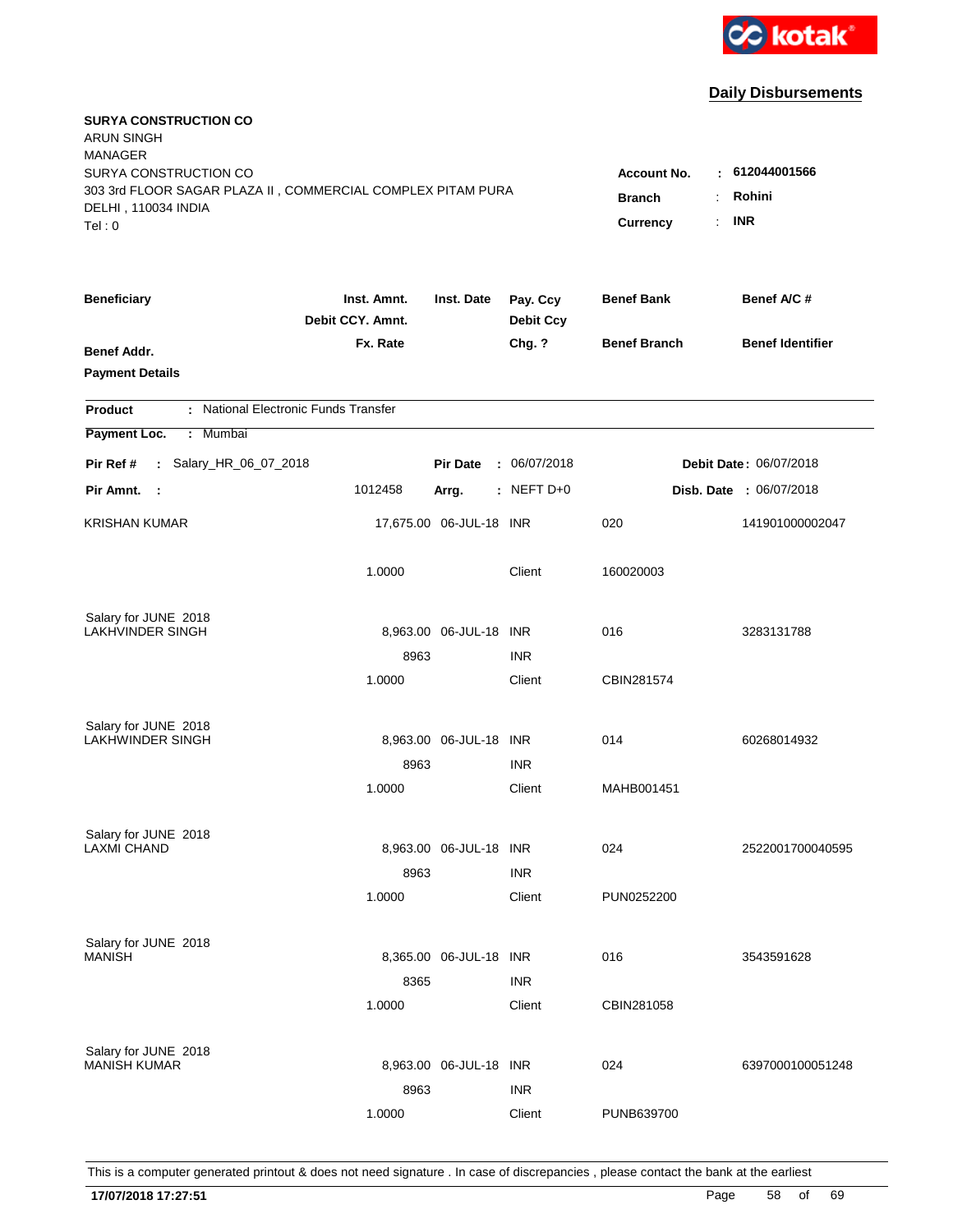

| <b>SURYA CONSTRUCTION CO</b><br><b>ARUN SINGH</b><br><b>MANAGER</b><br>SURYA CONSTRUCTION CO |                                 |                                  |                              | <b>Account No.</b>  | $-612044001566$                |
|----------------------------------------------------------------------------------------------|---------------------------------|----------------------------------|------------------------------|---------------------|--------------------------------|
| 303 3rd FLOOR SAGAR PLAZA II, COMMERCIAL COMPLEX PITAM PURA<br>DELHI, 110034 INDIA<br>Tel: 0 | <b>Branch</b><br>Currency       | Rohini<br>÷.<br><b>INR</b><br>÷. |                              |                     |                                |
| <b>Beneficiary</b>                                                                           | Inst. Amnt.<br>Debit CCY. Amnt. | Inst. Date                       | Pay. Ccy<br><b>Debit Ccy</b> | <b>Benef Bank</b>   | Benef A/C #                    |
| Benef Addr.<br><b>Payment Details</b>                                                        | Fx. Rate                        |                                  | Chg. ?                       | <b>Benef Branch</b> | <b>Benef Identifier</b>        |
| : National Electronic Funds Transfer<br><b>Product</b>                                       |                                 |                                  |                              |                     |                                |
| Payment Loc.<br>: Mumbai                                                                     |                                 |                                  |                              |                     |                                |
| : Salary_HR_06_07_2018<br>Pir Ref #                                                          |                                 | <b>Pir Date</b>                  | : 06/07/2018                 |                     | Debit Date: 06/07/2018         |
| Pir Amnt. :                                                                                  | 1012458                         | Arrg.                            | $:$ NEFT D+0                 |                     | <b>Disb. Date : 06/07/2018</b> |
| <b>MANISH KUMAR</b>                                                                          |                                 | 8,963.00 06-JUL-18 INR           |                              | 024                 | 6397000100051248               |
|                                                                                              | 1.0000                          |                                  | Client                       | PUNB639700          |                                |
| Salary for JUNE 2018                                                                         |                                 |                                  |                              |                     |                                |
| <b>MANISH KUMAR</b>                                                                          |                                 | 8,963.00 06-JUL-18 INR           |                              | 002                 | 35421813838                    |
|                                                                                              | 8963<br>1.0000                  |                                  | <b>INR</b><br>Client         | SBIN016892          |                                |
| Salary for JUNE 2018                                                                         |                                 |                                  |                              |                     |                                |
| <b>NARANJAN SINGH</b>                                                                        |                                 | 10,374.00 06-JUL-18 INR          |                              | 002                 | 34591472921                    |
|                                                                                              | 10374                           |                                  | <b>INR</b>                   |                     |                                |
|                                                                                              | 1.0000                          |                                  | Client                       | RSBI010471          |                                |
| Salary for JUNE 2018                                                                         |                                 |                                  |                              |                     |                                |
| <b>NASIR</b>                                                                                 |                                 | 11,117.00 06-JUL-18 INR          |                              | 024                 | 6397000100065481               |
|                                                                                              | 11117                           |                                  | <b>INR</b>                   |                     |                                |
|                                                                                              | 1.0000                          |                                  | Client                       | PUNB639700          |                                |
| Salary for JUNE 2018                                                                         |                                 |                                  |                              |                     |                                |
| PARVEEN KUMAR                                                                                |                                 | 8,963.00 06-JUL-18 INR           |                              | 024                 | 6397001700041127               |
|                                                                                              | 8963                            |                                  | <b>INR</b>                   |                     |                                |
|                                                                                              | 1.0000                          |                                  | Client                       | PUNB639700          |                                |
| Salary for JUNE 2018                                                                         |                                 |                                  |                              |                     |                                |
| PRINCE SHARMA                                                                                |                                 | 11,117.00 06-JUL-18 INR          |                              | 024                 | 4822006900003381               |
|                                                                                              | 11117                           |                                  | <b>INR</b>                   |                     |                                |
|                                                                                              | 1.0000                          |                                  | Client                       | PUN0482200          |                                |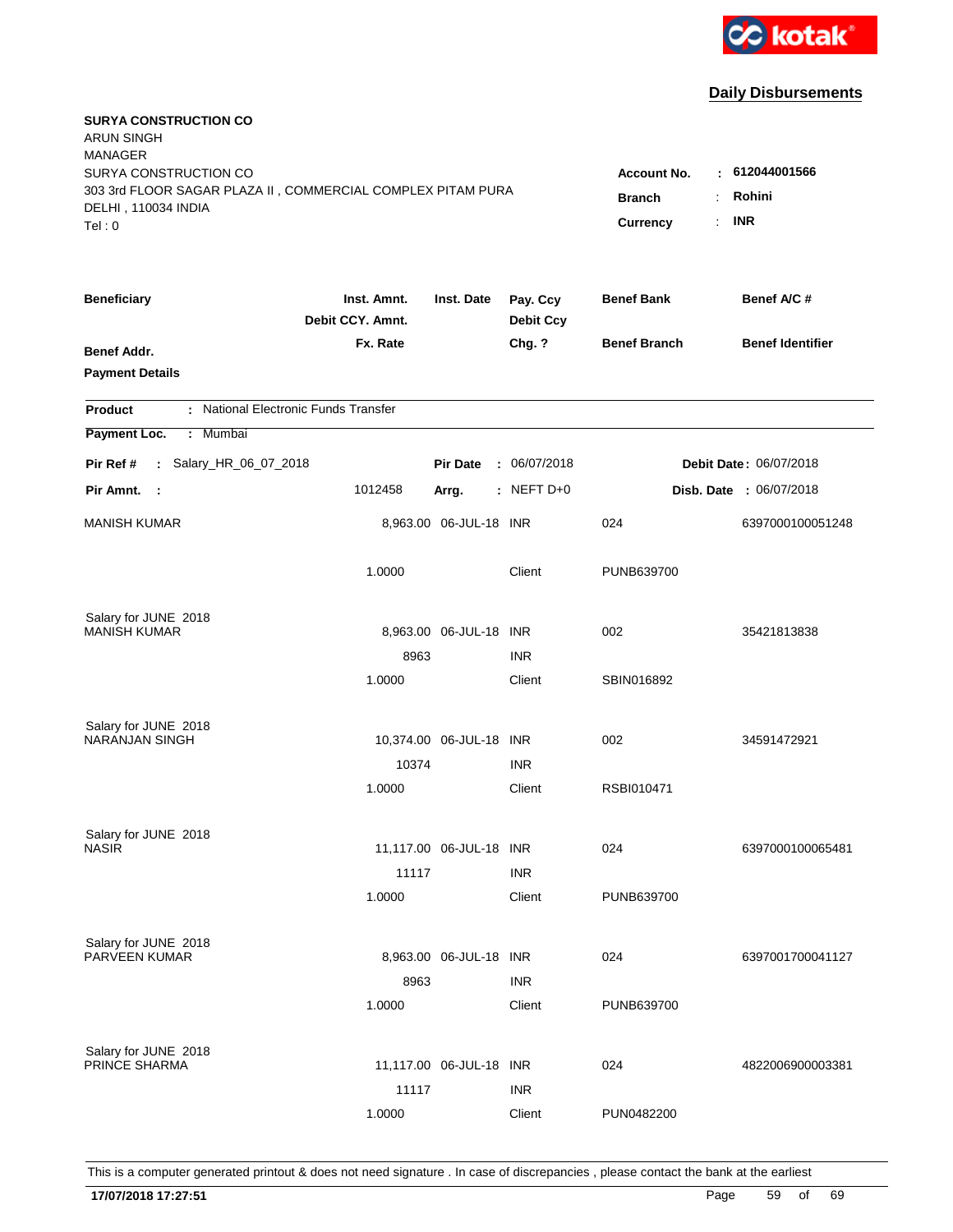

| <b>SURYA CONSTRUCTION CO</b><br><b>ARUN SINGH</b><br><b>MANAGER</b><br>SURYA CONSTRUCTION CO<br>303 3rd FLOOR SAGAR PLAZA II, COMMERCIAL COMPLEX PITAM PURA<br>DELHI, 110034 INDIA<br>Tel: 0 | <b>Account No.</b><br><b>Branch</b><br>÷<br>Currency<br>÷. | 612044001566<br>$\sim$<br>Rohini<br><b>INR</b> |                              |                     |                         |
|----------------------------------------------------------------------------------------------------------------------------------------------------------------------------------------------|------------------------------------------------------------|------------------------------------------------|------------------------------|---------------------|-------------------------|
| <b>Beneficiary</b>                                                                                                                                                                           | Inst. Amnt.<br>Debit CCY. Amnt.                            | Inst. Date                                     | Pay. Ccy<br><b>Debit Ccy</b> | <b>Benef Bank</b>   | Benef A/C #             |
| Benef Addr.<br><b>Payment Details</b>                                                                                                                                                        | Fx. Rate                                                   |                                                | Chg. ?                       | <b>Benef Branch</b> | <b>Benef Identifier</b> |
| : National Electronic Funds Transfer<br><b>Product</b>                                                                                                                                       |                                                            |                                                |                              |                     |                         |
| Payment Loc.<br>: Mumbai                                                                                                                                                                     |                                                            |                                                |                              |                     |                         |
| : Salary_HR_06_07_2018<br>Pir Ref #                                                                                                                                                          |                                                            | <b>Pir Date</b>                                | : 06/07/2018                 |                     | Debit Date: 06/07/2018  |
| Pir Amnt. :                                                                                                                                                                                  | 1012458                                                    | Arrg.                                          | : NEFT $D+0$                 |                     | Disb. Date : 06/07/2018 |
| PRINCE SHARMA                                                                                                                                                                                |                                                            | 11,117.00 06-JUL-18 INR                        |                              | 024                 | 4822006900003381        |
|                                                                                                                                                                                              | 1.0000                                                     |                                                | Client                       | PUN0482200          |                         |
| Salary for JUNE 2018                                                                                                                                                                         |                                                            |                                                |                              |                     |                         |
| <b>RAHUL KUMAR</b>                                                                                                                                                                           |                                                            | 8,148.00 06-JUL-18 INR                         |                              | 026                 | 545502010008255         |
|                                                                                                                                                                                              | 8148<br>1.0000                                             |                                                | <b>INR</b><br>Client         | RUBI554553          |                         |
|                                                                                                                                                                                              |                                                            |                                                |                              |                     |                         |
| Salary for JUNE 2018                                                                                                                                                                         |                                                            |                                                |                              |                     |                         |
| <b>RAM KUMAR</b>                                                                                                                                                                             |                                                            | 11,117.00 06-JUL-18 INR                        |                              | 007                 | 65085097067             |
|                                                                                                                                                                                              | 11117                                                      |                                                | <b>INR</b>                   |                     |                         |
|                                                                                                                                                                                              | 1.0000                                                     |                                                | Client                       | 160007044           |                         |
| Salary for JUNE 2018                                                                                                                                                                         |                                                            |                                                |                              |                     |                         |
| <b>RAVINDER KUMAR</b>                                                                                                                                                                        |                                                            | 8,963.00 06-JUL-18 INR                         |                              | 007                 | 65183782096             |
|                                                                                                                                                                                              | 8963                                                       |                                                | <b>INR</b>                   |                     |                         |
|                                                                                                                                                                                              | 1.0000                                                     |                                                | Client                       | RSTB000359          |                         |
| Salary for JUNE 2018                                                                                                                                                                         |                                                            |                                                |                              |                     |                         |
| <b>ROHIT GIRI</b>                                                                                                                                                                            |                                                            | 8,963.00 06-JUL-18 INR                         |                              | 023                 | 00451000009920          |
|                                                                                                                                                                                              | 8963                                                       |                                                | <b>INR</b>                   |                     |                         |
|                                                                                                                                                                                              | 1.0000                                                     |                                                | Client                       | PSIB000045          |                         |
|                                                                                                                                                                                              |                                                            |                                                |                              |                     |                         |
| Salary for JUNE 2018<br><b>SANDEEP KUMAR</b>                                                                                                                                                 |                                                            | 8,963.00 06-JUL-18 INR                         |                              | 234                 | 100058167385            |
|                                                                                                                                                                                              | 8963                                                       |                                                | <b>INR</b>                   |                     |                         |
|                                                                                                                                                                                              | 1.0000                                                     |                                                | Client                       | <b>INDB000615</b>   |                         |
|                                                                                                                                                                                              |                                                            |                                                |                              |                     |                         |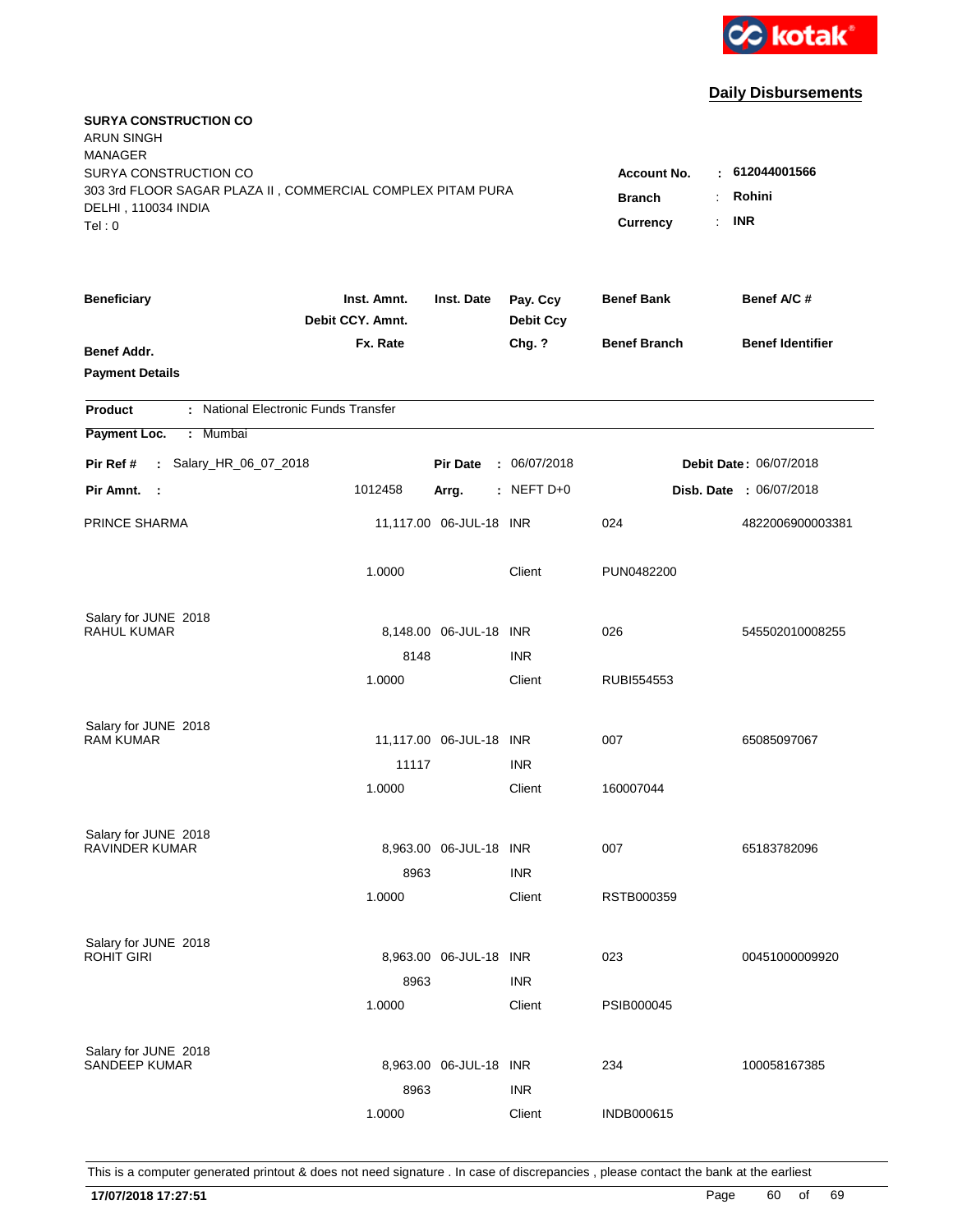

| <b>SURYA CONSTRUCTION CO</b><br><b>ARUN SINGH</b><br><b>MANAGER</b>                                                   |                  |                                                                    |                                      |                     |                                |
|-----------------------------------------------------------------------------------------------------------------------|------------------|--------------------------------------------------------------------|--------------------------------------|---------------------|--------------------------------|
| SURYA CONSTRUCTION CO<br>303 3rd FLOOR SAGAR PLAZA II, COMMERCIAL COMPLEX PITAM PURA<br>DELHI, 110034 INDIA<br>Tel: 0 |                  | <b>Account No.</b><br>н.<br><b>Branch</b><br><b>Currency</b><br>÷. | 612044001566<br>Rohini<br><b>INR</b> |                     |                                |
| <b>Beneficiary</b>                                                                                                    | Inst. Amnt.      | Inst. Date                                                         | Pay. Ccy                             | <b>Benef Bank</b>   | Benef A/C #                    |
|                                                                                                                       | Debit CCY. Amnt. |                                                                    | <b>Debit Ccy</b>                     |                     |                                |
| Benef Addr.<br><b>Payment Details</b>                                                                                 | Fx. Rate         |                                                                    | Chg. ?                               | <b>Benef Branch</b> | <b>Benef Identifier</b>        |
| : National Electronic Funds Transfer<br><b>Product</b>                                                                |                  |                                                                    |                                      |                     |                                |
| Payment Loc.<br>: Mumbai                                                                                              |                  |                                                                    |                                      |                     |                                |
| : Salary_HR_06_07_2018<br>Pir Ref #                                                                                   |                  | <b>Pir Date</b><br>÷.                                              | 06/07/2018                           |                     | Debit Date: 06/07/2018         |
| Pir Amnt.<br>- 1                                                                                                      | 1012458          | Arrg.                                                              | $:$ NEFT D+0                         |                     | <b>Disb. Date : 06/07/2018</b> |
| SANDEEP KUMAR                                                                                                         |                  | 8,963.00 06-JUL-18 INR                                             |                                      | 234                 | 100058167385                   |
|                                                                                                                       | 1.0000           |                                                                    | Client                               | <b>INDB000615</b>   |                                |
| Salary for JUNE 2018                                                                                                  |                  |                                                                    |                                      |                     |                                |
| SANJAY KUMAR                                                                                                          |                  | 8,963.00 06-JUL-18 INR                                             |                                      | 002                 | 37595021723                    |
|                                                                                                                       | 8963             |                                                                    | <b>INR</b>                           |                     |                                |
|                                                                                                                       | 1.0000           |                                                                    | Client                               | SBIN01579           |                                |
| Salary for JUNE 2018                                                                                                  |                  |                                                                    |                                      |                     |                                |
| <b>SANJEEV KUMAR</b>                                                                                                  |                  | 8,963.00 06-JUL-18 INR                                             |                                      | 234                 | 159466401886                   |
|                                                                                                                       | 8963             |                                                                    | <b>INR</b>                           |                     |                                |
|                                                                                                                       | 1.0000           |                                                                    | Client                               | <b>INDB000344</b>   |                                |
| Salary for JUNE 2018                                                                                                  |                  |                                                                    |                                      |                     |                                |
| <b>SATISH KUMAR</b>                                                                                                   |                  | 34,990.00 06-JUL-18 INR                                            |                                      | 012                 | 37300100003971                 |
|                                                                                                                       | 34990            |                                                                    | <b>INR</b>                           |                     |                                |
|                                                                                                                       | 1.0000           |                                                                    | Client                               | BARBBARWAL          |                                |
| Salary for JUNE 2018                                                                                                  |                  |                                                                    |                                      |                     |                                |
| <b>SHUBHAM</b>                                                                                                        |                  | 8,963.00 06-JUL-18 INR                                             |                                      | 024                 | 4822006900003460               |
|                                                                                                                       | 8963             |                                                                    | <b>INR</b>                           |                     |                                |
|                                                                                                                       | 1.0000           |                                                                    | Client                               | PUN0482200          |                                |
| Salary for JUNE 2018                                                                                                  |                  |                                                                    |                                      |                     |                                |
| SULINDER KUMAR                                                                                                        |                  | 8,963.00 06-JUL-18 INR                                             |                                      | 015                 | 1624101012516                  |
|                                                                                                                       | 8963             |                                                                    | <b>INR</b>                           |                     |                                |
|                                                                                                                       | 1.0000           |                                                                    | Client                               | 160015010           |                                |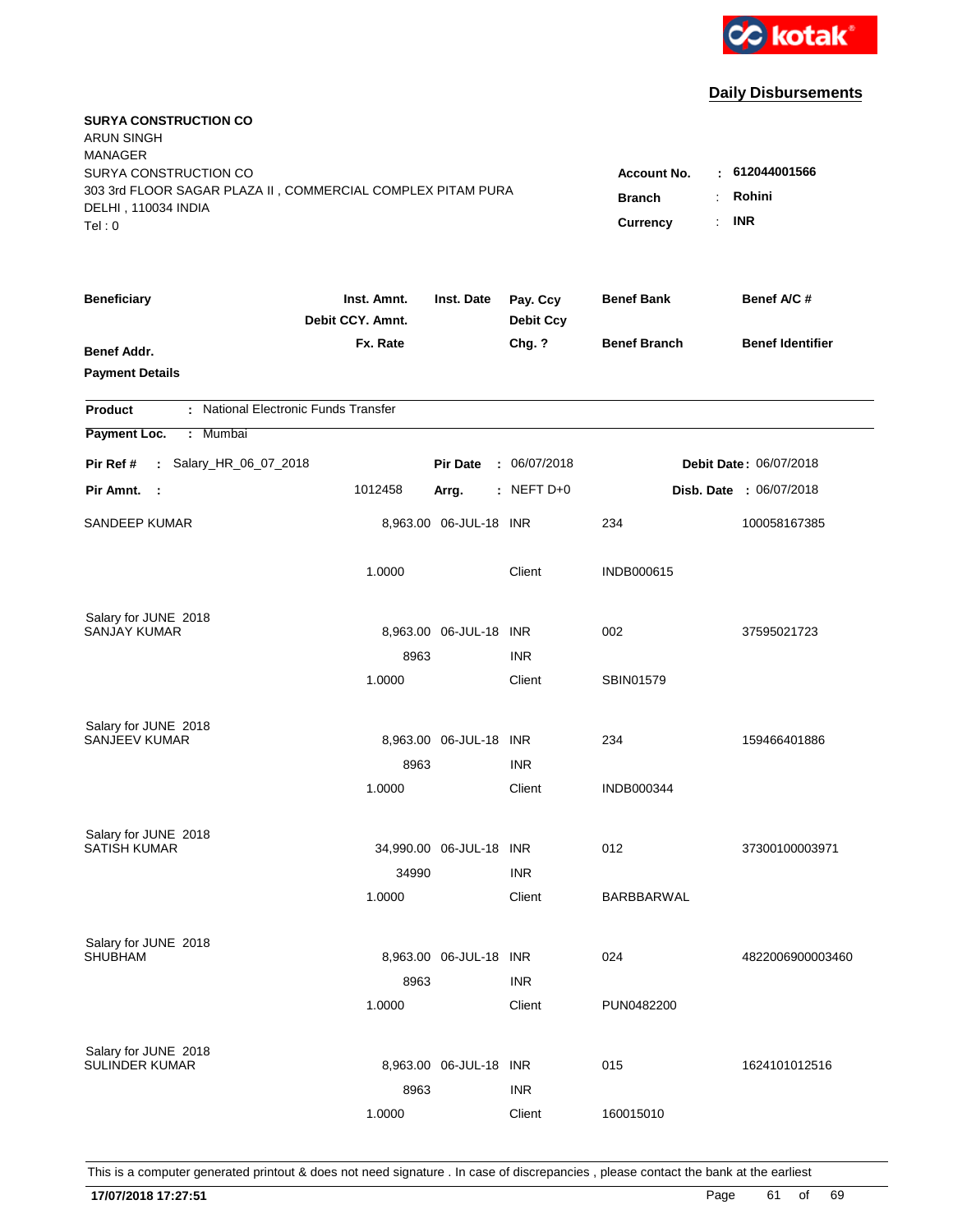

| <b>SURYA CONSTRUCTION CO</b><br><b>ARUN SINGH</b><br><b>MANAGER</b>                                         |                                 |                         |                              |                                                                    |                                         |
|-------------------------------------------------------------------------------------------------------------|---------------------------------|-------------------------|------------------------------|--------------------------------------------------------------------|-----------------------------------------|
| SURYA CONSTRUCTION CO<br>303 3rd FLOOR SAGAR PLAZA II, COMMERCIAL COMPLEX PITAM PURA<br>DELHI, 110034 INDIA |                                 |                         |                              | <b>Account No.</b><br><b>Branch</b><br>÷.<br>÷.<br><b>Currency</b> | $-612044001566$<br>Rohini<br><b>INR</b> |
| Tel: 0                                                                                                      |                                 |                         |                              |                                                                    |                                         |
| <b>Beneficiary</b>                                                                                          | Inst. Amnt.<br>Debit CCY. Amnt. | Inst. Date              | Pay. Ccy<br><b>Debit Ccy</b> | <b>Benef Bank</b>                                                  | Benef A/C #                             |
| <b>Benef Addr.</b>                                                                                          | Fx. Rate                        |                         | Chg. ?                       | <b>Benef Branch</b>                                                | <b>Benef Identifier</b>                 |
| <b>Payment Details</b>                                                                                      |                                 |                         |                              |                                                                    |                                         |
| : National Electronic Funds Transfer<br><b>Product</b>                                                      |                                 |                         |                              |                                                                    |                                         |
| Payment Loc.<br>: Mumbai                                                                                    |                                 |                         |                              |                                                                    |                                         |
| : Salary_HR_06_07_2018<br>Pir Ref #                                                                         |                                 | <b>Pir Date</b>         | : 06/07/2018                 |                                                                    | Debit Date: 06/07/2018                  |
| Pir Amnt.<br>- 1                                                                                            | 1012458                         | Arrg.                   | : NEFT D+0                   |                                                                    | Disb. Date : 06/07/2018                 |
| <b>SULINDER KUMAR</b>                                                                                       |                                 | 8,963.00 06-JUL-18 INR  |                              | 015                                                                | 1624101012516                           |
|                                                                                                             | 1.0000                          |                         | Client                       | 160015010                                                          |                                         |
| Salary for JUNE 2018                                                                                        |                                 |                         |                              |                                                                    |                                         |
| <b>SUNDER KUMAR</b>                                                                                         |                                 | 8,963.00 06-JUL-18 INR  |                              | 016                                                                | 3281902369                              |
|                                                                                                             | 8963<br>1.0000                  |                         | <b>INR</b><br>Client         | CBIN283613                                                         |                                         |
|                                                                                                             |                                 |                         |                              |                                                                    |                                         |
| Salary for JUNE 2018                                                                                        |                                 |                         |                              |                                                                    |                                         |
| <b>SURESH KUMAR</b>                                                                                         | 11117                           | 11,117.00 06-JUL-18 INR | <b>INR</b>                   | 024                                                                | 2522000100162065                        |
|                                                                                                             | 1.0000                          |                         | Client                       | PUN0252200                                                         |                                         |
|                                                                                                             |                                 |                         |                              |                                                                    |                                         |
| Salary for JUNE 2018                                                                                        |                                 |                         |                              |                                                                    |                                         |
| <b>TEK SINGH</b>                                                                                            |                                 | 8,963.00 06-JUL-18 INR  | <b>INR</b>                   | 024                                                                | 2522000100133027                        |
|                                                                                                             | 8963<br>1.0000                  |                         | Client                       | PUN0252200                                                         |                                         |
|                                                                                                             |                                 |                         |                              |                                                                    |                                         |
| Salary for JUNE 2018                                                                                        |                                 |                         |                              |                                                                    |                                         |
| <b>VIKAS SHARMA</b>                                                                                         |                                 | 8,963.00 06-JUL-18 INR  |                              | 007                                                                | 65231815112                             |
|                                                                                                             | 8963<br>1.0000                  |                         | <b>INR</b><br>Client         | RSTB000359                                                         |                                         |
|                                                                                                             |                                 |                         |                              |                                                                    |                                         |

Salary for JUNE 2018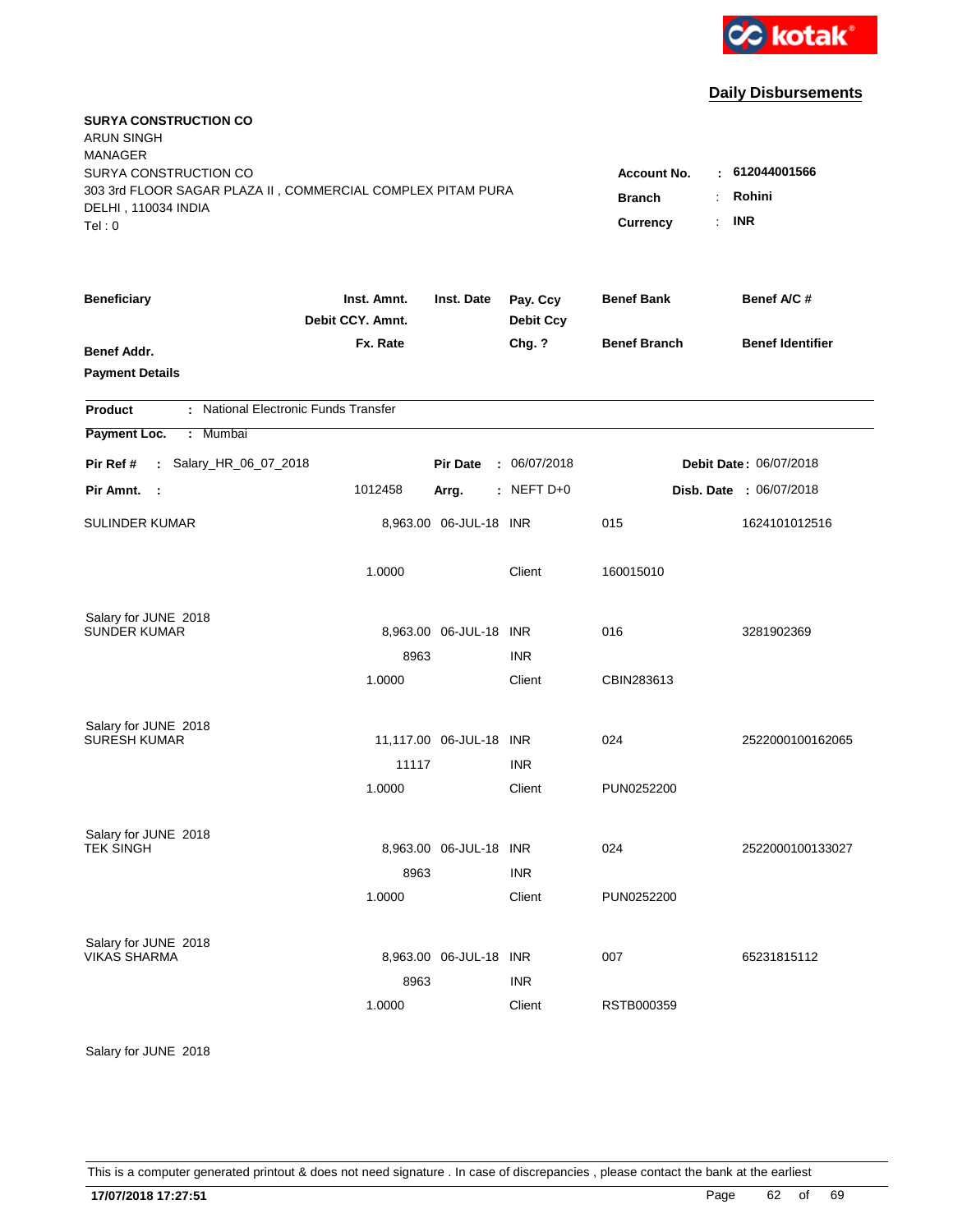

| <b>SURYA CONSTRUCTION CO</b><br>ARUN SINGH<br>MANAGER<br>SURYA CONSTRUCTION CO<br>303 3rd FLOOR SAGAR PLAZA II, COMMERCIAL COMPLEX PITAM PURA<br>DELHI, 110034 INDIA<br>Tel:0 |                                      |                         |                              | Account No.<br><b>Branch</b><br><b>Currency</b><br>÷. | 612044001566<br>Rohini<br><b>INR</b> |
|-------------------------------------------------------------------------------------------------------------------------------------------------------------------------------|--------------------------------------|-------------------------|------------------------------|-------------------------------------------------------|--------------------------------------|
| <b>Beneficiary</b>                                                                                                                                                            | Inst. Amnt.<br>Debit CCY, Amnt.      | Inst. Date              | Pay. Ccy<br><b>Debit Ccy</b> | <b>Benef Bank</b>                                     | Benef A/C #                          |
| <b>Benef Addr.</b><br><b>Payment Details</b>                                                                                                                                  | Fx. Rate                             |                         | Chg. ?                       | <b>Benef Branch</b>                                   | <b>Benef Identifier</b>              |
| Product                                                                                                                                                                       | : National Electronic Funds Transfer |                         |                              |                                                       |                                      |
| Payment Loc.<br>Mumbai<br>÷                                                                                                                                                   |                                      |                         |                              |                                                       |                                      |
| Pir Ref #<br>: Vinod_Gupta_MMG_Stor                                                                                                                                           |                                      | <b>Pir Date</b>         | : 06/07/2018                 |                                                       | Debit Date: 07/07/2018               |
| Pir Amnt. :                                                                                                                                                                   | 11000                                | Arrg.                   | $:$ NEFT D+0                 |                                                       | Disb. Date : 07/07/2018              |
| Vinod Gupta                                                                                                                                                                   | 11000                                | 11,000.00 07-JUL-18 INR | <b>INR</b>                   | 011                                                   | 058710011007179                      |
|                                                                                                                                                                               | 1.0000                               |                         | Client                       | 110011012                                             |                                      |
| Vinod Gupta                                                                                                                                                                   |                                      |                         |                              |                                                       |                                      |
| MMG_Vehicle_06_07_20<br>Pir Ref #<br>÷.                                                                                                                                       |                                      | <b>Pir Date</b>         | : 06/07/2018                 |                                                       | Debit Date: 07/07/2018               |
| Pir Amnt.<br>$\sim$ 1                                                                                                                                                         | 67620                                | Arrg.                   | : NEFT D+0                   |                                                       | Disb. Date : 07/07/2018              |
| SHARWAN                                                                                                                                                                       | 67620                                | 67,620.00 07-JUL-18 INR | <b>INR</b>                   | 012                                                   | 33280100000518                       |
|                                                                                                                                                                               | 1.0000                               |                         | Client                       | <b>BAR0JAHANG</b>                                     |                                      |
| <b>SHARWAN</b>                                                                                                                                                                |                                      |                         |                              |                                                       |                                      |
| : Panchkula_Vehicle_06<br>Pir Ref #                                                                                                                                           |                                      | <b>Pir Date</b>         | : 06/07/2018                 |                                                       | <b>Debit Date: 07/07/2018</b>        |
| Pir Amnt.<br>- 1                                                                                                                                                              | 34300                                | Arrg.                   | : NEFT $D+0$                 |                                                       | Disb. Date : 07/07/2018              |
| Ishwar                                                                                                                                                                        |                                      | 34,300.00 07-JUL-18 INR |                              | 007                                                   | 55158608498                          |
|                                                                                                                                                                               | 34300                                |                         | <b>INR</b>                   |                                                       |                                      |
|                                                                                                                                                                               | 1.0000                               |                         | Client                       | STBP001222                                            |                                      |
| Ishwar                                                                                                                                                                        |                                      |                         |                              |                                                       |                                      |
| Pir Ref #<br>: Panchkula_Vehicle_06                                                                                                                                           |                                      | <b>Pir Date</b>         | : 06/07/2018                 |                                                       | Debit Date: 07/07/2018               |
| Pir Amnt. :                                                                                                                                                                   | 39200                                | Arrg.                   | $:$ NEFT D+0                 |                                                       | Disb. Date : 07/07/2018              |
| Apurva Devi                                                                                                                                                                   |                                      | 39,200.00 07-JUL-18 INR |                              | 024                                                   | 2939000101994270                     |
|                                                                                                                                                                               | 39200                                |                         | <b>INR</b>                   |                                                       |                                      |
|                                                                                                                                                                               | 1.0000                               |                         | Client                       | 160024034                                             |                                      |
| Apurva Devi                                                                                                                                                                   |                                      |                         |                              |                                                       |                                      |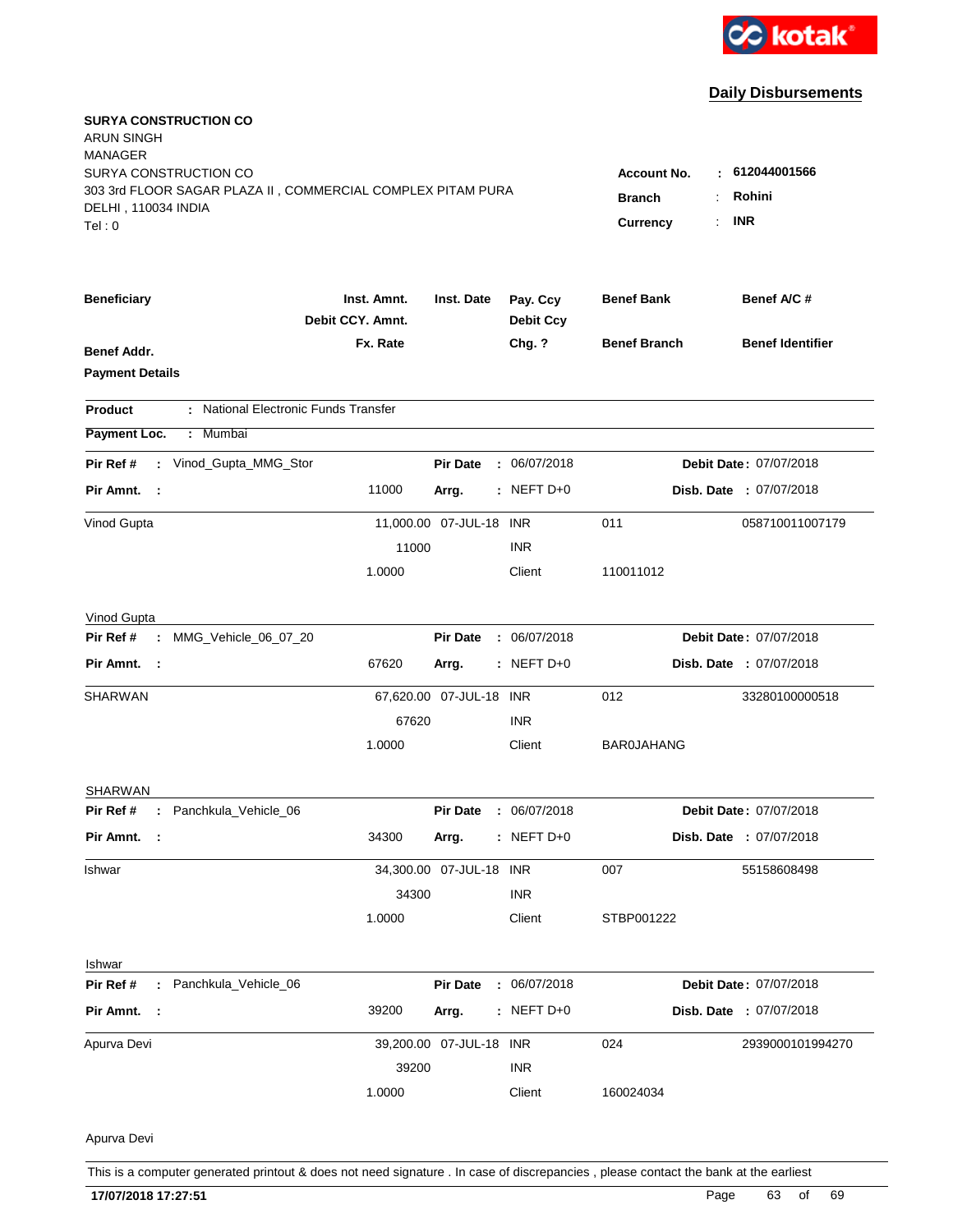

| <b>SURYA CONSTRUCTION CO</b><br>ARUN SINGH<br>MANAGER       |                                 |                         |                              |                         |                         |
|-------------------------------------------------------------|---------------------------------|-------------------------|------------------------------|-------------------------|-------------------------|
| SURYA CONSTRUCTION CO                                       |                                 |                         |                              | <b>Account No.</b>      | 612044001566<br>٠       |
| 303 3rd FLOOR SAGAR PLAZA II, COMMERCIAL COMPLEX PITAM PURA |                                 |                         |                              | <b>Branch</b>           | Rohini                  |
| DELHI, 110034 INDIA<br>Tel:0                                |                                 |                         |                              | <b>Currency</b>         | <b>INR</b><br>÷.        |
|                                                             |                                 |                         |                              |                         |                         |
| <b>Beneficiary</b>                                          | Inst. Amnt.<br>Debit CCY, Amnt. | Inst. Date              | Pay. Ccy<br><b>Debit Ccy</b> | <b>Benef Bank</b>       | Benef A/C #             |
| <b>Benef Addr.</b>                                          | Fx. Rate                        |                         | Chg. ?                       | <b>Benef Branch</b>     | <b>Benef Identifier</b> |
| <b>Payment Details</b>                                      |                                 |                         |                              |                         |                         |
| : National Electronic Funds Transfer<br>Product             |                                 |                         |                              |                         |                         |
| Payment Loc.<br>Mumbai<br>÷.                                |                                 |                         |                              |                         |                         |
| MMG_Vehicle_06_07_20<br>Pir Ref #<br>÷.                     |                                 | <b>Pir Date</b>         | : 06/07/2018                 |                         | Debit Date: 07/07/2018  |
| Pir Amnt. :                                                 | 22540                           | Arrg.                   | $:$ NEFT D+0                 |                         | Disb. Date : 07/07/2018 |
| <b>BHARAT LAL</b>                                           |                                 | 22,540.00 07-JUL-18 INR |                              | 240                     | 02471000048388          |
|                                                             | 22540                           |                         | <b>INR</b>                   |                         |                         |
|                                                             | 1.0000                          |                         | Client                       | 110240031               |                         |
| <b>BHARAT LAL</b>                                           |                                 |                         |                              |                         |                         |
| : Panchkula_Vehicle_06<br>Pir Ref #                         |                                 | <b>Pir Date</b>         | : 06/07/2018                 |                         | Debit Date: 07/07/2018  |
| Pir Amnt.<br>$\sim$ 1                                       | 34300                           | Arrg.                   | $:$ NEFT D+0                 | Disb. Date : 07/07/2018 |                         |
| Rabinder Jeet Kaur                                          |                                 | 34,300.00 07-JUL-18 INR |                              | 012                     | 18140100015229          |
|                                                             | 34300                           |                         | <b>INR</b>                   |                         |                         |
|                                                             | 1.0000                          |                         | Client                       | 160012004               |                         |
| Rabinder Jeet Kaur                                          |                                 |                         |                              |                         |                         |
| : MMG_Vehicle_06_07_20<br>Pir Ref #                         |                                 | <b>Pir Date</b>         | : 06/07/2018                 |                         | Debit Date: 07/07/2018  |
| Pir Amnt. :                                                 | 4508                            | Arrg.                   | $:$ NEFT D+0                 |                         | Disb. Date : 07/07/2018 |
| PARMOD KUMAR                                                |                                 | 4,508.00 07-JUL-18 INR  |                              | 015                     | 2983101005085           |
|                                                             | 4508                            |                         | <b>INR</b>                   |                         |                         |
|                                                             | 1.0000                          |                         | Client                       | CNR0002983              |                         |
| PARMOD KUMAR                                                |                                 |                         |                              |                         |                         |
| : Panipat_Vehicle_06_0<br>Pir Ref #                         |                                 | <b>Pir Date</b>         | : 06/07/2018                 |                         | Debit Date: 07/07/2018  |
| Pir Amnt. :                                                 | 32340                           | Arrg.                   | $:$ NEFT D+0                 |                         | Disb. Date : 07/07/2018 |
| Sonu                                                        |                                 | 32,340.00 07-JUL-18 INR |                              | 022                     | 09002191008729          |
|                                                             | 32340                           |                         | <b>INR</b>                   |                         |                         |
|                                                             | 1.0000                          |                         | Client                       | 132022004               |                         |
|                                                             |                                 |                         |                              |                         |                         |

Sonu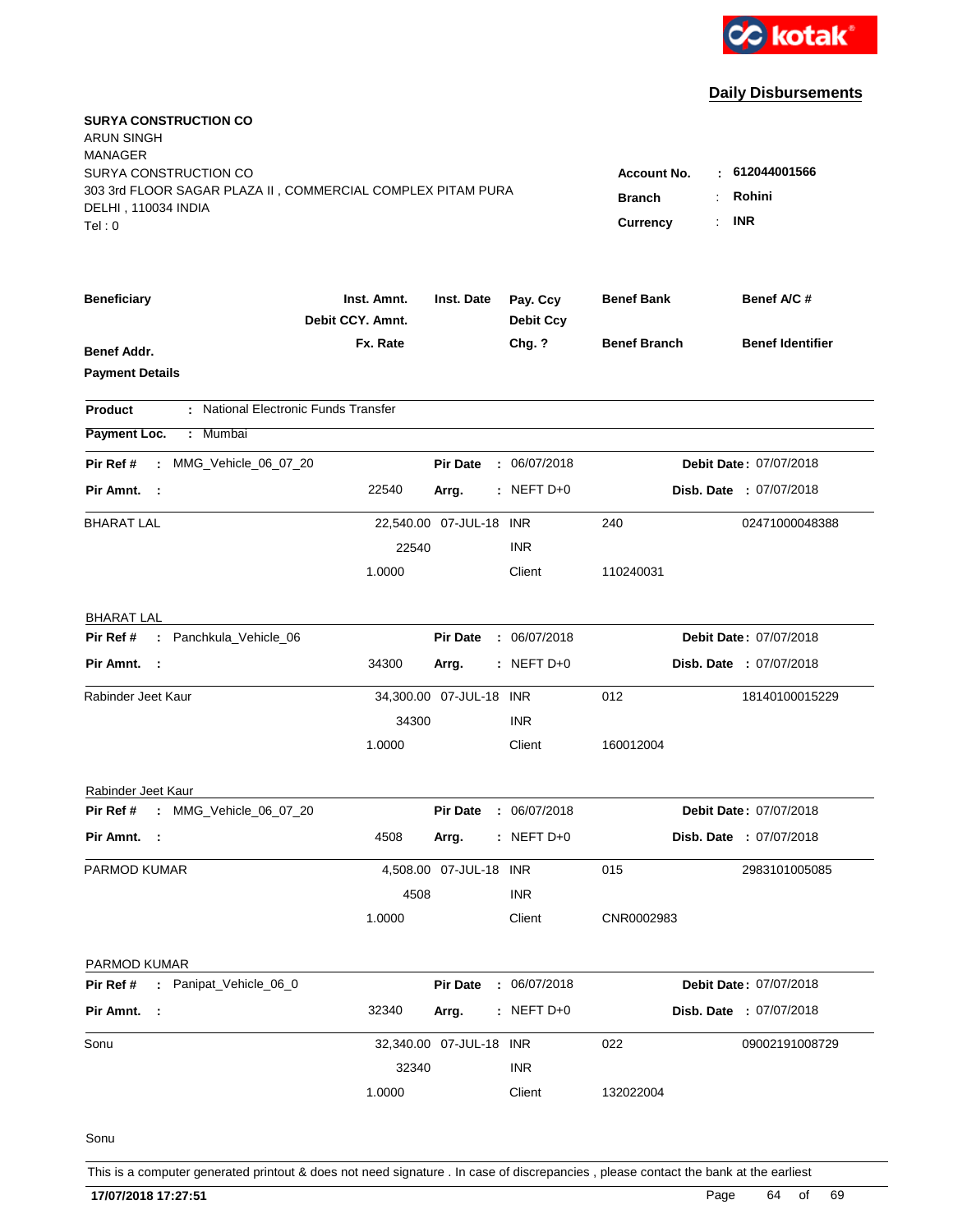

| <b>SURYA CONSTRUCTION CO</b><br>ARUN SINGH<br>MANAGER<br>SURYA CONSTRUCTION CO<br>303 3rd FLOOR SAGAR PLAZA II, COMMERCIAL COMPLEX PITAM PURA<br>DELHI, 110034 INDIA<br>Tel:0 |                                 |                         |                              | <b>Account No.</b><br><b>Branch</b><br><b>Currency</b> | : 612044001566<br>Rohini<br><b>INR</b> |
|-------------------------------------------------------------------------------------------------------------------------------------------------------------------------------|---------------------------------|-------------------------|------------------------------|--------------------------------------------------------|----------------------------------------|
| <b>Beneficiary</b>                                                                                                                                                            | Inst. Amnt.<br>Debit CCY. Amnt. | Inst. Date              | Pay. Ccy<br><b>Debit Ccy</b> | <b>Benef Bank</b>                                      | Benef A/C #                            |
| <b>Benef Addr.</b><br><b>Payment Details</b>                                                                                                                                  | Fx. Rate                        |                         | Chg. ?                       | <b>Benef Branch</b>                                    | <b>Benef Identifier</b>                |
| : National Electronic Funds Transfer<br><b>Product</b>                                                                                                                        |                                 |                         |                              |                                                        |                                        |
| Payment Loc.<br>Mumbai<br>÷.                                                                                                                                                  |                                 |                         |                              |                                                        |                                        |
| MMG_Vehicle_06_07_20<br>Pir Ref #<br>$\mathbf{r}$                                                                                                                             |                                 | <b>Pir Date</b>         | : 06/07/2018                 |                                                        | Debit Date: 07/07/2018                 |
| Pir Amnt. :                                                                                                                                                                   | 17281                           | Arrg.                   | $:$ NEFT D+0                 |                                                        | Disb. Date : 07/07/2018                |
| SUBHASH                                                                                                                                                                       |                                 | 17,281.00 07-JUL-18 INR |                              | 012                                                    | 21750100006507                         |
|                                                                                                                                                                               | 17281                           |                         | <b>INR</b>                   |                                                        |                                        |
|                                                                                                                                                                               | 1.0000                          |                         | Client                       | 110012053                                              |                                        |
| <b>SUBHASH</b>                                                                                                                                                                |                                 |                         |                              |                                                        |                                        |
| : Panipat_Vehicle_06_0<br>Pir Ref #                                                                                                                                           |                                 | <b>Pir Date</b>         | : 06/07/2018                 |                                                        | Debit Date: 07/07/2018                 |
| Pir Amnt.                                                                                                                                                                     | 34300                           | Arrg.                   | $:$ NEFT D+0                 |                                                        | Disb. Date : 07/07/2018                |
| <b>BHUNDU</b>                                                                                                                                                                 |                                 | 34,300.00 07-JUL-18 INR |                              | 024                                                    | 1216000100685954                       |
|                                                                                                                                                                               | 34300                           |                         | <b>INR</b>                   |                                                        |                                        |
|                                                                                                                                                                               | 1.0000                          |                         | Client                       | RPUN121600                                             |                                        |
| <b>BHUNDU</b>                                                                                                                                                                 |                                 |                         |                              |                                                        |                                        |
| : Yogesh_internetPPT_0<br>Pir Ref #                                                                                                                                           |                                 | <b>Pir Date</b>         | : 06/07/2018                 |                                                        | Debit Date: 07/07/2018                 |
| Pir Amnt.<br>- 1                                                                                                                                                              | 1500                            | Arrg.                   | $:$ NEFT D+0                 |                                                        | Disb. Date : 07/07/2018                |
| Yogesh                                                                                                                                                                        |                                 | 1,500.00 07-JUL-18 INR  |                              | 750                                                    | 50150080896864                         |
|                                                                                                                                                                               | 1500                            |                         | <b>INR</b>                   |                                                        |                                        |
|                                                                                                                                                                               | 1.0000                          |                         | Client                       | BDBL001341                                             |                                        |
| Yogesh Broadband                                                                                                                                                              |                                 |                         |                              |                                                        |                                        |
| : PPT_Rent_06_07_2018.<br>Pir Ref #                                                                                                                                           |                                 | <b>Pir Date</b>         | : 06/07/2018                 |                                                        | Debit Date: 07/07/2018                 |
| Pir Amnt. :                                                                                                                                                                   | 15000                           | Arrg.                   | $:$ NEFT D+0                 |                                                        | Disb. Date : 07/07/2018                |
| <b>KRISHAN LAL</b>                                                                                                                                                            |                                 | 15,000.00 07-JUL-18 INR |                              | 002                                                    | 11283538283                            |
|                                                                                                                                                                               | 15000                           |                         | <b>INR</b>                   |                                                        |                                        |
|                                                                                                                                                                               | 1.0000                          |                         | Client                       | RSBI003392                                             |                                        |
| <b>KRISHAN LAL</b>                                                                                                                                                            |                                 |                         |                              |                                                        |                                        |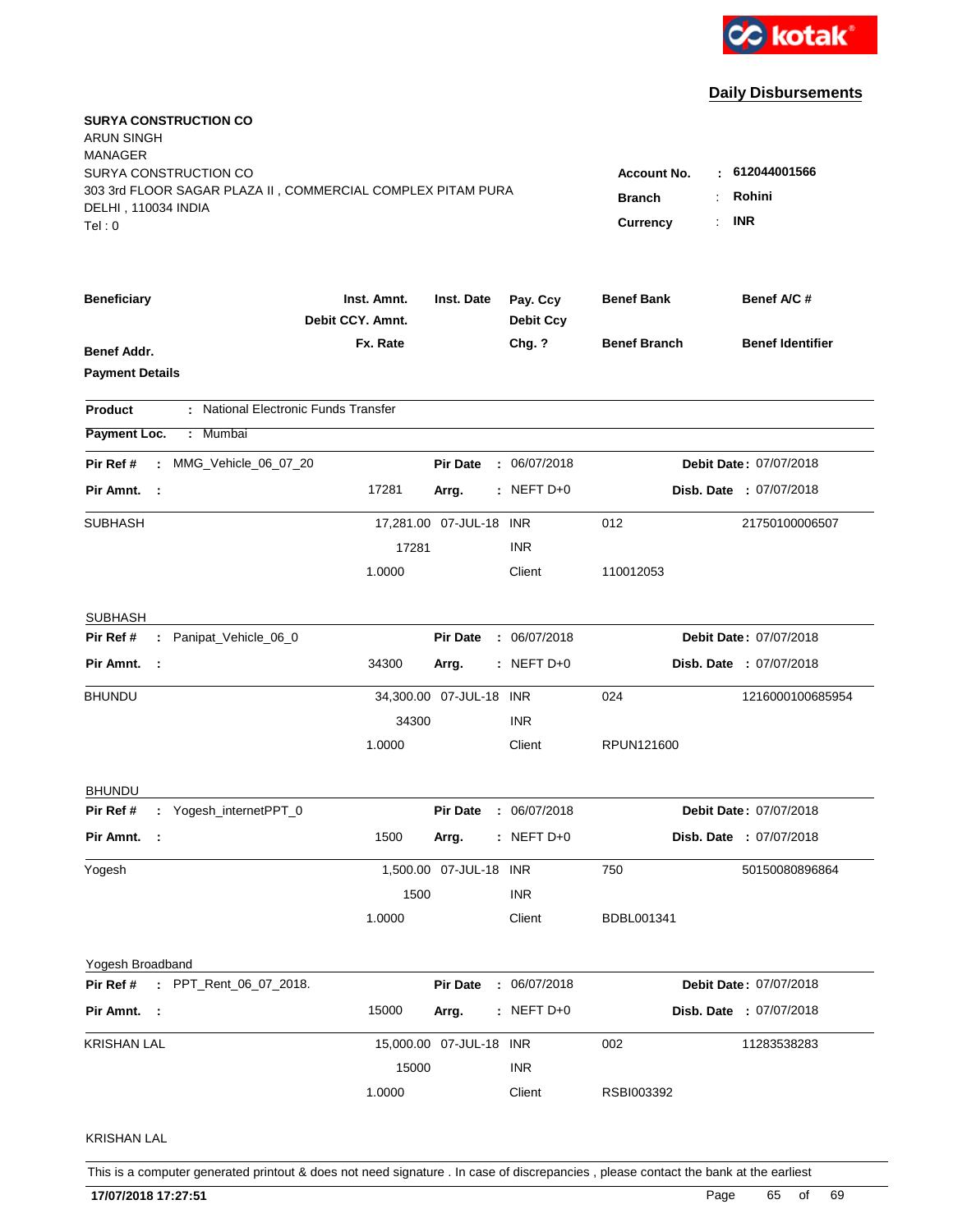

| <b>SURYA CONSTRUCTION CO</b><br>ARUN SINGH<br><b>MANAGER</b><br>SURYA CONSTRUCTION CO       |                                  |                         |                              | <b>Account No.</b>  | : 612044001566          |
|---------------------------------------------------------------------------------------------|----------------------------------|-------------------------|------------------------------|---------------------|-------------------------|
| 303 3rd FLOOR SAGAR PLAZA II, COMMERCIAL COMPLEX PITAM PURA<br>DELHI, 110034 INDIA<br>Tel:0 | <b>Branch</b><br><b>Currency</b> | Rohini<br><b>INR</b>    |                              |                     |                         |
| <b>Beneficiary</b>                                                                          | Inst. Amnt.<br>Debit CCY. Amnt.  | Inst. Date              | Pay. Ccy<br><b>Debit Ccy</b> | <b>Benef Bank</b>   | Benef A/C #             |
| Benef Addr.<br><b>Payment Details</b>                                                       | Fx. Rate                         |                         | Chg. ?                       | <b>Benef Branch</b> | <b>Benef Identifier</b> |
| : National Electronic Funds Transfer<br>Product                                             |                                  |                         |                              |                     |                         |
| Payment Loc.<br>: Mumbai                                                                    |                                  |                         |                              |                     |                         |
| : PPT_Rent_06_07_2018.<br>Pir Ref #                                                         |                                  | <b>Pir Date</b>         | : 06/07/2018                 |                     | Debit Date: 07/07/2018  |
| Pir Amnt. :                                                                                 | 4000                             | Arrg.                   | $:$ NEFT D+0                 |                     | Disb. Date : 07/07/2018 |
| <b>SUNIL</b>                                                                                | 4000                             | 4,000.00 07-JUL-18 INR  | <b>INR</b>                   | 532                 | 007001008395            |
|                                                                                             | 1.0000                           |                         | Client                       | YESBPUCB06          |                         |
| <b>SUNIL</b>                                                                                |                                  |                         |                              |                     |                         |
| Pir Ref #<br>: Farooq_Ali_06_07_201                                                         |                                  | <b>Pir Date</b>         | : 06/07/2018                 |                     | Debit Date: 07/07/2018  |
| Pir Amnt. :                                                                                 | 15000                            | Arrg.                   | $:$ NEFT D+0                 |                     | Disb. Date : 07/07/2018 |
| Farooq Ali                                                                                  |                                  | 15,000.00 07-JUL-18 INR |                              | 024                 | 4642000100013889        |
|                                                                                             | 15000<br>1.0000                  |                         | <b>INR</b><br>Client         | PNBJAMMU            |                         |
| Farooq Ali                                                                                  |                                  |                         |                              |                     |                         |
| Pir Ref # : Vehicle_2_13_07_2018                                                            |                                  | <b>Pir Date</b>         | : 06/07/2018                 |                     | Debit Date: 13/07/2018  |
| Pir Amnt. :                                                                                 | 34300                            | Arrg.                   | $:$ NEFT D+0                 |                     | Disb. Date : 13/07/2018 |
| <b>VISHWAJEET</b>                                                                           | 34300                            | 34,300.00 13-JUL-18 INR | <b>INR</b>                   | 007                 | 75005470917             |
|                                                                                             | 1.0000                           |                         | Client                       | 110007051           |                         |
| <b>VISHWAJEET</b>                                                                           |                                  |                         |                              |                     |                         |
| Pir Ref # : Panchkula Vehicle 06                                                            |                                  | <b>Pir Date</b>         | : 06/07/2018                 |                     | Debit Date: 07/07/2018  |
| Pir Amnt. :                                                                                 | 34300                            | Arrg.                   | : NEFT D+0                   |                     | Disb. Date : 07/07/2018 |
| Narender Kumar                                                                              |                                  | 34,300.00 07-JUL-18 INR |                              | 024                 | 6130000100001217        |
|                                                                                             | 34300                            |                         | <b>INR</b>                   |                     |                         |
|                                                                                             | 1.0000                           |                         | Client                       | PUN0613000          |                         |
| Narender Kumar                                                                              |                                  |                         |                              |                     |                         |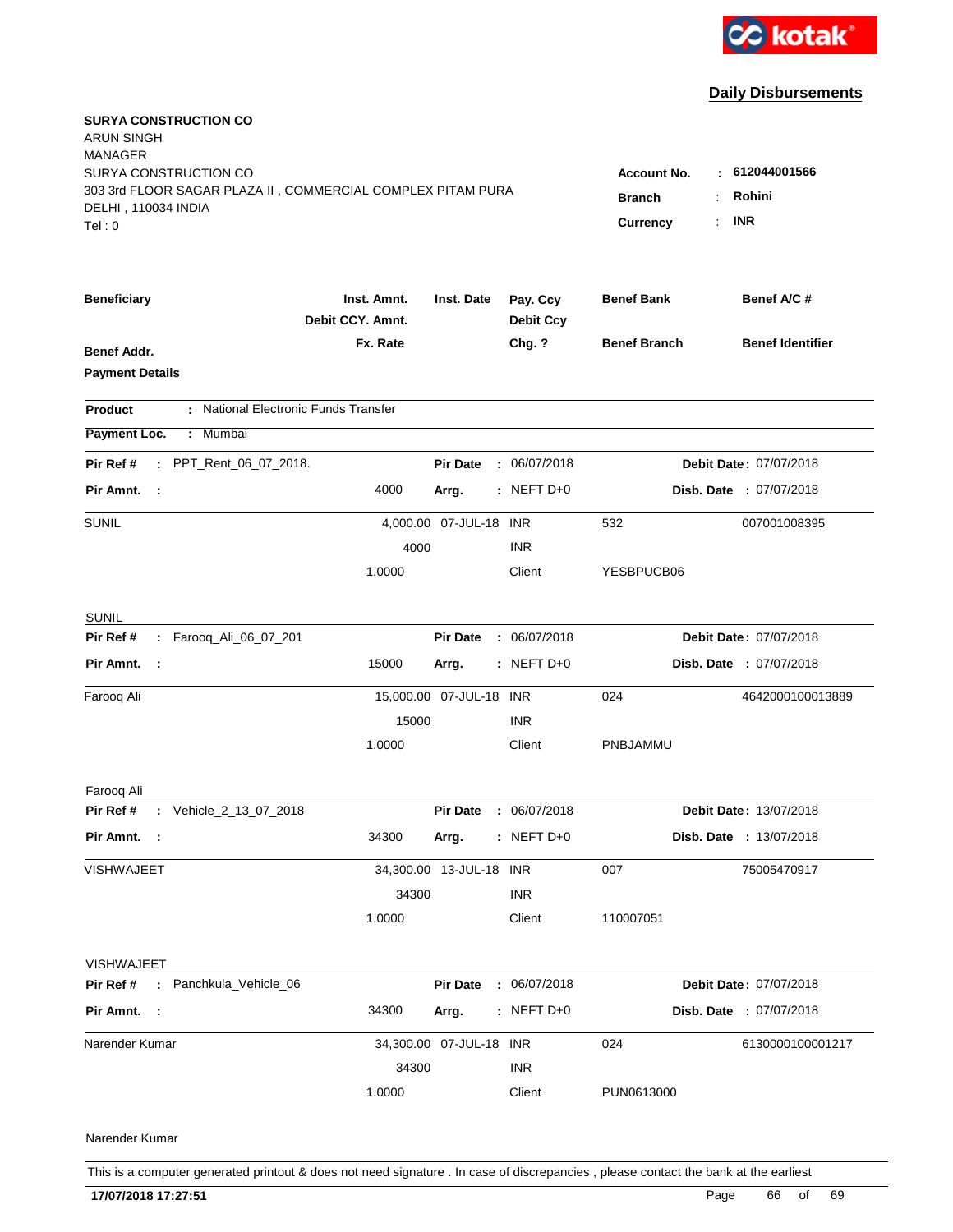

| <b>SURYA CONSTRUCTION CO</b><br><b>ARUN SINGH</b><br><b>MANAGER</b><br>SURYA CONSTRUCTION CO |                                 |                                  |                              | <b>Account No.</b><br>н. | 612044001566            |
|----------------------------------------------------------------------------------------------|---------------------------------|----------------------------------|------------------------------|--------------------------|-------------------------|
| 303 3rd FLOOR SAGAR PLAZA II, COMMERCIAL COMPLEX PITAM PURA<br>DELHI, 110034 INDIA<br>Tel:0  |                                 | <b>Branch</b><br><b>Currency</b> | Rohini<br><b>INR</b>         |                          |                         |
| <b>Beneficiary</b>                                                                           | Inst. Amnt.<br>Debit CCY. Amnt. | Inst. Date                       | Pay. Ccy<br><b>Debit Ccy</b> | <b>Benef Bank</b>        | Benef A/C #             |
| Benef Addr.<br><b>Payment Details</b>                                                        | Fx. Rate                        |                                  | Chg. ?                       | <b>Benef Branch</b>      | <b>Benef Identifier</b> |
| : National Electronic Funds Transfer<br><b>Product</b>                                       |                                 |                                  |                              |                          |                         |
| Payment Loc.<br>: Mumbai                                                                     |                                 |                                  |                              |                          |                         |
| : Panchkula_Vehicle_06<br>Pir Ref #                                                          |                                 | <b>Pir Date</b>                  | : 06/07/2018                 |                          | Debit Date: 07/07/2018  |
| Pir Amnt. :                                                                                  | 34300                           | Arrg.                            | $:$ NEFT D+0                 |                          | Disb. Date : 07/07/2018 |
| kavita                                                                                       | 34300                           | 34,300.00 07-JUL-18 INR          | <b>INR</b>                   | 211                      | 914010026464296         |
|                                                                                              | 1.0000                          |                                  | Client                       | UTI0000787               |                         |
| kavita                                                                                       |                                 |                                  |                              |                          |                         |
| Pir Ref #<br>: Panchkula_Vehicle_06                                                          |                                 | <b>Pir Date</b>                  | : 06/07/2018                 |                          | Debit Date: 07/07/2018  |
| Pir Amnt. :                                                                                  | 34300                           | Arrg.                            | $:$ NEFT D+0                 |                          | Disb. Date : 07/07/2018 |
| Multan Singh                                                                                 | 34300                           | 34,300.00 07-JUL-18 INR          | <b>INR</b>                   | 002                      | 33587612557             |
|                                                                                              | 1.0000                          |                                  | Client                       | SBIBARWALA               |                         |
| Multan Singh                                                                                 |                                 |                                  |                              |                          |                         |
| Pir Ref # : Panchkula_Vehicle_06                                                             |                                 | <b>Pir Date</b>                  | : 06/07/2018                 |                          | Debit Date: 07/07/2018  |
| Pir Amnt. :                                                                                  | 34000                           | Arrg.                            | $:$ NEFT D+0                 |                          | Disb. Date : 07/07/2018 |
| Rajiv Kumar                                                                                  | 34000                           | 34,000.00 07-JUL-18 INR          | <b>INR</b>                   | 024                      | 6398001700001656        |
|                                                                                              | 1.0000                          |                                  | Client                       | PUNB639800               |                         |
| Rajiv Kumar                                                                                  |                                 |                                  |                              |                          |                         |
| Pir Ref #<br>: PKL_Rent_06_07_2018.                                                          |                                 | <b>Pir Date</b>                  | : 06/07/2018                 |                          | Debit Date: 07/07/2018  |
| Pir Amnt. :                                                                                  | 11000                           | Arrg.                            | $:$ NEFT D+0                 |                          | Disb. Date : 07/07/2018 |
| Ashwani Kumar Sharma                                                                         |                                 | 11,000.00 07-JUL-18 INR          |                              | 007                      | 55117846410             |
|                                                                                              | 11000                           |                                  | <b>INR</b>                   |                          |                         |
|                                                                                              | 1.0000                          |                                  | Client                       | 160007048                |                         |
| Ashwani Kumar Sharma                                                                         |                                 |                                  |                              |                          |                         |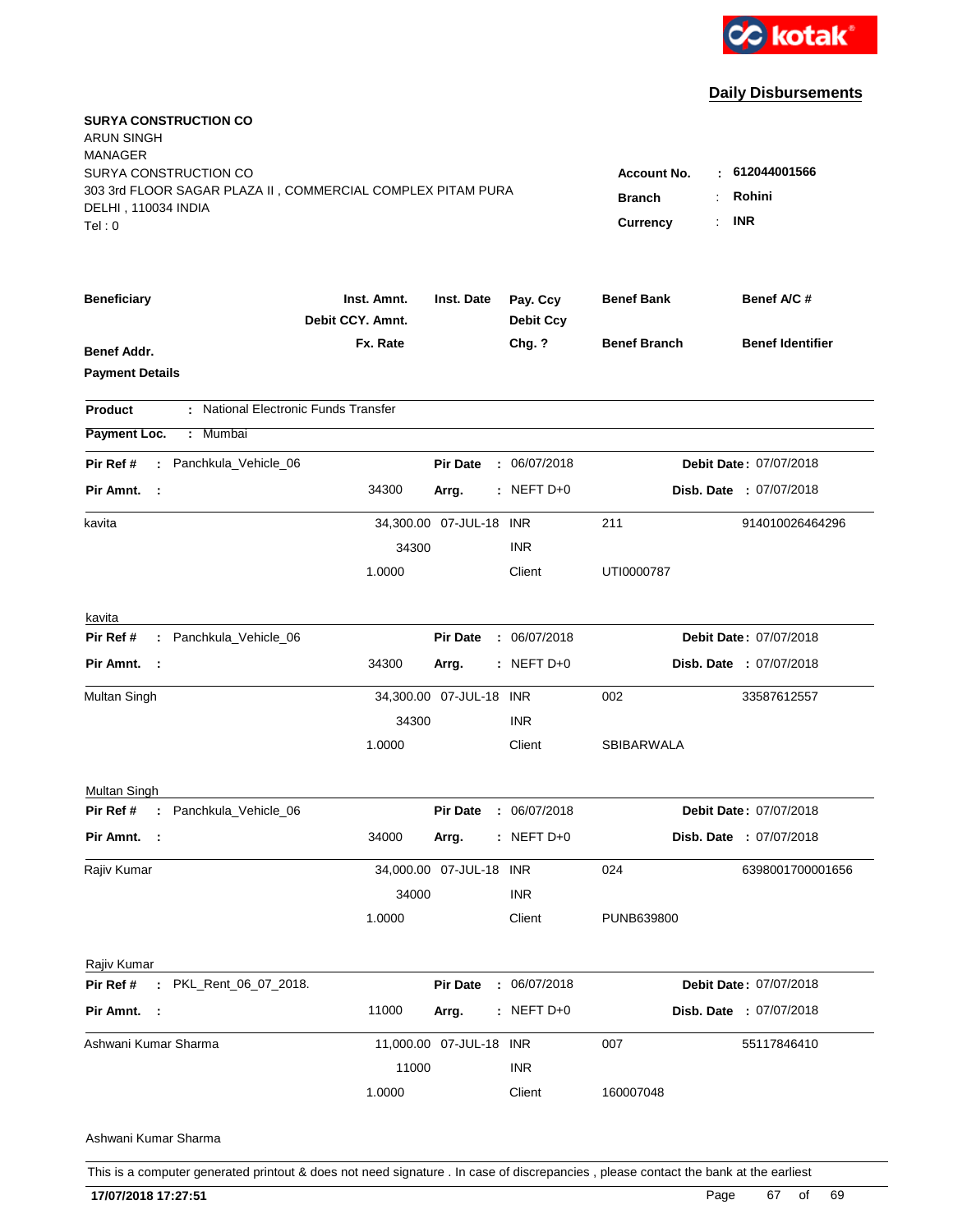

| <b>SURYA CONSTRUCTION CO</b><br>ARUN SINGH<br>MANAGER                                |                                 |                         |                              |                                         |                         |
|--------------------------------------------------------------------------------------|---------------------------------|-------------------------|------------------------------|-----------------------------------------|-------------------------|
| SURYA CONSTRUCTION CO<br>303 3rd FLOOR SAGAR PLAZA II, COMMERCIAL COMPLEX PITAM PURA |                                 |                         |                              | <b>Account No.</b><br>÷.                | 612044001566<br>Rohini  |
| DELHI, 110034 INDIA                                                                  |                                 |                         |                              | <b>Branch</b>                           |                         |
| Tel:0                                                                                |                                 |                         |                              | <b>Currency</b><br>$\ddot{\phantom{a}}$ | <b>INR</b>              |
| <b>Beneficiary</b>                                                                   | Inst. Amnt.<br>Debit CCY, Amnt. | Inst. Date              | Pay. Ccy<br><b>Debit Ccy</b> | <b>Benef Bank</b>                       | Benef A/C #             |
| <b>Benef Addr.</b>                                                                   | Fx. Rate                        |                         | Chg. ?                       | <b>Benef Branch</b>                     | <b>Benef Identifier</b> |
| <b>Payment Details</b>                                                               |                                 |                         |                              |                                         |                         |
| : National Electronic Funds Transfer<br>Product                                      |                                 |                         |                              |                                         |                         |
| Mumbai<br>Payment Loc.<br>÷.                                                         |                                 |                         |                              |                                         |                         |
| : Vehicle_1_06_07_2018<br>Pir Ref #                                                  |                                 | <b>Pir Date</b>         | : 06/07/2018                 |                                         | Debit Date: 07/07/2018  |
| Pir Amnt. :                                                                          | 34300                           | Arrg.                   | $:$ NEFT D+0                 |                                         | Disb. Date : 07/07/2018 |
| <b>MANGAL SINGH</b>                                                                  |                                 | 34,300.00 07-JUL-18 INR |                              | 022                                     | 21092191002287          |
|                                                                                      | 34300                           |                         | <b>INR</b>                   |                                         |                         |
|                                                                                      | 1.0000                          |                         | Client                       | ORBC102109                              |                         |
| <b>MANGAL SINGH</b>                                                                  |                                 |                         |                              |                                         |                         |
| Pir Ref #<br>: bdh_rent_06_07_2018.                                                  |                                 | <b>Pir Date</b>         | : 06/07/2018                 |                                         | Debit Date: 07/07/2018  |
| Pir Amnt.<br>$\sim$ :                                                                | 6000                            | Arrg.                   | $:$ NEFT D+0                 |                                         | Disb. Date : 07/07/2018 |
| HARENDER SINGH                                                                       |                                 | 6,000.00 07-JUL-18 INR  |                              | 240                                     | 03251000022140          |
|                                                                                      | 6000                            |                         | <b>INR</b>                   |                                         |                         |
|                                                                                      | 1.0000                          |                         | Client                       | 110240048                               |                         |
| <b>HARENDER SINGH</b>                                                                |                                 |                         |                              |                                         |                         |
| : Panipat_Vehicle_06_0<br>Pir Ref #                                                  |                                 | <b>Pir Date</b>         | : 06/07/2018                 |                                         | Debit Date: 07/07/2018  |
| Pir Amnt. :                                                                          | 32340                           | Arrg.                   | $:$ NEFT D+0                 |                                         | Disb. Date : 07/07/2018 |
| <b>SUMIT</b>                                                                         |                                 | 32,340.00 07-JUL-18 INR |                              | 211                                     | 915010054819881         |
|                                                                                      | 32340                           |                         | <b>INR</b>                   |                                         |                         |
|                                                                                      | 1.0000                          |                         | Client                       | UTIB002354                              |                         |
| <b>SUMIT</b>                                                                         |                                 |                         |                              |                                         |                         |
| Pir Ref #<br>: Vehicle_1_06_07_2018                                                  |                                 | <b>Pir Date</b>         | : 06/07/2018                 |                                         | Debit Date: 07/07/2018  |
| Pir Amnt. :                                                                          | 34300                           | Arrg.                   | $:$ NEFT D+0                 |                                         | Disb. Date : 07/07/2018 |
| Harish                                                                               |                                 | 34,300.00 07-JUL-18 INR |                              | 025                                     | 92572200049699          |
|                                                                                      | 34300                           |                         | <b>INR</b>                   |                                         |                         |
|                                                                                      | 1.0000                          |                         | Client                       | SYNB009257                              |                         |
| Harish                                                                               |                                 |                         |                              |                                         |                         |